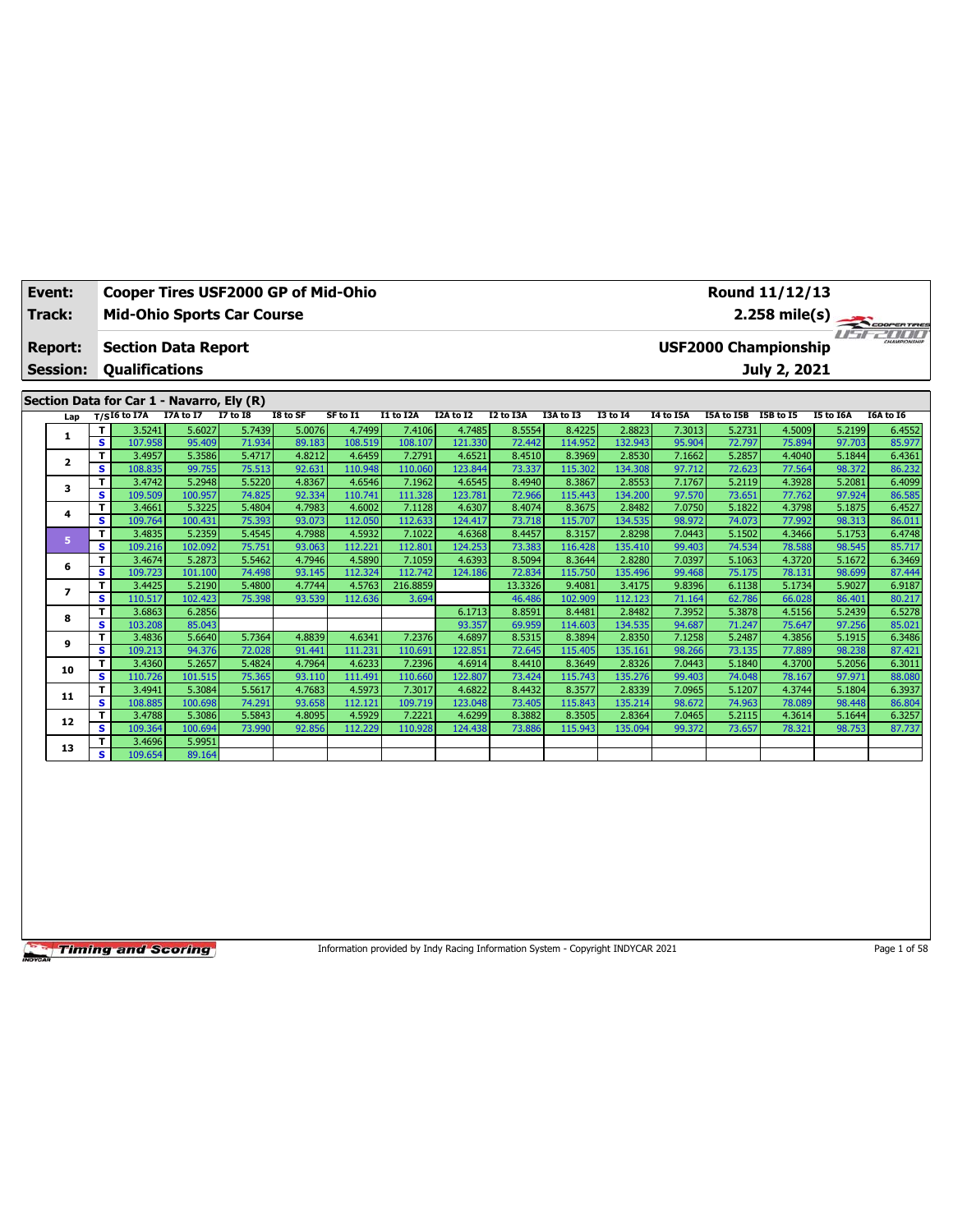Information provided by Indy Racing Information System - Copyright INDYCAR 2021 Page 2 of 58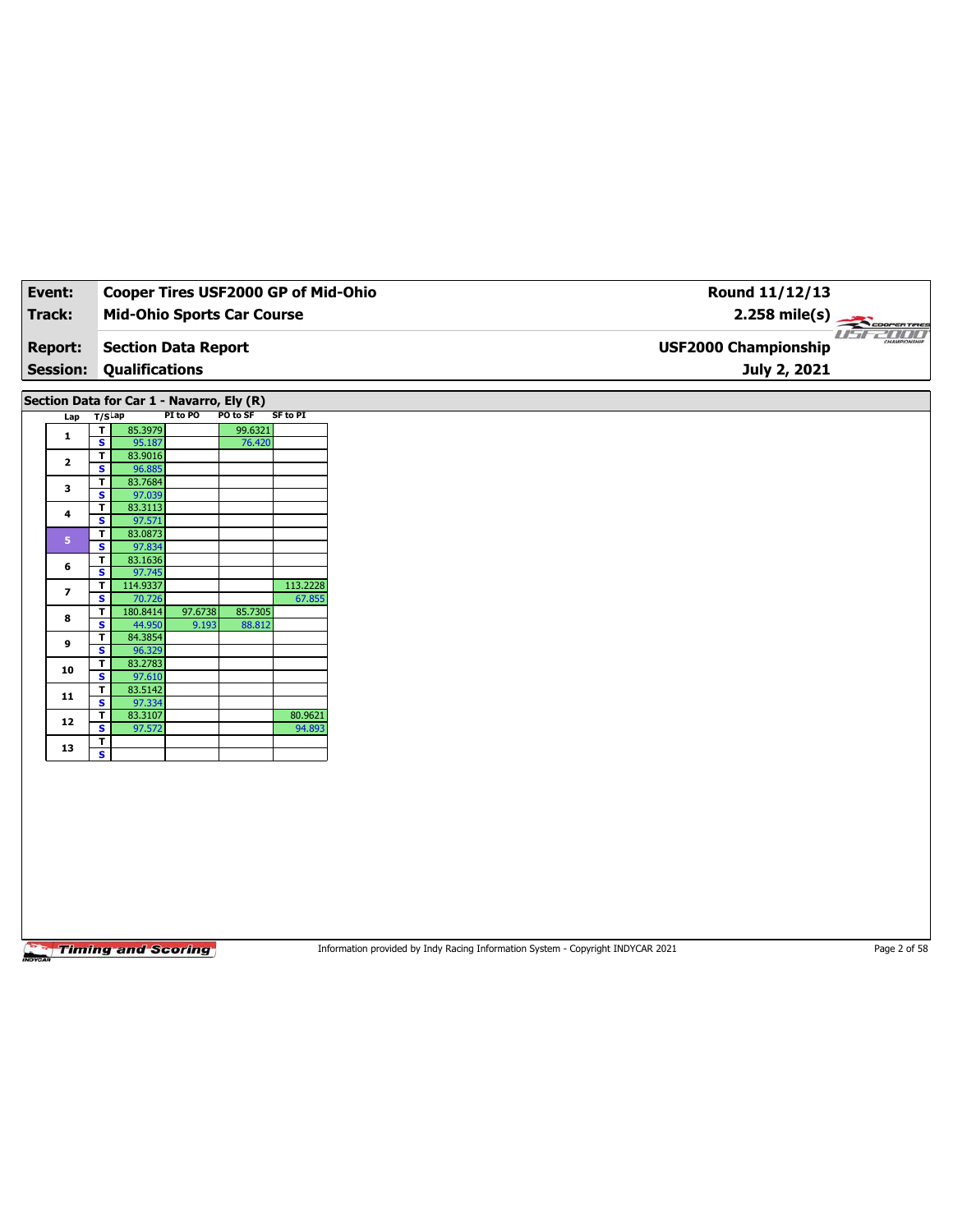| Event:          |          |                                         |                  | <b>Cooper Tires USF2000 GP of Mid-Ohio</b> |                  |                   |           |                  |                  |                   |                   |                  |                             | Round 11/12/13   |                  |                  |
|-----------------|----------|-----------------------------------------|------------------|--------------------------------------------|------------------|-------------------|-----------|------------------|------------------|-------------------|-------------------|------------------|-----------------------------|------------------|------------------|------------------|
| Track:          |          |                                         |                  | <b>Mid-Ohio Sports Car Course</b>          |                  |                   |           |                  |                  |                   |                   |                  |                             | $2.258$ mile(s)  |                  | COOPERTIRES      |
| <b>Report:</b>  |          | <b>Section Data Report</b>              |                  |                                            |                  |                   |           |                  |                  |                   |                   |                  | <b>USF2000 Championship</b> |                  | $\mathbb{Z}$     | CHAMPIONSHIP     |
| <b>Session:</b> |          | <b>Qualifications</b>                   |                  |                                            |                  |                   |           |                  |                  |                   |                   |                  |                             | July 2, 2021     |                  |                  |
|                 |          | Section Data for Car 10 - Siegel, Nolan |                  |                                            |                  |                   |           |                  |                  |                   |                   |                  |                             |                  |                  |                  |
| Lap             |          | $T/SI6$ to I7A                          | I7A to I7        | <b>I7 to I8</b>                            | I8 to SF         | SF to I1          | I1 to I2A | I2A to I2        | <b>I2 to I3A</b> | I3A to I3         | <b>I3 to 14</b>   | I4 to I5A        | I5A to I5B                  | <b>I5B</b> to I5 | I5 to I6A        | I6A to I6        |
|                 | T.       | 3.5523                                  | 5.6537           | 5.6486                                     | 4.8642           | 4.6470            | 7.4107    | 4.7362           | 8.4243           | 8.4691            | 2.8944            | 7.2521           | 5.2497                      | 4.5033           | 5.2560           | 6.3616           |
| 1               | s.       | 107.101                                 | 94.548           | 73.148                                     | 91.812           | 110.922           | 108.105   | 121.645          | 73.570           | 114.319           | 132.387           | 96.555           | 73.121                      | 75.853           | 97.032           | 87.242           |
|                 | T.       | 3.5022                                  | 5.3148           | 5.4572                                     | 4.7974           | 4.5920            | 7.1469    | 4.6273           | 8.2423           | 8.4588            | 2.8773            | 7.0989           | 5.1983                      | 4.3831           | 5.2414           | 6.2648           |
| $\mathbf{2}$    | s        | 108.633                                 | 100.577          | 75.713                                     | 93.090           | 112.251           | 112.096   | 124.508          | 75.194           | 114.459           | 133.174           | 98.639           | 73.844                      | 77.934           | 97.302           | 88.590           |
| 3               | т        | 3.4630                                  | 5.2324           | 5.5261                                     | 4.8130           | 4.6103            | 7.0464    | 4.5932           | 8.2200           | 8.4039            | 2.8643            | 7.0113           | 5.1181                      | 4.4032           | 5.2368           | 6.3910           |
|                 | s.       | 109.863                                 | 102.161          | 74.769                                     | 92.788           | 111.805           | 113.694   | 125.432          | 75.398           | 115,206           | 133.779           | 99.871           | 75.001                      | 77.578           | 97.388           | 86.841           |
| 4               | T        | 3.5010                                  | 5.1834           | 5.3906                                     | 4.7832           | 4.5691            | 7.1273    | 4.6201           | 8.2587           | 8.4298            | 2.8613            | 6.9511           | 5.0503                      | 4.2955           | 5.2015           | 6.3180           |
|                 | s.       | 108.670                                 | 103.126          | 76.649                                     | 93.367           | 112.813           | 112.404   | 124.702          | 75.045           | 114.852           | 133.919           | 100.736          | 76.008                      | 79.523           | 98.049           | 87.844           |
| 5               | т        | 3.4921                                  | 5.1436           | 5.4422                                     | 4.7740           | 4.5679            | 7.0992    | 4.6258           | 8.1866           | 8.3614            | 2.8415            | 6.9220           | 5.1101                      | 4.2901           | 5.1709           | 6.3441           |
|                 | s        | 108.947                                 | 103.924          | 75.922                                     | 93.546           | 112.843           | 112.849   | 124.548          | 75.706           | 115.792           | 134.852           | 101.160          | 75.119                      | 79.623           | 98.629           | 87.483           |
| 6               | T.       | 3.4909                                  | 5.1750           | 5.4537                                     | 4.7778           | 4.5600            | 7.1046    | 4.6222           | 8.2170           | 8.3712            | 2.8266            | 7.0068           | 5.0436                      | 4.3261           | 5.2248           | 6.3252           |
|                 | s        | 108.985                                 | 103.294          | 75.762                                     | 93.472           | 113.038           | 112.763   | 124.645          | 75.426           | 115,656           | 135.563           | 99.935           | 76.109                      | 78.960           | 97.611           | 87.744           |
| 7               | T.       | 3.4708                                  | 5.2370           |                                            |                  |                   |           | 5.8537           | 9.0157           | 8.9185            | 3.0446            | 7.4571           | 5.3709                      | 4.4996           | 5.2856           | 6.3584           |
|                 | s.       | 109.616                                 | 102.071          | 5.5202                                     |                  |                   | 7.2545    | 98.423<br>4.6916 | 68.744<br>8.2941 | 108.559           | 125.856           | 93.901           | 71.471<br>5.5230            | 75.916           | 96.489           | 87.286           |
| 8               | T.<br>s. | 3.5586<br>106.911                       | 5.4795<br>97.554 | 74.849                                     | 4.7675<br>93.674 | 4.5719<br>112.744 | 110.433   | 122.802          | 74.725           | 8.4125<br>115.088 | 2.9840<br>128.412 | 8.4131<br>83.231 | 69.503                      | 4.4376<br>76.976 | 5.2242<br>97.623 | 6.3977<br>86.750 |
|                 | T.       | 3.5057                                  | 5.1990           | 5.3590                                     | 4.7828           | 4.5722            | 7.1443    | 4.6572           | 8.2855           | 8.4325            | 2.8546            | 7.0868           | 6.4949                      | 4.8829           | 5.2066           | 6.1871           |
| 9               | s.       | 108.525                                 | 102.817          | 77.101                                     | 93.374           | 112.737           | 112.136   | 123.709          | 74.802           | 114.816           | 134.233           | 98.807           | 59.102                      | 69.957           | 97.953           | 89.703           |
|                 | T.       | 3.4586                                  | 5.1333           | 5.3377                                     | 4.7686           | 4.5723            | 7.0859    | 4.6409           | 8.1867           | 8.4002            | 2.8444            | 6.8639           | 5.0261                      | 4.2586           | 5.1744           | 6.2121           |
| 10              | s.       | 110.002                                 | 104.133          | 77.408                                     | 93.652           | 112.734           | 113.061   | 124.143          | 75.705           | 115.257           | 134.714           | 102.016          | 76.374                      | 80.212           | 98.562           | 89.342           |
|                 | т        | 3.4558                                  | 5.0749           | 5.3621                                     | 4.7680           | 4.5687            | 7.0244    | 4.6067           | 8.1558           | 8.3267            | 2.8256            | 6.9180           | 5.0774                      | 4.2486           | 5.1921           | 6.2632           |
| 11              | s.       | 110.092                                 | 105.331          | 77.056                                     | 93.664           | 112.823           | 114.051   | 125.065          | 75.992           | 116.274           | 135.611           | 101.218          | 75.602                      | 80.401           | 98.226           | 88.613           |
|                 | T.       | 3.4635                                  | 5.1066           | 5.3548                                     | 4.8139           | 4.5639            | 6.9936    | 4.5888           | 8.1930           | 8.3564            | 2.8289            | 6.8446           | 5.0239                      | 4.2279           | 5.1532           | 6.2238           |
| 12              | s.       | 109.847                                 | 104.677          | 77.161                                     | 92.771           | 112.942           | 114.553   | 125.553          | 75.647           | 115.861           | 135.453           | 102.304          | 76.407                      | 80.794           | 98.968           | 89.174           |
|                 | т        | 3.4475                                  | 6.1364           |                                            |                  |                   |           |                  |                  |                   |                   |                  |                             |                  |                  |                  |
| 13              | s        | 110.357                                 | 87.111           |                                            |                  |                   |           |                  |                  |                   |                   |                  |                             |                  |                  |                  |

Information provided by Indy Racing Information System - Copyright INDYCAR 2021 Page 3 of 58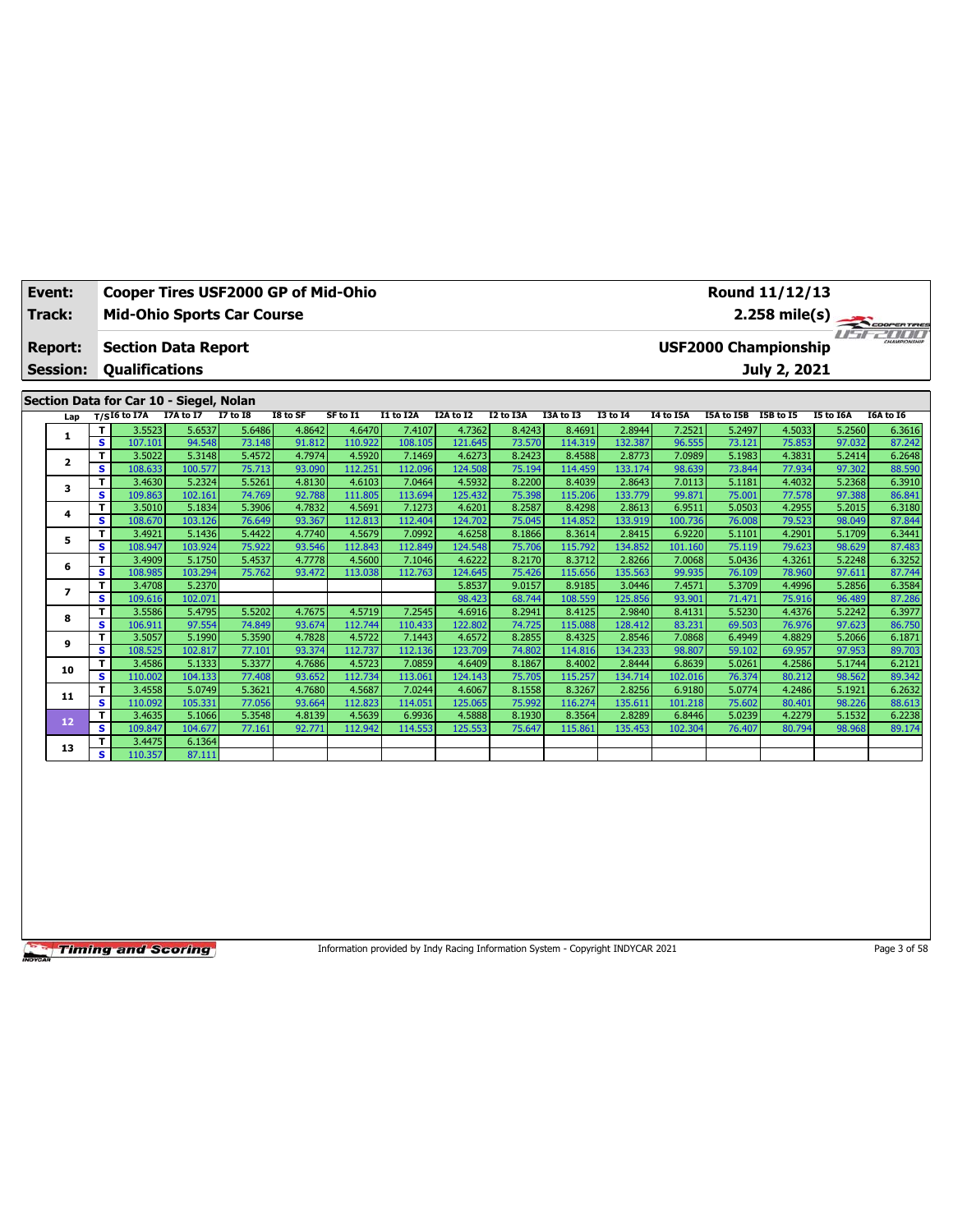| Event:                                  |                              |                    |                            | Cooper Tires USF2000 GP of Mid-Ohio |                 |
|-----------------------------------------|------------------------------|--------------------|----------------------------|-------------------------------------|-----------------|
| Track:                                  |                              |                    |                            | <b>Mid-Ohio Sports Car Course</b>   |                 |
|                                         |                              |                    |                            |                                     |                 |
| <b>Report:</b>                          |                              |                    | <b>Section Data Report</b> |                                     |                 |
| <b>Session:</b>                         | <b>Qualifications</b>        |                    |                            |                                     |                 |
|                                         |                              |                    |                            |                                     |                 |
| Section Data for Car 10 - Siegel, Nolan |                              |                    | PI to PO                   | PO to SF                            | <b>SF to PI</b> |
| Lap                                     | $T/S$ Lap<br>$\mathbf T$     | 84.9232            |                            | 94.8607                             |                 |
| 1                                       | $\overline{\mathbf{s}}$      | 95.719             |                            | 80.264                              |                 |
| $\mathbf{2}$                            | T                            | 83.2027            |                            |                                     |                 |
|                                         | $\mathbf{s}$                 | 97.699             |                            |                                     |                 |
| 3                                       | T                            | 82.9330            |                            |                                     |                 |
|                                         | $\mathbf{s}$<br>T.           | 98.016<br>82.5409  |                            |                                     |                 |
| 4                                       | s                            | 98.482             |                            |                                     |                 |
|                                         | T.                           | 82.3715            |                            |                                     |                 |
| 5                                       | $\overline{\mathbf{s}}$      | 98.685             |                            |                                     |                 |
| 6                                       | T                            | 82.5255            |                            |                                     | 79.0487         |
|                                         | S                            | 98.500             |                            |                                     | 97.190          |
| $\overline{ }$                          | T.<br>$\mathbf{s}$           | 188.0810<br>43.220 | 106.9955                   | 84.9907<br>89.585                   |                 |
|                                         | T.                           | 85.5300            | 8.392                      |                                     |                 |
| 8                                       | s                            | 95.040             |                            |                                     |                 |
|                                         | T                            | 84.6511            |                            |                                     |                 |
| 9                                       | s                            | 96.027             |                            |                                     |                 |
| 10                                      | T                            | 81.9637            |                            |                                     |                 |
|                                         | <b>S</b>                     | 99.176<br>81.8680  |                            |                                     |                 |
| 11                                      | T<br>$\overline{\mathbf{s}}$ | 99.292             |                            |                                     |                 |
|                                         | $\mathbf{T}$                 | 81.7368            |                            |                                     | 81.7407         |
| 12                                      | <b>S</b>                     | 99.451             |                            |                                     | 93.989          |
| 13                                      | T                            |                    |                            |                                     |                 |
|                                         | $\overline{\mathbf{s}}$      |                    |                            |                                     |                 |

Information provided by Indy Racing Information System - Copyright INDYCAR 2021 Page 4 of 58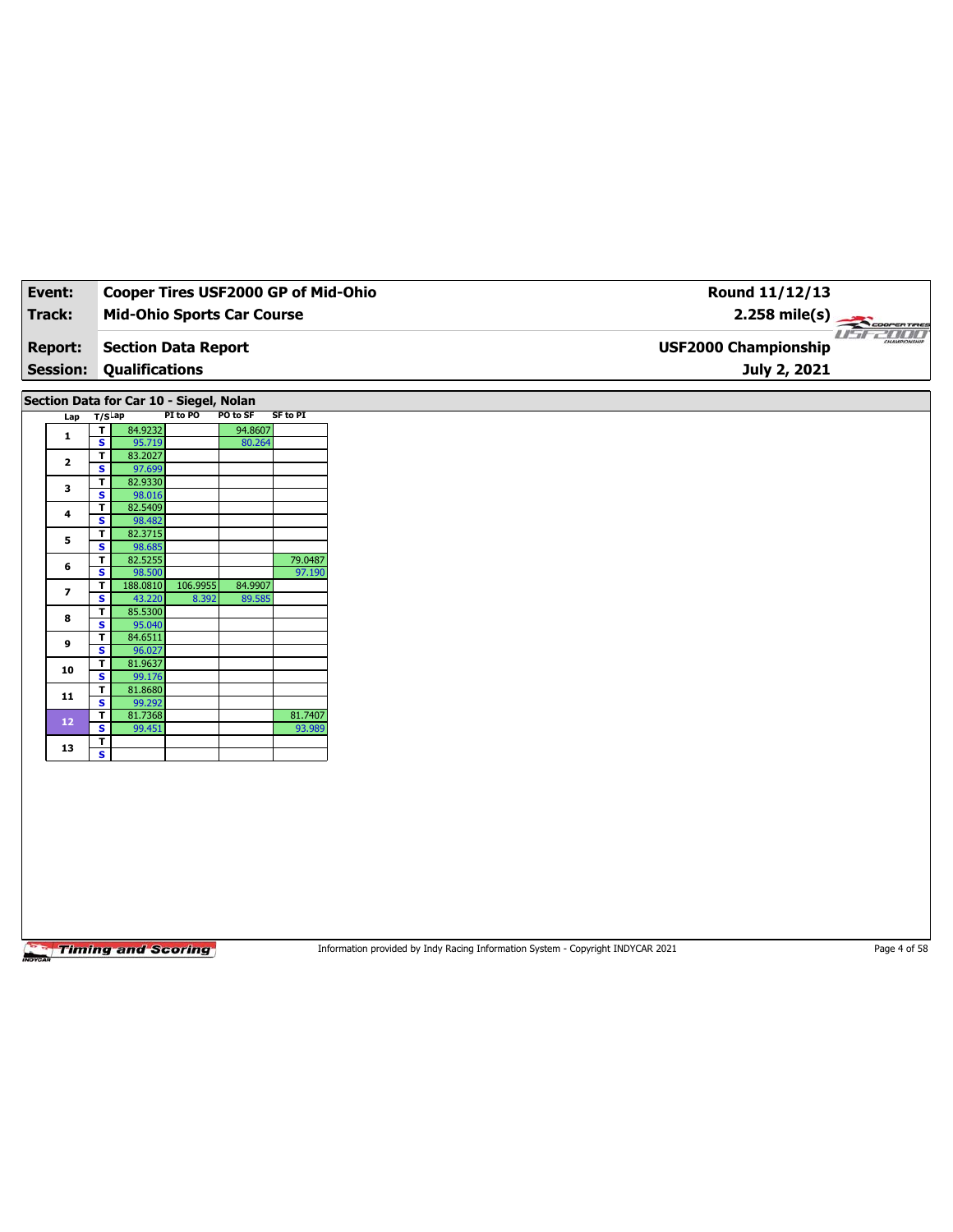| Event:                   |          | Cooper Tires USF2000 GP of Mid-Ohio |                   |                                              |                  |                   |                   |                   |                  |                   |                   |                   |                             | Round 11/12/13   |                  |                   |
|--------------------------|----------|-------------------------------------|-------------------|----------------------------------------------|------------------|-------------------|-------------------|-------------------|------------------|-------------------|-------------------|-------------------|-----------------------------|------------------|------------------|-------------------|
| Track:                   |          |                                     |                   | <b>Mid-Ohio Sports Car Course</b>            |                  |                   |                   |                   |                  |                   |                   |                   |                             | $2.258$ mile(s)  |                  | <b>Coorenting</b> |
| <b>Report:</b>           |          | <b>Section Data Report</b>          |                   |                                              |                  |                   |                   |                   |                  |                   |                   |                   | <b>USF2000 Championship</b> |                  |                  |                   |
| <b>Session:</b>          |          | <b>Qualifications</b>               |                   |                                              |                  |                   |                   |                   |                  |                   |                   |                   |                             | July 2, 2021     |                  |                   |
|                          |          |                                     |                   |                                              |                  |                   |                   |                   |                  |                   |                   |                   |                             |                  |                  |                   |
|                          |          |                                     |                   | Section Data for Car 11 - Campbell, Prescott |                  |                   |                   |                   |                  |                   |                   |                   |                             |                  |                  |                   |
| Lap                      |          | T/SI6 to I7A I7A to I7 I7 to I8     |                   |                                              | I8 to SF         | SF to I1          | I1 to I2A         | I2A to I2         | I2 to I3A        | I3A to I3         | <b>I3 to I4</b>   | I4 to I5A         | I5A to I5B I5B to I5        |                  | I5 to I6A        | I6A to I6         |
| 1                        | T.<br>s. | 3.5307                              | 5.4255<br>98.525  | 5.7167<br>72.276                             | 4.8122<br>92.804 | 4.6038            | 7.2095            | 4.6764<br>123.201 | 8.5180<br>72.760 | 8.4999<br>113.905 | 2.8911<br>132.538 | 7.1687<br>97.678  | 5.2875                      | 4.4118<br>77.427 | 5.2050           | 6.2991            |
|                          | T.       | 107.756<br>3.4687                   | 5.2547            | 5.5741                                       | 4.7501           | 111.963<br>4.5802 | 111.122<br>7.1148 | 4.6595            | 8.3409           | 8.4181            | 2.8678            | 7.0123            | 72.598<br>5.1982            | 4.4050           | 97.983<br>5.1935 | 88.108<br>6.2762  |
| 2                        | s.       | 109.682                             | 101.727           | 74.125                                       | 94.017           | 112.540           | 112.601           | 123.648           | 74.305           | 115.012           | 133.615           | 99.857            | 73.845                      | 77.546           | 98.200           | 88.429            |
|                          | T.       | 3.4654                              | 5.2388            | 5.4931                                       | 4.7287           | 4.5392            | 7.3045            | 4.6744            | 8.3322           | 8.3864            | 2.8470            | 6.9917            | 5.1871                      | 4.3523           | 5.1816           | 6.3970            |
| з                        | s.       | 109.787                             | 102.036           | 75.218                                       | 94.443           | 113.556           | 109.677           | 123.254           | 74.383           | 115.447           | 134.591           | 100.151           | 74.004                      | 78.485           | 98.425           | 86.759            |
|                          | T.       | 3.6764                              | 5.6002            | 5.7019                                       | 4.8058           | 4.5627            | 7.4526            | 4.8315            | 8.5209           | 8.3844            | 2.8458            | 6.9544            | 5.1607                      | 4.3454           | 5.1832           | 6.2504            |
| 4                        | s        | 103.486                             | 95.451            | 72.464                                       | 92.927           | 112.97            | 107.498           | 119.246           | 72.736           | 115.474           | 134.648           | 100.688           | 74.382                      | 78.610           | 98.395           | 88.794            |
| 5                        | T        | 3.4703                              | 5.1004            | 5.4388                                       | 4.7164           | 4.5248            | 7.0772            | 4.6444            | 8.3289           | 8.3434            | 2.8349            | 6.9223            | 5.1419                      | 4.3024           | 5.1633           | 6.2361            |
|                          | s.       | 109.632                             | 104.805           | 75.969                                       | 94.689           | 113.918           | 113,200           | 124.050           | 74.412           | 116.042           | 135.166           | 101.155           | 74.654                      | 79.395           | 98.774           | 88.998            |
| 6                        | T.       | 3.4519                              | 5.1231            | 5.4394                                       | 4.7395           | 4.5150            | 7.0440            | 4.6158            | 8.3493           | 8.3225            | 2.8141            | 6.8902            | 5.1597                      | 4.3589           | 5.2561           | 6.4386            |
|                          | s.       | 110.216                             | 104.340           | 75.961                                       | 94.227           | 114.165           | 113.733           | 124.818           | 74.231           | 116.333           | 136.165           | 101.627           | 74.397                      | 78.366           | 97.030           | 86.199            |
| $\overline{\phantom{a}}$ | T.       | 3.4649                              | 5.3048            | 5.5425                                       | 4.8024           | 4.5243            | 7.1678            | 4.6180            | 8.3385           | 8.2919            | 2.7990            | 7.9646            | 7.0915                      | 4.7417           | 5.2827           | 6.4036            |
|                          | s.       | 109.802                             | 100.766           | 74.548                                       | 92.993           | 113.930           | 111.769           | 124.759           | 74.327           | 116.762           | 136.900           | 87.917            | 54.130                      | 72.040           | 96.542           | 86.670            |
| 8                        | T.<br>s. | 3.4485<br>110.325                   | 5.2066<br>102.667 | 5.4477<br>75.845                             | 4.7758<br>93.511 | 4.5349            | 7.2911<br>109.879 | 4.6742<br>123.259 | 8.3301<br>74.402 | 8.3810            | 2.8370            | 6.8820            | 5.1590<br>74.407            | 4.3632           | 5.1891           | 6.2472            |
|                          | т        | 3.4684                              | 5.1861            | 5.4162                                       | 4.7713           | 113.664<br>4.5447 | 7.1284            | 4.6673            | 8.3705           | 115.521<br>8.3712 | 135.066<br>2.8418 | 101.748<br>6.8643 | 5.1212                      | 78.289<br>4.3571 | 98.283<br>5.1933 | 88.840<br>6.2807  |
| 9                        | s.       | 109.692                             | 103.073           | 76.286                                       | 93.599           | 113.419           | 112.387           | 123.441           | 74.042           | 115.656           | 134.838           | 102.010           | 74.956                      | 78.399           | 98.203           | 88.366            |
|                          | T.       | 3.4644                              | 5.1905            | 5.4302                                       | 4.8161           | 4.5728            | 7.1159            | 4.6374            | 8.3879           | 8.3457            | 2.8245            | 6.8923            | 5.1498                      | 4.3331           | 5.2090           | 6.2488            |
| 10                       | s.       | 109.818                             | 102.985           | 76.090                                       | 92.729           | 112.722           | 112.584           | 124.237           | 73.889           | 116.010           | 135.664           | 101.596           | 74.540                      | 78.833           | 97.907           | 88.817            |
|                          | T        | 3.4614                              | 5.1824            | 5.4219                                       | 4.7636           | 4.5333            | 7.0958            | 4.6194            | 8.2940           | 8.3169            | 2.8226            | 6.9451            | 5.4518                      | 5.0337           | 5.5293           | 6.3661            |
| 11                       | s        | 109.913                             | 103.146           | 76.206                                       | 93.751           | 113.704           | 112.903           | 124.721           | 74.725           | 116.411           | 135.755           | 100.823           | 70.410                      | 67.861           | 92.236           | 87.181            |
|                          | T.       | 3.4520                              | 5.1956            | 5.3549                                       | 4.7817           | 4.5564            | 7.1145            | 4.6305            | 8.3209           | 8.3170            | 2.8188            | 6.8166            | 5.1118                      | 4.3237           | 5.2031           | 6.3207            |
| 12                       | s.       | 110.213                             | 102.884           | 77.160                                       | 93.396           | 113.128           | 112.606           | 124.422           | 74.484           | 116.410           | 135.938           | 102.724           | 75.094                      | 79.004           | 98.018           | 87.807            |
| 13                       | T.       | 3.4828                              | 5.2024            | 5.3793                                       | 4.7921           | 4.5311            | 7.0461            | 4.6110            | 8.3464           | 8.3448            | 2.8208            | 6.8289            | 5.1208                      | 4.3437           | 5.2043           | 6.2727            |
|                          | s.       | 109.238                             | 102.750           | 76.810                                       | 93.193           | 113.759           | 113.699           | 124.948           | 74.256           | 116.022           | 135.842           | 102.539           | 74.962                      | 78.641           | 97.996           | 88.479            |
| 14                       | T.       | 3.4825                              | 5.7001            |                                              |                  |                   |                   |                   |                  |                   |                   |                   |                             |                  |                  |                   |
|                          |          | 109.248                             | 93.778            |                                              |                  |                   |                   |                   |                  |                   |                   |                   |                             |                  |                  |                   |

Information provided by Indy Racing Information System - Copyright INDYCAR 2021 Page 5 of 58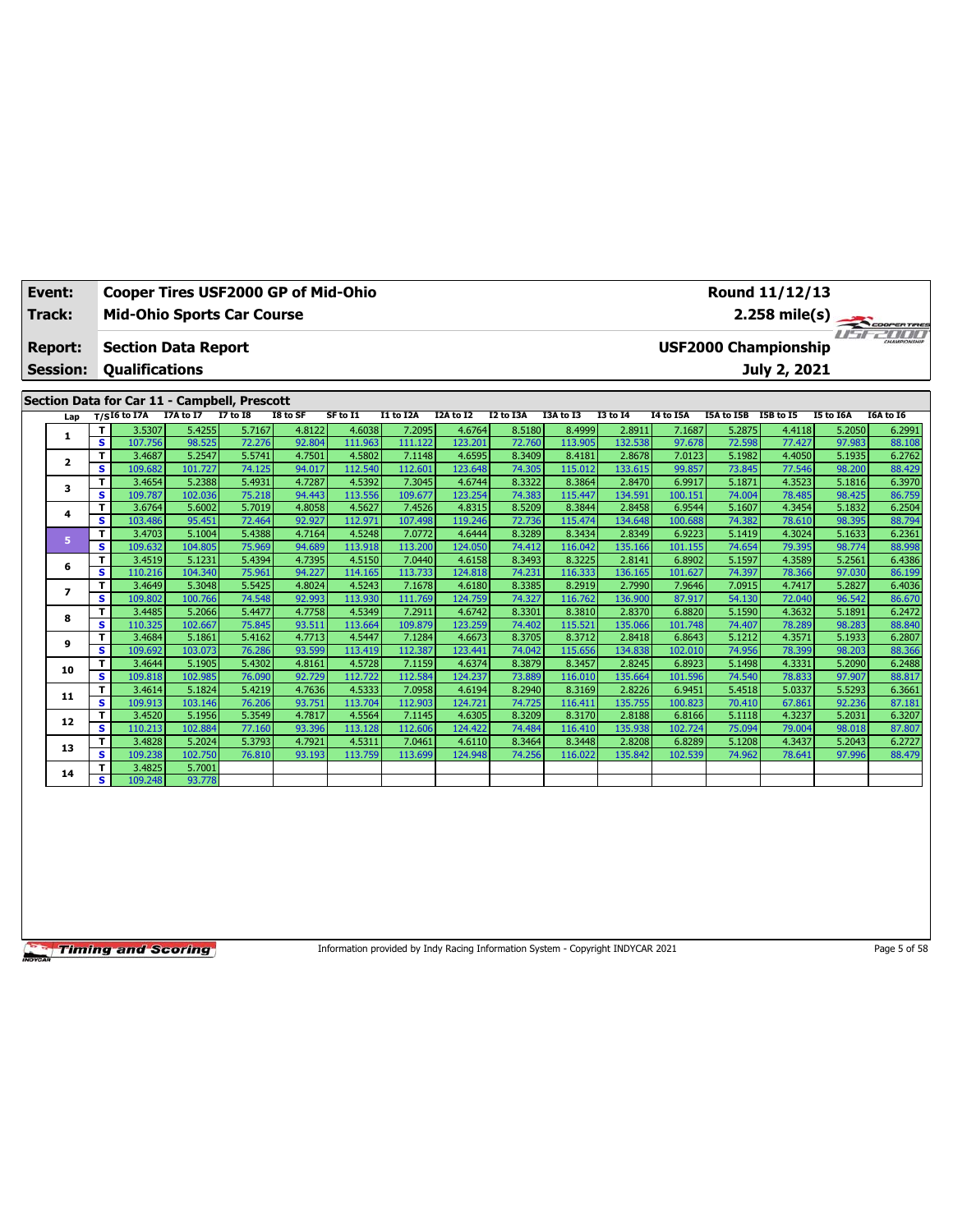| Event:                   |                                                              |          |                 | Cooper Tires USF2000 GP of Mid-Ohio | Round 11/12/13         |  |
|--------------------------|--------------------------------------------------------------|----------|-----------------|-------------------------------------|------------------------|--|
| Track:                   | <b>Mid-Ohio Sports Car Course</b>                            |          |                 |                                     | $2.258$ mile(s)        |  |
|                          |                                                              |          |                 |                                     | COOPERTIRES<br>usean a |  |
| <b>Report:</b>           | <b>Section Data Report</b>                                   |          |                 | <b>USF2000 Championship</b>         |                        |  |
| <b>Session:</b>          | <b>Qualifications</b>                                        |          |                 |                                     | July 2, 2021           |  |
|                          |                                                              |          |                 |                                     |                        |  |
|                          | Section Data for Car 11 - Campbell, Prescott                 | PO to SF | <b>SF to PI</b> |                                     |                        |  |
| Lap                      | $T/S$ Lap                                                    | 86.2252  |                 |                                     |                        |  |
| $\mathbf{1}$             | 84.2559<br>$\mathbf{T}$<br>$\overline{\mathbf{s}}$<br>96.478 | 88.302   |                 |                                     |                        |  |
|                          | T.<br>83.1141                                                |          |                 |                                     |                        |  |
| $\mathbf{2}$             | $\overline{\mathbf{s}}$<br>97.803                            |          |                 |                                     |                        |  |
|                          | T<br>83.1194                                                 |          |                 |                                     |                        |  |
| 3                        | 97.797<br>S                                                  |          |                 |                                     |                        |  |
|                          | 84.2763<br>$\overline{\mathsf{r}}$                           |          |                 |                                     |                        |  |
| $\overline{\mathbf{4}}$  | $\mathbf{s}$<br>96.454                                       |          |                 |                                     |                        |  |
|                          | 82.2455<br>T                                                 |          |                 |                                     |                        |  |
| ${\bf 5}$                | $\overline{\mathbf{s}}$<br>98.836                            |          |                 |                                     |                        |  |
| 6                        | 82.5181<br>T                                                 |          |                 |                                     |                        |  |
|                          | $\overline{\mathbf{s}}$<br>98.509                            |          |                 |                                     |                        |  |
| $\overline{\phantom{a}}$ | $\mathbf{T}$<br>86.3382                                      |          |                 |                                     |                        |  |
|                          | 94.151<br>S                                                  |          |                 |                                     |                        |  |
| 8                        | 82.7674<br>T                                                 |          |                 |                                     |                        |  |
|                          | $\mathbf{s}$<br>98.213                                       |          |                 |                                     |                        |  |
| 9                        | 82.5825<br>T                                                 |          |                 |                                     |                        |  |
|                          | $\overline{\mathbf{s}}$<br>98.432                            |          |                 |                                     |                        |  |
| 10                       | 82.6184<br>T<br>$\overline{\mathbf{s}}$<br>98.390            |          |                 |                                     |                        |  |
|                          | T<br>83.8373                                                 |          |                 |                                     |                        |  |
| 11                       | $\overline{\mathbf{s}}$<br>96.959                            |          |                 |                                     |                        |  |
|                          | T<br>82.3182                                                 |          |                 |                                     |                        |  |
| 12                       | $\mathbf{s}$<br>98.749                                       |          |                 |                                     |                        |  |
|                          | 82.3272<br>T.                                                |          | 80.4799         |                                     |                        |  |
| 13                       | $\overline{\mathbf{s}}$<br>98.738                            |          | 95.461          |                                     |                        |  |
| 14                       | $\mathbf T$                                                  |          |                 |                                     |                        |  |
|                          | $\overline{\mathbf{s}}$                                      |          |                 |                                     |                        |  |
|                          |                                                              |          |                 |                                     |                        |  |
|                          |                                                              |          |                 |                                     |                        |  |

Information provided by Indy Racing Information System - Copyright INDYCAR 2021 Page 6 of 58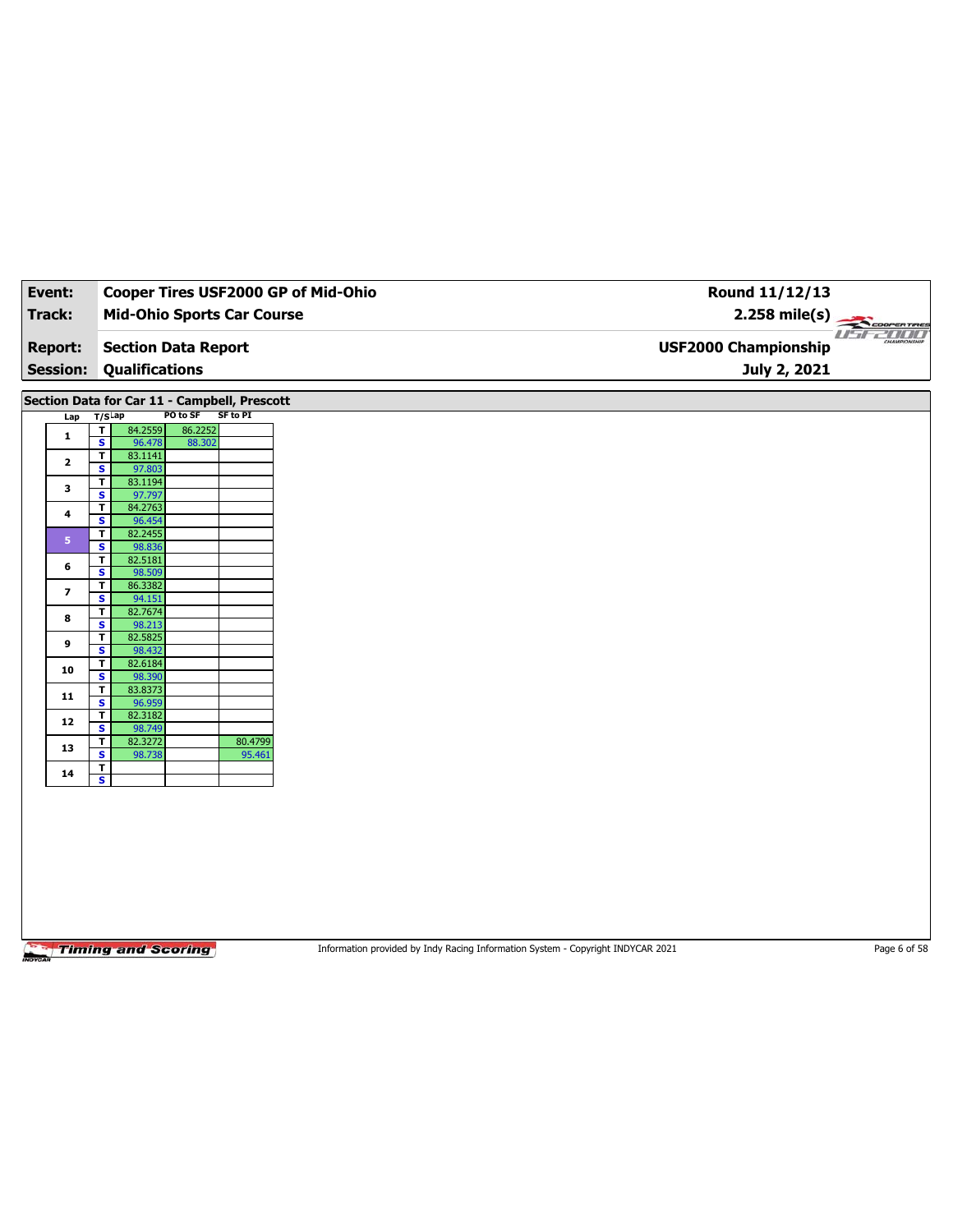| Event:                            |                               |                                                     |                   | Cooper Tires USF2000 GP of Mid-Ohio |                  |                   |                   |                   |                  |                   |                   |                   |                             | Round 11/12/13   |                  |                         |
|-----------------------------------|-------------------------------|-----------------------------------------------------|-------------------|-------------------------------------|------------------|-------------------|-------------------|-------------------|------------------|-------------------|-------------------|-------------------|-----------------------------|------------------|------------------|-------------------------|
| Track:                            |                               |                                                     |                   | <b>Mid-Ohio Sports Car Course</b>   |                  |                   |                   |                   |                  |                   |                   |                   |                             |                  |                  | $2.258 \text{ mile(s)}$ |
| <b>Report:</b><br><b>Session:</b> |                               | <b>Section Data Report</b><br><b>Qualifications</b> |                   |                                     |                  |                   |                   |                   |                  |                   |                   |                   | <b>USF2000 Championship</b> | July 2, 2021     |                  |                         |
|                                   |                               |                                                     |                   |                                     |                  |                   |                   |                   |                  |                   |                   |                   |                             |                  |                  |                         |
|                                   |                               | Section Data for Car 12 - Porto, Kiko               |                   |                                     |                  |                   |                   |                   |                  |                   |                   |                   |                             |                  |                  |                         |
| Lap                               |                               | $T/SI6$ to I7A                                      | I7A to I7         | <b>I7 to I8</b>                     | <b>I8 to SF</b>  | SF to I1          | <b>I1 to I2A</b>  | I2A to I2         | I2 to I3A        | <b>I3A to I3</b>  | 13 to 14          | I4 to I5A         | I5A to I5B                  | I5B to I5        | I5 to I6A        | I6A to I6               |
| 1                                 | T                             | 3.5324                                              | 5.4149            | 5.6633                              | 4.7974           | 4.6177            | 7.4101            | 4.7642            | 8.4386           | 8.4359            | 2.8699            | 7.1255            | 5.3650                      | 4.4683           | 5.2007           | 6.3520                  |
|                                   | $\overline{\mathbf{s}}$<br>T. | 107.704<br>3.4822                                   | 98.718<br>5.3380  | 72.958<br>5.5691                    | 93.090<br>4.7648 | 111.626<br>4.5908 | 108.114<br>7.1923 | 120.930<br>4.6407 | 73.445<br>8.3882 | 114.769<br>8.4224 | 133.517<br>2.8721 | 98.271<br>7.0333  | 71.550<br>5.2416            | 76.448<br>4.3933 | 98.064<br>5.1615 | 87.374<br>6.3654        |
| $\mathbf{2}$                      | s                             | 109.257                                             | 100.140           | 74.192                              | 93.727           | 112.280           | 111.388           | 124.149           | 73.886           | 114.953           | 133.415           | 99.559            | 73.234                      | 77.753           | 98.808           | 87.190                  |
|                                   | т                             | 3.4860                                              | 5.2189            | 5.5069                              | 4.7633           | 4.5729            | 7.1103            | 4.6254            | 8.3376           | 8.4764            | 3.2624            | 7.9048            | 5.3794                      | 4.4919           | 5.2120           | 6.3286                  |
| 3                                 | s                             | 109.138                                             | 102.425           | 75.030                              | 93.757           | 112.719           | 112.673           | 124.559           | 74.335           | 114.221           | 117.454           | 88.583            | 71.358                      | 76.046           | 97.851           | 87.697                  |
|                                   | T                             | 3.4414                                              | 5.1576            | 5.4749                              | 4.7682           | 4.5658            | 7.0327            | 4.6175            | 8.2455           | 8.3365            | 2.8326            | 6.8865            | 5.1698                      | 4.2952           | 5.1698           | 6.2944                  |
| 4                                 | $\overline{\mathbf{s}}$       | 110.552                                             | 103.642           | 75.468                              | 93.660           | 112.895           | 113.916           | 124.772           | 75.165           | 116.138           | 135.276           | 101.681           | 74.251                      | 79.529           | 98.650           | 88.174                  |
|                                   | т                             | 3.4066                                              | 5.1456            | 5.4781                              | 4.7474           | 4.5338            | 7.0773            | 4.6095            | 8.2169           | 8.3360            | 2.8304            | 6.8605            | 5.1737                      | 4.3575           | 5.1482           | 6.2756                  |
| 5                                 | s                             | 111.682                                             | 103.884           | 75.424                              | 94.071           | 113.692           | 113.198           | 124.989           | 75.427           | 116.145           | 135.381           | 102.067           | 74.195                      | 78.391           | 99.064           | 88.438                  |
| 6                                 | T                             | 3.4288                                              | 5.0996            | 5.5734                              | 4.6887           | 4.5143            | 7.0210            | 4.6246            | 8.2552           | 8.3111            | 2.8102            | 6.8712            | 5.8746                      | 6.1495           | 5.5021           | 6.3121                  |
|                                   | s                             | 110.959                                             | 104.821           | 74.135                              | 95.248           | 114.183           | 114.106           | 124.581           | 75.077           | 116.493           | 136.354           | 101.908           | 65.343                      | 55.548           | 92.692           | 87.926                  |
| $\overline{ }$                    | T                             | 3.4352                                              | 5.1380            | 5.4545                              | 4.7372           | 4.5293            | 7.0171            | 4.6222            | 8.2445           | 8.3216            | 2.8219            | 6.8715            | 5.1380                      | 4.3543           | 5.1565           | 6.2555                  |
|                                   | s                             | 110.752                                             | 104.038           | 75.751                              | 94.273           | 113.804           | 114.169           | 124.645           | 75.174           | 116.346           | 135.789           | 101.903           | 74.711                      | 78.449           | 98.904           | 88.722                  |
| 8                                 | T                             | 3.4138                                              | 5.1430            | 5.4209                              | 4.7262           | 4.5198            | 7.1454            | 4.6113            | 8.2514           | 8.2564            | 2.7944            | 7.1354            | 5.2144                      | 4.3976           | 5.1780           | 6.3086                  |
|                                   | s                             | 111.446                                             | 103.937           | 76.220                              | 94.493           | 114.044           | 112.119           | 124.940           | 75.111           | 117.264           | 137.125           | 98.134            | 73.616                      | 77.677           | 98.494           | 87.975                  |
| 9                                 | т                             | 3.4334                                              | 5.1357            |                                     |                  |                   |                   | 5.0817            | 8.5109           | 8.5355            | 2.8858            | 7.2874            | 5.3379                      | 4.5494           | 5.1768           | 6.2641                  |
|                                   | s.<br>T                       | 110.810                                             | 104.084           | 5.4433                              | 4.7020           |                   |                   | 113.375<br>4.6026 | 72.821           | 113,430           | 132.782           | 96.087            | 71.913                      | 75.085           | 98.516           | 88.600                  |
| 10                                | s.                            | 3.4300<br>110.920                                   | 5.1473<br>103.850 | 75,906                              | 94.979           | 4.5580<br>113.088 | 7.0348<br>113.882 | 125.176           | 8.2062<br>75.525 | 8.3580<br>115,839 | 2.8312<br>135.343 | 6.9585<br>100.629 | 5.5335<br>69.371            | 5.4839<br>62.290 | 5.3362<br>95.574 | 6.2097<br>89.376        |
|                                   | T                             | 3.4093                                              | 5.0718            | 5.3667                              | 4.6915           | 4.5230            | 6.9942            | 4.6001            | 8.1677           | 8.3005            | 2.8134            | 6.8116            | 5.1076                      | 4.2924           | 5.1180           | 6.1723                  |
| 11                                | s                             | 111.593                                             | 105.396           | 76.990                              | 95.191           | 113.963           | 114.543           | 125.244           | 75.881           | 116.641           | 136.199           | 102.799           | 75.155                      | 79.580           | 99.648           | 89.918                  |
|                                   | т                             | 3.4021                                              | 5.0907            | 5.4056                              | 4.7146           | 4.5328            | 7.0270            | 4.5950            | 8.1345           | 8.3019            | 2.8114            | 6.7693            | 5.0566                      | 4.3269           | 5.0968           | 6.2203                  |
| 12                                | s                             | 111.829                                             | 105.004           | 76.436                              | 94.725           | 113.717           | 114.008           | 125.383           | 76.191           | 116.622           | 136.296           | 103.442           | 75.913                      | 78.946           | 100.063          | 89.224                  |
|                                   | T                             | 3.4196                                              | 5.0875            | 5.4443                              | 4.7167           | 4.5100            | 7.0280            | 4.5666            | 8.2153           | 8.2802            | 2.8085            | 6.7657            | 5.0740                      | 4.3787           | 5.1679           | 6.2554                  |
| 13                                | s                             | 111.257                                             | 105.070           | 75.893                              | 94.683           | 114.291           | 113.992           | 126.163           | 75.441           | 116.927           | 136.436           | 103.497           | 75.653                      | 78.012           | 98.686           | 88.723                  |
| 14                                | т                             | 3.5444                                              | 6.8623            |                                     |                  |                   |                   |                   |                  |                   |                   |                   |                             |                  |                  |                         |
|                                   | s                             | 107.340                                             | 77.896            |                                     |                  |                   |                   |                   |                  |                   |                   |                   |                             |                  |                  |                         |

Information provided by Indy Racing Information System - Copyright INDYCAR 2021 Page 7 of 58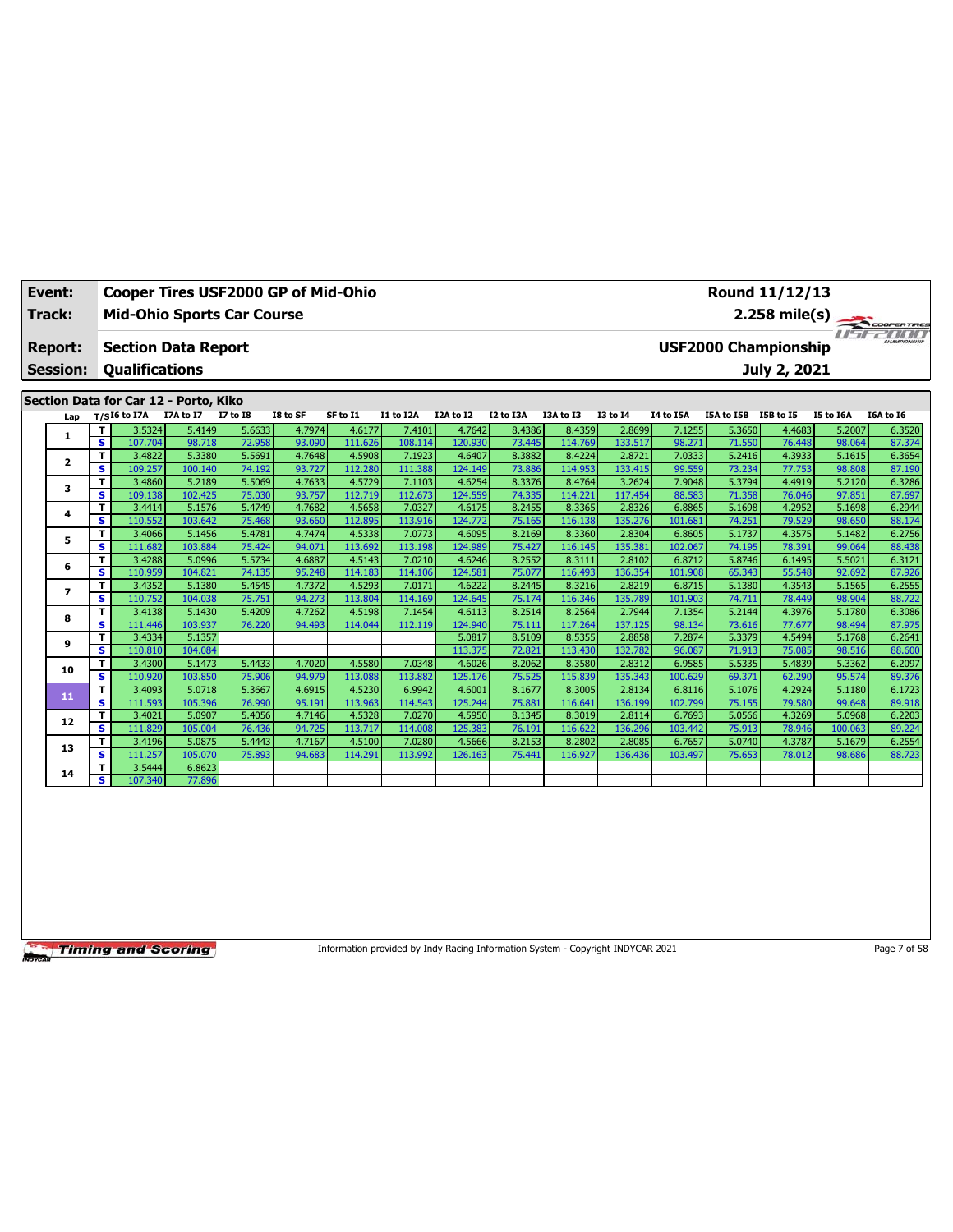| Event:                   |                                                    |                                       |          |          | Cooper Tires USF2000 GP of Mid-Ohio |
|--------------------------|----------------------------------------------------|---------------------------------------|----------|----------|-------------------------------------|
| <b>Track:</b>            |                                                    | <b>Mid-Ohio Sports Car Course</b>     |          |          |                                     |
| <b>Report:</b>           |                                                    | <b>Section Data Report</b>            |          |          |                                     |
|                          |                                                    |                                       |          |          |                                     |
| <b>Session:</b>          |                                                    | <b>Qualifications</b>                 |          |          |                                     |
|                          |                                                    | Section Data for Car 12 - Porto, Kiko |          |          |                                     |
| Lap                      | $T/S$ Lap                                          |                                       | PI to PO | PO to SF | <b>SF to PI</b>                     |
| $\mathbf{1}$             | $\overline{1}$                                     | 84.4559                               |          | 88.4291  |                                     |
|                          | $\overline{\mathbf{s}}$<br>$\overline{\mathbf{r}}$ | 96.249<br>83.4557                     |          | 86.101   |                                     |
| $\mathbf{2}$             | $\overline{\mathbf{s}}$                            | 97.403                                |          |          |                                     |
|                          | T                                                  | 84.6768                               |          |          |                                     |
| 3                        | $\overline{\mathbf{s}}$                            | 95.998                                |          |          |                                     |
| 4                        | $\overline{\mathbf{r}}$                            | 82.2884                               |          |          |                                     |
|                          | S                                                  | 98.784                                |          |          |                                     |
| 5                        | T<br>$\overline{\mathbf{s}}$                       | 82.1971<br>98.894                     |          |          |                                     |
|                          | $\mathbf{T}$                                       | 85.0364                               |          |          |                                     |
| 6                        | $\mathbf{s}$                                       | 95.592                                |          |          |                                     |
| $\overline{\phantom{a}}$ | T                                                  | 82.0973                               |          |          |                                     |
|                          | $\overline{\mathbf{s}}$                            | 99.014                                |          |          |                                     |
| 8                        | T.<br>$\overline{\mathbf{s}}$                      | 82.5166<br>98.511                     |          |          | 78.8925                             |
|                          | $\mathbf{T}$                                       | 177.4072                              | 98.7276  | 82.3224  | 97.382                              |
| 9                        | $\overline{\mathbf{s}}$                            | 45.820                                | 9.095    | 92.488   |                                     |
| 10                       | T                                                  | 83.8352                               |          |          |                                     |
|                          | S                                                  | 96.962                                |          |          |                                     |
| 11                       | $\overline{\mathbf{r}}$                            | 81.4401                               |          |          |                                     |
|                          | $\overline{\mathbf{s}}$<br>$\overline{\mathbf{r}}$ | 99.813<br>81.4855                     |          |          |                                     |
| $12$                     | S                                                  | 99.758                                |          |          |                                     |
|                          | $\mathbf{T}$                                       | 81.7184                               |          |          | 83.8236                             |
| 13                       | $\overline{\mathbf{s}}$                            | 99.473                                |          |          | 91.654                              |
| 14                       | T                                                  |                                       |          |          |                                     |
|                          | $\overline{\mathbf{s}}$                            |                                       |          |          |                                     |

Information provided by Indy Racing Information System - Copyright INDYCAR 2021 Page 8 of 58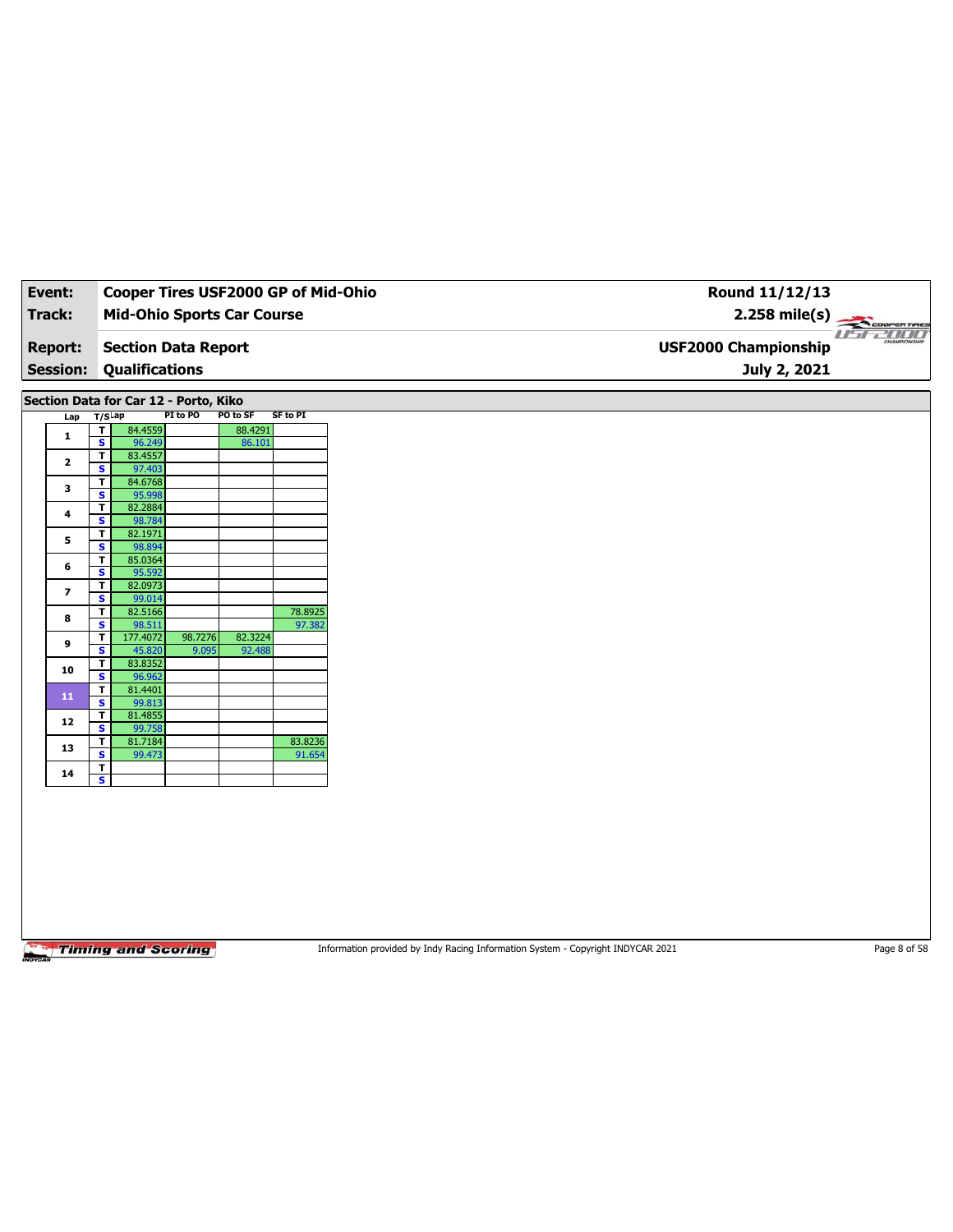| Event:                            |          | <b>Cooper Tires USF2000 GP of Mid-Ohio</b>          |                   |                  |                  |                   |                   |                   |                  |                   |                   |                   |                             | Round 11/12/13   |                  |                  |
|-----------------------------------|----------|-----------------------------------------------------|-------------------|------------------|------------------|-------------------|-------------------|-------------------|------------------|-------------------|-------------------|-------------------|-----------------------------|------------------|------------------|------------------|
| <b>Track:</b>                     |          | <b>Mid-Ohio Sports Car Course</b>                   |                   |                  |                  |                   |                   |                   |                  |                   |                   |                   |                             | $2.258$ mile(s)  |                  | The Coorenting   |
| <b>Report:</b><br><b>Session:</b> |          | <b>Section Data Report</b><br><b>Qualifications</b> |                   |                  |                  |                   |                   |                   |                  |                   |                   |                   | <b>USF2000 Championship</b> | July 2, 2021     |                  | CHAMPSONSHIP     |
|                                   |          |                                                     |                   |                  |                  |                   |                   |                   |                  |                   |                   |                   |                             |                  |                  |                  |
|                                   |          | Section Data for Car 16 - Vaccaro, Kent (R)         |                   |                  |                  |                   |                   |                   |                  |                   |                   |                   |                             |                  |                  |                  |
| Lap                               |          | $T/SI6$ to I7A                                      | I7A to I7         | $I7$ to $I8$     | I8 to SF         | SF to I1          | I1 to I2A         | I2A to I2         | I2 to I3A        | I3A to I3         | <b>I3 to 14</b>   | <b>I4 to I5A</b>  | <b>ISA to ISB</b>           | <b>I5B</b> to 15 | I5 to I6A        | I6A to I6        |
|                                   | T        | 3.6642                                              | 5.7565            | 5.7771           | 4.9520           | 4.6806            | 7.5471            | 4.8837            | 8.4035           | 8.5508            | 2.9055            | 7.2011            | 5.4097                      | 4.6604           | 5.4315           | 6.6774           |
| 1                                 | s.       | 103.830                                             | 92.859            | 71.521           | 90.184           | 110.126           | 106.152           | 117.971           | 73.752           | 113,227           | 131.882           | 97.239            | 70.958                      | 73.296           | 93.897           | 83.116           |
| 2                                 | T.       | 3.5965                                              | 5.5384            | 5.5219           | 4.8968           | 4.6350            | 7.0983            | 4.6826            | 8.4757           | 8.5467            | 2.8959            | 7.0893            | 5.2907                      | 4.5285           | 5.3243           | 6.4055           |
|                                   | s        | 105.785                                             | 96.516            | 74.826           | 91.201           | 111.209           | 112.863           | 123.038           | 73.123           | 113.281           | 132.319           | 98.772            | 72.554                      | 75.431           | 95.787           | 86.644           |
| 3                                 | T.       | 3.5093                                              | 5.2690            | 5.4978           | 4.8825           | 4.6311            | 7.2225            | 4.6766            | 8.4260           | 8.4563            | 2.8821            | 7.0375            | 5.2362                      | 4.4139           | 5.2648           | 6.3632           |
|                                   | s.       | 108.413                                             | 101.451           | 75.154           | 91.468           | 111.303           | 110.922           | 123.196           | 73.555           | 114.492           | 132.952           | 99.499            | 73.310                      | 77.390           | 96.870           | 87.220           |
| 4                                 | T.       | 3.5231                                              | 5.1907            | 5.4203           | 4.8423<br>92.227 | 4.5878            |                   |                   | 9.6389           | 9.3263            | 3.0363            | 7.6526            | 5.7178                      | 4.8615           | 5.4019           | 6.6463<br>83.505 |
|                                   | s.<br>T. | 107.989<br>3.5231                                   | 102.981<br>5.4305 | 76.229<br>5.4372 | 4.8786           | 112.353<br>4.6147 | 7.2752            | 4.7372            | 64.299<br>8.4539 | 103.812<br>8.4087 | 126.200<br>2.8686 | 91.502<br>6.9890  | 67.135<br>5.2590            | 70.265<br>4.5169 | 94.411<br>5.2609 | 6.2946           |
| 5                                 | s        | 107.989                                             | 98.434            | 75.992           | 91.541           | 111.698           | 110.119           | 121.620           | 73.312           | 115.140           | 133.578           | 100.190           | 72.992                      | 75.625           | 96.942           | 88.171           |
|                                   | T.       | 3.4731                                              | 5.3117            | 5.4297           | 4.8829           | 4.6115            | 7.1236            | 4.6723            | 8.3305           | 8.4167            | 2.8622            | 6.9443            | 5.2776                      | 4.4725           | 5.2899           | 6.3906           |
| 6                                 | s        | 109.543                                             | 100.635           | 76.097           | 91.460           | 111.776           | 112.462           | 123.309           | 74.398           | 115.03:           | 133.877           | 100.835           | 72.735                      | 76.376           | 96.410           | 86.846           |
|                                   | T.       | 3.4828                                              | 5.2268            | 5.3661           | 4.8743           | 4.6016            | 7.1478            | 4.6827            | 8.3467           | 8.4446            | 2.8661            | 6.8832            | 5.2375                      | 4.5533           | 5.3071           | 6.3353           |
| $\overline{ }$                    | s        | 109.238                                             | 102.270           | 76.999           | 91.622           | 112.016           | 112.082           | 123.035           | 74.254           | 114.65            | 133.695           | 101.730           | 73.291                      | 75.021           | 96.098           | 87.604           |
| 8                                 | T.       | 3.4791                                              | 5.2056            | 5.3877           | 4.8681           | 4.5884            | 7.0978            | 4.6511            | 8.3735           | 8.4337            | 2.8680            | 6.8849            | 5.2772                      | 4.5022           | 5.2509           | 6.3672           |
|                                   | s.       | 109.354                                             | 102.687           | 76.690           | 91.738           | 112.339           | 112.871           | 123.871           | 74.016           | 114.799           | 133.606           | 101.705           | 72.740                      | 75.872           | 97.126           | 87.165           |
| 9                                 | T        | 3.5110                                              | 5.2142            | 5.3947           | 4.8803           | 4.5850            | 7.1437            | 4.6539            | 8.4273           | 8.4195            | 2.8596            | 6.8759            | 5.3150                      | 4.4435           | 5.2444           | 6.3196           |
|                                   | s        | 108.361                                             | 102.517           | 76.590           | 91.509           | 112,422           | 112.146           | 123.796           | 73.543           | 114.993           | 133.998           | 101.838           | 72.223                      | 76.874           | 97.247           | 87.822           |
| 10                                | T.       | 3.4920                                              | 5.1798            | 5.3894           | 4.8560           | 4.5924            | 7.1365            | 4.6871            | 8.5172           | 8.4692            | 2.8712            | 6.8807            | 5.2400                      | 4.4711           | 5.2764           | 6.3569           |
|                                   | s.       | 108.950                                             | 103.198           | 76.666           | 91.967           | 112.241           | 112.259           | 122,920           | 72.767           | 114.318           | 133.457           | 101.767           | 73.256                      | 76.400           | 96.657           | 87.307           |
| 11                                | T.       | 3.4917                                              | 5.1640            | 5.4443           | 4.8481           | 4.5984            | 7.1106            | 4.6388            | 8.4651           | 8.4295            | 2.8738            | 6.8464            | 5.1659                      | 4.4486           | 5.3044           | 6.3550           |
|                                   | s.       | 108.960<br>3.4614                                   | 103.514<br>5.1741 | 75.893<br>5.4927 | 92.117<br>4.8172 | 112.094<br>4.5871 | 112.668<br>7.0359 | 124.199<br>4.6336 | 73.215<br>8.4313 | 114.856<br>8.3935 | 133.336<br>2.8577 | 102.277<br>6.8396 | 74.307<br>5.2219            | 76.786<br>4.2961 | 96.147<br>5.2551 | 87.333<br>6.3871 |
| 12                                | T.<br>s  | 109.913                                             | 103.312           | 75.224           | 92.708           | 112.370           | 113.864           | 124.339           | 73.509           | 115.349           | 134.087           | 102.378           | 73.510                      | 79.512           | 97.049           | 86.894           |
|                                   | T.       | 3.4884                                              | 5.1324            | 5.5660           | 4.8460           | 4.5998            | 7.3544            | 4.7194            | 8.4381           | 8.4105            | 2.8529            | 6.7882            | 5.2722                      | 4.3670           | 5.2768           | 6.4252           |
| 13                                | s        | 109.063                                             | 104.151           | 74.233           | 92.157           | 112.060           | 108.933           | 122.078           | 73.449           | 115.116           | 134.313           | 103.154           | 72.809                      | 78.221           | 96.649           | 86.379           |
|                                   | T.       | 3.4804                                              | 5.1782            | 5.5049           | 4.8174           | 4.5714            | 7.0727            | 4.6414            | 8.3914           | 8.3940            | 2.8572            | 6.8462            | 5.2087                      | 4.5033           | 5.2727           | 6.3220           |
| 14                                | s.       | 109.313                                             | 103.230           | 75.057           | 92.704           | 112.756           | 113.272           | 124.130           | 73.858           | 115.342           | 134.111           | 102.280           | 73.697                      | 75.853           | 96.725           | 87.789           |
|                                   | T.       | 3.4981                                              | 5.7786            | 5.5359           | 4.8718           | 4.9382            | 7.4900            | 5.9485            | 9.7909           | 11.7488           | 3.2926            | 8.4292            | 5.4186                      | 4.7175           | 5.4987           | 6.7253           |
| 15                                | s        | 108.760                                             | 92.504            | 74.637           | 91.669           | 104.381           | 106.961           | 96.854            | 63.301           | 82,407            | 116.377           | 83.072            | 70.842                      | 72.409           | 92.749           | 82.524           |

Information provided by Indy Racing Information System - Copyright INDYCAR 2021 Page 9 of 58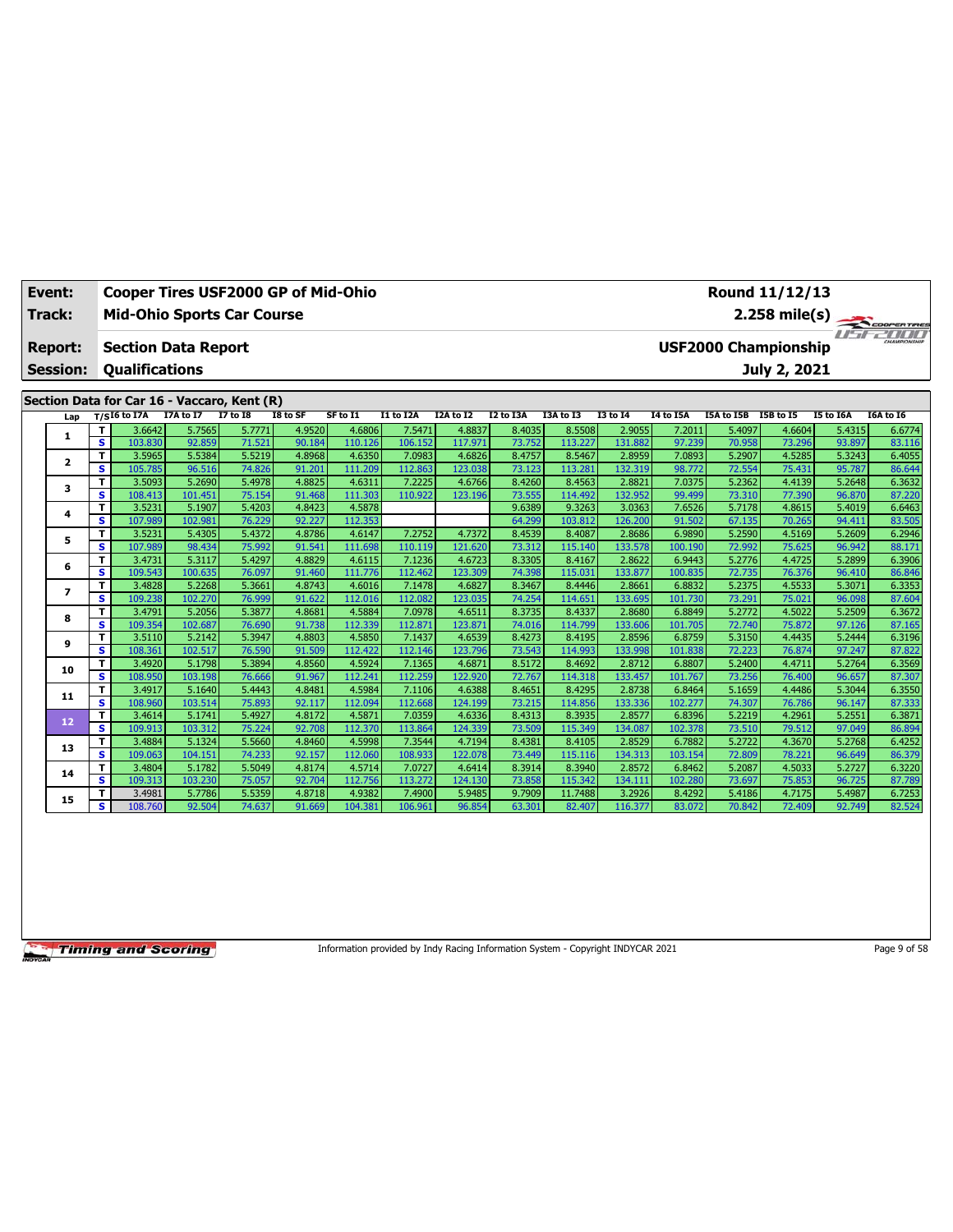| Event:                   |                                                    |                       |                                             | Cooper Tires USF2000 GP of Mid-Ohio | Round 11/12/13              |
|--------------------------|----------------------------------------------------|-----------------------|---------------------------------------------|-------------------------------------|-----------------------------|
| <b>Track:</b>            |                                                    |                       | <b>Mid-Ohio Sports Car Course</b>           |                                     | $2.258$ mile(s)             |
| <b>Report:</b>           |                                                    |                       | <b>Section Data Report</b>                  |                                     | <b>USF2000 Championship</b> |
| <b>Session:</b>          |                                                    | <b>Qualifications</b> |                                             |                                     | July 2, 2021                |
|                          |                                                    |                       | Section Data for Car 16 - Vaccaro, Kent (R) |                                     |                             |
| Lap                      | T/SLap                                             |                       | PO to SF<br>SF to PI                        |                                     |                             |
| $\mathbf{1}$             | $\overline{\mathbf{r}}$                            | 86.5011               | 88.8283                                     |                                     |                             |
|                          | $\overline{\mathbf{s}}$<br>T.                      | 93.973<br>84.5261     | 85.714                                      |                                     |                             |
| $\mathbf{2}$             | S                                                  | 96.169                |                                             |                                     |                             |
|                          | T                                                  | 83.7688               |                                             |                                     |                             |
| 3                        | $\overline{\mathbf{s}}$                            | 97.039                |                                             |                                     |                             |
| 4                        | T                                                  | 97.6304               |                                             |                                     |                             |
|                          | $\mathbf{s}$                                       | 83.261                |                                             |                                     |                             |
| 5                        | $\mathbf T$                                        | 83.9481               |                                             |                                     |                             |
|                          | $\overline{\mathbf{s}}$                            | 96.831                |                                             |                                     |                             |
| 6                        | T<br>S                                             | 83.4891<br>97.364     |                                             |                                     |                             |
|                          | $\overline{\mathbf{r}}$                            | 83.3559               |                                             |                                     |                             |
| $\overline{\phantom{a}}$ | $\overline{\mathbf{s}}$                            | 97.519                |                                             |                                     |                             |
|                          | $\overline{\mathsf{r}}$                            | 83.2354               |                                             |                                     |                             |
| 8                        | S                                                  | 97.660                |                                             |                                     |                             |
| 9                        | $\mathbf{T}$                                       | 83.2876               |                                             |                                     |                             |
|                          | $\overline{\mathbf{s}}$                            | 97.599                |                                             |                                     |                             |
| 10                       | T                                                  | 83.4159               |                                             |                                     |                             |
|                          | S                                                  | 97.449                |                                             |                                     |                             |
| 11                       | $\overline{\mathbf{r}}$<br>$\overline{\mathbf{s}}$ | 83.1846               |                                             |                                     |                             |
|                          | $\overline{\mathsf{r}}$                            | 97.720<br>82.8843     |                                             |                                     |                             |
| $12\,$                   | $\mathbf{s}$                                       | 98.074                |                                             |                                     |                             |
|                          | $\overline{\mathbf{r}}$                            | 83.5373               |                                             |                                     |                             |
| 13                       | $\overline{\mathbf{s}}$                            | 97.307                |                                             |                                     |                             |
| 14                       | $\overline{\mathbf{r}}$                            | 83.0619               |                                             |                                     |                             |
|                          | S                                                  | 97.864                |                                             |                                     |                             |
| 15                       | $\mathbf{T}$                                       |                       | 89.9172                                     |                                     |                             |
|                          | $\overline{\mathbf{s}}$                            |                       | 85.442                                      |                                     |                             |

Information provided by Indy Racing Information System - Copyright INDYCAR 2021 Page 10 of 58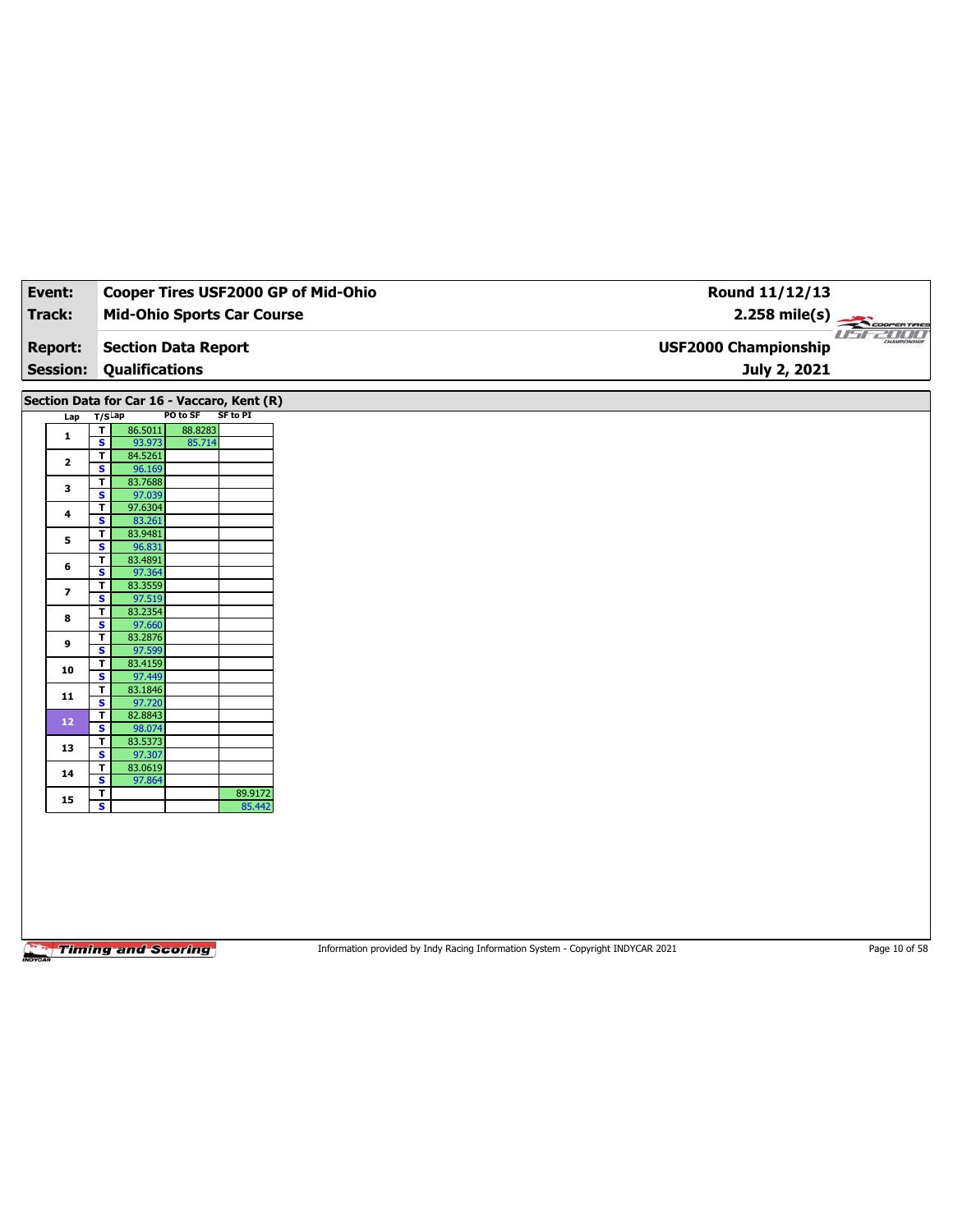|                                   | Event: |                                                     |                   |                  | Cooper Tires USF2000 GP of Mid-Ohio |                   |                   |                   |                  |                   |                   |                   | Round 11/12/13              |                  |                  |                  |
|-----------------------------------|--------|-----------------------------------------------------|-------------------|------------------|-------------------------------------|-------------------|-------------------|-------------------|------------------|-------------------|-------------------|-------------------|-----------------------------|------------------|------------------|------------------|
| Track:                            |        | <b>Mid-Ohio Sports Car Course</b>                   |                   |                  |                                     |                   |                   |                   |                  |                   |                   |                   |                             | $2.258$ mile(s)  |                  | COOPERTIRES      |
| <b>Report:</b><br><b>Session:</b> |        | <b>Section Data Report</b><br><b>Qualifications</b> |                   |                  |                                     |                   |                   |                   |                  |                   |                   |                   | <b>USF2000 Championship</b> | July 2, 2021     | $II - I$         | CHAMPIONSHIP     |
|                                   |        | Section Data for Car 19 - Sikes, Simon              |                   |                  |                                     |                   |                   |                   |                  |                   |                   |                   |                             |                  |                  |                  |
|                                   | Lap    | $T/SI6$ to I7A                                      | <b>I7A to I7</b>  | <b>I7 to I8</b>  | I8 to SF                            | SF to I1          | I1 to I2A         | <b>I2A</b> to 12  | I2 to I3A        | I3A to I3         | <b>I3 to 14</b>   | I4 to I5A         | I5A to I5B                  | I5B to I5        | I5 to I6A        | I6A to I6        |
|                                   |        | 3.5115<br>т                                         | 5.6690            | 5.6899           | 4.8398                              | 4.6434            | 7.3625            | 4.7221            | 8.4303           | 8.4321            | 2.9966            | 9.2559            | 5.9681                      | 4.8916           | 5.2675           | 6.4810           |
| 1                                 |        | s<br>108.345                                        | 94.293            | 72.617           | 92.275                              | 111.008           | 108.813           | 122.009           | 73.517           | 114.821           | 127.872           | 75.652            | 64.319                      | 69.832           | 96.820           | 85.635           |
| 2                                 |        | T<br>3.4789                                         | 5.3428            | 5.5497           | 4.7846                              | 4.5872            | 7.1072            | 4.5915            | 8.3992           | 8.4174            | 2.8566            | 7.0796            | 5.1689                      | 4.4084           | 5.1825           | 6.2910           |
|                                   |        | s<br>109.361                                        | 100.050           | 74.451           | 93.339                              | 112.368           | 112.722           | 125.479           | 73.789           | 115.021           | 134.139           | 98.908            | 74.264                      | 77,486           | 98.408           | 88.221           |
| 3                                 |        | T<br>3.4070                                         | 5.2101            | 5.4101           | 4.7602                              | 4.5684            | 7.2197            | 4.6077            | 8.3414           | 8.3425            | 2.8465            | 7.0124            | 5.2075                      | 4.3985           | 5.1584           | 6.2938           |
|                                   |        | s<br>111.668                                        | 102.598           | 76.372           | 93.818                              | 112.830           | 110.965           | 125.038           | 74.301           | 116.054           | 134.615           | 99.856            | 73.714                      | 77.661           | 98.868           | 88.182           |
| 4                                 |        | T.<br>3.4260                                        | 5.2602            | 5.3787           | 4.8223                              | 4.5792            | 7.1408            | 4.6127            | 8.3176           | 8.3523            | 2.8262            | 6.9680            | 5.1415                      | 4.3874           | 5.1441           | 6.7067           |
|                                   |        | s<br>111.049                                        | 101.621           | 76.818           | 92.610                              | 112.564           | 112.191           | 124.902           | 74.513           | 115.918           | 135.582           | 100.492           | 74.660                      | 77.857           | 99.143           | 82.753           |
| 5                                 |        | T<br>3.5098                                         | 5.2464            | 5.4985           | 4.8263                              | 4.5821            | 7.1797            | 4.6331            | 8.3053           | 8.2848            | 2.8035            | 6.9400            | 5.0589                      | 4.3276           | 5.1350           | 6.3322           |
|                                   |        | $\mathbf{s}$<br>108.398                             | 101.888           | 75.144           | 92.533                              | 112.493           | 111.584           | 124.352           | 74.624           | 116.862           | 136.680           | 100.897           | 75.879                      | 78.933           | 99.318           | 87.647           |
| 6                                 |        | T<br>3.4394                                         | 5.2027            | 5.4031           | 4.7749                              | 4.5478            | 7.1676            | 4.6391            | 8.4838           | 8.3161            | 2.7894            | 7.5203            | 5.4470                      | 4.7084           | 5.3895           | 6.6019           |
|                                   |        | s<br>110.617                                        | 102.744           | 76.471           | 93.529                              | 113.342           | 111.772           | 124.191           | 73.054           | 116.423           | 137.371           | 93.112            | 70.472                      | 72.549           | 94.628           | 84.067           |
| 7                                 |        | T<br>3.4898                                         | 5.3772            |                  |                                     |                   |                   | 5.6236            | 10.1922          | 9.2894            | 3.4944            | 7.8993            | 5.4223                      | 4.4916           | 5.1547           | 6.3504           |
|                                   |        | s<br>109.019                                        | 99.410            |                  |                                     |                   |                   | 102.450           | 60.809           | 104.224           | 109.656           | 88.644            | 70.794                      | 76.051           | 98.939           | 87.396           |
| 8                                 |        | T<br>3.4367                                         | 5.2809            | 5.3994           | 4.7527                              | 4.5737            | 7.1900            | 4.6617            | 8.2986           | 8.3270            | 2.8186            | 6.9082            | 5.0455                      | 4.3231           | 5.1106           | 6.2534           |
|                                   |        | s<br>110.703                                        | 101.222           | 76.524           | 93.966                              | 112.700           | 111.424           | 123.589           | 74.684           | 116.270           | 135.948           | 101.362           | 76.080                      | 79.015           | 99.793           | 88.752           |
| 9                                 |        | T<br>3.4119                                         | 5.2037            | 5.3201           | 4.7697                              | 4.5637            | 7.1124            | 4.6308            | 8.2309           | 8.2792            | 2.8101            | 6.8677            | 5.1013                      | 4.3380           | 5.1000           | 6.2338           |
|                                   |        | s<br>111.508                                        | 102.724           | 77.664           | 93.631                              | 112.947           | 112.639           | 124.414           | 75.298           | 116.941           | 136.359           | 101.960           | 75.248                      | 78.744           | 100.000          | 89.031           |
| 10                                |        | T.<br>3.4144                                        | 5.1343            | 5.3255           | 4.7721                              | 4.5670            | 7.0480            | 4.5904            | 8.1971           | 8.2794            | 2.8111            | 6.7961            | 5.0567                      | 4.3695<br>78.176 | 5.1151           | 6.2906           |
|                                   |        | s<br>111.426                                        | 104.113           | 77.586           | 93.584                              | 112.865           | 113.669           | 125.509           | 75.609           | 116.939           | 136.310           | 103.034           | 75.912                      |                  | 99.705           | 88.227           |
| 11                                |        | T<br>3.4189<br>s.<br>111.280                        | 5.1459<br>103.878 | 5.3643<br>77.024 | 4.7496<br>94.027                    | 4.5495<br>113.299 | 7.0984<br>112.862 | 4.6230<br>124.624 | 8.3371<br>74.339 | 8.3426<br>116.053 | 2.8240<br>135.688 | 6.8157<br>102.737 | 5.0931<br>75.369            | 4.3555<br>78.427 | 5.1763<br>98.526 | 6.2994<br>88.104 |
|                                   |        | т<br>3.4222                                         | 5.4609            |                  |                                     |                   |                   |                   |                  |                   |                   |                   |                             |                  |                  |                  |
| 12                                |        | s<br>111.173                                        | 97.886            |                  |                                     |                   |                   |                   |                  |                   |                   |                   |                             |                  |                  |                  |

Information provided by Indy Racing Information System - Copyright INDYCAR 2021 Page 11 of 58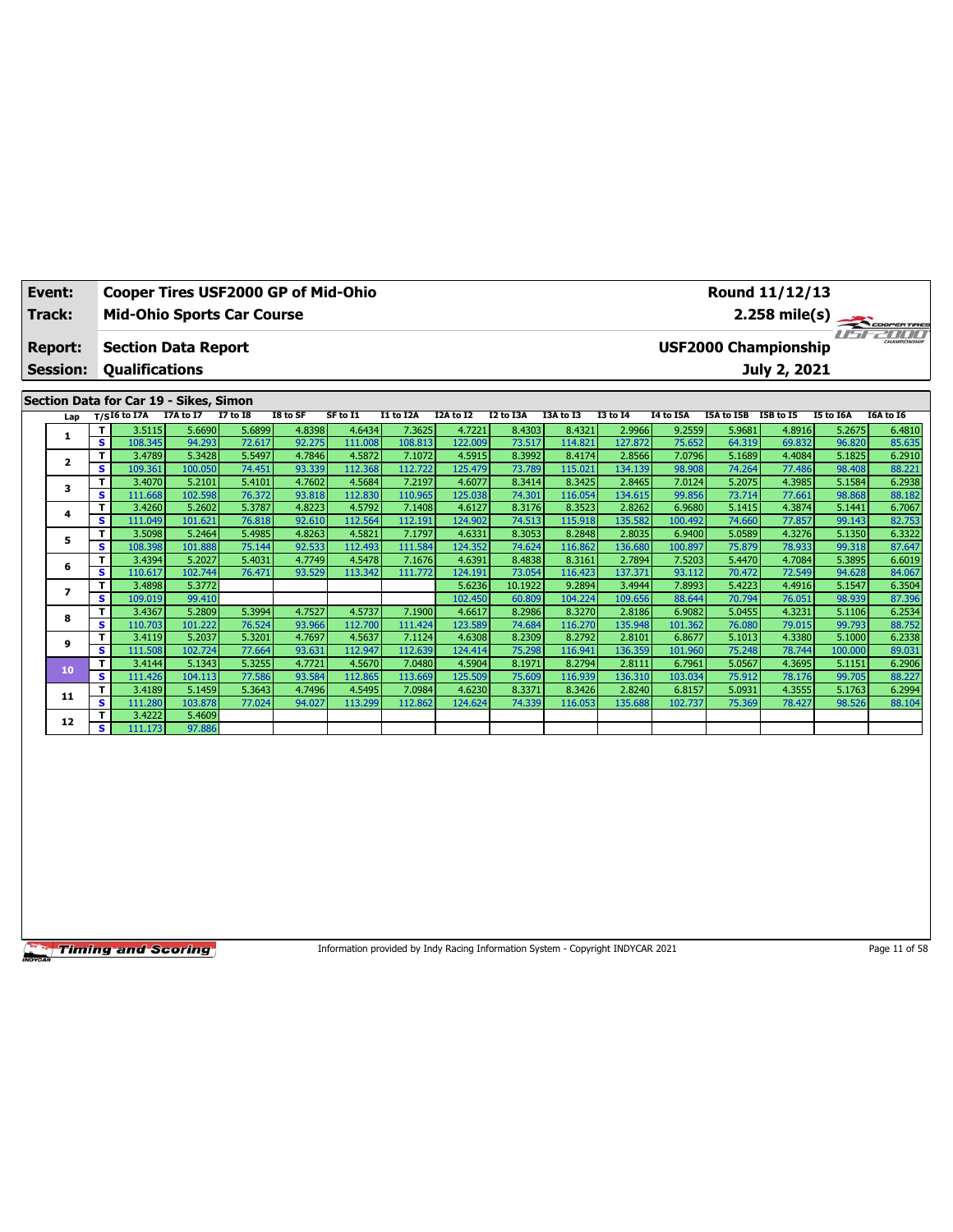| Track:                  |                                    |                            | Cooper Tires USF2000 GP of Mid-Ohio    |                 |
|-------------------------|------------------------------------|----------------------------|----------------------------------------|-----------------|
|                         |                                    |                            | <b>Mid-Ohio Sports Car Course</b>      |                 |
| <b>Report:</b>          |                                    | <b>Section Data Report</b> |                                        |                 |
| <b>Session:</b>         |                                    | <b>Qualifications</b>      |                                        |                 |
|                         |                                    |                            |                                        |                 |
|                         |                                    |                            | Section Data for Car 19 - Sikes, Simon |                 |
| Lap                     | T/SLap                             | PI to PO                   | PO to SF                               | <b>SF to PI</b> |
| $\mathbf{1}$            | $\overline{I}$<br>88.1613          |                            | 113.8883                               |                 |
|                         | $\overline{\mathbf{s}}$            | 92.204                     | 66.854                                 |                 |
| $\mathbf{2}$            | $\overline{\mathsf{r}}$<br>83.2455 |                            |                                        |                 |
|                         | $\mathbf{s}$                       | 97.649                     |                                        |                 |
| $\mathbf{3}$            | 82.7842<br>$\mathbf{T}$            |                            |                                        |                 |
|                         | $\overline{\mathbf{s}}$            | 98.193                     |                                        |                 |
| 4                       | 83.0637<br>T<br>$\mathbf{s}$       | 97.862                     |                                        |                 |
|                         | 82.6632<br>T                       |                            |                                        |                 |
| 5                       | $\overline{\mathbf{s}}$            | 98.336                     |                                        |                 |
|                         | $\overline{\mathsf{r}}$<br>84.4310 |                            |                                        | 81.5130         |
| $\bf{6}$                | s                                  | 96.277                     |                                        | 94.252          |
|                         | T<br>307.4001                      | 223.4198                   | 86.9479                                |                 |
| $\overline{\mathbf{z}}$ | $\overline{\mathbf{s}}$            | 26.444                     | 87.568<br>4.019                        |                 |
| 8                       | 82.3801<br>$\mathbf{T}$            |                            |                                        |                 |
|                         | S                                  | 98.674                     |                                        |                 |
| $\boldsymbol{9}$        | 81.9733<br>T                       |                            |                                        |                 |
|                         | $\overline{\mathbf{s}}$            | 99.164                     |                                        |                 |
| 10                      | 81.7673<br>T.                      |                            |                                        |                 |
|                         | $\mathbf{s}$                       | 99.414                     |                                        |                 |
| 11                      | T<br>82.1933                       |                            |                                        | 82.6816         |
|                         | s<br>$\overline{\mathbf{r}}$       | 98.899                     |                                        | 92.919          |
| $12$                    | $\overline{\mathbf{s}}$            |                            |                                        |                 |

Information provided by Indy Racing Information System - Copyright INDYCAR 2021 Page 12 of 58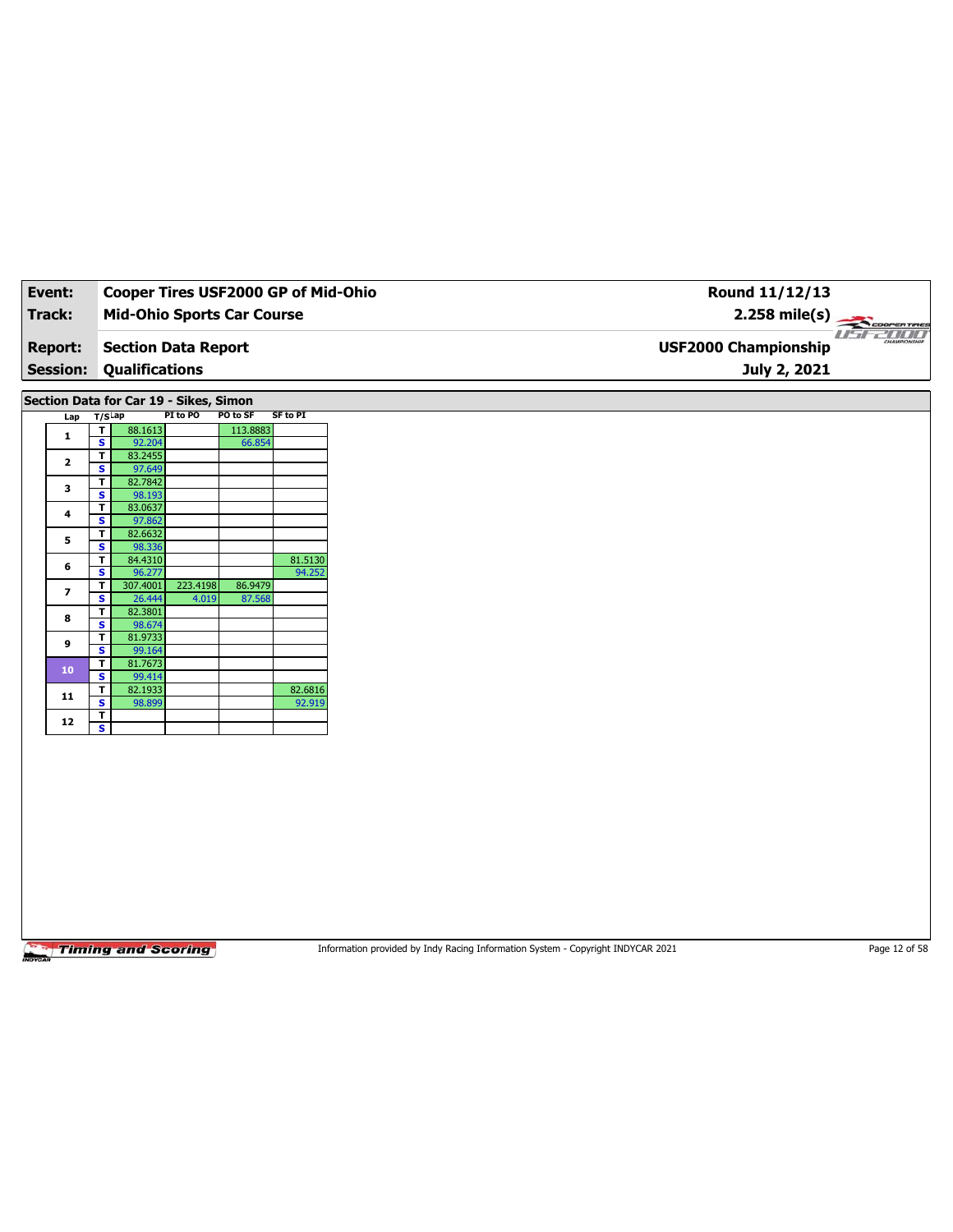| Event:<br>Track:                         |                                                                                                                                                                                                                                                                                                                                                                                                                                                                                                                                                                                                                                                                                                                                                                                                                                                                                                                                                                                                                                                                                                                                                                                                                                                                                                                                                                                                                                                                                                                                                                                                                                                                                                                                                                                                                                     | <b>Mid-Ohio Sports Car Course</b> |         |  | <b>Cooper Tires USF2000 GP of Mid-Ohio</b> |         |         |         |        |         |         |         | Round 11/12/13 |  |                  |                                   |
|------------------------------------------|-------------------------------------------------------------------------------------------------------------------------------------------------------------------------------------------------------------------------------------------------------------------------------------------------------------------------------------------------------------------------------------------------------------------------------------------------------------------------------------------------------------------------------------------------------------------------------------------------------------------------------------------------------------------------------------------------------------------------------------------------------------------------------------------------------------------------------------------------------------------------------------------------------------------------------------------------------------------------------------------------------------------------------------------------------------------------------------------------------------------------------------------------------------------------------------------------------------------------------------------------------------------------------------------------------------------------------------------------------------------------------------------------------------------------------------------------------------------------------------------------------------------------------------------------------------------------------------------------------------------------------------------------------------------------------------------------------------------------------------------------------------------------------------------------------------------------------------|-----------------------------------|---------|--|--------------------------------------------|---------|---------|---------|--------|---------|---------|---------|----------------|--|------------------|-----------------------------------|
| <b>Report:</b><br><b>Session:</b><br>Lap |                                                                                                                                                                                                                                                                                                                                                                                                                                                                                                                                                                                                                                                                                                                                                                                                                                                                                                                                                                                                                                                                                                                                                                                                                                                                                                                                                                                                                                                                                                                                                                                                                                                                                                                                                                                                                                     |                                   |         |  | I8 to SF                                   |         |         |         |        |         |         |         |                |  | I5 to I6A        | 2.258 mile(s)<br><b>I6A to I6</b> |
| 1                                        | July 2, 2021<br><b>Qualifications</b><br>I7A to I7<br>$T/S$ <sup>I6</sup> to I7A<br>$\overline{17}$ to 18<br>SF to I1<br>I1 to I2A<br>I2A to I2<br>I2 to I3A<br>I3A to I3<br><b>I3 to 14</b><br>I4 to I5A<br>I5A to I5B<br><b>I5B</b> to I5<br>5.4150<br>T.<br>3.4254<br>5.5379<br>4.8520<br>4.6207<br>7.2458<br>4.6331<br>8.2814<br>2.8046<br>7.2103<br>5.2842<br>4.4788<br>8.4191<br>s.<br>92.043<br>124.352<br>73.615<br>97.115<br>76.268<br>111.069<br>98.716<br>74.610<br>111.553<br>110.566<br>116.910<br>136.626<br>72.644<br>7.1037<br>5.2848<br>5.4925<br>4.6333<br>T.<br>4.8052<br>4.5671<br>7.2317<br>8.4019<br>5.1970<br>3.4087<br>8.3105<br>2.8145<br>4.4446<br>75.227<br>73.766<br>73.863<br>s.<br>101.148<br>92.939<br>112.863<br>110.781<br>124.347<br>116.501<br>98.572<br>76.855<br>111.613<br>136.146<br>5.5143<br>T<br>3.3898<br>5.2284<br>4.7344<br>4.5418<br>4.6052<br>8.4242<br>8.2924<br>2.8107<br>6.9885<br>5.1234<br>4.4096<br>7.0508<br>74.929<br>94.329<br>125.106<br>102.239<br>113.623<br>73.571<br>136.330<br>100.197<br>74.924<br>77.465<br>s<br>112.235<br>113.491<br>116.755<br>T.<br>4.5867<br>8.2943<br>6.9956<br>3.4167<br>5.2050<br>5.4289<br>4.7404<br>4.5227<br>7.0758<br>8.2079<br>2.7837<br>5.0988<br>4.3972<br>s<br>102.698<br>76.108<br>94.210<br>113.97:<br>113.222<br>125.610<br>74.723<br>137.652<br>100.095<br>75.285<br>111.351<br>117.957<br>77.684<br>5.4326<br>4.6556<br>8.6699<br>5.1736<br>T.<br>3.4060<br>5.1666<br>4.7127<br>4.5083<br>7.0928<br>8.4078<br>2.8250<br>7.2105<br>4.4069<br>76.056<br>94.763<br>123.751<br>71.486<br>74.197<br>s.<br>114.335<br>112.951<br>135.640<br>97.112<br>77.513<br>111.701<br>103.462<br>115.153<br>3.4292<br>5.1966<br>5.3901<br>4.6124<br>8.3783<br>8.2699<br>2.8167<br>6.9358<br>т<br>4.7755<br>4.5456<br>7.1088<br>5.1477<br>4.4090 |                                   |         |  |                                            |         |         |         | 5.2080 | 6.4144  |         |         |                |  |                  |                                   |
|                                          |                                                                                                                                                                                                                                                                                                                                                                                                                                                                                                                                                                                                                                                                                                                                                                                                                                                                                                                                                                                                                                                                                                                                                                                                                                                                                                                                                                                                                                                                                                                                                                                                                                                                                                                                                                                                                                     |                                   |         |  |                                            |         | 97.926  | 86.524  |        |         |         |         |                |  |                  |                                   |
| $\mathbf{2}$                             |                                                                                                                                                                                                                                                                                                                                                                                                                                                                                                                                                                                                                                                                                                                                                                                                                                                                                                                                                                                                                                                                                                                                                                                                                                                                                                                                                                                                                                                                                                                                                                                                                                                                                                                                                                                                                                     |                                   |         |  |                                            |         |         |         |        |         |         |         |                |  | 5.1711           | 6.3025                            |
|                                          |                                                                                                                                                                                                                                                                                                                                                                                                                                                                                                                                                                                                                                                                                                                                                                                                                                                                                                                                                                                                                                                                                                                                                                                                                                                                                                                                                                                                                                                                                                                                                                                                                                                                                                                                                                                                                                     |                                   |         |  |                                            |         |         |         |        |         |         |         |                |  | 98.625<br>5.1174 | 88.060<br>6.3004                  |
| 3                                        |                                                                                                                                                                                                                                                                                                                                                                                                                                                                                                                                                                                                                                                                                                                                                                                                                                                                                                                                                                                                                                                                                                                                                                                                                                                                                                                                                                                                                                                                                                                                                                                                                                                                                                                                                                                                                                     |                                   |         |  |                                            |         |         |         |        |         |         |         |                |  | 99.660           | 88.090                            |
|                                          |                                                                                                                                                                                                                                                                                                                                                                                                                                                                                                                                                                                                                                                                                                                                                                                                                                                                                                                                                                                                                                                                                                                                                                                                                                                                                                                                                                                                                                                                                                                                                                                                                                                                                                                                                                                                                                     |                                   |         |  |                                            |         |         |         |        |         |         |         |                |  | 5.1392           | 6.2643                            |
| 4                                        |                                                                                                                                                                                                                                                                                                                                                                                                                                                                                                                                                                                                                                                                                                                                                                                                                                                                                                                                                                                                                                                                                                                                                                                                                                                                                                                                                                                                                                                                                                                                                                                                                                                                                                                                                                                                                                     |                                   |         |  |                                            |         |         |         |        |         |         |         |                |  | 99.237           | 88.597                            |
|                                          |                                                                                                                                                                                                                                                                                                                                                                                                                                                                                                                                                                                                                                                                                                                                                                                                                                                                                                                                                                                                                                                                                                                                                                                                                                                                                                                                                                                                                                                                                                                                                                                                                                                                                                                                                                                                                                     |                                   |         |  |                                            |         |         |         |        |         |         |         |                |  | 5.1532           | 6.2851                            |
| 5                                        |                                                                                                                                                                                                                                                                                                                                                                                                                                                                                                                                                                                                                                                                                                                                                                                                                                                                                                                                                                                                                                                                                                                                                                                                                                                                                                                                                                                                                                                                                                                                                                                                                                                                                                                                                                                                                                     |                                   |         |  |                                            |         |         |         |        |         |         |         |                |  | 98.968           | 88.304                            |
| 6                                        |                                                                                                                                                                                                                                                                                                                                                                                                                                                                                                                                                                                                                                                                                                                                                                                                                                                                                                                                                                                                                                                                                                                                                                                                                                                                                                                                                                                                                                                                                                                                                                                                                                                                                                                                                                                                                                     |                                   |         |  |                                            |         |         |         |        |         |         |         |                |  | 5.1253           | 6.3243                            |
|                                          |                                                                                                                                                                                                                                                                                                                                                                                                                                                                                                                                                                                                                                                                                                                                                                                                                                                                                                                                                                                                                                                                                                                                                                                                                                                                                                                                                                                                                                                                                                                                                                                                                                                                                                                                                                                                                                     |                                   | 102.864 |  | 93.517                                     | 113.396 | 112.696 |         | 73.974 | 117.073 | 136.039 | 100.958 | 74.570         |  | 99.506           | 87.757                            |
| $\overline{ }$                           |                                                                                                                                                                                                                                                                                                                                                                                                                                                                                                                                                                                                                                                                                                                                                                                                                                                                                                                                                                                                                                                                                                                                                                                                                                                                                                                                                                                                                                                                                                                                                                                                                                                                                                                                                                                                                                     |                                   |         |  | 4.7567                                     | 4.5385  |         | 4.6123  |        |         | 2.8088  | 6.9551  | 5.1121         |  | 5.1934           | 6.3267                            |
|                                          |                                                                                                                                                                                                                                                                                                                                                                                                                                                                                                                                                                                                                                                                                                                                                                                                                                                                                                                                                                                                                                                                                                                                                                                                                                                                                                                                                                                                                                                                                                                                                                                                                                                                                                                                                                                                                                     |                                   |         |  | 93.887                                     | 113.574 | 111.476 | 124.913 | 74.101 | 117.004 | 136.422 | 100.678 | 75.089         |  | 98.202           | 87.723                            |
| 8                                        |                                                                                                                                                                                                                                                                                                                                                                                                                                                                                                                                                                                                                                                                                                                                                                                                                                                                                                                                                                                                                                                                                                                                                                                                                                                                                                                                                                                                                                                                                                                                                                                                                                                                                                                                                                                                                                     |                                   |         |  |                                            |         |         |         |        |         |         |         |                |  | 5.2042           | 6.3647                            |
|                                          |                                                                                                                                                                                                                                                                                                                                                                                                                                                                                                                                                                                                                                                                                                                                                                                                                                                                                                                                                                                                                                                                                                                                                                                                                                                                                                                                                                                                                                                                                                                                                                                                                                                                                                                                                                                                                                     |                                   |         |  |                                            |         |         |         |        |         |         |         |                |  | 97.998           | 87.200                            |
| 9                                        |                                                                                                                                                                                                                                                                                                                                                                                                                                                                                                                                                                                                                                                                                                                                                                                                                                                                                                                                                                                                                                                                                                                                                                                                                                                                                                                                                                                                                                                                                                                                                                                                                                                                                                                                                                                                                                     |                                   |         |  |                                            |         |         |         |        |         |         |         |                |  | 5.1664           | 6.3351                            |
|                                          |                                                                                                                                                                                                                                                                                                                                                                                                                                                                                                                                                                                                                                                                                                                                                                                                                                                                                                                                                                                                                                                                                                                                                                                                                                                                                                                                                                                                                                                                                                                                                                                                                                                                                                                                                                                                                                     |                                   |         |  |                                            |         |         |         |        |         |         |         |                |  | 98.715           | 87.607                            |
| 10                                       |                                                                                                                                                                                                                                                                                                                                                                                                                                                                                                                                                                                                                                                                                                                                                                                                                                                                                                                                                                                                                                                                                                                                                                                                                                                                                                                                                                                                                                                                                                                                                                                                                                                                                                                                                                                                                                     |                                   |         |  |                                            |         |         |         |        |         |         |         |                |  | 5.1814           | 6.3191                            |
|                                          |                                                                                                                                                                                                                                                                                                                                                                                                                                                                                                                                                                                                                                                                                                                                                                                                                                                                                                                                                                                                                                                                                                                                                                                                                                                                                                                                                                                                                                                                                                                                                                                                                                                                                                                                                                                                                                     |                                   |         |  |                                            |         |         |         |        |         |         |         |                |  | 98.429           | 87.829                            |
| 11                                       |                                                                                                                                                                                                                                                                                                                                                                                                                                                                                                                                                                                                                                                                                                                                                                                                                                                                                                                                                                                                                                                                                                                                                                                                                                                                                                                                                                                                                                                                                                                                                                                                                                                                                                                                                                                                                                     |                                   |         |  |                                            |         |         |         |        |         |         |         |                |  | 5.1829<br>98.401 | 6.2833<br>88.329                  |
|                                          |                                                                                                                                                                                                                                                                                                                                                                                                                                                                                                                                                                                                                                                                                                                                                                                                                                                                                                                                                                                                                                                                                                                                                                                                                                                                                                                                                                                                                                                                                                                                                                                                                                                                                                                                                                                                                                     |                                   |         |  |                                            |         |         |         |        |         |         |         |                |  |                  |                                   |
| 12                                       | <b>Section Data Report</b><br><b>USF2000 Championship</b><br>Section Data for Car 2 - Nepveu, Thomas (R)<br>s<br>76.656<br>124.910<br>77.476<br>110.946<br>5.4139<br>5.5006<br>7.1866<br>8.3639<br>8.2748<br>4.3565<br>T.<br>3.3995<br>s.<br>111.915<br>98.736<br>75.116<br>78,409<br>5.6990<br>5.3808<br>9.7940<br>T.<br>3.4092<br>5.2118<br>4.8790<br>4.6179<br>8.1704<br>10.5362<br>3.2737<br>7.8400<br>5.2893<br>4.5055<br>72.501<br>72.574<br>s.<br>102.564<br>91.533<br>98.054<br>107.073<br>63.281<br>117.049<br>89.315<br>75.816<br>111.596<br>111.621<br>91.891<br>6.8713<br>5.1173<br>T.<br>5.2194<br>5.4437<br>4.7554<br>4.5379<br>4.6313<br>8.3736<br>2.7905<br>3.4054<br>7.0777<br>8.2540<br>4.3875<br>s.<br>75.901<br>93.912<br>113.589<br>113.192<br>124.401<br>74.015<br>117.298<br>137.317<br>75.013<br>77.855<br>111.721<br>102.415<br>101.906<br>3.3830<br>5.2297<br>5.5068<br>4.7263<br>4.5826<br>8.2449<br>2.7942<br>6.8725<br>5.1175<br>T.<br>4.5142<br>7.0882<br>8.1861<br>4.3945<br>s.<br>75.031<br>112.461<br>102.213<br>94.491<br>113.024<br>125.723<br>75.170<br>137.135<br>101.888<br>75.010<br>77.731<br>114.185<br>118.27<br>T.<br>3.4020<br>5.2432<br>5.4621<br>4.7684<br>4.5365<br>7.1102<br>4.5522<br>8.3082<br>8.2399<br>2.7998<br>6.8826<br>5.1153<br>4.4902<br>75.645<br>s.<br>111.833<br>101.950<br>93.656<br>112.674<br>126.562<br>74.598<br>136.860<br>75.042<br>76.075<br>113.624<br>117.499<br>101.739<br>6.1730<br>T.<br>3.3999<br>s.<br>86.594<br>111.902                                                                                                                                                                                                                                                                                                                                |                                   |         |  |                                            |         |         |         |        |         |         |         |                |  |                  |                                   |

Information provided by Indy Racing Information System - Copyright INDYCAR 2021 Page 13 of 58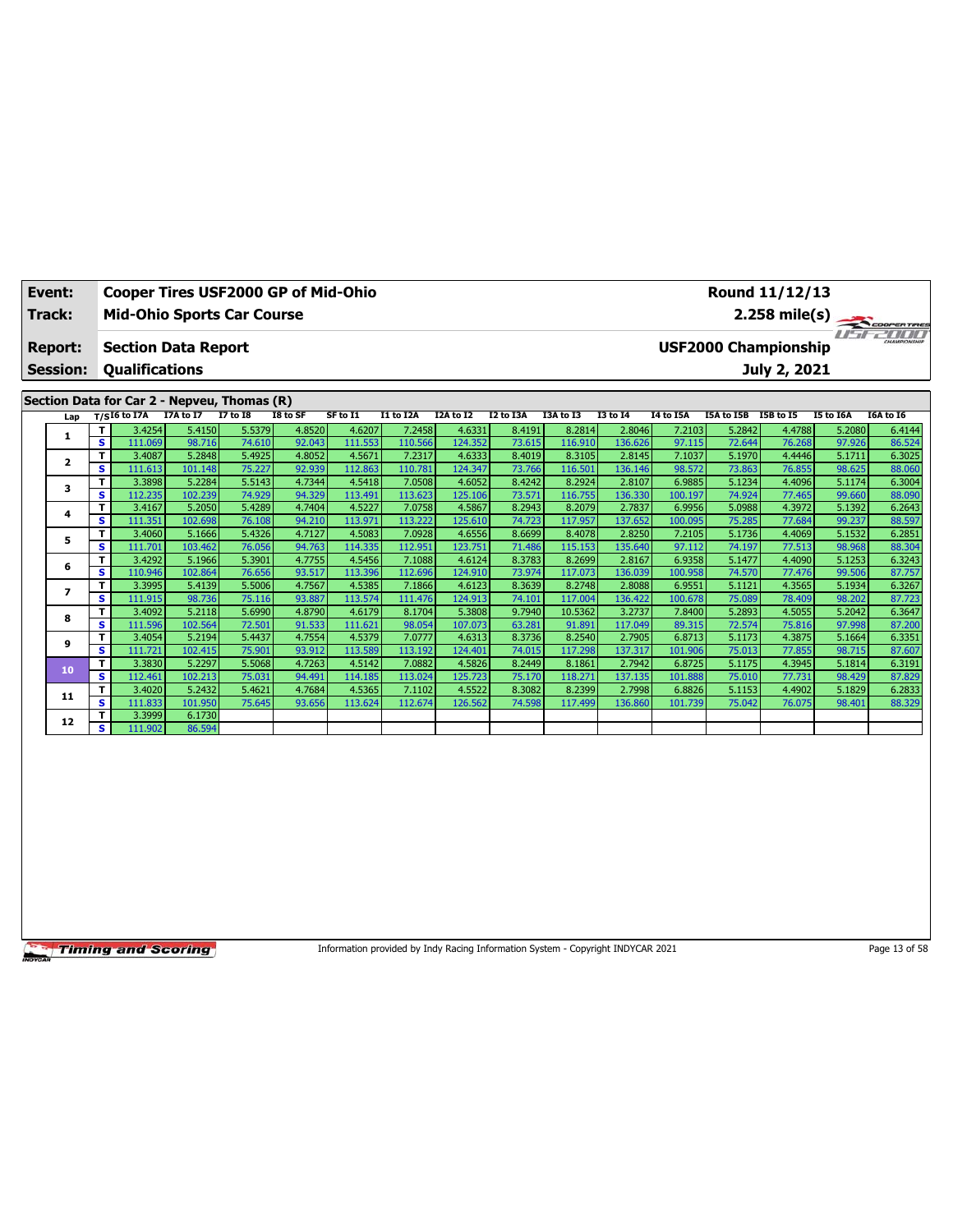|                          |                                                    |                   |                                                         |          | Cooper Tires USF2000 GP of Mid-Ohio | Round 11/12/13              |
|--------------------------|----------------------------------------------------|-------------------|---------------------------------------------------------|----------|-------------------------------------|-----------------------------|
| Track:                   |                                                    |                   | <b>Mid-Ohio Sports Car Course</b>                       |          |                                     | $2.258$ mile(s)             |
| <b>Report:</b>           |                                                    |                   | <b>Section Data Report</b>                              |          |                                     | <b>USF2000 Championship</b> |
| <b>Session:</b>          | <b>Qualifications</b>                              |                   |                                                         |          |                                     | July 2, 2021                |
|                          |                                                    |                   |                                                         |          |                                     |                             |
| Lap                      | $T/S$ Lap                                          |                   | Section Data for Car 2 - Nepveu, Thomas (R)<br>PO to SF | SF to PI |                                     |                             |
|                          | $\mathbf{T}$                                       | 83.8307           | 84.4027                                                 |          |                                     |                             |
| $\mathbf 1$              | $\overline{\mathbf{s}}$                            | 96.967            | 90.209                                                  |          |                                     |                             |
| $\mathbf{2}$             | T.                                                 | 83.1691           |                                                         |          |                                     |                             |
|                          | $\overline{\mathbf{s}}$                            | 97.738            |                                                         |          |                                     |                             |
| 3                        | Τ                                                  | 82.5313           |                                                         |          |                                     |                             |
|                          | $\overline{\mathbf{s}}$<br>$\overline{\mathbf{r}}$ | 98.494<br>82.1572 |                                                         |          |                                     |                             |
| 4                        | S                                                  | 98.942            |                                                         |          |                                     |                             |
|                          | T                                                  | 83.1066           |                                                         |          |                                     |                             |
| 5                        | $\overline{\mathbf{s}}$                            | 97.812            |                                                         |          |                                     |                             |
| 6                        | Τ                                                  | 82.4652           |                                                         |          |                                     |                             |
|                          | S                                                  | 98.572            |                                                         |          |                                     |                             |
| $\overline{\phantom{a}}$ | T                                                  | 82.7994           |                                                         |          |                                     |                             |
|                          | $\overline{\mathbf{s}}$                            | 98.175<br>90.1757 |                                                         |          |                                     |                             |
| 8                        | T.<br>S                                            | 90.144            |                                                         |          |                                     |                             |
|                          | T                                                  | 82.3665           |                                                         |          |                                     |                             |
| 9                        | $\overline{\mathbf{s}}$                            | 98.691            |                                                         |          |                                     |                             |
| ${\bf 10}$               | T.                                                 | 82.1410           |                                                         |          |                                     |                             |
|                          | S                                                  | 98.962            |                                                         |          |                                     |                             |
| 11                       | T.                                                 | 82.3768           |                                                         | 81.6156  |                                     |                             |
|                          | $\overline{\mathbf{s}}$                            | 98.678            |                                                         | 94.133   |                                     |                             |
| ${\bf 12}$               | $\mathbf{T}$<br>$\overline{\mathbf{s}}$            |                   |                                                         |          |                                     |                             |
|                          |                                                    |                   |                                                         |          |                                     |                             |

Information provided by Indy Racing Information System - Copyright INDYCAR 2021 Page 14 of 58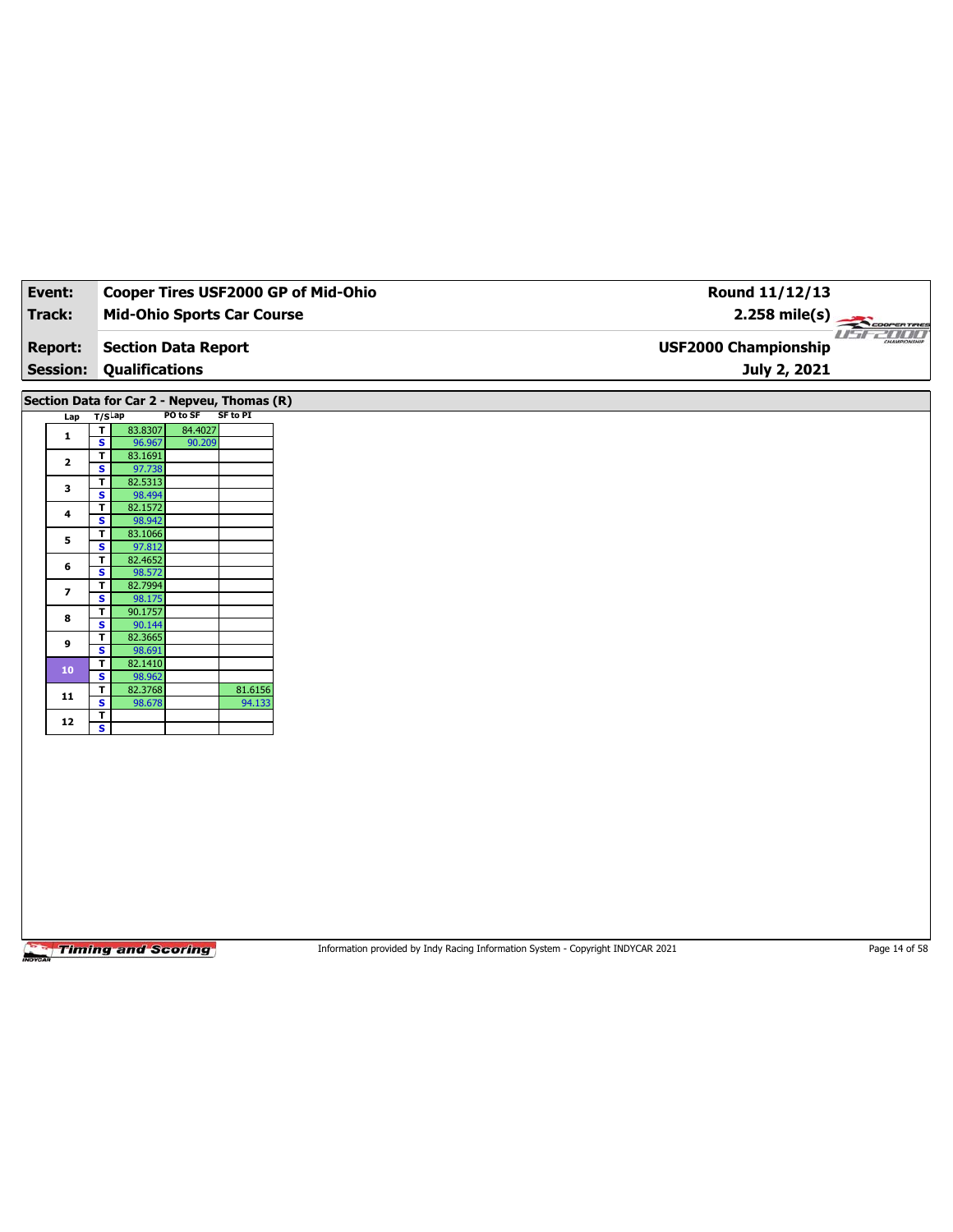| Event:          |                                                                                                                                                                                                |         | Round 11/12/13<br><b>USF2000 Championship</b><br>July 2, 2021<br><b>I7A to I7</b><br>I2 to I3A<br><b>I7 to I8</b><br>I8 to SF<br>SF to I1<br>I1 to I2A<br>I2A to I2<br><b>I3A to I3</b><br>13 to 14<br>I4 to I5A<br>I5A to I5B I5B to I5<br>3.6391<br>4.9976<br>8.5068<br>2.8802<br>6.3483<br>6.2697<br>4.7462<br>7.6197<br>4.8487<br>9.4213<br>8.3123<br>5.7076<br>4.8226<br>89.361<br>67.255<br>84.203<br>65.901<br>108.604<br>105.140<br>118.823<br>65.784<br>113.813<br>133.040<br>84.240<br>70.831<br>6.1606<br>5.7713<br>4.8754<br>4.6546<br>7.5212<br>4.8201<br>8.7101<br>8.4981<br>2.8780<br>7.6220<br>5.5810<br>4.1820<br>4.5583<br>71.593<br>90.974<br>86.768<br>91.601<br>110.741<br>106.517<br>119.528<br>71.156<br>113.929<br>133.142<br>91.869<br>68.780<br>74.938<br>5.7743<br>4.8929<br>4.7388<br>8.5581<br>5.4396<br>3.5007<br>5.4583<br>4.6693<br>7.3738<br>8.4139<br>2.8627<br>7.6829<br>4.5195<br>97.933<br>71.555<br>91.273<br>121.579<br>72.419<br>70.568<br>75.582<br>110.392<br>108.646<br>115.069<br>133.853<br>91.141<br>3.5324<br>5.4726<br>5.6742<br>4.8255<br>4.6618<br>7.5054<br>4.9642<br>8.6833<br>2.8142<br>7.3338<br>5.3740<br>8.3387<br>4.5216<br>72.818<br>92.548<br>106.741<br>71.375<br>136.160<br>71.430<br>97.677<br>110.570<br>116.058<br>116.107<br>95.479<br>75.546<br>5.8611<br>4.7483<br>8.6399<br>2.8292<br>5.3923<br>3.5347<br>6.1132<br>4.9293<br>4.6585<br>7.4295<br>8.3536<br>7.2854<br>4.5005<br>90.599<br>107.832<br>87.441<br>70.496<br>110.648<br>121.335<br>71.734<br>115.900<br>135.438<br>96.114<br>71.187<br>75.901<br>5.6582<br>4.7056<br>7.1957<br>5.2997<br>3.5113<br>5.4649<br>4.8535<br>4.6316<br>7.3463<br>8.5172<br>2.8401<br>8.3783<br>4.4913<br>73.024<br>92.014<br>72.767<br>111.291<br>109.053<br>122.436<br>115.558<br>134.918<br>97.312<br>72.431<br>76.056<br>97.814<br>5.6975<br>4.6989<br>8.7151<br>3.5063<br>5.4598<br>4.8587<br>4.6216<br>7.2600<br>8.4076<br>2.8439<br>7.0480<br>5.2407<br>4.5193<br>108.506<br>97.906<br>72.520<br>91.916<br>111.532<br>110.349<br>122.611<br>134.738<br>99.351<br>73.247<br>75.585<br>71.115<br>115.156<br>5.6262<br>4.6995<br>3.5065<br>5.4268<br>4.8476<br>4.6053<br>7.3133<br>8.6487<br>8.4196<br>2.8461<br>7.2409<br>5.2035<br>4.4327<br>92.126<br>73.439<br>96.704<br>73.770<br>77.062<br>108.500<br>98.501<br>111.926<br>109.545<br>122.595<br>71.661<br>114.991<br>134.634<br>5.6377<br>4.7130<br>3.4898<br>5.5188<br>4.8621<br>4.6161<br>7.3868<br>8.5294<br>8.3829<br>2.8389<br>7.1568<br>5.2199<br>4.4176<br>73.289<br>73.539<br>91.851<br>122.244<br>72.663<br>109.019<br>96.859<br>111.665<br>108.455<br>115.495<br>134.975<br>97.841<br>77.325 |        |        |         |         |         |        |         |             |              |        |        |                  |                  |
|-----------------|------------------------------------------------------------------------------------------------------------------------------------------------------------------------------------------------|---------|----------------------------------------------------------------------------------------------------------------------------------------------------------------------------------------------------------------------------------------------------------------------------------------------------------------------------------------------------------------------------------------------------------------------------------------------------------------------------------------------------------------------------------------------------------------------------------------------------------------------------------------------------------------------------------------------------------------------------------------------------------------------------------------------------------------------------------------------------------------------------------------------------------------------------------------------------------------------------------------------------------------------------------------------------------------------------------------------------------------------------------------------------------------------------------------------------------------------------------------------------------------------------------------------------------------------------------------------------------------------------------------------------------------------------------------------------------------------------------------------------------------------------------------------------------------------------------------------------------------------------------------------------------------------------------------------------------------------------------------------------------------------------------------------------------------------------------------------------------------------------------------------------------------------------------------------------------------------------------------------------------------------------------------------------------------------------------------------------------------------------------------------------------------------------------------------------------------------------------------------------------------------------------------------------------------------------------------------------------------------------------------------------------------------------------------------------------------------------------------------------------------------------------------------------------------------------------------------------------------------------------------------------------------------------|--------|--------|---------|---------|---------|--------|---------|-------------|--------------|--------|--------|------------------|------------------|
| Track:          |                                                                                                                                                                                                |         |                                                                                                                                                                                                                                                                                                                                                                                                                                                                                                                                                                                                                                                                                                                                                                                                                                                                                                                                                                                                                                                                                                                                                                                                                                                                                                                                                                                                                                                                                                                                                                                                                                                                                                                                                                                                                                                                                                                                                                                                                                                                                                                                                                                                                                                                                                                                                                                                                                                                                                                                                                                                                                                                            |        |        |         |         |         |        |         |             |              |        |        |                  |                  |
| <b>Report:</b>  | <b>Section Data Report</b><br>Qualifications<br>$T/SI6$ to I7A<br>т<br>s<br>104.546<br>т                                                                                                       |         |                                                                                                                                                                                                                                                                                                                                                                                                                                                                                                                                                                                                                                                                                                                                                                                                                                                                                                                                                                                                                                                                                                                                                                                                                                                                                                                                                                                                                                                                                                                                                                                                                                                                                                                                                                                                                                                                                                                                                                                                                                                                                                                                                                                                                                                                                                                                                                                                                                                                                                                                                                                                                                                                            |        |        |         |         |         |        |         | $H = H - c$ | CHAMPSONSHIP |        |        |                  |                  |
| <b>Session:</b> | Cooper Tires USF2000 GP of Mid-Ohio<br><b>Mid-Ohio Sports Car Course</b><br>$2.258 \text{ mile(s)}$<br>s.<br>T<br>s.<br>108.680<br>T<br>s<br>107.704<br>т<br>s<br>107.634<br>T<br>s<br>108.351 |         |                                                                                                                                                                                                                                                                                                                                                                                                                                                                                                                                                                                                                                                                                                                                                                                                                                                                                                                                                                                                                                                                                                                                                                                                                                                                                                                                                                                                                                                                                                                                                                                                                                                                                                                                                                                                                                                                                                                                                                                                                                                                                                                                                                                                                                                                                                                                                                                                                                                                                                                                                                                                                                                                            |        |        |         |         |         |        |         |             |              |        |        |                  |                  |
|                 | Section Data for Car 20 - Byrd, Nathan (R)                                                                                                                                                     |         |                                                                                                                                                                                                                                                                                                                                                                                                                                                                                                                                                                                                                                                                                                                                                                                                                                                                                                                                                                                                                                                                                                                                                                                                                                                                                                                                                                                                                                                                                                                                                                                                                                                                                                                                                                                                                                                                                                                                                                                                                                                                                                                                                                                                                                                                                                                                                                                                                                                                                                                                                                                                                                                                            |        |        |         |         |         |        |         |             |              |        |        |                  |                  |
| Lap             |                                                                                                                                                                                                |         |                                                                                                                                                                                                                                                                                                                                                                                                                                                                                                                                                                                                                                                                                                                                                                                                                                                                                                                                                                                                                                                                                                                                                                                                                                                                                                                                                                                                                                                                                                                                                                                                                                                                                                                                                                                                                                                                                                                                                                                                                                                                                                                                                                                                                                                                                                                                                                                                                                                                                                                                                                                                                                                                            |        |        |         |         |         |        |         | I5 to I6A   | I6A to I6    |        |        |                  |                  |
| 1               |                                                                                                                                                                                                |         |                                                                                                                                                                                                                                                                                                                                                                                                                                                                                                                                                                                                                                                                                                                                                                                                                                                                                                                                                                                                                                                                                                                                                                                                                                                                                                                                                                                                                                                                                                                                                                                                                                                                                                                                                                                                                                                                                                                                                                                                                                                                                                                                                                                                                                                                                                                                                                                                                                                                                                                                                                                                                                                                            |        |        |         |         |         |        |         |             |              |        |        | 5.4568           | 6.8896           |
|                 |                                                                                                                                                                                                |         |                                                                                                                                                                                                                                                                                                                                                                                                                                                                                                                                                                                                                                                                                                                                                                                                                                                                                                                                                                                                                                                                                                                                                                                                                                                                                                                                                                                                                                                                                                                                                                                                                                                                                                                                                                                                                                                                                                                                                                                                                                                                                                                                                                                                                                                                                                                                                                                                                                                                                                                                                                                                                                                                            |        |        |         |         |         |        |         |             |              |        |        | 93.461           | 80.556           |
| $\mathbf{z}$    |                                                                                                                                                                                                |         |                                                                                                                                                                                                                                                                                                                                                                                                                                                                                                                                                                                                                                                                                                                                                                                                                                                                                                                                                                                                                                                                                                                                                                                                                                                                                                                                                                                                                                                                                                                                                                                                                                                                                                                                                                                                                                                                                                                                                                                                                                                                                                                                                                                                                                                                                                                                                                                                                                                                                                                                                                                                                                                                            |        |        |         |         |         |        |         |             |              |        |        | 5.2825<br>96.545 | 6.6813<br>83.068 |
|                 |                                                                                                                                                                                                |         |                                                                                                                                                                                                                                                                                                                                                                                                                                                                                                                                                                                                                                                                                                                                                                                                                                                                                                                                                                                                                                                                                                                                                                                                                                                                                                                                                                                                                                                                                                                                                                                                                                                                                                                                                                                                                                                                                                                                                                                                                                                                                                                                                                                                                                                                                                                                                                                                                                                                                                                                                                                                                                                                            |        |        |         |         |         |        |         |             |              |        |        | 5.3086           | 6.7448           |
| 3               |                                                                                                                                                                                                |         |                                                                                                                                                                                                                                                                                                                                                                                                                                                                                                                                                                                                                                                                                                                                                                                                                                                                                                                                                                                                                                                                                                                                                                                                                                                                                                                                                                                                                                                                                                                                                                                                                                                                                                                                                                                                                                                                                                                                                                                                                                                                                                                                                                                                                                                                                                                                                                                                                                                                                                                                                                                                                                                                            |        |        |         |         |         |        |         |             |              |        |        | 96.071           | 82.286           |
|                 |                                                                                                                                                                                                |         |                                                                                                                                                                                                                                                                                                                                                                                                                                                                                                                                                                                                                                                                                                                                                                                                                                                                                                                                                                                                                                                                                                                                                                                                                                                                                                                                                                                                                                                                                                                                                                                                                                                                                                                                                                                                                                                                                                                                                                                                                                                                                                                                                                                                                                                                                                                                                                                                                                                                                                                                                                                                                                                                            |        |        |         |         |         |        |         |             |              |        |        | 5.5672           | 6.6615           |
| 4               |                                                                                                                                                                                                |         |                                                                                                                                                                                                                                                                                                                                                                                                                                                                                                                                                                                                                                                                                                                                                                                                                                                                                                                                                                                                                                                                                                                                                                                                                                                                                                                                                                                                                                                                                                                                                                                                                                                                                                                                                                                                                                                                                                                                                                                                                                                                                                                                                                                                                                                                                                                                                                                                                                                                                                                                                                                                                                                                            |        |        |         |         |         |        |         |             |              |        |        | 91.608           | 83.315           |
|                 |                                                                                                                                                                                                |         |                                                                                                                                                                                                                                                                                                                                                                                                                                                                                                                                                                                                                                                                                                                                                                                                                                                                                                                                                                                                                                                                                                                                                                                                                                                                                                                                                                                                                                                                                                                                                                                                                                                                                                                                                                                                                                                                                                                                                                                                                                                                                                                                                                                                                                                                                                                                                                                                                                                                                                                                                                                                                                                                            |        |        |         |         |         |        |         |             |              |        |        | 5.2762           | 6.6532           |
| 5               |                                                                                                                                                                                                |         |                                                                                                                                                                                                                                                                                                                                                                                                                                                                                                                                                                                                                                                                                                                                                                                                                                                                                                                                                                                                                                                                                                                                                                                                                                                                                                                                                                                                                                                                                                                                                                                                                                                                                                                                                                                                                                                                                                                                                                                                                                                                                                                                                                                                                                                                                                                                                                                                                                                                                                                                                                                                                                                                            |        |        |         |         |         |        |         |             |              |        |        | 96.660           | 83.419           |
|                 |                                                                                                                                                                                                |         |                                                                                                                                                                                                                                                                                                                                                                                                                                                                                                                                                                                                                                                                                                                                                                                                                                                                                                                                                                                                                                                                                                                                                                                                                                                                                                                                                                                                                                                                                                                                                                                                                                                                                                                                                                                                                                                                                                                                                                                                                                                                                                                                                                                                                                                                                                                                                                                                                                                                                                                                                                                                                                                                            |        |        |         |         |         |        |         |             |              |        |        | 5.2732           | 6.6515           |
| 6               |                                                                                                                                                                                                |         |                                                                                                                                                                                                                                                                                                                                                                                                                                                                                                                                                                                                                                                                                                                                                                                                                                                                                                                                                                                                                                                                                                                                                                                                                                                                                                                                                                                                                                                                                                                                                                                                                                                                                                                                                                                                                                                                                                                                                                                                                                                                                                                                                                                                                                                                                                                                                                                                                                                                                                                                                                                                                                                                            |        |        |         |         |         |        |         |             |              |        |        | 96.715           | 83.440           |
| 7               | т                                                                                                                                                                                              |         |                                                                                                                                                                                                                                                                                                                                                                                                                                                                                                                                                                                                                                                                                                                                                                                                                                                                                                                                                                                                                                                                                                                                                                                                                                                                                                                                                                                                                                                                                                                                                                                                                                                                                                                                                                                                                                                                                                                                                                                                                                                                                                                                                                                                                                                                                                                                                                                                                                                                                                                                                                                                                                                                            |        |        |         |         |         |        |         |             |              |        |        | 5.2522           | 6.6152           |
|                 | s.                                                                                                                                                                                             |         |                                                                                                                                                                                                                                                                                                                                                                                                                                                                                                                                                                                                                                                                                                                                                                                                                                                                                                                                                                                                                                                                                                                                                                                                                                                                                                                                                                                                                                                                                                                                                                                                                                                                                                                                                                                                                                                                                                                                                                                                                                                                                                                                                                                                                                                                                                                                                                                                                                                                                                                                                                                                                                                                            |        |        |         |         |         |        |         |             |              |        |        | 97.102           | 83.898           |
| 8               | T                                                                                                                                                                                              |         |                                                                                                                                                                                                                                                                                                                                                                                                                                                                                                                                                                                                                                                                                                                                                                                                                                                                                                                                                                                                                                                                                                                                                                                                                                                                                                                                                                                                                                                                                                                                                                                                                                                                                                                                                                                                                                                                                                                                                                                                                                                                                                                                                                                                                                                                                                                                                                                                                                                                                                                                                                                                                                                                            |        |        |         |         |         |        |         |             |              |        |        | 5.2207           | 6.5280           |
|                 | s.                                                                                                                                                                                             |         |                                                                                                                                                                                                                                                                                                                                                                                                                                                                                                                                                                                                                                                                                                                                                                                                                                                                                                                                                                                                                                                                                                                                                                                                                                                                                                                                                                                                                                                                                                                                                                                                                                                                                                                                                                                                                                                                                                                                                                                                                                                                                                                                                                                                                                                                                                                                                                                                                                                                                                                                                                                                                                                                            |        |        |         |         |         |        |         |             |              |        |        | 97.688           | 85.018           |
| 9               | T.                                                                                                                                                                                             |         |                                                                                                                                                                                                                                                                                                                                                                                                                                                                                                                                                                                                                                                                                                                                                                                                                                                                                                                                                                                                                                                                                                                                                                                                                                                                                                                                                                                                                                                                                                                                                                                                                                                                                                                                                                                                                                                                                                                                                                                                                                                                                                                                                                                                                                                                                                                                                                                                                                                                                                                                                                                                                                                                            |        |        |         |         |         |        |         |             |              |        |        | 5.2364           | 6.5893           |
|                 | s.                                                                                                                                                                                             |         |                                                                                                                                                                                                                                                                                                                                                                                                                                                                                                                                                                                                                                                                                                                                                                                                                                                                                                                                                                                                                                                                                                                                                                                                                                                                                                                                                                                                                                                                                                                                                                                                                                                                                                                                                                                                                                                                                                                                                                                                                                                                                                                                                                                                                                                                                                                                                                                                                                                                                                                                                                                                                                                                            |        |        |         |         |         |        |         |             |              |        |        | 97.395           | 84.227           |
| 10              | T                                                                                                                                                                                              | 3.5269  | 6.5135                                                                                                                                                                                                                                                                                                                                                                                                                                                                                                                                                                                                                                                                                                                                                                                                                                                                                                                                                                                                                                                                                                                                                                                                                                                                                                                                                                                                                                                                                                                                                                                                                                                                                                                                                                                                                                                                                                                                                                                                                                                                                                                                                                                                                                                                                                                                                                                                                                                                                                                                                                                                                                                                     | 6.3483 | 4.9046 | 4.6700  | 7.9999  | 4.9415  | 8.6708 | 8.3876  | 2.8372      | 7.2668       | 5.3544 | 4.4533 | 5.2196           | 7.4097           |
|                 | s.                                                                                                                                                                                             | 107.872 | 82.067                                                                                                                                                                                                                                                                                                                                                                                                                                                                                                                                                                                                                                                                                                                                                                                                                                                                                                                                                                                                                                                                                                                                                                                                                                                                                                                                                                                                                                                                                                                                                                                                                                                                                                                                                                                                                                                                                                                                                                                                                                                                                                                                                                                                                                                                                                                                                                                                                                                                                                                                                                                                                                                                     | 65.085 | 91.056 | 110.376 | 100.143 | 116.591 | 71.478 | 115.430 | 135.056     | 96.360       | 71.691 | 76.705 | 97.709           | 74.902           |
| 11              | т                                                                                                                                                                                              | 3.6855  | 6.1488                                                                                                                                                                                                                                                                                                                                                                                                                                                                                                                                                                                                                                                                                                                                                                                                                                                                                                                                                                                                                                                                                                                                                                                                                                                                                                                                                                                                                                                                                                                                                                                                                                                                                                                                                                                                                                                                                                                                                                                                                                                                                                                                                                                                                                                                                                                                                                                                                                                                                                                                                                                                                                                                     |        |        |         |         |         |        |         |             |              |        |        |                  |                  |
|                 | s                                                                                                                                                                                              | 103.230 | 86.935                                                                                                                                                                                                                                                                                                                                                                                                                                                                                                                                                                                                                                                                                                                                                                                                                                                                                                                                                                                                                                                                                                                                                                                                                                                                                                                                                                                                                                                                                                                                                                                                                                                                                                                                                                                                                                                                                                                                                                                                                                                                                                                                                                                                                                                                                                                                                                                                                                                                                                                                                                                                                                                                     |        |        |         |         |         |        |         |             |              |        |        |                  |                  |

Information provided by Indy Racing Information System - Copyright INDYCAR 2021 Page 15 of 58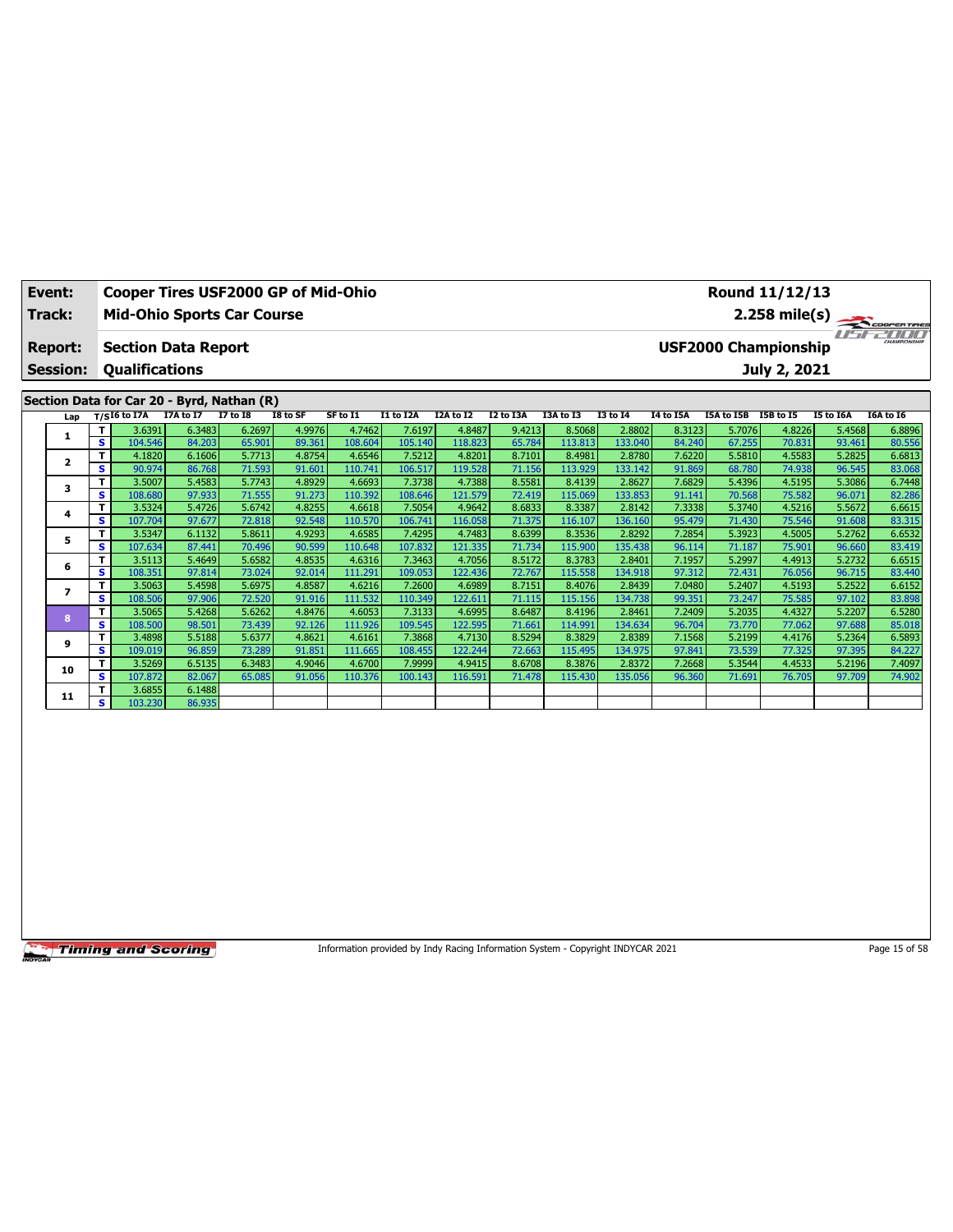| Event:                  |                                                    |                       |                                            |                   | Cooper Tires USF2000 GP of Mid-Ohio | Round 11/12/13              |                       |
|-------------------------|----------------------------------------------------|-----------------------|--------------------------------------------|-------------------|-------------------------------------|-----------------------------|-----------------------|
| <b>Track:</b>           |                                                    |                       | <b>Mid-Ohio Sports Car Course</b>          |                   |                                     | $2.258$ mile(s)             | COOPERTIRES           |
| <b>Report:</b>          |                                                    |                       | <b>Section Data Report</b>                 |                   |                                     | <b>USF2000 Championship</b> | IPTF<br><b>COUNTY</b> |
| <b>Session:</b>         |                                                    | <b>Qualifications</b> |                                            |                   |                                     | July 2, 2021                |                       |
|                         |                                                    |                       | Section Data for Car 20 - Byrd, Nathan (R) |                   |                                     |                             |                       |
| Lap                     | $T/S$ Lap                                          |                       | PO to SF                                   | <b>SF to PI</b>   |                                     |                             |                       |
| $\mathbf 1$             | T<br>$\overline{\mathbf{s}}$                       | 90.4665<br>89.854     | 96.7501<br>78.696                          |                   |                                     |                             |                       |
| $\mathbf{2}$            | $\overline{\mathsf{r}}$                            | 87.7965               |                                            |                   |                                     |                             |                       |
|                         | S<br>T                                             | 92.587<br>85.9382     |                                            |                   |                                     |                             |                       |
| $\overline{\mathbf{3}}$ | $\overline{\mathbf{s}}$                            | 94.589                |                                            |                   |                                     |                             |                       |
| $\ddot{\mathbf{4}}$     | $\mathbf{T}$<br>S                                  | 85.9304<br>94.597     |                                            |                   |                                     |                             |                       |
| 5                       | $\mathbf{T}$                                       | 86.2049               |                                            |                   |                                     |                             |                       |
|                         | $\overline{\mathbf{s}}$<br>$\overline{\mathsf{r}}$ | 94.296<br>84.8184     |                                            |                   |                                     |                             |                       |
| $\bf 6$                 | S                                                  | 95.838                |                                            |                   |                                     |                             |                       |
| $\overline{\mathbf{z}}$ | $\mathbf T$<br>$\overline{\mathbf{s}}$             | 84.7448<br>95.921     |                                            |                   |                                     |                             |                       |
| $\bf8$                  | $\mathbf{T}$                                       | 84.5654               |                                            |                   |                                     |                             |                       |
|                         | $\mathbf{s}$<br>T                                  | 96.124<br>84.5955     |                                            |                   |                                     |                             |                       |
| 9                       | $\overline{\mathbf{s}}$                            | 96.090                |                                            |                   |                                     |                             |                       |
| 10                      | T<br>S                                             | 174.1394<br>46.680    |                                            | 84.7833<br>90.616 |                                     |                             |                       |
| 11                      | $\mathbf T$                                        |                       |                                            |                   |                                     |                             |                       |
|                         | $\overline{\mathbf{s}}$                            |                       |                                            |                   |                                     |                             |                       |
|                         |                                                    |                       |                                            |                   |                                     |                             |                       |
|                         |                                                    |                       |                                            |                   |                                     |                             |                       |
|                         |                                                    |                       |                                            |                   |                                     |                             |                       |
|                         |                                                    |                       |                                            |                   |                                     |                             |                       |
|                         |                                                    |                       |                                            |                   |                                     |                             |                       |
|                         |                                                    |                       |                                            |                   |                                     |                             |                       |
|                         |                                                    |                       |                                            |                   |                                     |                             |                       |
|                         |                                                    |                       |                                            |                   |                                     |                             |                       |
|                         |                                                    |                       |                                            |                   |                                     |                             |                       |
|                         |                                                    |                       |                                            |                   |                                     |                             |                       |

Information provided by Indy Racing Information System - Copyright INDYCAR 2021 Page 16 of 58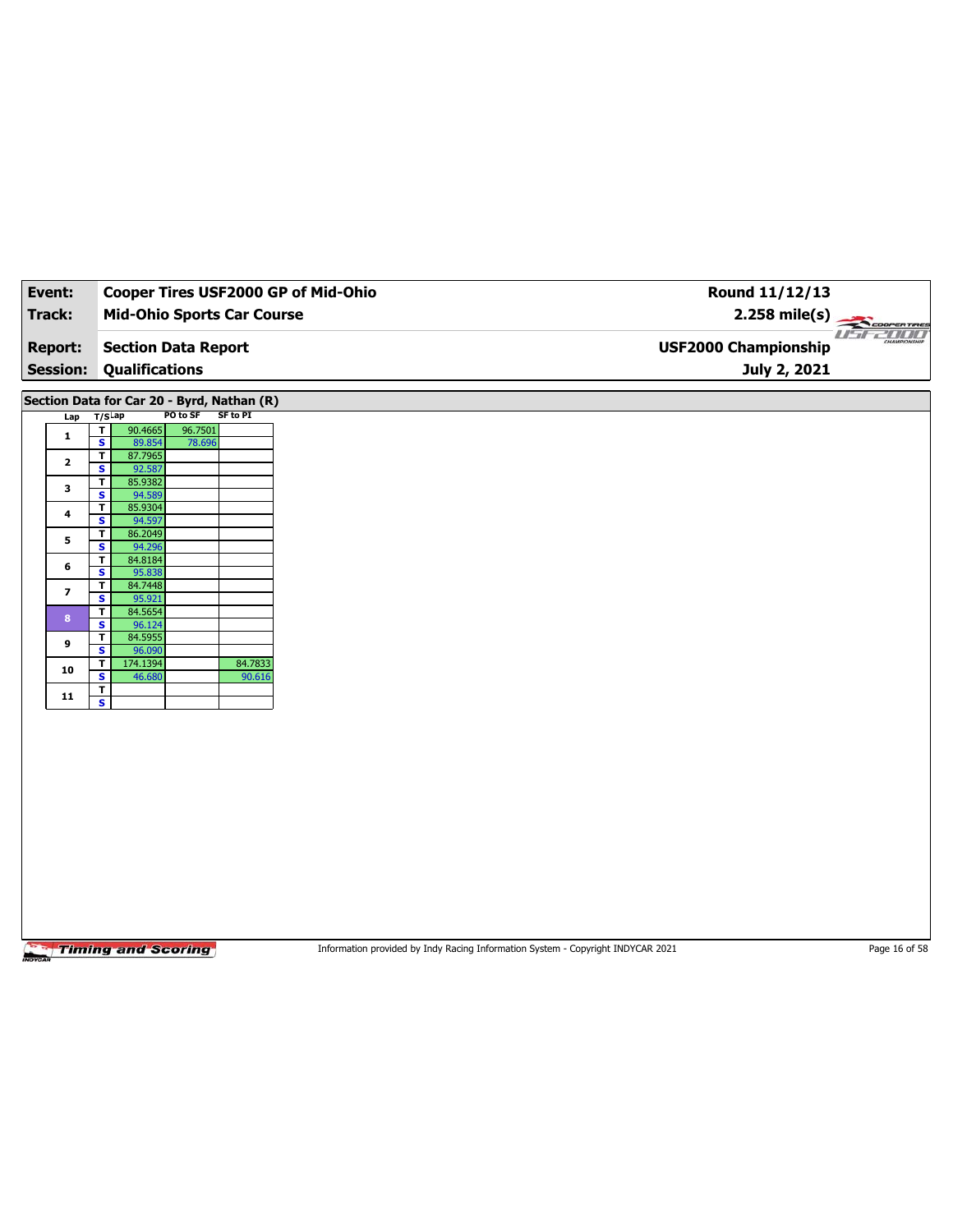| Event:          |                         | Cooper Tires USF2000 GP of Mid-Ohio             |                   |                  |                  |                   |                   |                   |                  |                   |                   |                   | Round 11/12/13              |                  |                  |                  |
|-----------------|-------------------------|-------------------------------------------------|-------------------|------------------|------------------|-------------------|-------------------|-------------------|------------------|-------------------|-------------------|-------------------|-----------------------------|------------------|------------------|------------------|
| Track:          |                         | <b>Mid-Ohio Sports Car Course</b>               |                   |                  |                  |                   |                   |                   |                  |                   |                   |                   |                             | 2.258 mile(s)    |                  | COOPERTIRES      |
| <b>Report:</b>  |                         | <b>Section Data Report</b>                      |                   |                  |                  |                   |                   |                   |                  |                   |                   |                   | <b>USF2000 Championship</b> |                  |                  | USE JUIL         |
| <b>Session:</b> |                         | <b>Qualifications</b>                           |                   |                  |                  |                   |                   |                   |                  |                   |                   |                   |                             | July 2, 2021     |                  |                  |
|                 |                         | Section Data for Car 22 - Sundaramoorthy, Yuven |                   |                  |                  |                   |                   |                   |                  |                   |                   |                   |                             |                  |                  |                  |
|                 |                         | $T/SI6$ to I7A                                  | I7A to I7         | <b>I7 to I8</b>  | I8 to SF         | SF to I1          | <b>I1 to I2A</b>  | I2A to I2         | I2 to I3A        | I3A to I3         | <b>I3 to 14</b>   | I4 to I5A         | I5A to I5B                  | <b>I5B</b> to I5 | <b>I5 to I6A</b> | I6A to I6        |
| Lap             | T                       | 3.5321                                          | 5.5064            | 5.6859           | 4.8687           | 4.6364            | 7.3490            | 4.7579            | 8.5270           | 8.4460            | 2.8917            | 7.1815            | 5.3131                      | 4.4461           | 5.2698           | 6.4363           |
| 1               | $\overline{\mathbf{s}}$ | 107.713                                         | 97.077            | 72.668           | 91.727           | 111.176           | 109.013           | 121.090           | 72.684           | 114.632           | 132.511           | 97.504            | 72.249                      | 76.829           | 96.778           | 86.230           |
|                 | T.                      | 3.5076                                          | 5.2704            | 5.4842           | 4.7466           | 4.5801            | 7.2011            | 4.6666            | 8.3717           | 8.4183            | 2.8748            | 7.0829            | 5.2455                      | 4.4453           | 5.2509           | 6.4041           |
| 2               | s.                      | 108.466                                         | 101.424           | 75.340           | 94.086           | 112.542           | 111.252           | 123.460           | 74.032           | 115.009           | 133.290           | 98.862            | 73.180                      | 76.843           | 97.126           | 86.663           |
|                 | T                       | 3.5050                                          | 5.2007            | 5.4572           | 4.7243           | 4.5584            | 6.9704            | 4.5863            | 8.3346           | 8.3574            | 2.8573            | 7.1199            | 5.2068                      | 4.3591           | 5.1741           | 6.3030           |
| з               | s                       | 108.546                                         | 102.783           | 75.713           | 94.531           | 113.078           | 114.934           | 125.621           | 74.361           | 115.847           | 134.106           | 98.348            | 73.724                      | 78.363           | 98.568           | 88.053           |
| 4               | T.                      | 3.4621                                          | 5.1504            | 5.4322           | 4.7663           | 4.5713            | 6.9833            | 4.6275            | 8.3277           | 8.3590            | 2.8513            | 7.0610            | 5.1755                      | 4.3590           | 5.1956           | 6.3122           |
|                 | s.                      | 109.891                                         | 103.787           | 76.062           | 93.698           | 112.759           | 114.722           | 124.503           | 74.423           | 115.825           | 134.388           | 99.168            | 74.169                      | 78.365           | 98.160           | 87.925           |
| 5               | T.                      | 3.4600                                          | 5.1724            | 5.4756           | 4.7499           | 4.5436            | 6.9954            | 4.5863            | 8.3507           | 8.3032            | 2.8092            | 7.1118            | 5.2491                      | 4.5331           | 5.2307           | 6.4175           |
|                 | s                       | 109.958                                         | 103.346           | 75.459           | 94.021           | 113.446           | 114.523           | 125.621           | 74.218           | 116.603           | 136.402           | 98.460            | 73.129                      | 75.355           | 97.501           | 86.482           |
| 6               | T                       | 3.4636                                          | 5.2639            | 5.4957           | 4.7927           | 4.5421            | 7.2727            | 4.6631            | 8.3190           | 8.3339            | 2.8454            | 7.0384            | 5.1213                      | 4.2693           | 5.1897           | 6.3619           |
|                 | s                       | 109.844                                         | 101.549           | 75.183           | 93.181           | 113.484           | 110.157           | 123.552           | 74.501           | 116.174           | 134.667           | 99.487            | 74.954                      | 80.011           | 98.272           | 87.238           |
| $\overline{ }$  | T.                      | 3.4720                                          | 5.1356            | 5.4355           | 4.7637           | 4.5372            | 7.0530            | 4.6417            | 8.2814           | 8.3399            | 2.8384            | 7.0227            | 5.1093                      | 4.2777           | 5.1499           | 6.2935           |
|                 | s                       | 109.578                                         | 104.086           | 76.015           | 93.749           | 113.606           | 113.588           | 124.122           | 74.839           | 116.090           | 134.999           | 99.709            | 75.130                      | 79.854           | 99.031           | 88.186           |
| 8               | T.                      | 3.4741                                          | 5.0641            | 5.4249           | 4.7279           | 4.6147            | 7.6657            | 4.8075            | 8.4392           | 8.3943            | 2.8504            | 7.0112            | 5.1456                      | 4.5661           | 5.7461           | 6.4145           |
|                 | s.                      | 109.512                                         | 105.556           | 76.164           | 94.459           | 111.698           | 104.509           | 119.841           | 73.440           | 115.338           | 134.431           | 99.873            | 74.600                      | 74.810           | 88.756           | 86.523           |
| 9               | T.<br>s                 | 3.4554<br>110.104                               | 5.1200<br>104.403 | 5.4016<br>76.492 | 4.7354           | 4.5319<br>113.739 | 7.0552<br>113.553 | 4.6226<br>124.635 | 8.3098<br>74.583 | 8.2892<br>116.800 | 2.8178<br>135.986 | 6.8807<br>101.767 | 5.1433<br>74.634            | 4.3538<br>78.458 | 5.1728<br>98.593 | 6.3549<br>87.334 |
|                 | T.                      | 3.4282                                          | 5.3042            | 5.5968           | 94.309<br>4.7699 | 4.5258            | 7.2052            | 4.6453            | 8.4411           | 8.2698            | 2.7984            | 7.2635            | 5.2225                      | 4.3644           | 5.1984           | 6.4052           |
| 10              | s                       | 110.978                                         | 100.778           | 73.825           | 93.627           | 113.892           | 111.189           | 124.026           | 73.423           | 117.074           | 136.929           | 96.404            | 73.502                      | 78.268           | 98.107           | 86.648           |
|                 | T.                      | 3.4647                                          | 5.2308            | 5.4904           | 4.7638           | 4.5359            | 7.2392            | 4.6421            | 8.4002           | 8.2445            | 2.7850            | 7.1145            | 5.2173                      | 4.4304           | 5.2135           | 6.3781           |
| 11              | s                       | 109.809                                         | 102.192           | 75.255           | 93.747           | 113.639           | 110.666           | 124.111           | 73.781           | 117.434           | 137.588           | 98.423            | 73.575                      | 77.102           | 97.823           | 87.017           |
|                 | T.                      | 3.4665                                          | 5.1216            | 5.3902           | 4.7798           | 4.5560            | 7.0046            | 4.6346            | 8.2921           | 8.3183            | 2.8301            | 6.9234            | 5.1120                      | 4.3133           | 5.1772           | 6.3437           |
| 12              | s.                      | 109.752                                         | 104.371           | 76.654           | 93.433           | 113.138           | 114.373           | 124.312           | 74.743           | 116.392           | 135.395           | 101.139           | 75.091                      | 79.195           | 98.509           | 87.488           |
|                 | T.                      | 3.4523                                          | 5.0784            | 5.4026           | 4.7340           | 4.5344            | 6.9746            | 4.6174            | 8.2408           | 8.3037            | 2.8213            | 6.8512            | 5.2193                      | 4.3668           | 5.2015           | 6.3907           |
| 13              | S                       | 110.203                                         | 105.259           | 76.478           | 94.337           | 113.676           | 114.865           | 124,775           | 75.208           | 116.596           | 135.817           | 102.205           | 73.547                      | 78.225           | 98.049           | 86.845           |
|                 | T.                      | 3.4568                                          | 5.1271            | 5.4413           | 4.7938           | 4.5476            | 7.0127            | 4.5882            | 8.3234           | 8.2893            | 2.8237            | 6.9247            | 5.1376                      | 4.3084           | 5.1818           | 6.3061           |
| 14              | s.                      | 110.060                                         | 104.259           | 75.934           | 93.160           | 113.347           | 114.241           | 125.569           | 74.461           | 116.799           | 135.702           | 101.120           | 74.717                      | 79.285           | 98.421           | 88.010           |
|                 | T.                      | 3.4673                                          | 6.0739            |                  |                  |                   |                   |                   |                  |                   |                   |                   |                             |                  |                  |                  |
| 15              | s.                      | 109.726                                         | 88.007            |                  |                  |                   |                   |                   |                  |                   |                   |                   |                             |                  |                  |                  |

Information provided by Indy Racing Information System - Copyright INDYCAR 2021 Page 17 of 58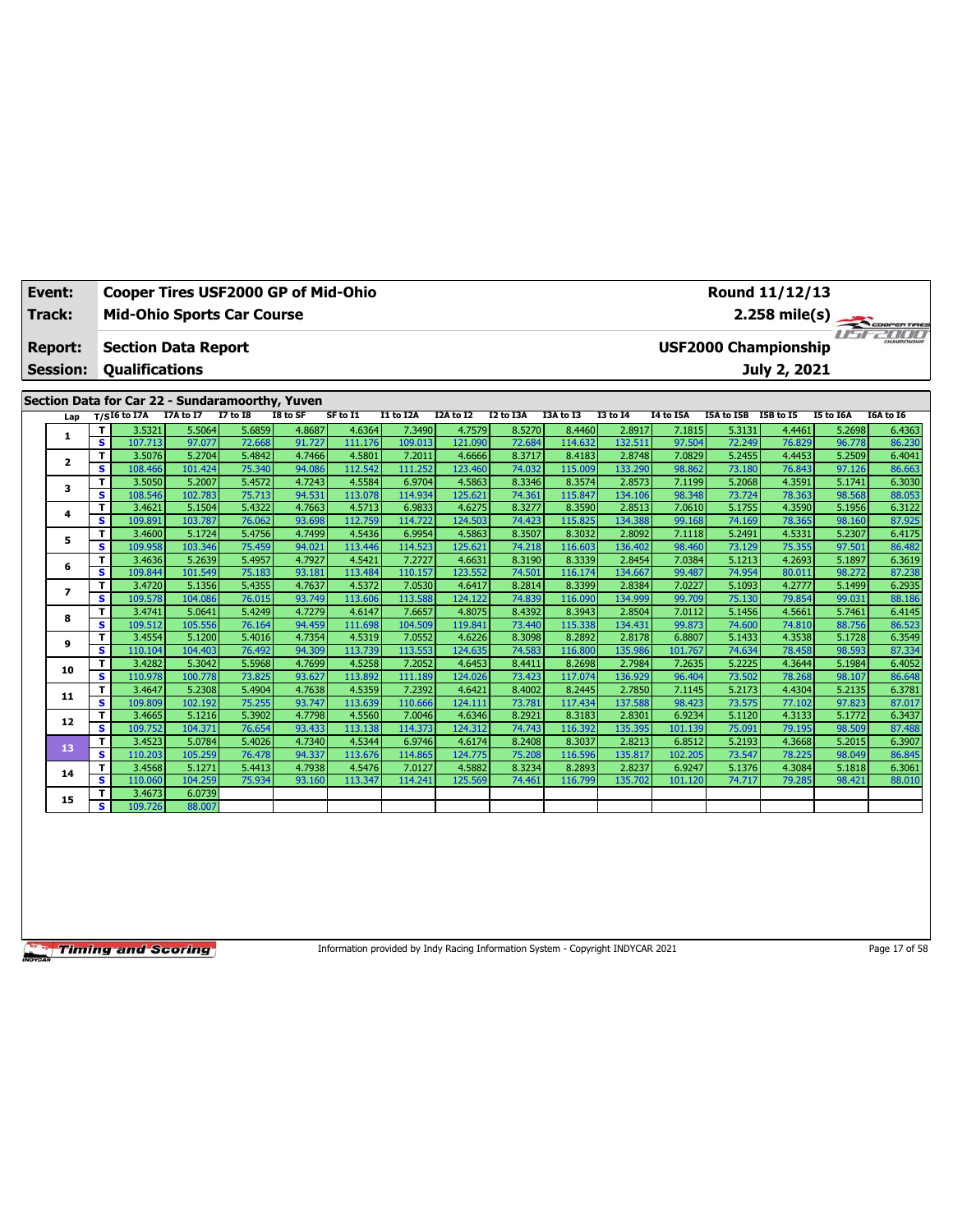| Event:                                          |                                                    |                       |                                   |                 | Cooper Tires USF2000 GP of Mid-Ohio<br>Round 11/12/13 |             |
|-------------------------------------------------|----------------------------------------------------|-----------------------|-----------------------------------|-----------------|-------------------------------------------------------|-------------|
| <b>Track:</b>                                   |                                                    |                       | <b>Mid-Ohio Sports Car Course</b> |                 | $2.258$ mile(s)                                       | COOPERTIRES |
| <b>Report:</b><br><b>Session:</b>               |                                                    | <b>Qualifications</b> | <b>Section Data Report</b>        |                 | <b>USF2000 Championship</b><br>July 2, 2021           | $L = -$     |
|                                                 |                                                    |                       |                                   |                 |                                                       |             |
| Section Data for Car 22 - Sundaramoorthy, Yuven |                                                    |                       |                                   |                 |                                                       |             |
| Lap                                             | T/SLap                                             |                       | PO to SF                          | <b>SF to PI</b> |                                                       |             |
|                                                 | $\overline{\mathbf{r}}$                            | 84.8479               | 85.8323                           |                 |                                                       |             |
| $\mathbf{1}$                                    | $\overline{\mathbf{s}}$                            | 95.804                | 88.706                            |                 |                                                       |             |
| $\mathbf{2}$                                    | $\mathbf T$                                        | 83.5501               |                                   |                 |                                                       |             |
|                                                 | S                                                  | 97.293                |                                   |                 |                                                       |             |
| 3                                               | $\mathbf{T}$                                       | 82.7145               |                                   |                 |                                                       |             |
|                                                 | $\overline{\mathbf{s}}$                            | 98.275                |                                   |                 |                                                       |             |
| 4                                               | $\overline{\mathsf{r}}$<br>$\mathbf{s}$            | 82.6344<br>98.371     |                                   |                 |                                                       |             |
|                                                 | T                                                  | 82.9885               |                                   |                 |                                                       |             |
| 5                                               | $\overline{\mathbf{s}}$                            | 97.951                |                                   |                 |                                                       |             |
|                                                 | $\overline{\mathsf{r}}$                            | 82.9727               |                                   |                 |                                                       |             |
| 6                                               | S                                                  | 97.970                |                                   |                 |                                                       |             |
|                                                 | $\mathbf T$                                        | 82.3515               |                                   |                 |                                                       |             |
| $\overline{\phantom{a}}$                        | $\overline{\mathbf{s}}$                            | 98.709                |                                   |                 |                                                       |             |
| 8                                               | $\overline{\mathsf{r}}$                            | 84.3463               |                                   |                 |                                                       |             |
|                                                 | $\mathbf{s}$                                       | 96.374                |                                   |                 |                                                       |             |
| 9                                               | $\overline{\mathbf{r}}$                            | 82.2444               |                                   |                 |                                                       |             |
|                                                 | $\overline{\mathbf{s}}$                            | 98.837                |                                   |                 |                                                       |             |
| 10                                              | $\overline{\mathbf{r}}$<br>$\overline{\mathbf{s}}$ | 83.4387               |                                   |                 |                                                       |             |
|                                                 | $\overline{\mathbf{r}}$                            | 97.422<br>83.1504     |                                   |                 |                                                       |             |
| 11                                              | $\overline{\mathbf{s}}$                            | 97.760                |                                   |                 |                                                       |             |
|                                                 | $\overline{\mathbf{r}}$                            | 82.2634               |                                   |                 |                                                       |             |
| ${\bf 12}$                                      | $\overline{\mathbf{s}}$                            | 98.814                |                                   |                 |                                                       |             |
| 13                                              | $\overline{\mathbf{r}}$                            | 82.1890               |                                   |                 |                                                       |             |
|                                                 | $\overline{\mathbf{s}}$                            | 98.904                |                                   |                 |                                                       |             |
| 14                                              | T                                                  | 82.2625               |                                   | 81.8509         |                                                       |             |
|                                                 | S                                                  | 98.815                |                                   | 93.862          |                                                       |             |
| 15                                              | $\mathbf T$<br>$\overline{\mathbf{s}}$             |                       |                                   |                 |                                                       |             |
|                                                 |                                                    |                       |                                   |                 |                                                       |             |
|                                                 |                                                    |                       |                                   |                 |                                                       |             |
|                                                 |                                                    |                       |                                   |                 |                                                       |             |
|                                                 |                                                    |                       |                                   |                 |                                                       |             |
|                                                 |                                                    |                       |                                   |                 |                                                       |             |
|                                                 |                                                    |                       |                                   |                 |                                                       |             |

Information provided by Indy Racing Information System - Copyright INDYCAR 2021 Page 18 of 58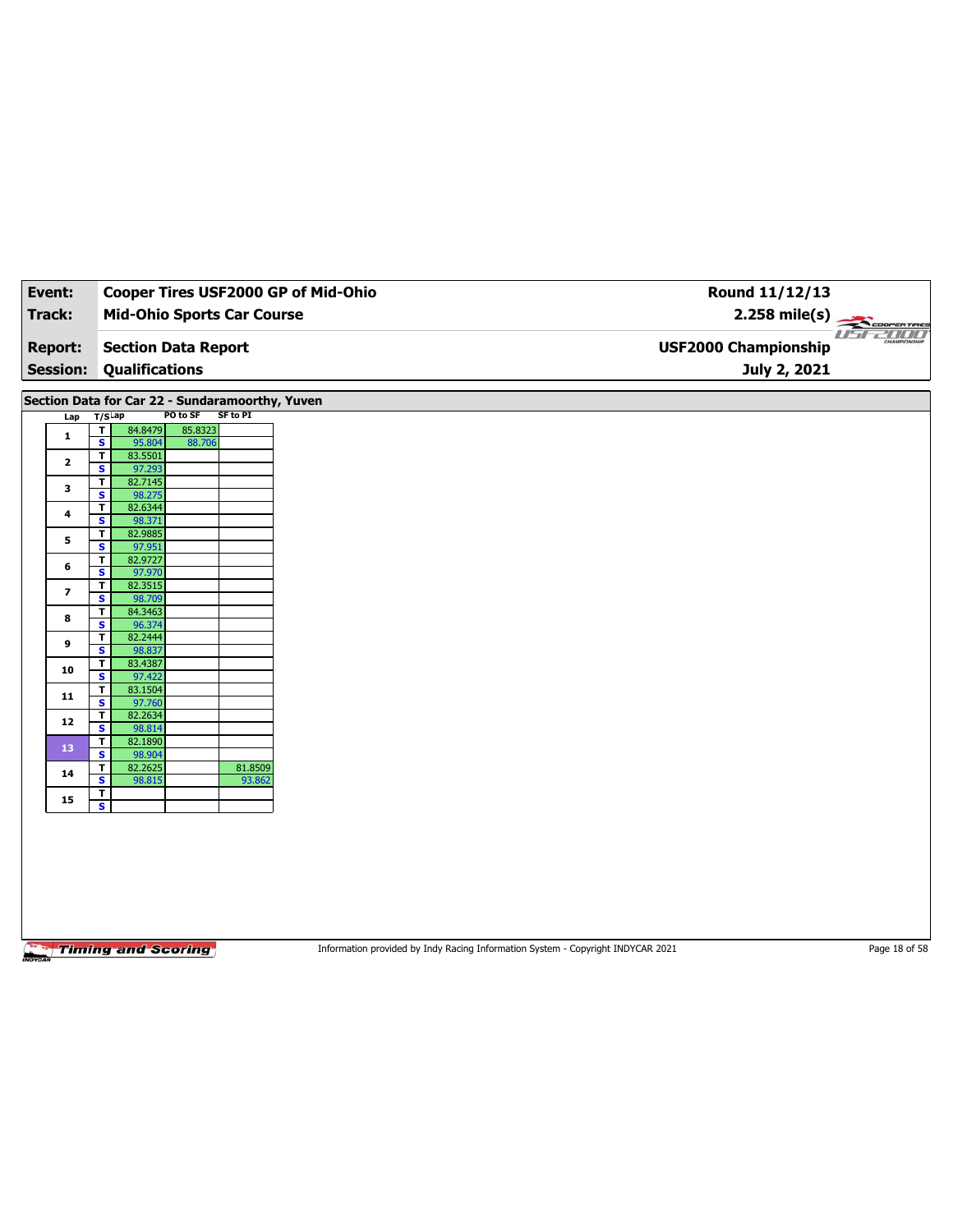| Event:                            |              | Cooper Tires USF2000 GP of Mid-Ohio                 |                   |                  |                  |                   |                   |                   |                  |                   |                   |                   |                  | Round 11/12/13                              |                  |                                     |
|-----------------------------------|--------------|-----------------------------------------------------|-------------------|------------------|------------------|-------------------|-------------------|-------------------|------------------|-------------------|-------------------|-------------------|------------------|---------------------------------------------|------------------|-------------------------------------|
| Track:                            |              | <b>Mid-Ohio Sports Car Course</b>                   |                   |                  |                  |                   |                   |                   |                  |                   |                   |                   |                  | $2.258$ mile(s)                             |                  | COOPERTIRES                         |
| <b>Report:</b><br><b>Session:</b> |              | <b>Section Data Report</b><br><b>Qualifications</b> |                   |                  |                  |                   |                   |                   |                  |                   |                   |                   |                  | <b>USF2000 Championship</b><br>July 2, 2021 |                  | u <del>srznow</del><br>CHAMPIONSHIP |
|                                   |              |                                                     |                   |                  |                  |                   |                   |                   |                  |                   |                   |                   |                  |                                             |                  |                                     |
|                                   |              | Section Data for Car 23 - Denmark, Jace (R)         |                   |                  |                  |                   |                   |                   |                  |                   |                   |                   |                  |                                             |                  |                                     |
| Lap                               |              | $T/SI6$ to I7A                                      | I7A to I7         | <b>I7 to I8</b>  | I8 to SF         | SF to I1          | I1 to I2A         | I2A to I2         | <b>I2 to I3A</b> | I3A to I3         | 13 to 14          | I4 to I5A         | I5A to I5B       | I5B to I5                                   | <b>I5 to I6A</b> | I6A to I6                           |
| 1                                 | T.           | 3.5574                                              | 5.6390            | 5.7228           | 4.8582           | 4.6332            | 7.3969            | 4.7047            | 8.6712           | 8.4140            | 2.8715            | 7.0968            | 5.2711           | 4.4458                                      | 5.2495           | 6.5129                              |
|                                   |              | s.<br>106.947                                       | 94.794            | 72.199           | 91.925           | 111.252           | 108.307           | 122.460           | 71.475           | 115.068           | 133.443           | 98.668            | 72.824           | 76.835                                      | 97.152           | 85.215                              |
| 2                                 | T.           | 3.5170                                              | 5.1929            | 5.5312           | 4.7934           | 4.5975            | 7.1421            | 4.6104            | 8.3607           | 8.3659            | 2.8589            | 7.0442            | 5.1851           | 4.3808                                      | 5.2171           | 6.4222                              |
|                                   | s            | 108.176                                             | 102.938           | 74.700           | 93.168           | 112.116           | 112.171           | 124.965           | 74.129           | 115,730           | 134.031           | 99.405            | 74.032           | 77.975                                      | 97.755           | 86.419                              |
| 3                                 | T            | 3.4827                                              | 5.1876            | 5.4928           | 4.8049           | 4.5929            | 7.0363            | 4.6027            | 8.3112           | 8.3352            | 2.8393            | 6.9074            | 5.1457           | 4.3514                                      | 5.1845           | 6.2843                              |
|                                   | S            | 109.241<br>3.4349                                   | 103.043           | 75.222<br>5.4522 | 92.945<br>4.7658 | 112.229           | 113.858<br>7.0805 | 125.174<br>4.6022 | 74.571<br>8.2701 | 116.156<br>8.2985 | 134.956<br>2.8280 | 101.373<br>6.8938 | 74.599<br>5.1796 | 78.501<br>4.3435                            | 98.370           | 88.315                              |
| 4                                 | T.           | s.<br>110.761                                       | 5.0451<br>105.953 | 75.783           | 93.707           | 4.5761<br>112.641 | 113.147           | 125.187           | 74.941           | 116.669           | 135.496           | 101.573           | 74.111           | 78.644                                      | 5.2510<br>97.124 | 6.3521<br>87.373                    |
|                                   | T.           | 3.4379                                              | 5.1840            | 5.4537           | 4.7543           | 4.5519            | 7.0596            | 4.9679            | 8.7111           | 8.3766            | 2.8377            | 6.9678            | 5.2007           | 4.5304                                      | 5.2519           | 6.3479                              |
| 5                                 | s.           | 110.665                                             | 103.114           | 75.762           | 93.934           | 113.239           | 113.482           | 115.972           | 71.147           | 115.582           | 135.033           | 100.495           | 73.810           | 75.400                                      | 97.108           | 87.430                              |
|                                   | T.           | 3.4577                                              | 5.1065            | 5.4163           | 4.7394           | 4.5484            | 7.0613            | 4.7417            | 8.8307           | 8.4307            | 2.8446            | 6.9592            | 5.1220           | 4.2829                                      | 5.1961           | 6.4314                              |
| 6                                 |              | s.<br>110.031                                       | 104.679           | 76.285           | 94.229           | 113.327           | 113.455           | 121.504           | 70.184           | 114,840           | 134.705           | 100.619           | 74.944           | 79.757                                      | 98.151           | 86.295                              |
|                                   | T.           | 3.4836                                              | 5.1212            | 5.4699           | 4.7585           | 4.5552            | 7.0659            | 4.6174            | 8.3640           | 8.3349            | 2.8283            | 6.8109            | 5.1097           | 4.3494                                      | 5.1666           | 6.2628                              |
| $\overline{ }$                    | s            | 109.213                                             | 104.379           | 75.537           | 93.851           | 113.157           | 113.381           | 124.775           | 74.100           | 116.160           | 135.481           | 102.810           | 75.124           | 78.537                                      | 98.711           | 88.619                              |
| 8                                 | T.           | 3.4328                                              | 5.0982            | 5.4409           | 4.7413           | 4.5373            | 7.1348            | 4.6362            | 8.3502           | 8.3517            | 2.8356            | 6.7703            | 5.0787           | 4.3631                                      | 5.1980           | 6.3791                              |
|                                   | s            | 110.829                                             | 104.850           | 75.940           | 94.192           | 113.604           | 112.286           | 124.269           | 74.223           | 115.926           | 135.133           | 103.426           | 75.583           | 78.291                                      | 98.115           | 87.003                              |
| 9                                 | T            | 3.4603                                              | 5.1052            | 5.4463           | 4.7379           | 4.5299            | 7.0118            | 4.6272            | 8.3646           | 8.2912            | 2.8179            | 6.8027            | 5.1129           | 4.3365                                      | 5.1793           | 6.3609                              |
|                                   | s            | 109.948                                             | 104.706           | 75.865           | 94.259           | 113.789           | 114.255           | 124.511           | 74.095           | 116.772           | 135.981           | 102.934           | 75.077           | 78.771                                      | 98.469           | 87.252                              |
| 10                                | T.           | 3.4678                                              | 5.1597            | 5.5470           | 4.7718           | 4.5282            | 7.0583            | 4.6183            | 8.4148           | 8.3111            | 2.8153            | 6.9459            | 5.1799           | 4.3467                                      | 5.2156           | 6.3893                              |
|                                   | s            | 109.711                                             | 103.600           | 74.487           | 93.590           | 113.832           | 113.503           | 124.751           | 73.653           | 116.493           | 136.107           | 100.812           | 74.106           | 78.586                                      | 97.784           | 86.864                              |
| 11                                | T.           | 3.4257                                              | 5.2724            | 5.5248           | 4.7785           | 4.5496            | 8.9491            | 5.7022            | 9.3152           | 8.4363            | 2.8450            | 7.1449            | 5.5046           | 5.3021                                      | 5.3188           | 6.3633                              |
|                                   |              | s.<br>111.059                                       | 101.386           | 74.787           | 93.458           | 113.297           | 89.521            | 101.038           | 66.533           | 114.764           | 134.686           | 98.004            | 69.735           | 64.426                                      | 95.886           | 87.219                              |
| 12                                | T.           | 3.4363                                              | 5.1266            | 5.4762<br>75.450 | 4.7988<br>93.063 | 4.5614            | 7.0064            | 4.6137<br>124.875 | 8.3682           | 8.3614            | 2.8152            | 6.8804            | 5.1680           | 4.4206                                      | 5.1885           | 7.3809<br>75.194                    |
|                                   | s.           | 110.716                                             | 104.269           |                  |                  | 113.004           | 114.344           |                   | 74.063           | 115.792           | 136.112           | 101.771           | 74.277           | 77.273                                      | 98.294           |                                     |
| 13                                | T.<br>s.     | 3.6794<br>103.401                                   | 6.2092<br>86.089  | 6.5966<br>62.636 | 4.9044<br>91.059 | 4.5937<br>112.209 | 7.1205<br>112.511 | 4.6289<br>124.465 | 8.3683<br>74.062 | 8.3064<br>116.559 | 2.8186<br>135.948 | 6.8984<br>101.506 | 5.5269<br>69.454 | 4.5888<br>74.440                            | 5.2515<br>97.115 | 6.3581<br>87.290                    |
|                                   | $\mathbf{T}$ | 3.4501                                              | 5.1298            | 5.5060           | 4.7914           | 4.5435            | 7.0181            | 4.5831            | 8.3230           | 8.3018            | 2.8207            | 6.7915            | 5.0798           | 4.3103                                      | 5.1774           | 6.2650                              |
| 14                                | s.           | 110.273                                             | 104.204           | 75.042           | 93.207           | 113.449           | 114.153           | 125.709           | 74.465           | 116.623           | 135.846           | 103.103           | 75.567           | 79.250                                      | 98.505           | 88.587                              |
|                                   |              | 3.4393<br>T.                                        | 5.6334            |                  |                  |                   |                   |                   |                  |                   |                   |                   |                  |                                             |                  |                                     |
| 15                                |              | 110.620<br>s.                                       | 94.889            |                  |                  |                   |                   |                   |                  |                   |                   |                   |                  |                                             |                  |                                     |

Information provided by Indy Racing Information System - Copyright INDYCAR 2021 Page 19 of 58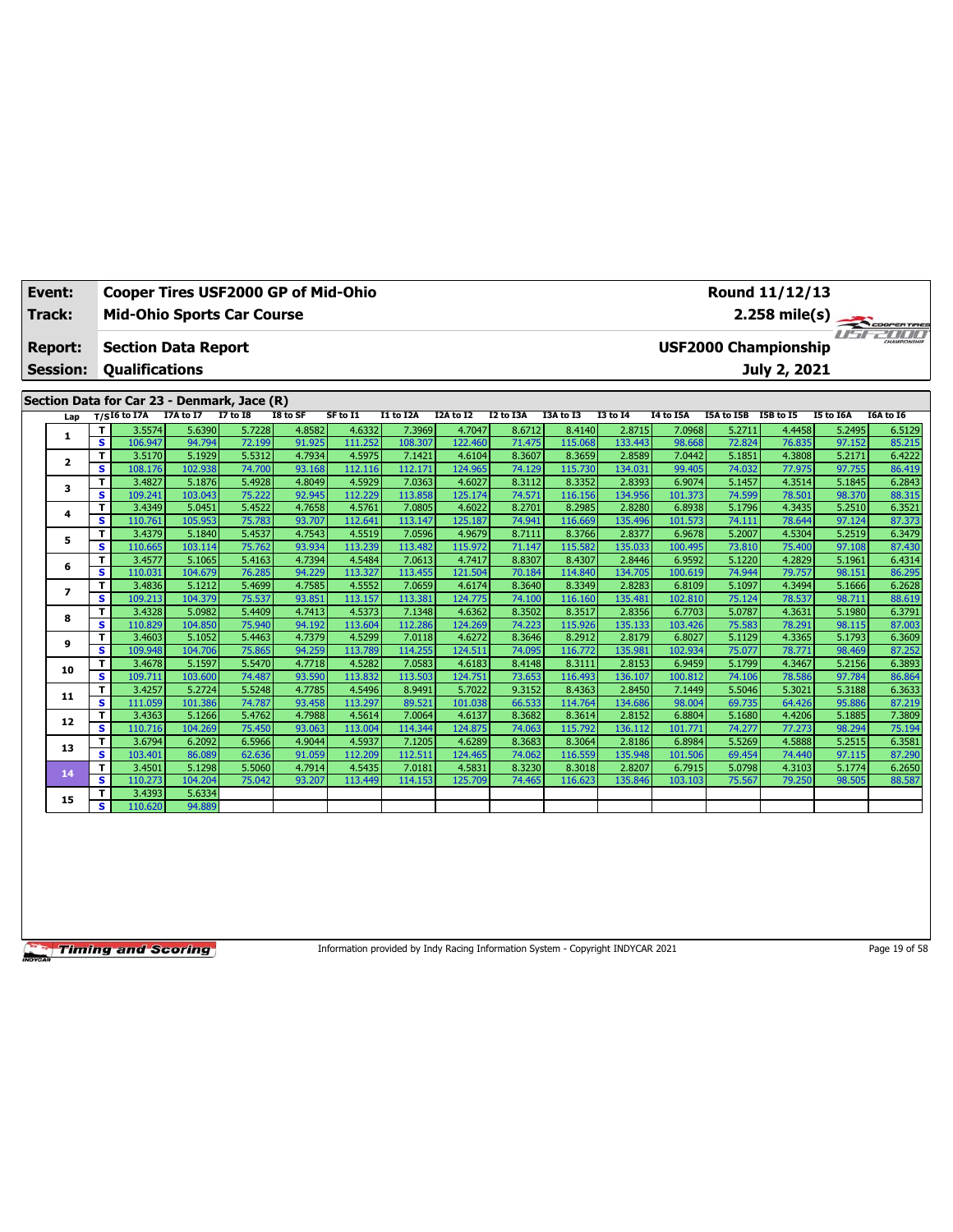| Event:                                      |                              |                         | Cooper Tires USF2000 GP of Mid-Ohio |                 | Round 11/12/13                                                 |
|---------------------------------------------|------------------------------|-------------------------|-------------------------------------|-----------------|----------------------------------------------------------------|
| <b>Track:</b>                               |                              |                         | <b>Mid-Ohio Sports Car Course</b>   |                 | $2.258$ mile(s)<br>COOPERTIRES                                 |
| <b>Report:</b><br><b>Session:</b>           |                              | <b>Qualifications</b>   | <b>Section Data Report</b>          |                 | <i>USE 2000</i><br><b>USF2000 Championship</b><br>July 2, 2021 |
|                                             |                              |                         |                                     |                 |                                                                |
| Section Data for Car 23 - Denmark, Jace (R) |                              |                         |                                     |                 |                                                                |
| Lap                                         | T/SLap                       |                         | PO to SF                            | <b>SF to PI</b> |                                                                |
| $\mathbf 1$                                 | $\blacksquare$               | 85.0450                 | 87.3449                             |                 |                                                                |
|                                             | $\overline{\mathbf{s}}$      | 95.582                  | 87.170                              |                 |                                                                |
| $\mathbf{2}$                                | $\overline{\mathsf{r}}$      | 83.2194                 |                                     |                 |                                                                |
|                                             | S                            | 97.679                  |                                     |                 |                                                                |
| 3                                           | T                            | 82.5589                 |                                     |                 |                                                                |
|                                             | $\overline{\mathbf{s}}$      | 98.461                  |                                     |                 |                                                                |
| $\ddot{\phantom{a}}$                        | T                            | 82.3734                 |                                     |                 |                                                                |
|                                             | S                            | 98.682                  |                                     |                 |                                                                |
| 5                                           | T<br>$\overline{\mathbf{s}}$ | 83.6334<br>97.196       |                                     |                 |                                                                |
|                                             | T                            | 83.1689                 |                                     |                 |                                                                |
| $\bf{6}$                                    | S                            | 97.738                  |                                     |                 |                                                                |
|                                             | T.                           | 82.2983                 |                                     |                 |                                                                |
| $\overline{\phantom{a}}$                    | $\overline{\mathbf{s}}$      | 98.772                  |                                     |                 |                                                                |
|                                             | T                            | 82.3482                 |                                     |                 |                                                                |
| 8                                           | S                            | 98.713                  |                                     |                 |                                                                |
|                                             | T                            | 82.1846                 |                                     |                 |                                                                |
| 9                                           | $\overline{\mathbf{s}}$      | 98.909                  |                                     |                 |                                                                |
| 10                                          | $\mathbf T$                  | 82.7697                 |                                     |                 |                                                                |
|                                             | $\mathbf{s}$                 | 98.210                  |                                     |                 |                                                                |
| ${\bf 11}$                                  | $\mathbf T$                  | 88.4325                 |                                     |                 |                                                                |
|                                             | $\overline{\mathbf{s}}$      | 91.921                  |                                     |                 |                                                                |
| ${\bf 12}$                                  | $\overline{\mathbf{r}}$      | 83.6026                 |                                     |                 |                                                                |
|                                             | $\mathbf{s}$                 | 97.231                  |                                     |                 |                                                                |
| 13                                          | T<br>$\overline{\mathbf{s}}$ | 85.8497<br>94.686       |                                     |                 |                                                                |
|                                             | T                            | 82.0915                 |                                     | 81.3100         |                                                                |
| 14                                          | S                            | 99.021                  |                                     | 94.487          |                                                                |
|                                             | $\mathbf{T}$                 |                         |                                     |                 |                                                                |
| 15                                          |                              | $\overline{\mathbf{s}}$ |                                     |                 |                                                                |

Information provided by Indy Racing Information System - Copyright INDYCAR 2021 Page 20 of 58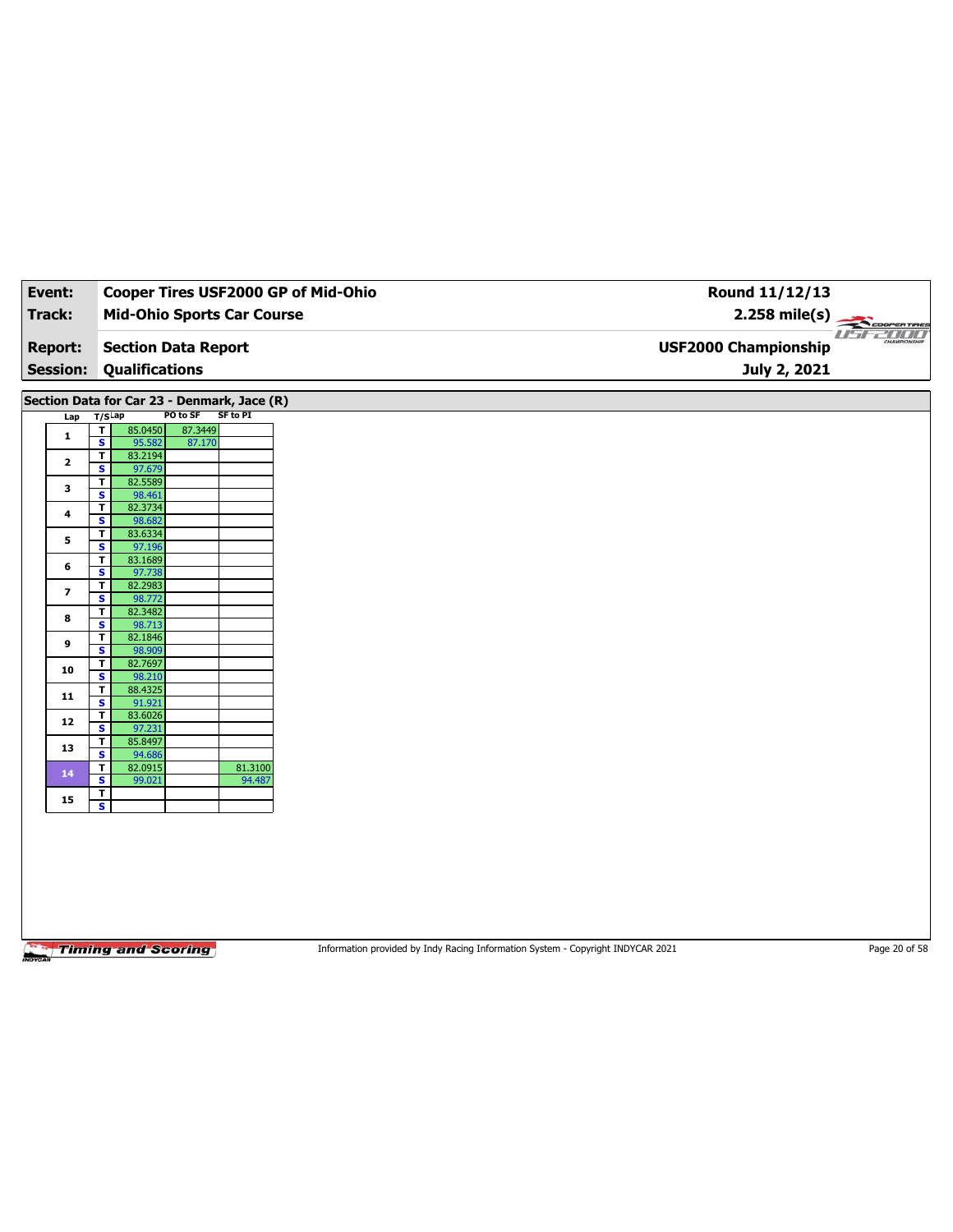| Event:          |                         | Cooper Tires USF2000 GP of Mid-Ohio     |           |                 |          |          |           |           |           |           |                 |           |            | Round 11/12/13              |                  |             |
|-----------------|-------------------------|-----------------------------------------|-----------|-----------------|----------|----------|-----------|-----------|-----------|-----------|-----------------|-----------|------------|-----------------------------|------------------|-------------|
| <b>Track:</b>   |                         | <b>Mid-Ohio Sports Car Course</b>       |           |                 |          |          |           |           |           |           |                 |           |            | $2.258$ mile(s)             |                  |             |
|                 |                         |                                         |           |                 |          |          |           |           |           |           |                 |           |            |                             | $H^*H^-$         | COOPERTIRES |
| <b>Report:</b>  |                         | <b>Section Data Report</b>              |           |                 |          |          |           |           |           |           |                 |           |            | <b>USF2000 Championship</b> |                  |             |
| <b>Session:</b> |                         | <b>Qualifications</b>                   |           |                 |          |          |           |           |           |           |                 |           |            | July 2, 2021                |                  |             |
|                 |                         |                                         |           |                 |          |          |           |           |           |           |                 |           |            |                             |                  |             |
|                 |                         | Section Data for Car 24 - Pierson, Josh |           |                 |          |          |           |           |           |           |                 |           |            |                             |                  |             |
| Lap             |                         | $T/SI6$ to I7A                          | I7A to I7 | <b>I7 to I8</b> | I8 to SF | SF to I1 | I1 to I2A | I2A to I2 | I2 to I3A | I3A to I3 | <b>I3 to 14</b> | I4 to I5A | I5A to I5B | <b>I5B</b> to 15            | <b>I5 to I6A</b> | I6A to I6   |
|                 | T                       | 3.5684                                  | 5.5850    | 5.7133          | 4.8263   | 4.6077   | 7.3780    | 4.6766    | 8.5499    | 8.4038    | 2.8780          | 7.3441    | 5.3174     | 4.4796                      | 5.3034           | 6.4995      |
| 1               | $\overline{\mathbf{s}}$ | 106.618                                 | 95.711    | 72.319          | 92.533   | 111.868  | 108.584   | 123.196   | 72.489    | 115.208   | 133.142         | 95.346    | 72.190     | 76.255                      | 96.165           | 85.391      |
| $\overline{2}$  | T                       | 3.4920                                  | 5.2849    | 5.5470          | 4.7625   | 4.5872   | 7.1692    | 4.6427    | 8.4062    | 8.3876    | 2.8659          | 7.1628    | 5.1776     | 4.4290                      | 5.1851           | 6.4187      |
|                 | s                       | 108.950                                 | 101.146   | 74.487          | 93.772   | 112.368  | 111.747   | 124.095   | 73.728    | 115.430   | 133.704         | 97.759    | 74.139     | 77.126                      | 98.359           | 86.466      |
| 3               | T                       | 3.4916                                  | 5.2161    | 5.5032          | 4.7662   | 4.5712   | 7.0777    | 4.6103    | 8.3524    | 8.3662    | 2.8514          | 7.1083    | 5.2155     | 4.2966                      | 5.1523           | 6.3101      |
|                 | s.                      | 108.963                                 | 102.480   | 75.080          | 93.700   | 112,761  | 113.192   | 124.967   | 74.203    | 115,725   | 134.384         | 98.508    | 73.601     | 79.503                      | 98.985           | 87.954      |
| 4               | T                       | 3.4485                                  | 5.1341    | 5.4121          | 4.7905   | 4.5717   | 7.0738    | 4.5994    | 8.2983    | 8.3545    | 2.8457          | 6.9905    | 5.1357     | 4.3485                      | 5.3264           | 6.3754      |
|                 | s                       | 110.325                                 | 104.117   | 76.344          | 93.224   | 112.749  | 113.254   | 125.263   | 74.687    | 115.887   | 134.653         | 100.168   | 74.744     | 78.554                      | 95.749           | 87.053      |
| 5               | T                       | 3.4513                                  | 5.1700    | 5.4723          | 4.7303   | 4.5333   | 7.1636    | 4.6134    | 8.3321    | 8.3514    | 2.8470          | 7.0517    | 5.1307     | 4.3566                      | 5.1779           | 6.3554      |
|                 | s.                      | 110.235                                 | 103.394   | 75.504          | 94.411   | 113.704  | 111.834   | 124.883   | 74.384    | 115.930   | 134.591         | 99.299    | 74.817     | 78.408                      | 98.496           | 87.327      |
| 6               | T                       | 3.4563                                  | 5.1370    | 5.4012          | 4.7669   | 4.5334   | 7.9773    | 5.6603    | 9.2114    | 8.3862    | 2.8634          | 7.2541    | 5.3056     | 4.3892                      | 5.2118           | 6.3739      |
|                 | $\overline{\mathbf{s}}$ | 110.076                                 | 104.058   | 76.498          | 93.686   | 113,702  | 100.427   | 101.785   | 67.283    | 115.449   | 133.821         | 96.528    | 72.351     | 77.825                      | 97.855           | 87.074      |
| $\overline{ }$  | T                       | 3.4606                                  | 5.1656    | 5.4460          | 4.7767   | 4.5433   | 7.0758    | 4.6389    | 8.3680    | 8.3220    | 2.8187          | 6.9336    | 5.0914     | 4.3009                      | 5.1727           | 6.3466      |
|                 | s                       | 109.939                                 | 103.482   | 75.869          | 93.494   | 113.454  | 113.222   | 124.197   | 74.065    | 116.340   | 135.943         | 100.990   | 75.395     | 79.423                      | 98.595           | 87.448      |
| 8               | T                       | 3.4413                                  | 5.1192    | 5.3829          | 4.7716   | 4.5241   | 7.1015    | 4.6056    | 8.2982    | 8.3314    | 2.8217          | 6.8367    | 5.0904     | 4.2738                      | 5.1701           | 6.3257      |
|                 | s                       | 110.555                                 | 104.420   | 76.758          | 93.594   | 113.935  | 112.812   | 125.095   | 74.688    | 116.209   | 135.798         | 102.422   | 75.409     | 79.927                      | 98.644           | 87.737      |
| 9               | T                       | 3.4584                                  | 5.1284    | 5.5226          | 4.7359   | 4.5160   | 7.1073    | 4.5985    | 8.4979    | 8.4133    | 2.8366          | 6.9769    | 5.1351     | 4.3266                      | 5.1739           | 6.3617      |
|                 | s.                      | 110.009                                 | 104.232   | 74.817          | 94.299   | 114.140  | 112.720   | 125.288   | 72.932    | 115.078   | 135.085         | 100.364   | 74.753     | 78.951                      | 98.572           | 87.241      |
| 10              | T.                      | 3.4700                                  | 5.1364    | 5.4974          | 4.7693   | 4.5279   | 7.1521    | 4.6296    | 8.2860    | 8.3292    | 2.8286          | 6.9013    | 5.1180     | 4.3079                      | 5.1880           | 6.3816      |
|                 | s                       | 109.641                                 | 104.070   | 75.159          | 93.639   | 113.840  | 112.014   | 124.446   | 74.798    | 116.239   | 135.467         | 101.463   | 75.003     | 79.294                      | 98.304           | 86.969      |
| 11              | T                       | 3.4572                                  | 5.1648    | 5.4453          | 4.7909   | 4.5381   | 7.0980    | 4.6373    | 8.3558    | 8.3755    | 2.8393          | 6.8851    | 5.1864     | 4.3119                      | 5.1768           | 6.3880      |
|                 | s                       | 110.047                                 | 103.498   | 75.879          | 93.216   | 113.584  | 112.868   | 124.240   | 74.173    | 115.597   | 134.956         | 101.702   | 74.014     | 79.221                      | 98.516           | 86.882      |
| 12              | T                       | 3.4557                                  | 5.3390    | 5.5371          | 4.7979   | 4.5399   | 7.1399    | 4.6281    | 8.3965    | 8.6024    | 3.5286          | 7.5518    | 5.1787     | 4.3014                      | 5.2607           | 6.3171      |
|                 | S                       | 110.095                                 | 100.121   | 74.621          | 93.080   | 113.539  | 112.206   | 124.487   | 73.813    | 112.548   | 108.593         | 92.723    | 74.124     | 79.414                      | 96.945           | 87.857      |
| 13              | T                       | 3.4500                                  | 5.2919    | 5.4567          | 4.7898   | 4.5703   | 7.0855    | 4.5978    | 8.3115    | 8.3298    | 2.8273          | 6.8933    | 5.1198     | 4.3641                      | 5.2228           | 6.3879      |
|                 | s                       | 110.277                                 | 101.012   | 75.720          | 93.238   | 112.784  | 113.067   | 125,307   | 74.568    | 116.231   | 135.529         | 101.581   | 74.976     | 78.273                      | 97.649           | 86.883      |
| 14              | T                       | 3.4567                                  | 5.1662    | 5.4915          | 4.7610   | 4.5373   | 7.0817    | 4.5968    | 8.3399    | 8.3055    | 2.8150          | 6.9079    | 5.1789     | 4.3260                      | 5.2299           | 6.4922      |
|                 | s                       | 110.063                                 | 103.470   | 75.240          | 93.802   | 113.604  | 113.128   | 125.334   | 74.314    | 116.571   | 136.121         | 101.366   | 74.121     | 78.962                      | 97.516           | 85.487      |
| 15              | т                       | 3.4591                                  | 6.1658    |                 |          |          |           |           |           |           |                 |           |            |                             |                  |             |
|                 | s.                      | 109.987                                 | 86.695    |                 |          |          |           |           |           |           |                 |           |            |                             |                  |             |

Information provided by Indy Racing Information System - Copyright INDYCAR 2021 Page 21 of 58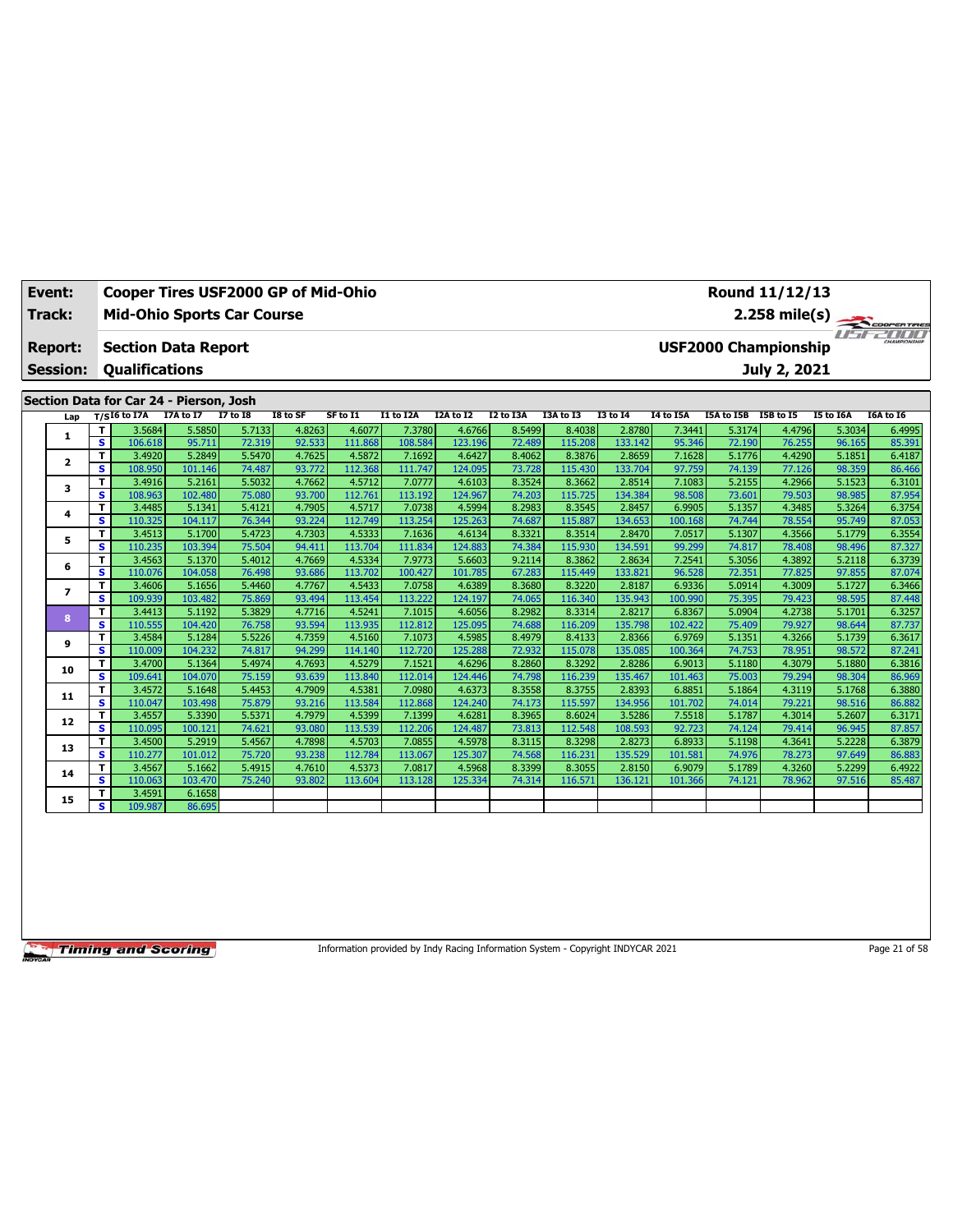|                         |                                         |                       |                                         | Cooper Tires USF2000 GP of Mid-Ohio | Round 11/12/13              |
|-------------------------|-----------------------------------------|-----------------------|-----------------------------------------|-------------------------------------|-----------------------------|
| Track:                  |                                         |                       | <b>Mid-Ohio Sports Car Course</b>       |                                     | $2.258 \text{ mile(s)}$     |
|                         |                                         |                       |                                         |                                     |                             |
| <b>Report:</b>          |                                         |                       | <b>Section Data Report</b>              |                                     | <b>USF2000 Championship</b> |
| <b>Session:</b>         |                                         | <b>Qualifications</b> |                                         |                                     | July 2, 2021                |
|                         |                                         |                       |                                         |                                     |                             |
|                         |                                         |                       | Section Data for Car 24 - Pierson, Josh |                                     |                             |
| Lap                     | $T/S$ Lap                               |                       | PO to SF<br><b>SF to PI</b>             |                                     |                             |
| 1                       | T                                       | 85.1310               | 85.9269                                 |                                     |                             |
|                         | $\overline{\mathbf{s}}$                 | 95.486                | 88.609                                  |                                     |                             |
| $\mathbf{2}$            | $\mathbf{T}$                            | 83.5184               |                                         |                                     |                             |
|                         | s                                       | 97.329                |                                         |                                     |                             |
| 3                       | T<br>$\overline{\mathbf{s}}$            | 82.8891<br>98.068     |                                         |                                     |                             |
|                         | T                                       | 82.7051               |                                         |                                     |                             |
| 4                       | $\overline{\mathbf{s}}$                 | 98.287                |                                         |                                     |                             |
| 5                       | T                                       | 82.7370               |                                         |                                     |                             |
|                         | s                                       | 98.249                |                                         |                                     |                             |
| 6                       | $\mathbf{T}$                            | 85.9280               |                                         |                                     |                             |
|                         | S                                       | 94.600                |                                         |                                     |                             |
| $\overline{\mathbf{z}}$ | T.<br>$\overline{\mathbf{s}}$           | 82.4608<br>98.578     |                                         |                                     |                             |
|                         | T                                       | 82.0942               |                                         |                                     |                             |
| 8 <sub>1</sub>          | $\mathbf{s}$                            | 99.018                |                                         |                                     |                             |
|                         | T                                       | 82.7891               |                                         |                                     |                             |
| 9                       | $\mathbf{s}$                            | 98.187                |                                         |                                     |                             |
| 10                      | T.                                      | 82.5233               |                                         |                                     |                             |
|                         | s                                       | 98.503                |                                         |                                     |                             |
| 11                      | T<br>$\overline{\mathbf{s}}$            | 82.6504<br>98.352     |                                         |                                     |                             |
|                         | T.                                      | 84.5748               |                                         |                                     |                             |
| 12                      | $\overline{\mathbf{s}}$                 | 96.114                |                                         |                                     |                             |
| 13                      | T                                       | 82.6985               |                                         |                                     |                             |
|                         | s                                       | 98.294                |                                         |                                     |                             |
| 14                      | T                                       | 82.6865               | 82.4159                                 |                                     |                             |
|                         | s                                       | 98.309                |                                         | 93.219                              |                             |
| 15                      | $\mathbf{T}$<br>$\overline{\mathbf{s}}$ |                       |                                         |                                     |                             |
|                         |                                         |                       |                                         |                                     |                             |

Information provided by Indy Racing Information System - Copyright INDYCAR 2021 Page 22 of 58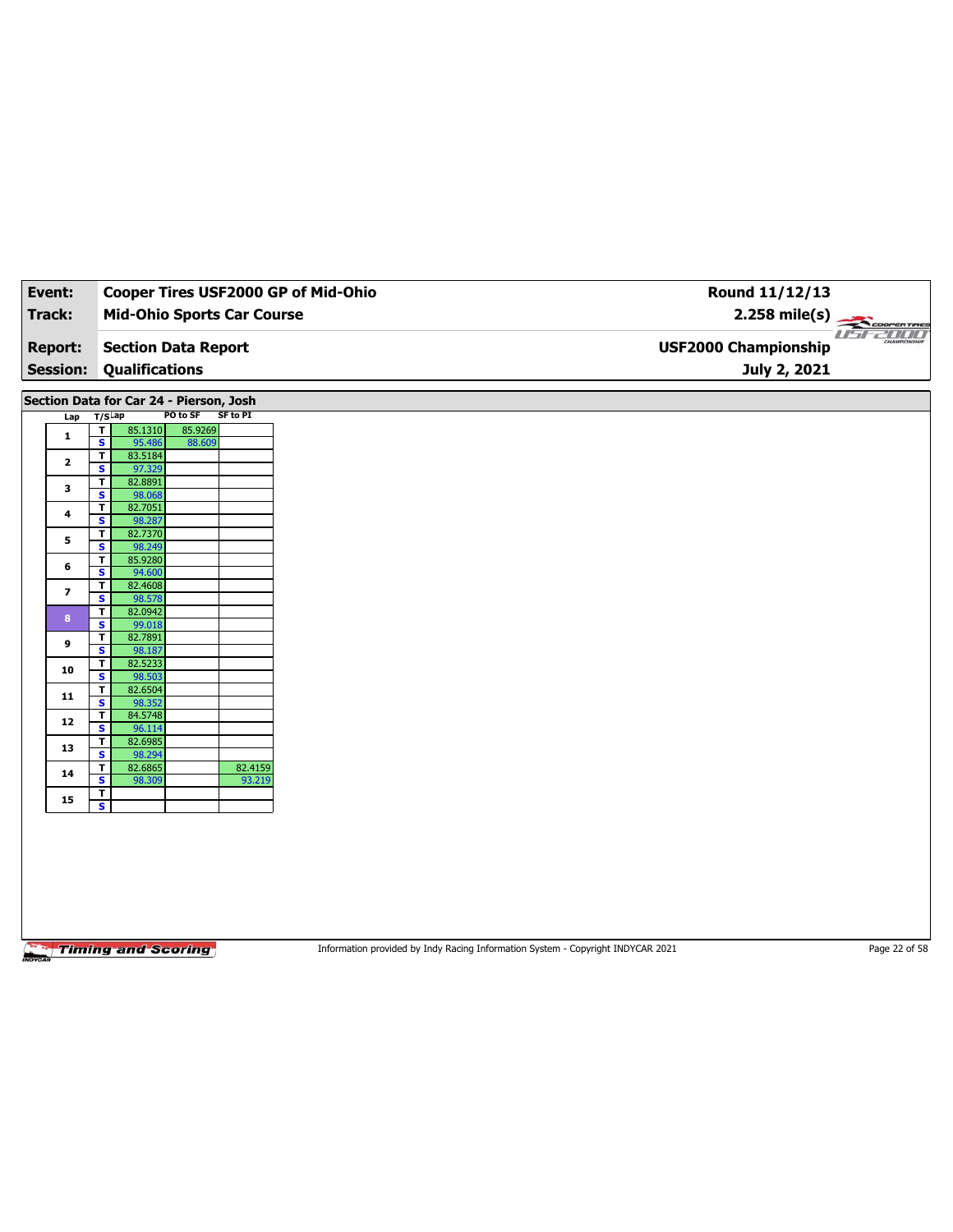| Event:                            |                          |                                                     |                   |                  | Cooper Tires USF2000 GP of Mid-Ohio |                   |                   |                   |                  |                   |                   |                   |                             | Round 11/12/13   |                  |                  |
|-----------------------------------|--------------------------|-----------------------------------------------------|-------------------|------------------|-------------------------------------|-------------------|-------------------|-------------------|------------------|-------------------|-------------------|-------------------|-----------------------------|------------------|------------------|------------------|
| Track:                            |                          | <b>Mid-Ohio Sports Car Course</b>                   |                   |                  |                                     |                   |                   |                   |                  |                   |                   |                   |                             | $2.258$ mile(s)  |                  | COOPER TIRES     |
| <b>Report:</b><br><b>Session:</b> |                          | <b>Section Data Report</b><br><b>Qualifications</b> |                   |                  |                                     |                   |                   |                   |                  |                   |                   |                   | <b>USF2000 Championship</b> | July 2, 2021     |                  | useau a          |
|                                   |                          |                                                     |                   |                  |                                     |                   |                   |                   |                  |                   |                   |                   |                             |                  |                  |                  |
|                                   |                          | Section Data for Car 29 - Evans, Erik (R)           |                   |                  |                                     |                   |                   |                   |                  |                   |                   |                   |                             |                  |                  |                  |
| Lap                               |                          | $T/SI6$ to I7A                                      | <b>I7A to I7</b>  | $I7$ to $I8$     | I8 to SF                            | SF to I1          | <b>I1 to I2A</b>  | I2A to I2         | I2 to I3A        | I3A to I3         | <b>I3 to 14</b>   | <b>I4 to I5A</b>  | I5A to I5B                  | <b>I5B</b> to I5 | <b>I5 to I6A</b> | I6A to I6        |
|                                   | T                        | 3.6012                                              | 5.8922            | 5.7201           | 4.8830                              | 4.7438            | 7.5300            | 4.7248            | 8.4825           | 8.4190            | 2.8758            | 7.3664            | 5.2764                      | 4.6161           | 5.2620           | 6.4160           |
| 1                                 | S                        | 105.647                                             | 90.721            | 72.233           | 91.458                              | 108.659           | 106.393           | 121.939           | 73.065           | 115.000           | 133.244           | 95.057            | 72.751                      | 74.000           | 96.921           | 86.502           |
|                                   | $\mathbf{T}$             | 3.4947                                              | 5.4089            | 5.5892           | 4.7951                              | 4.5787            | 7.2018            | 4.6765            | 8.4158           | 8.4319            | 2.8652            | 7.2895            | 5.2380                      | 4.4694           | 5.2223           | 6.3787           |
| $\mathbf{2}$                      | $\mathbf{s}$             | 108.866                                             | 98.827            | 73.925           | 93.135                              | 112.577           | 111.241           | 123.198           | 73.644           | 114.824           | 133.736           | 96.060            | 73.284                      | 76.429           | 97.658           | 87.008           |
|                                   | $\mathbf{T}$             | 3.4715                                              | 5.4125            | 5.4993           | 4.8131                              | 4.6280            | 7.3651            | 4.6612            | 8.3244           | 8.3638            | 2.8571            | 7.1681            | 5.1694                      | 4.4661           | 5.1929           | 6.4199           |
| 3                                 | $\mathbf{s}$             | 109.594                                             | 98.761            | 75.134           | 92.787                              | 111.377           | 108.775           | 123.603           | 74.453           | 115,759           | 134.116           | 97.687            | 74.257                      | 76.485           | 98.211           | 86.450           |
| 4                                 | T                        | 3.4879                                              | 5.2636            | 5.4984           | 4.8281                              | 4.5716            | 7.1885            | 4.6446            | 8.3671           | 8.3657            | 2.8530            | 7.0419            | 5.0967                      | 4.3870           | 5.2039           | 6.5614           |
|                                   | <b>S</b>                 | 109.078                                             | 101.555           | 75.146           | 92.498                              | 112.751           | 111.447           | 124.044           | 74.073           | 115.732           | 134.308           | 99.437            | 75.316                      | 77.864           | 98.003           | 84.586           |
| 5                                 | T                        | 3.5604                                              | 5.1830            | 5.8541           | 4.7557                              | 4.5548            | 7.2161            | 4.6752            | 8.4019           | 8.3479            | 2.8438            | 7.1418            | 5.2013                      | 4.4030           | 5.2247           | 6.3020           |
|                                   | <b>S</b>                 | 106.857                                             | 103.134           | 70.580           | 93.906                              | 113.167           | 111.021           | 123.232           | 73.766           | 115.979           | 134.743           | 98.046            | 73.801                      | 77.581           | 97.613           | 88.067           |
| 6                                 | $\mathbf{T}$             | 3.4430                                              | 5.1952            | 5.4558           | 4.7631                              | 4.5396            | 7.0802            | 4.6445            | 8.3268           | 8.3293            | 2.8278            | 6.9440            | 5.0557                      | 4.3878           | 5.2133           | 6.3418           |
|                                   | <b>S</b>                 | 110.501                                             | 102.892           | 75.733           | 93.761                              | 113.546           | 113.152           | 124.047           | 74.431           | 116.238           | 135.505           | 100.839           | 75.927                      | 77.850           | 97.827           | 87.515           |
| $\overline{ }$                    | $\mathbf{T}$             | 3.4384                                              | 5.3069            | 5.5402           | 4.7994                              | 4.5483            | 7.1628            | 4.6282            | 8.2841           | 8.3615            | 2.8350            | 7.0260            | 5.1136                      | 4.3728           | 5.2328           | 6.3796           |
|                                   | <b>S</b>                 | 110.649                                             | 100.726           | 74.579           | 93.051                              | 113.329           | 111.847           | 124.484           | 74.815           | 115,790           | 135.161           | 99.662            | 75.067                      | 78.117           | 97.462           | 86.996           |
| 8                                 | T                        | 3.4444                                              | 5.2811            | 5.3801           | 4.7896                              | 4.5408            | 7.2257            | 4.6471            | 8.3462           | 8.3210            | 2.8321            | 6.9199            | 5.0718                      | 4.3349           | 5.1697           | 6.3004           |
|                                   | <b>S</b>                 | 110.456                                             | 101.219           | 76.798           | 93.242                              | 113.516           | 110.873           | 123.978           | 74.258           | 116.354           | 135.300           | 101.190           | 75.686                      | 78.800           | 98.652           | 88.090           |
| 9                                 | T                        | 3.4315                                              | 5.1875            | 5.3674           | 4.8257                              | 4.5506            | 7.1210            | 4.6106            | 8.3284           | 8.3631            | 2.8257            | 7.0456            | 5.1549                      | 4.3736           | 5.1873           | 6.3149           |
|                                   | $\overline{\mathbf{s}}$  | 110.871                                             | 103.045           | 76.980           | 92.544                              | 113.272           | 112.503           | 124.959           | 74.417           | 115.768           | 135.606           | 99.385            | 74.466                      | 78.103           | 98.317           | 87.887           |
| 10                                | T                        | 3.4543                                              | 5.2768            | 5.3768           | 4.7655                              | 4.5527            | 7.1047            | 4.6307            | 8.3172           | 8.3883            | 2.8351            | 7.0008            | 5.0565                      | 4.4062           | 5.1839           | 6.2947           |
|                                   | <b>S</b><br>$\mathbf{T}$ | 110.139                                             | 101.301           | 76.845           | 93.713<br>4.7594                    | 113.220           | 112.761           | 124.417           | 74.517           | 115.421           | 135.156           | 100.021           | 75.915                      | 77.525           | 98.382           | 88.169           |
| 11                                | $\mathbf{s}$             | 3.4674<br>109.723                                   | 5.1937            | 5.4993<br>75.134 | 93.833                              | 4.5525<br>113.225 | 7.0808            | 4.6454<br>124.023 | 8.3465<br>74.255 | 8.3047<br>116.582 | 2.8184            | 6.9585<br>100.629 | 5.0877                      | 4.4279           | 5.2215           | 6.3341<br>87.621 |
|                                   | $\mathbf{T}$             | 3.4250                                              | 102.922<br>5.2970 | 5.6482           | 4.7798                              | 4.5490            | 113.142<br>7.0839 | 4.6311            | 8.2956           | 8.3031            | 135.957<br>2.8219 | 7.0020            | 75.449<br>5.0982            | 77.145<br>4.3690 | 97.673<br>5.2024 | 6.3896           |
| 12                                | <b>S</b>                 | 111.082                                             | 100.915           | 73.153           | 93.433                              | 113.312           | 113.093           | 124.406           | 74.711           | 116.605           | 135.789           | 100.004           | 75.294                      | 78.185           | 98.032           | 86.860           |
|                                   | T                        | 3.4609                                              | 5.2639            | 5.5323           | 4.8133                              | 4.5599            | 7.2029            | 4.6676            | 8.3004           | 8.3133            | 2.8307            | 6.9742            | 5.0808                      | 4.4163           | 5.2135           | 6.3304           |
| 13                                | $\mathbf{s}$             | 109.929                                             | 101.549           | 74.685           | 92.783                              | 113.041           | 111.224           | 123.433           | 74.668           | 116.462           | 135.366           | 100.403           | 75.552                      | 77.348           | 97.823           | 87.672           |
|                                   | т                        | 3.4451                                              | 5.9677            |                  |                                     |                   |                   |                   |                  |                   |                   |                   |                             |                  |                  |                  |
| 14                                | s.                       | 110.434                                             | 89.573            |                  |                                     |                   |                   |                   |                  |                   |                   |                   |                             |                  |                  |                  |
|                                   |                          |                                                     |                   |                  |                                     |                   |                   |                   |                  |                   |                   |                   |                             |                  |                  |                  |

Information provided by Indy Racing Information System - Copyright INDYCAR 2021 Page 23 of 58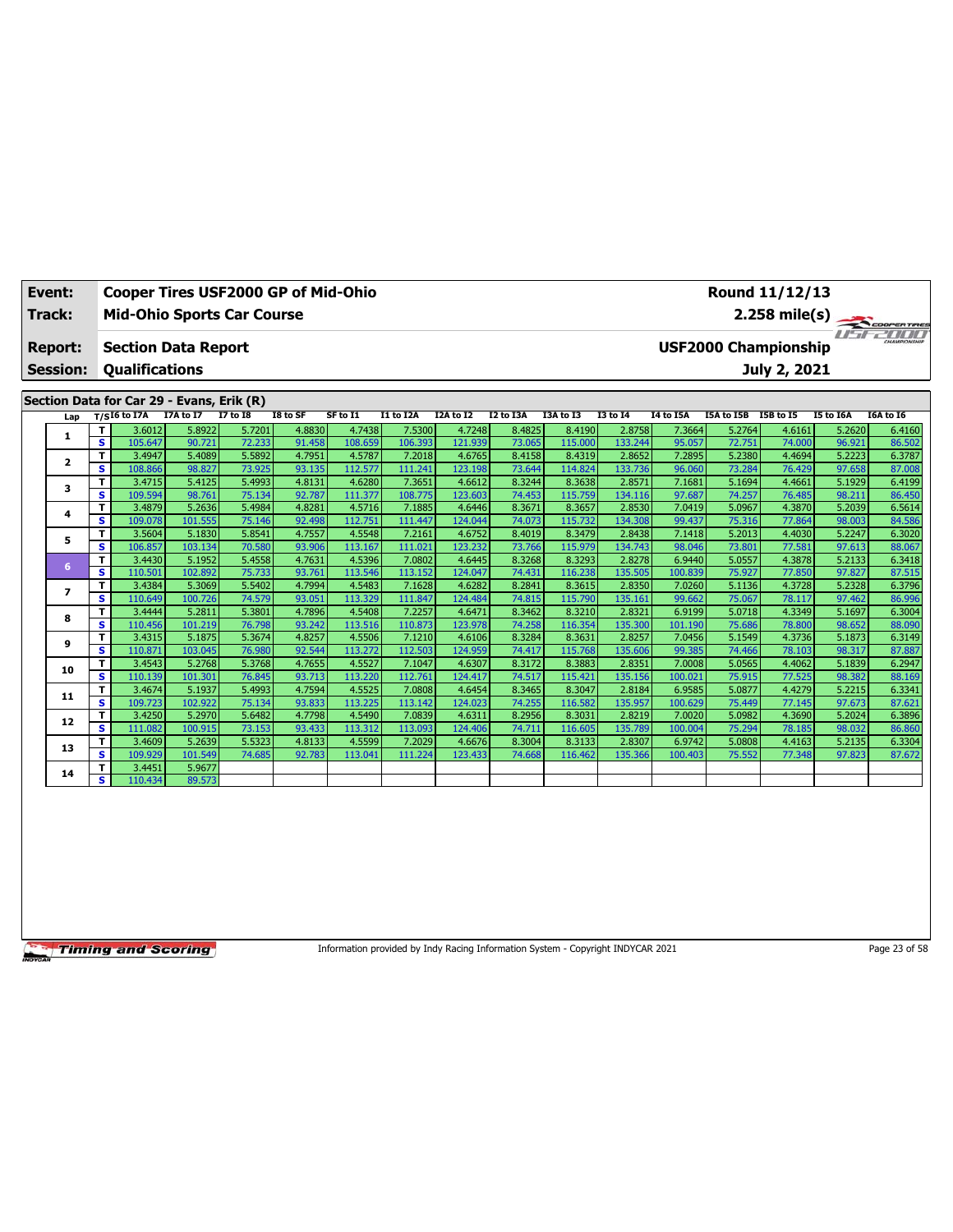| Event:                   |                                                    |                   |                                           |                 | Cooper Tires USF2000 GP of Mid-Ohio | Round 11/12/13  |
|--------------------------|----------------------------------------------------|-------------------|-------------------------------------------|-----------------|-------------------------------------|-----------------|
| <b>Track:</b>            |                                                    |                   | <b>Mid-Ohio Sports Car Course</b>         |                 |                                     | $2.258$ mile(s) |
| <b>Report:</b>           |                                                    |                   | <b>Section Data Report</b>                |                 | <b>USF2000 Championship</b>         |                 |
|                          |                                                    |                   |                                           |                 |                                     |                 |
| <b>Session:</b>          |                                                    |                   | <b>Qualifications</b>                     |                 |                                     | July 2, 2021    |
|                          |                                                    |                   | Section Data for Car 29 - Evans, Erik (R) |                 |                                     |                 |
| Lap                      | T/SLap                                             |                   | PO to SF                                  | <b>SF to PI</b> |                                     |                 |
| $\mathbf{1}$             | $\overline{I}$                                     | 85.8093           | 94.4873                                   |                 |                                     |                 |
|                          | $\overline{\mathbf{s}}$                            | 94.731<br>84.0557 | 80.581                                    |                 |                                     |                 |
| $\mathbf{2}$             | $\overline{\mathbf{r}}$<br>$\overline{\mathbf{s}}$ | 96.707            |                                           |                 |                                     |                 |
|                          | $\overline{\mathbf{r}}$                            | 83.8124           |                                           |                 |                                     |                 |
| 3                        | $\overline{\mathbf{s}}$                            | 96.988            |                                           |                 |                                     |                 |
|                          | $\overline{\mathbf{r}}$                            | 83.3594           |                                           |                 |                                     |                 |
| 4                        | $\mathbf{s}$                                       | 97.515            |                                           |                 |                                     |                 |
| 5                        | $\mathbf{T}$                                       | 83.6657           |                                           |                 |                                     |                 |
|                          | $\overline{\mathbf{s}}$                            | 97.158            |                                           |                 |                                     |                 |
| 6 <sup>1</sup>           | $\overline{\mathbf{r}}$                            | 82.5479           |                                           |                 |                                     |                 |
|                          | $\mathbf{s}$                                       | 98.474            |                                           |                 |                                     |                 |
| $\overline{\phantom{a}}$ | $\mathbf{T}$                                       | 83.0296           |                                           |                 |                                     |                 |
|                          | $\overline{\mathbf{s}}$                            | 97.902            |                                           |                 |                                     |                 |
| 8                        | T<br>$\mathbf{s}$                                  | 82.6048<br>98.406 |                                           |                 |                                     |                 |
|                          | $\mathbf{T}$                                       | 82.6878           |                                           |                 |                                     |                 |
| 9                        | $\overline{\mathbf{s}}$                            | 98.307            |                                           |                 |                                     |                 |
|                          | T                                                  | 82.6442           |                                           |                 |                                     |                 |
| 10                       | S                                                  | 98.359            |                                           |                 |                                     |                 |
|                          | $\mathbf{T}$                                       | 82.6978           |                                           |                 |                                     |                 |
| 11                       | $\overline{\mathbf{s}}$                            | 98.295            |                                           |                 |                                     |                 |
| ${\bf 12}$               | T.                                                 | 82.8958           |                                           |                 |                                     |                 |
|                          | $\mathbf{s}$                                       | 98.060            |                                           |                 |                                     |                 |
| 13                       | T                                                  | 82.9604           |                                           | 81.8532         |                                     |                 |
|                          | $\overline{\mathbf{s}}$                            | 97.984            |                                           | 93.860          |                                     |                 |
| ${\bf 14}$               | $\mathbf{I}$<br>$\overline{\mathbf{s}}$            |                   |                                           |                 |                                     |                 |
|                          |                                                    |                   |                                           |                 |                                     |                 |

Information provided by Indy Racing Information System - Copyright INDYCAR 2021 Page 24 of 58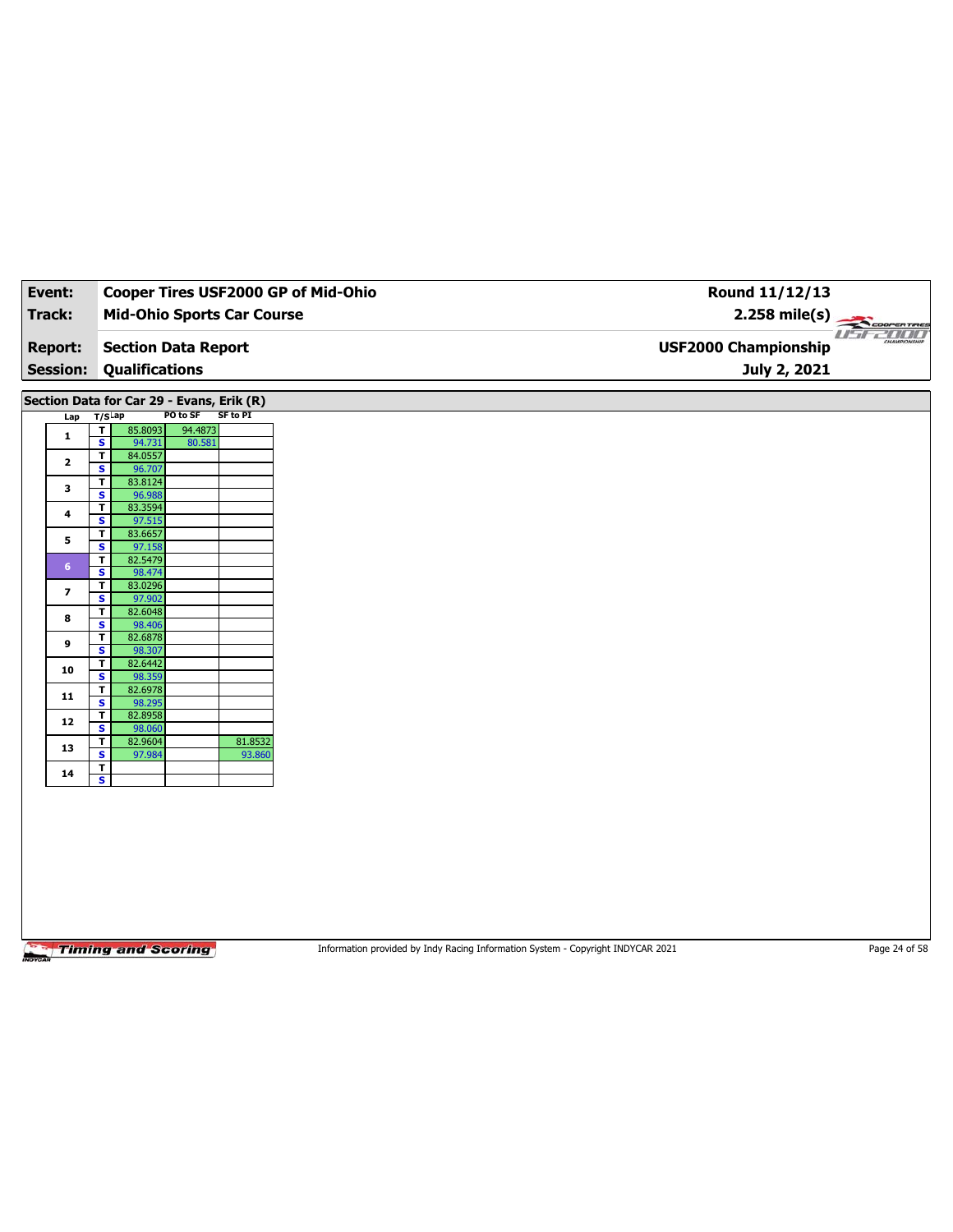| Event:                            |                          | Cooper Tires USF2000 GP of Mid-Ohio                 |                   |                  |                  |                   |                   |                   |                  |                   |                   |                   | Round 11/12/13              |                  |                  |                         |
|-----------------------------------|--------------------------|-----------------------------------------------------|-------------------|------------------|------------------|-------------------|-------------------|-------------------|------------------|-------------------|-------------------|-------------------|-----------------------------|------------------|------------------|-------------------------|
| Track:                            |                          | <b>Mid-Ohio Sports Car Course</b>                   |                   |                  |                  |                   |                   |                   |                  |                   |                   |                   |                             |                  |                  | $2.258 \text{ mile(s)}$ |
| <b>Report:</b><br><b>Session:</b> |                          | <b>Section Data Report</b><br><b>Qualifications</b> |                   |                  |                  |                   |                   |                   |                  |                   |                   |                   | <b>USF2000 Championship</b> | July 2, 2021     |                  | CHAMPSONSHIP            |
|                                   |                          | Section Data for Car 3 - Stamer, Evan (R)           |                   |                  |                  |                   |                   |                   |                  |                   |                   |                   |                             |                  |                  |                         |
| Lap                               |                          | $T/SI6$ to I7A                                      | I7A to I7         | I7t0I8           | I8 to SF         | SF to I1          | <b>I1 to I2A</b>  | $I2A$ to $I2$     | I2 to I3A        | I3A to I3         | <b>I3 to 14</b>   | I4 to I5A         | I5A to I5B I5B to I5        |                  | I5 to I6A        | <b>I6A to 16</b>        |
|                                   | T                        | 3.5327                                              | 5.5525            | 5.7406           | 4.8683           | 4.7086            | 7.4199            | 4.7801            | 8.6031           | 8.4296            | 2.8787            | 7.2329            | 5.3035                      | 4.4633           | 5.2581           | 6.3479                  |
| 1                                 | s.                       | 107.695                                             | 96.271            | 71.975           | 91.734           | 109.471           | 107.971           | 120.528           | 72.041           | 114.855           | 133.109           | 96.811            | 72.379                      | 76.533           | 96.993           | 87.430                  |
|                                   | $\mathbf{T}$             | 3.4734                                              | 5.3335            | 5.4415           | 4.8269           | 4.6285            | 7.1755            | 4.6454            | 8.3893           | 8.4130            | 2.8700            | 7.2109            | 5.2628                      | 4.4263           | 5.2266           | 6.3580                  |
| 2                                 | <b>S</b>                 | 109.534                                             | 100.224           | 75.932           | 92.521           | 111.365           | 111.649           | 124.023           | 73.877           | 115.082           | 133.513           | 97.107            | 72.939                      | 77.173           | 97.578           | 87.292                  |
|                                   | $\mathbf{T}$             | 3.4718                                              | 5.2888            | 5.5727           | 4.8369           | 4.6052            | 7.1564            | 4.6352            | 8.3964           | 8.3340            | 2.8504            | 7.1581            | 5.2432                      | 4.3716           | 5.2404           | 6.4138                  |
| 3                                 | $\mathbf{s}$             | 109.584                                             | 101.071           | 74.144           | 92.330           | 111.929           | 111.947           | 124.296           | 73.814           | 116.173           | 134.431           | 97.823            | 73.212                      | 78.139           | 97.321           | 86.532                  |
| 4                                 | $\mathbf{T}$             | 3.4468                                              | 5.2801            | 5.4662           | 4.7741           | 4.5785            | 7.1869            | 4.6337            | 8.3464           | 8.3559            | 2.8462            | 7.0306            | 5.2015                      | 4.4321           | 5.2128           | 6.3983                  |
|                                   | <b>S</b>                 | 110.379                                             | 101.238           | 75.588           | 93.545           | 112.582           | 111.472           | 124.336           | 74.256           | 115.868           | 134.629           | 99.597            | 73.799                      | 77.072           | 97.836           | 86.742                  |
| 5                                 | $\mathbf{T}$             | 3.4637                                              | 5.2295            | 5.4835           | 4.7558           | 4.5780            | 7.5908            | 4.9092            | 8.8902           | 8.7308            | 3.1725            | 8.5356            | 5.4071                      | 4.5746           | 5.3830           | 6.7460                  |
|                                   | <b>S</b>                 | 109.841                                             | 102.217           | 75.350           | 93.904           | 112.594           | 105.540           | 117.359           | 69.714           | 110.893           | 120.782           | 82.036            | 70.993                      | 74.671           | 94.743           | 82.271                  |
| 6                                 | т                        | 3.5049                                              | 5.3323            | 5.5384           | 4.7965           | 4.5788            | 7.1507            | 4.6551            | 8.3752           | 8.3370            | 2.8409            | 7.0861            | 5.2609                      | 4.3931           | 5.1830           | 6.4018                  |
|                                   | <b>S</b>                 | 108.549                                             | 100.247           | 74.603           | 93.108           | 112.574           | 112.036           | 123.765           | 74.001           | 116.131           | 134.880           | 98.817            | 72.965                      | 77.756           | 98.399           | 86.694                  |
| $\overline{ }$                    | т                        | 3.4571                                              | 5.2048            | 5.5010           | 4.7797           | 4.5854            | 7.1923            | 4.6528            | 8.4278           | 8.3792            | 2.8537            | 7.0949            | 5.1852                      | 4.3800           | 5.2067           | 6.4166                  |
|                                   | <b>S</b>                 | 110.050                                             | 102.702           | 75.110           | 93.435           | 112.412           | 111.388           | 123.826           | 73.539           | 115.546           | 134.275           | 98.694            | 74.031                      | 77.989           | 97.951           | 86.494                  |
| 8                                 | $\mathbf{T}$             | 3.4768                                              | 5.2146            | 5.4808           | 4.8286           | 4.6120            | 7.2019            | 4.6632            | 8.3911           | 8.3848            | 2.8546            | 7.4187            | 5.3586                      | 4.4420           | 5.2522           | 6.4736                  |
|                                   | s                        | 109.427                                             | 102.509           | 75.387           | 92.489           | 111.764           | 111.240           | 123.550           | 73.861           | 115.469           | 134.233           | 94.387            | 71.635                      | 76,900           | 97.102           | 85.733                  |
| 9                                 | T                        | 3.4813                                              | 5.3108            | 5.5456           | 4.8403           | 4.5871            | 7.1461            | 4.6353            | 8.3758           | 8.3437            | 2.8346            | 7.0001            | 5.1734                      | 4.4115           | 5.2324           | 6.3375                  |
|                                   | <b>S</b><br>$\mathbf{T}$ | 109.285<br>3.4458                                   | 100.653           | 74.506<br>5.5322 | 92.265<br>4.7963 | 112.370<br>4.5856 | 112.108<br>7.1320 | 124.293<br>4.6314 | 73.996<br>8.4388 | 116.037<br>8.3144 | 135.180<br>2.8313 | 100.031           | 74.199<br>5.2250            | 77.432<br>4.4238 | 97.470<br>5.2455 | 87.574                  |
| 10                                | <b>S</b>                 | 110.411                                             | 5.2371<br>102.069 | 74.687           | 93.112           | 112.407           | 112.330           | 124.398           | 73.443           | 116.446           | 135.338           | 6.9622<br>100.576 | 73.467                      | 77.217           | 97.226           | 6.4136<br>86.535        |
|                                   | T                        | 3.4698                                              | 5.2513            | 5.5238           | 4.8119           | 4.5847            | 7.1543            | 4.6099            | 8.4320           | 8.3469            | 2.8384            | 7.0173            | 5.2307                      | 4.3821           | 5.2131           | 6.3776                  |
| 11                                | <b>S</b>                 | 109.647                                             | 101.793           | 74.800           | 92.810           | 112.429           | 111.980           | 124.978           | 73.502           | 115.993           | 134.999           | 99.786            | 73.387                      | 77.951           | 97.830           | 87.023                  |
|                                   | т                        | 3.5168                                              | 6.1204            |                  |                  |                   |                   |                   |                  |                   |                   |                   |                             |                  |                  |                         |
| 12                                | s                        | 108.182                                             | 87.338            |                  |                  |                   |                   |                   |                  |                   |                   |                   |                             |                  |                  |                         |

Information provided by Indy Racing Information System - Copyright INDYCAR 2021 Page 25 of 58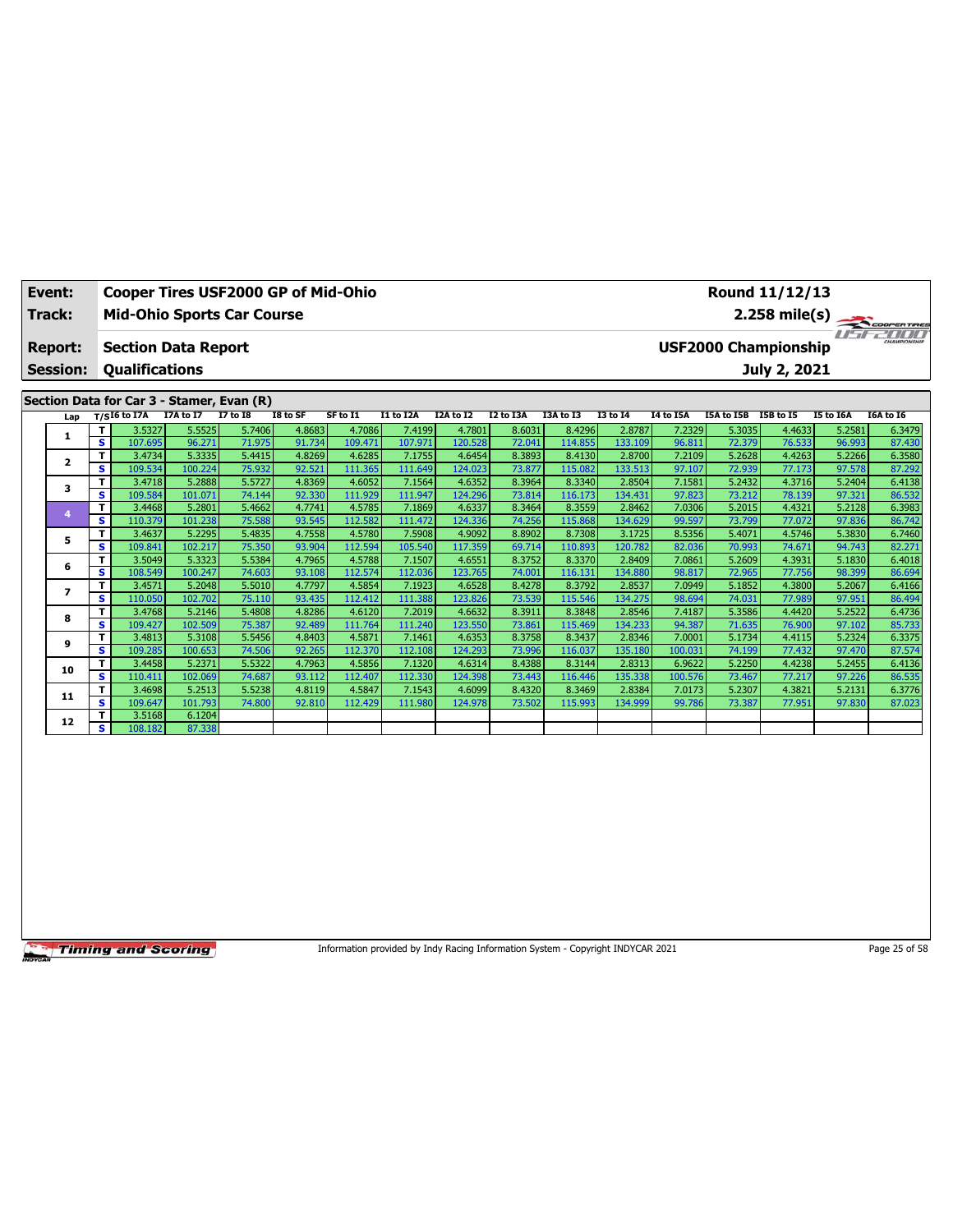|                         |                                        |                                           |                                   | Cooper Tires USF2000 GP of Mid-Ohio | Round 11/12/13              |
|-------------------------|----------------------------------------|-------------------------------------------|-----------------------------------|-------------------------------------|-----------------------------|
| Track:                  |                                        |                                           | <b>Mid-Ohio Sports Car Course</b> |                                     | $2.258$ mile(s)             |
| <b>Report:</b>          |                                        | <b>Section Data Report</b>                |                                   |                                     | <b>USF2000 Championship</b> |
|                         |                                        |                                           |                                   |                                     |                             |
| <b>Session:</b>         |                                        | <b>Qualifications</b>                     |                                   |                                     | July 2, 2021                |
|                         |                                        | Section Data for Car 3 - Stamer, Evan (R) |                                   |                                     |                             |
| Lap                     | T/SLap                                 | PO to SF                                  | <b>SF to PI</b>                   |                                     |                             |
| $\mathbf 1$             | $\overline{\mathbf{r}}$                | 85.1198<br>85.6127                        |                                   |                                     |                             |
|                         | $\overline{\mathbf{s}}$                | 95.498<br>88.934<br>83.6816               |                                   |                                     |                             |
| $\mathbf{2}$            | $\mathbf T$<br>$\overline{\mathbf{s}}$ | 97.140                                    |                                   |                                     |                             |
|                         | $\mathbf T$                            | 83.5749                                   |                                   |                                     |                             |
| 3                       | $\overline{\mathbf{s}}$                | 97.264                                    |                                   |                                     |                             |
|                         | $\overline{\mathbf{r}}$                | 83.1901                                   |                                   |                                     |                             |
| $\overline{\mathbf{4}}$ | $\mathbf{s}$                           | 97.714                                    |                                   |                                     |                             |
| 5                       | T.                                     | 87.4503                                   |                                   |                                     |                             |
|                         | $\overline{\mathbf{s}}$                | 92.953                                    |                                   |                                     |                             |
| $\bf 6$                 | T                                      | 83.4347                                   |                                   |                                     |                             |
|                         | S                                      | 97.427                                    |                                   |                                     |                             |
| $\overline{\mathbf{z}}$ | T                                      | 83.3172                                   |                                   |                                     |                             |
|                         | s                                      | 97.564                                    |                                   |                                     |                             |
| 8                       | T                                      | 84.0535                                   |                                   |                                     |                             |
|                         | S                                      | 96.710<br>83.2555                         |                                   |                                     |                             |
| 9                       | T<br>$\overline{\mathbf{s}}$           | 97.637                                    |                                   |                                     |                             |
|                         | T                                      | 83.2150                                   |                                   |                                     |                             |
| 10                      | S                                      | 97.684                                    |                                   |                                     |                             |
|                         | T                                      | 83.2438                                   | 82.6448                           |                                     |                             |
| ${\bf 11}$              | $\overline{\mathbf{s}}$                | 97.651                                    | 92.961                            |                                     |                             |
| 12                      | Η                                      |                                           |                                   |                                     |                             |
|                         | $\overline{\mathbf{s}}$                |                                           |                                   |                                     |                             |

Information provided by Indy Racing Information System - Copyright INDYCAR 2021 Page 26 of 58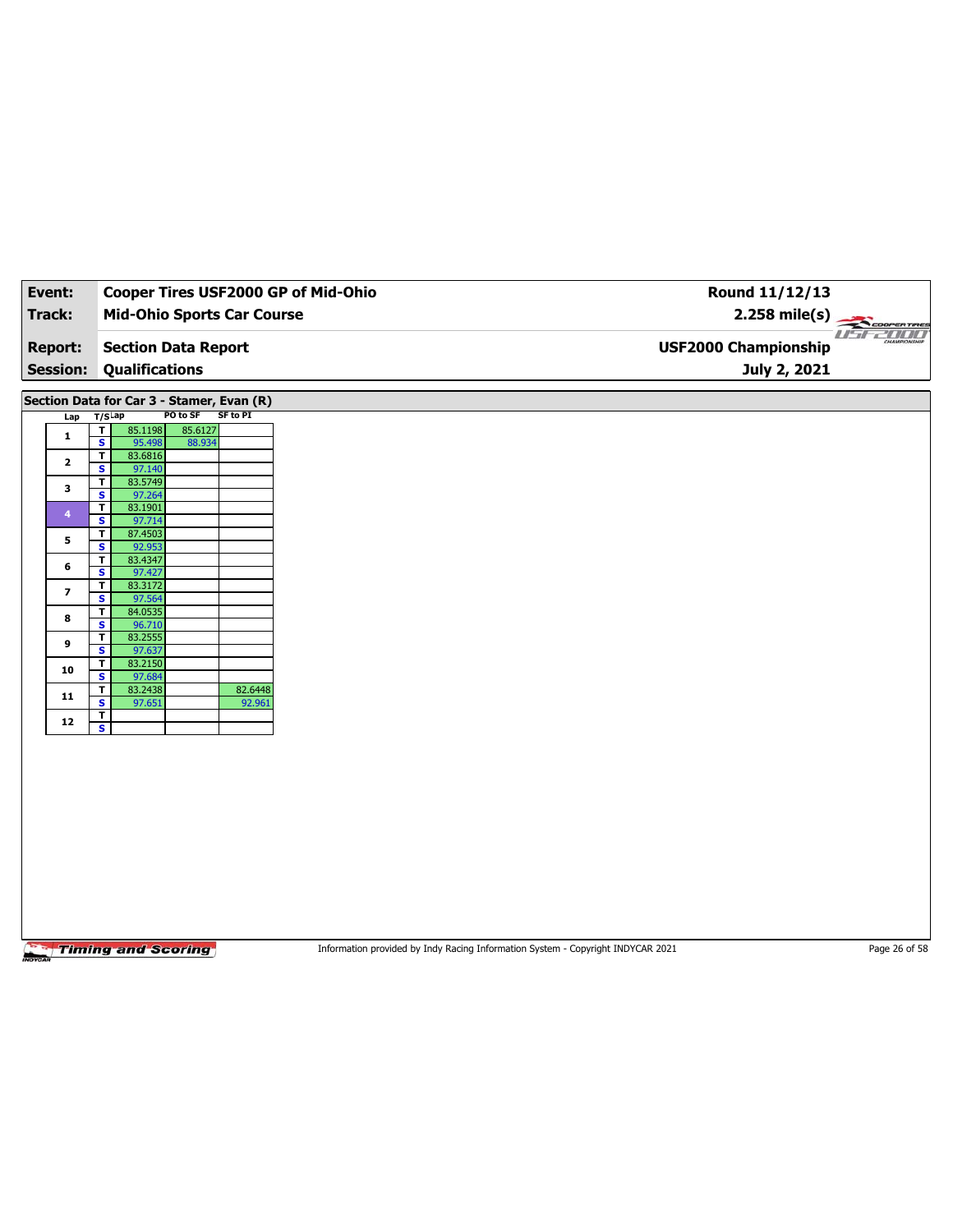| Event:          |                         | Cooper Tires USF2000 GP of Mid-Ohio           |                  |                  |                  |                   |                   |                   |                  |                   |                   |                  |                             | Round 11/12/13   |                  |                         |
|-----------------|-------------------------|-----------------------------------------------|------------------|------------------|------------------|-------------------|-------------------|-------------------|------------------|-------------------|-------------------|------------------|-----------------------------|------------------|------------------|-------------------------|
| Track:          |                         | <b>Mid-Ohio Sports Car Course</b>             |                  |                  |                  |                   |                   |                   |                  |                   |                   |                  |                             |                  |                  | $2.258 \text{ mile(s)}$ |
| <b>Report:</b>  |                         | <b>Section Data Report</b>                    |                  |                  |                  |                   |                   |                   |                  |                   |                   |                  | <b>USF2000 Championship</b> |                  | $H^*H^-$         | CHAMPIONSHIP            |
| <b>Session:</b> |                         | <b>Qualifications</b>                         |                  |                  |                  |                   |                   |                   |                  |                   |                   |                  |                             | July 2, 2021     |                  |                         |
|                 |                         | Section Data for Car 32 - Weir, Christian (R) |                  |                  |                  |                   |                   |                   |                  |                   |                   |                  |                             |                  |                  |                         |
| Lap             |                         | $T/SI6$ to I7A                                | I7A to I7        | $I7$ to $I8$     | I8 to SF         | SF to I1          | I1 to I2A         | I2A to I2         | I2 to I3A        | I3A to I3         | <b>I3 to 14</b>   | I4 to I5A        | I5A to I5B                  | <b>I5B</b> to I5 | I5 to I6A        | I6A to I6               |
|                 | T                       | 3.5195                                        | 5.5885           | 5.8848           | 4.8919           | 4.6753            | 7.5177            | 4.7158            | 8.9085           | 8.4577            | 2.8741            | 7.4691           | 5.4295                      | 4.6515           | 5.3130           | 6.5428                  |
| 1               | $\overline{\mathbf{s}}$ | 108.099                                       | 95.651           | 70.212           | 91.292           | 110.251           | 106.567           | 122.172           | 69.571           | 114.473           | 133.322           | 93.750           | 70.700                      | 73.437           | 95.991           | 84.826                  |
| $\mathbf{2}$    | т                       | 3.4933                                        | 5.3610           | 5.5918           | 4.8147           | 4.6455            | 7.2473            | 4.7174            | 8.6408           | 8.4788            | 2.8744            | 7.2050           | 5.3470                      | 4.4925           | 5.1919           | 6.4900                  |
|                 | s                       | 108.910                                       | 99.710           | 73.891           | 92.756           | 110.958           | 110.543           | 122.130           | 71.726           | 114.189           | 133.308           | 97.186           | 71.790                      | 76.036           | 98.230           | 85.516                  |
| 3               | T                       | 3.5017                                        | 5.3589           | 5.5823           | 4.8045           | 4.6464            | 7.2489            | 4.6545            | 8.4675           | 8.4136            | 2.8599            | 7.1647           | 5.2968                      | 4.5198           | 5.2116           | 6.4067                  |
|                 | s                       | 108.649                                       | 99.749           | 74.016           | 92.953           | 110.936           | 110.518           | 123.781           | 73.194           | 115.073           | 133.984           | 97.733           | 72.471                      | 75.577           | 97.859           | 86.628                  |
| 4               | T                       | 3.4669                                        | 5.2893           | 5.5435           | 4.7897           | 4.6224            | 7.1684            | 4.6411            | 8.3928           | 8.4041            | 2.8586            | 7.0193           | 5.2325                      | 4.4670           | 5.2128           | 6.6326                  |
|                 | s                       | 109.739                                       | 101.062          | 74.534           | 93.240           | 111.512           | 111.759           | 124.138           | 73.846           | 115.204           | 134.045           | 99.757           | 73.361                      | 76.470           | 97.836           | 83.678                  |
| 5               | т                       | 3.6253                                        | 5.3725           | 5.5600           | 4.8547           | 4.6273            | 7.1323            | 4.6511            | 8.3791           | 8.3936            | 2.8512            | 7.0178           | 5.2009                      | 4.4121           | 5.1847           | 6.4042                  |
|                 | s                       | 104.944                                       | 99.497           | 74.313           | 91.991           | 111.394           | 112.325           | 123.871           | 73.967           | 115.348           | 134.393           | 99.779           | 73.807                      | 77.421           | 98.366           | 86.662                  |
| 6               | T                       | 3.4529                                        | 5.2409           | 5.4508           | 4.7822           | 4.6035            | 7.1072            | 4.6335            | 8.4242           | 8.3559            | 2.8401            | 7.0229           | 5.1871                      | 4.4044           | 5.1862           | 6.3748                  |
|                 | s                       | 110.184                                       | 101.995          | 75,802           | 93.386           | 111.970           | 112.722           | 124.342           | 73.571           | 115,868           | 134.918           | 99.706           | 74.004                      | 77.557           | 98.338           | 87.062                  |
| 7               | т                       | 3.4507                                        | 5.2400           | 5.5171           | 4.8149           | 4.5985            | 7.1086            | 4.6506            | 8.4058           | 8.3571            | 2.8413            | 6.9839           | 5.2171                      | 4.4194           | 5.1998           | 6.3668                  |
|                 | s                       | 110.254                                       | 102.012          | 74.891           | 92.752           | 112.092           | 112.700           | 123.884           | 73.732           | 115.851           | 134.861           | 100.263          | 73.578                      | 77.294           | 98.081           | 87.171                  |
| 8               | T                       | 3.4463                                        | 5.2294           | 5.5459           | 4.8283           | 4.5705            | 7.0765            | 4.6183            | 8.3867           | 8.3878            | 2.8456            | 7.0254           | 5.2233                      | 4.4219           | 5.1774           | 6.3117                  |
|                 | s                       | 110.395                                       | 102.219          | 74.502           | 92.494           | 112.779           | 113.211           | 124.751           | 73.899           | 115.427           | 134.658           | 99.671           | 73.491                      | 77.250           | 98.505           | 87.932                  |
| 9               | т                       | 3.4424                                        | 5.2527           | 5.4822           | 4.7920           | 4.5900            | 7.1376            | 4.6469            | 8.4162           | 8.3978            | 2.8464            | 6.9606           | 5.1838                      | 4.4263           | 5.2226           | 6.3399                  |
|                 | s                       | 110.520                                       | 101.766          | 75.368           | 93.195           | 112.299           | 112.242           | 123.983           | 73.640           | 115.290           | 134.620           | 100.599          | 74.051                      | 77.173           | 97.653           | 87.541                  |
| 10              | T<br>s                  | 3.4518<br>110.219                             | 5.1913           |                  |                  |                   |                   | 5.1513            | 8.7907           | 8.4405            | 2.8450            | 7.3179           | 5.3442                      | 4.5715           | 5.2795           | 6.9955<br>79.337        |
|                 | т                       |                                               | 102.969          |                  |                  |                   |                   | 111.843           | 70.503           | 114.707           | 134.686           | 95.687           | 71.828                      | 74.722           | 96.600           |                         |
| 11              | $\overline{\mathbf{s}}$ | 3.6396                                        | 5.4231           | 5.6663<br>72.919 | 4.8014<br>93.013 | 4.6480<br>110.898 | 7.2511<br>110.485 | 4.7031<br>122.501 | 8.4727<br>73.149 | 8.3673<br>115,710 | 2.8368            | 7.1081           | 5.2098<br>73.681            | 4.4966<br>75.966 | 5.2150<br>97.795 | 6.3471                  |
|                 | т                       | 104.532<br>3.4416                             | 98.568<br>5.2531 | 5.4059           | 4.8012           | 4.6132            | 7.1726            | 4.6390            | 8.3450           | 8.3559            | 135.075<br>2.8357 | 98.511<br>6.9379 | 5.1859                      | 4.4342           | 5.2165           | 87.442<br>6.2897        |
| 12              | s                       | 110.546                                       | 101.758          | 76.432           | 93.017           | 111.735           | 111.694           | 124.194           | 74.269           | 115,868           | 135.128           | 100.928          | 74.021                      | 77.036           | 97.767           | 88.240                  |
|                 | т                       | 3.4103                                        | 5.2213           |                  |                  |                   |                   |                   |                  |                   |                   |                  |                             |                  |                  |                         |
| 13              | s                       | 111.560                                       | 102.378          |                  |                  |                   |                   |                   |                  |                   |                   |                  |                             |                  |                  |                         |
|                 |                         |                                               |                  |                  |                  |                   |                   |                   |                  |                   |                   |                  |                             |                  |                  |                         |

Information provided by Indy Racing Information System - Copyright INDYCAR 2021 Page 27 of 58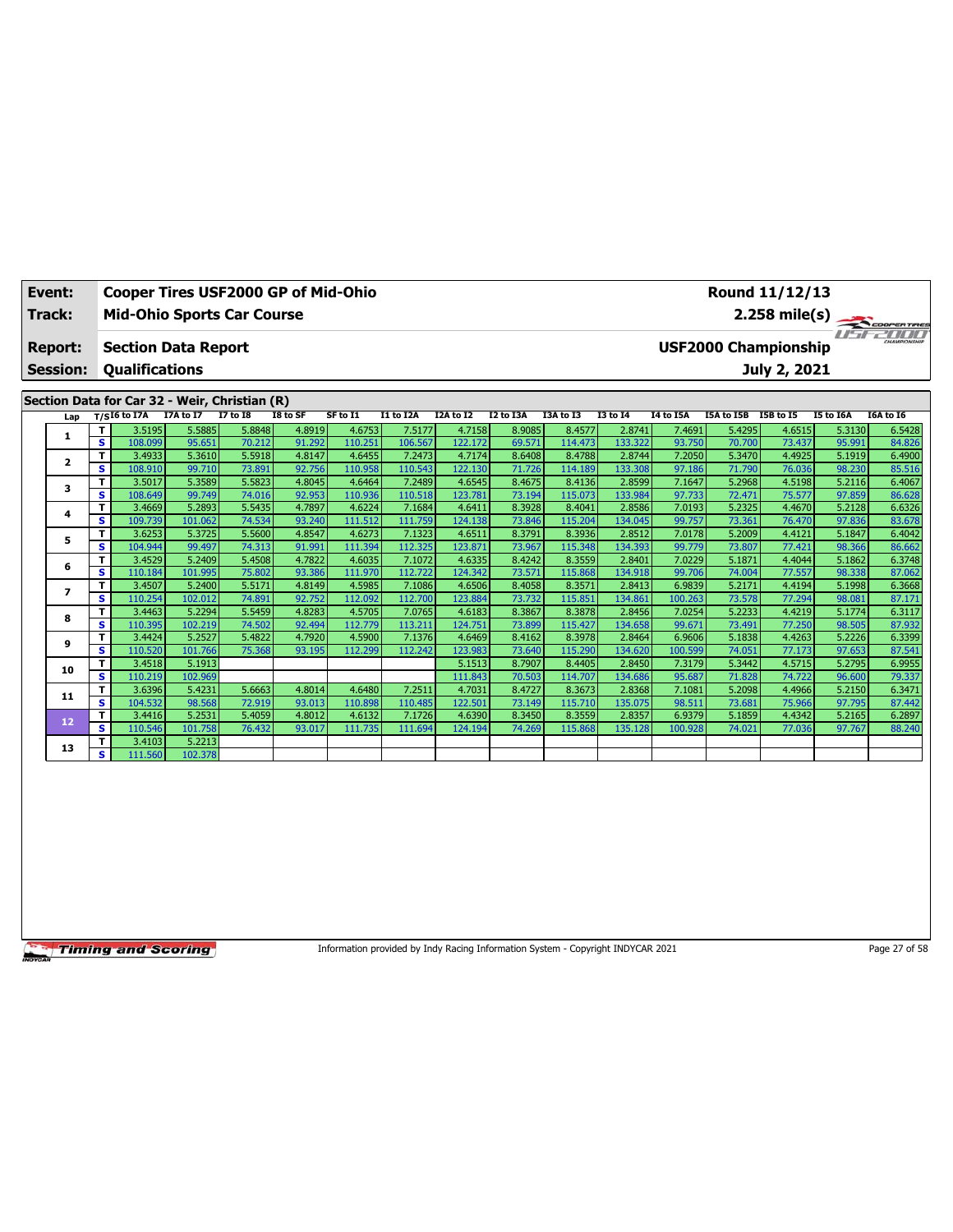|                          |                                         |                       |                            | Cooper Tires USF2000 GP of Mid-Ohio           |                 |
|--------------------------|-----------------------------------------|-----------------------|----------------------------|-----------------------------------------------|-----------------|
| Track:                   |                                         |                       |                            | <b>Mid-Ohio Sports Car Course</b>             |                 |
| <b>Report:</b>           |                                         |                       | <b>Section Data Report</b> |                                               |                 |
| <b>Session:</b>          |                                         | <b>Qualifications</b> |                            |                                               |                 |
|                          |                                         |                       |                            |                                               |                 |
|                          |                                         |                       |                            | Section Data for Car 32 - Weir, Christian (R) |                 |
| Lap                      | T/SLap                                  |                       | PI to PO                   | PO to SF                                      | <b>SF to PI</b> |
| $\mathbf{1}$             | $\overline{\mathbf{r}}$                 | 86.4397               |                            | 88.6369                                       |                 |
|                          | $\overline{\mathbf{s}}$                 | 94.040                |                            | 85.899                                        |                 |
| $\mathbf{2}$             | $\overline{\mathsf{r}}$                 | 84.5914               |                            |                                               |                 |
|                          | S                                       | 96.095                |                            |                                               |                 |
| $\mathbf{3}$             | $\mathbf T$                             | 84.1378               |                            |                                               |                 |
|                          | $\overline{\mathbf{s}}$                 | 96.613<br>83.7410     |                            |                                               |                 |
| 4                        | $\overline{\mathsf{r}}$<br>$\mathbf{s}$ | 97.071                |                            |                                               |                 |
|                          | $\overline{\mathbf{r}}$                 | 83.6668               |                            |                                               |                 |
| 5                        | $\overline{\mathbf{s}}$                 | 97.157                |                            |                                               |                 |
|                          | T                                       | 83.0666               |                            |                                               |                 |
| 6                        | S                                       | 97.859                |                            |                                               |                 |
|                          | $\overline{\mathbf{r}}$                 | 83.1716               |                            |                                               |                 |
| $\overline{\phantom{a}}$ | $\overline{\mathbf{s}}$                 | 97.735                |                            |                                               |                 |
|                          | T                                       | 83.0950               |                            |                                               |                 |
| 8                        | $\mathbf{s}$                            | 97.825                |                            |                                               |                 |
| 9                        | $\mathbf T$                             | 83.1374               |                            |                                               | 79.5089         |
|                          | $\overline{\mathbf{s}}$                 | 97.775                |                            |                                               | 96.627          |
| 10                       | $\mathbf{T}$                            | 232.6142              | 152.4173                   | 84.3865                                       |                 |
|                          | S                                       | 34.945                | 5.891                      | 90.226                                        |                 |
| ${\bf 11}$               | $\mathbf T$                             | 84.1860               |                            |                                               |                 |
|                          | $\overline{\mathbf{s}}$                 | 96.558                |                            |                                               |                 |
| 12                       | $\overline{\mathsf{r}}$<br>$\mathbf{s}$ | 82.9274<br>98.023     |                            |                                               | 79.9801         |
|                          | T                                       |                       |                            |                                               | 96.058          |
|                          |                                         |                       |                            |                                               |                 |

Information provided by Indy Racing Information System - Copyright INDYCAR 2021 Page 28 of 58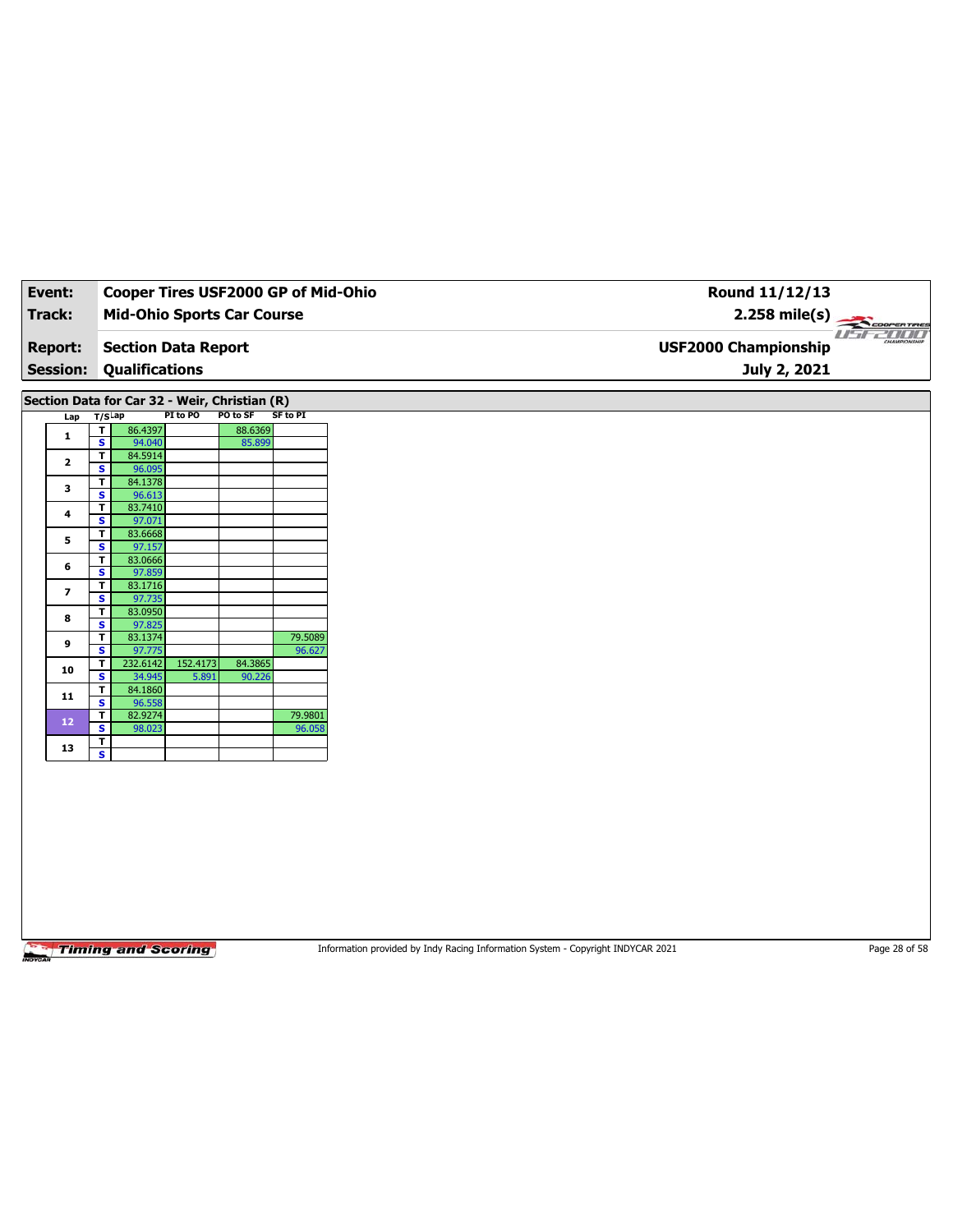| Event:                            |                         | <b>Cooper Tires USF2000 GP of Mid-Ohio</b>          |                   |                  |                  |                   |                   |                                     |                  |                   |                   |                  |                             | Round 11/12/13   |                  |                         |
|-----------------------------------|-------------------------|-----------------------------------------------------|-------------------|------------------|------------------|-------------------|-------------------|-------------------------------------|------------------|-------------------|-------------------|------------------|-----------------------------|------------------|------------------|-------------------------|
| Track:                            |                         | <b>Mid-Ohio Sports Car Course</b>                   |                   |                  |                  |                   |                   |                                     |                  |                   |                   |                  |                             |                  |                  | $2.258 \text{ mile(s)}$ |
| <b>Report:</b><br><b>Session:</b> |                         | <b>Section Data Report</b><br><b>Qualifications</b> |                   |                  |                  |                   |                   |                                     |                  |                   |                   |                  | <b>USF2000 Championship</b> | July 2, 2021     |                  | CHAMPIONSHIP            |
|                                   |                         |                                                     |                   |                  |                  |                   |                   |                                     |                  |                   |                   |                  |                             |                  |                  |                         |
|                                   |                         | Section Data for Car 33 - Green, Josh               |                   |                  |                  |                   |                   |                                     |                  |                   |                   |                  |                             |                  |                  |                         |
| Lap                               |                         | $T/S$ <sup>I6</sup> to I7A                          | I7A to I7         | $I7$ to $I8$     | I8 to SF         | SF to I1          | I1 to I2A         | $\overline{12A}$ to $\overline{12}$ | I2 to I3A        | I3A to I3         | <b>I3 to 14</b>   | I4 to I5A        | I5A to I5B                  | <b>I5B</b> to I5 | I5 to I6A        | <b>I6A to 16</b>        |
| 1                                 | T.                      | 3.5321                                              | 5.5733            | 5.5770           | 4.8053           | 4.6070            | 7.3628            | 4.7000                              | 8.3965           | 8.4227            | 2.8537            | 7.0599           | 6.0630                      | 4.7302           | 5.2215           | 6.4096                  |
|                                   | s.                      | 107.713                                             | 95.912            | 74.087           | 92.937           | 111.885           | 108.809           | 122.582                             | 73.813           | 114.949           | 134.275           | 99.184           | 63.312                      | 72.215           | 97.673           | 86.589                  |
| $\mathbf{2}$                      | T.                      | 3.4922                                              | 5.2892            | 5.4174           | 4.7722           | 4.5706            | 7.1647            | 4.6410                              | 8.3466           | 8.3860            | 2.8510            | 7.0298           | 5.2693                      | 4.3703           | 5.2219           | 6.3545                  |
|                                   | s                       | 108.944                                             | 101.064           | 76.269           | 93.582           | 112.776           | 111.817           | 124.141                             | 74.255           | 115.452           | 134.403           | 99.608           | 72.849                      | 78.162           | 97.666           | 87.340                  |
| 3                                 | T                       | 3.4748                                              | 5.2321            | 5.4302           | 4.7500           | 4.5711            | 7.0493            | 4.5821                              | 8.3226           | 8.3319            | 2.8277            | 7.7937           | 5.3707                      | 4.4214           | 5.1849           | 6.4036                  |
|                                   | s.                      | 109.490                                             | 102.167           | 76.090           | 94.019           | 112.764           | 113.648           | 125.736                             | 74.469           | 116.202           | 135.510           | 89.845           | 71.474                      | 77.259           | 98.363           | 86.670                  |
| 4                                 | T.                      | 3.4787                                              | 5.2130            | 5.4050           | 4.7707           | 4.5660            | 7.0472            | 4.6230                              | 8.3320           | 8.3418            | 2.8362            | 6.9604           | 5.1477                      | 4.3343           | 5.1911           | 6.3435                  |
|                                   | s                       | 109.367                                             | 102.541           | 76.444           | 93.611           | 112.890           | 113.682           | 124.624                             | 74.385           | 116.064           | 135.104           | 100.602          | 74.570                      | 78.811           | 98.245           | 87.491                  |
| 5                                 | T.                      | 3.4455                                              | 5.2001            | 5.4375           | 4.7519           | 4.5575            | 7.1095            | 4.6511                              | 8.3863           | 8.3501            | 2.8305            | 7.0479           | 5.1633                      | 4.3729           | 5.1663           | 6.3576                  |
|                                   | s<br>T.                 | 110.421<br>3.4622                                   | 102.795<br>5.1832 | 75.987           | 93.982<br>4.7689 | 113.100           | 112.685<br>7.0713 | 123.871<br>4.6286                   | 73.903<br>8.3602 | 115.949<br>8.3334 | 135.376           | 99.353<br>6.9293 | 74.345<br>5.1469            | 78.115<br>4.3937 | 98.717<br>5.1998 | 87.297                  |
| 6                                 | s.                      | 109.888                                             | 103.130           | 5.4680<br>75.564 | 93.647           | 4.5565<br>113.125 | 113.294           | 124.473                             | 74.134           | 116.181           | 2.8267<br>135.558 | 101.053          | 74.582                      | 77.746           | 98.081           | 6.3737<br>87.077        |
|                                   | T.                      | 3.4583                                              | 5.1672            | 5.4773           | 4.7641           | 4.5426            | 7.0859            | 4.6248                              | 8.3351           | 8.3136            | 2.8201            | 7.0416           | 5.2571                      | 4.4254           | 5.2126           | 6.3760                  |
| $\overline{\phantom{a}}$          | s                       | 110.012                                             | 103.450           | 75.435           | 93.741           | 113.471           | 113.061           | 124.575                             | 74.357           | 116.458           | 135.875           | 99.442           | 73.018                      | 77.189           | 97.840           | 87.045                  |
|                                   | T.                      | 3.4516                                              | 5.2308            |                  |                  |                   |                   | 5.2452                              | 8.9179           | 8.6617            | 3.6500            | 9.0692           | 5.4073                      | 4.5641           | 5.2389           | 6.4943                  |
| 8                                 | s.                      | 110.226                                             | 102.192           |                  |                  |                   |                   | 109.841                             | 69.498           | 111.777           | 104.981           | 77.209           | 70.990                      | 74.843           | 97.349           | 85.460                  |
|                                   | T.                      | 3.5120                                              | 5.3583            | 5.5320           | 4.7552           | 4.6423            | 7.4577            | 4.8922                              | 8.3450           | 8.3768            | 2.8668            | 7.1312           | 5.2038                      | 4.3572           | 5.1604           | 6.2620                  |
| 9                                 | s.                      | 108.330                                             | 99.760            | 74.689           | 93.916           | 111.034           | 107.424           | 117.766                             | 74.269           | 115.579           | 133.662           | 98.192           | 73.766                      | 78.397           | 98.830           | 88.630                  |
|                                   | T.                      | 3.4436                                              | 5.1775            | 5.4003           | 4.7504           | 4.5485            | 7.0566            | 4.6282                              | 8.2245           | 8.2744            | 2.8099            | 6.9646           | 5.1726                      | 4.3934           | 5.1667           | 6.6157                  |
| 10                                | s.                      | 110.482                                             | 103.244           | 76.511           | 94.011           | 113.324           | 113.530           | 124.484                             | 75.357           | 117.009           | 136.368           | 100.541          | 74.211                      | 77.751           | 98.709           | 83.891                  |
|                                   | T.                      | 3.5018                                              | 5.1849            | 5.4397           | 4.7745           | 4.5493            | 7.0239            | 4.6174                              | 8.2268           | 8.2962            | 2.8173            | 6.8798           | 5.1096                      | 4.3199           | 5.1697           | 6.2971                  |
| 11                                | $\overline{\mathbf{s}}$ | 108.645                                             | 103.097           | 75.957           | 93.537           | 113.304           | 114.059           | 124.775                             | 75.336           | 116.702           | 136.010           | 101.780          | 75.126                      | 79.074           | 98.652           | 88.136                  |
| 12                                | T.                      | 3.4445                                              | 5.1658            | 5.4352           | 4.7599           | 4.5494            | 7.0545            | 4.5988                              | 8.2674           | 8.3140            | 2.8228            | 6.8385           | 5.0997                      | 4.3377           | 5.1647           | 6.2767                  |
|                                   | s.                      | 110.453                                             | 103.478           | 76.020           | 93.824           | 113.302           | 113.564           | 125,280                             | 74.966           | 116,452           | 135.745           | 102.395          | 75.272                      | 78.749           | 98.747           | 88.422                  |
| 13                                | т                       | 3.5113                                              | 6.4965            |                  |                  |                   |                   |                                     |                  |                   |                   |                  |                             |                  |                  |                         |
|                                   | s.                      | 108.351                                             | 82.282            |                  |                  |                   |                   |                                     |                  |                   |                   |                  |                             |                  |                  |                         |

Information provided by Indy Racing Information System - Copyright INDYCAR 2021 Page 29 of 58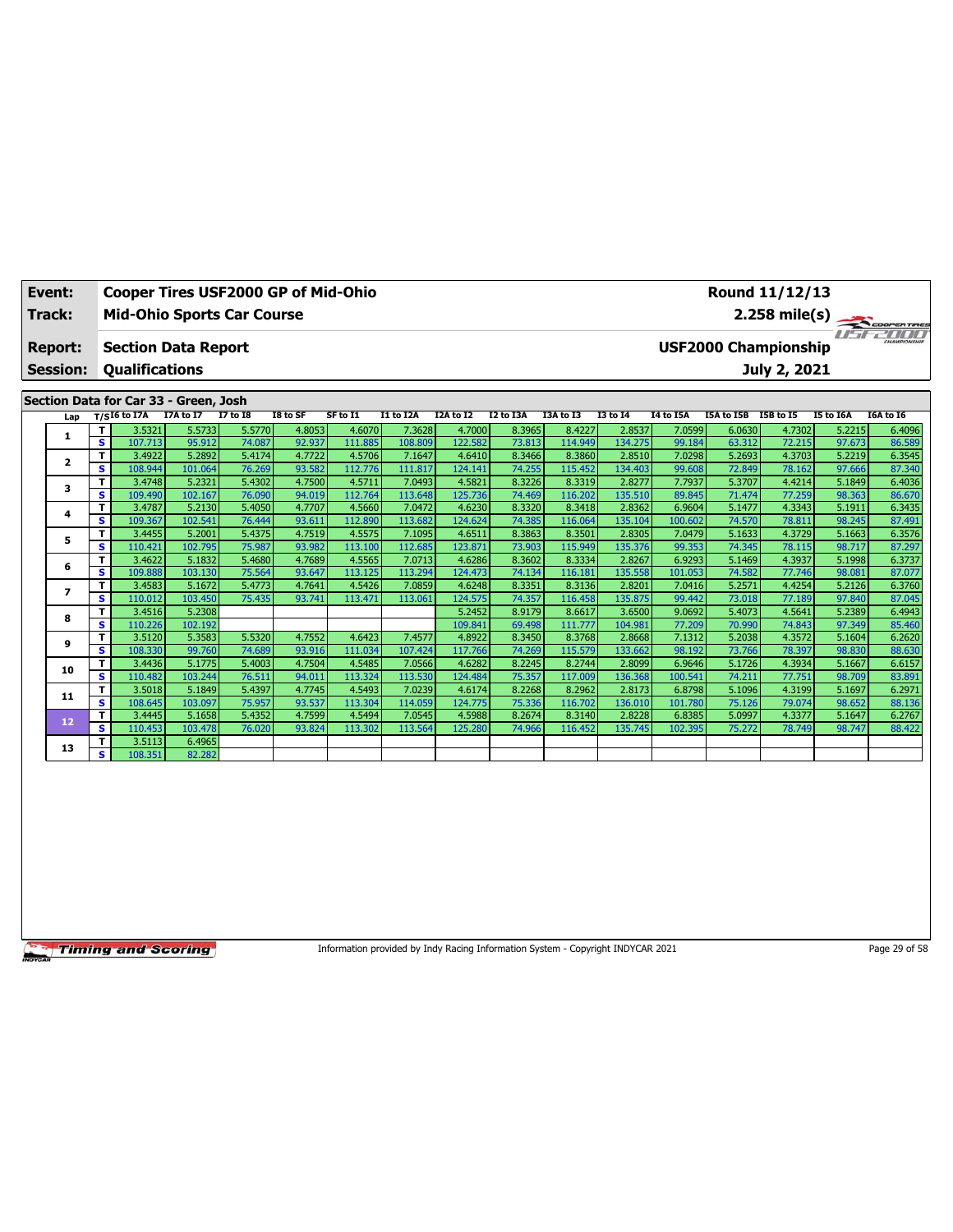| Event:                  |                              |                   |                                       |                                   | Cooper Tires USF2000 GP of Mid-Ohio |
|-------------------------|------------------------------|-------------------|---------------------------------------|-----------------------------------|-------------------------------------|
| Track:                  |                              |                   |                                       | <b>Mid-Ohio Sports Car Course</b> |                                     |
| <b>Report:</b>          |                              |                   | <b>Section Data Report</b>            |                                   |                                     |
|                         |                              |                   |                                       |                                   |                                     |
| <b>Session:</b>         |                              | Qualifications    |                                       |                                   |                                     |
|                         |                              |                   | Section Data for Car 33 - Green, Josh |                                   |                                     |
| Lap                     | $T/S$ Lap                    |                   | PI to PO                              | PO to SF                          | <b>SF to PI</b>                     |
| $\mathbf{1}$            | $\overline{\mathbf{r}}$      | 85.3146           |                                       | 88.7255                           |                                     |
|                         | $\overline{\mathbf{s}}$      | 95.280            |                                       | 85.814                            |                                     |
| $\mathbf{2}$            | T                            | 83.1767           |                                       |                                   |                                     |
|                         | s                            | 97.729<br>83.7461 |                                       |                                   |                                     |
| 3                       | T<br>$\overline{\mathbf{s}}$ | 97.065            |                                       |                                   |                                     |
|                         | T                            | 82.5906           |                                       |                                   |                                     |
| $\ddot{\mathbf{4}}$     | s                            | 98.423            |                                       |                                   |                                     |
| 5                       | т                            | 82.8280           |                                       |                                   |                                     |
|                         | $\overline{\mathbf{s}}$      | 98.141            |                                       |                                   |                                     |
| 6                       | $\overline{\mathbf{r}}$<br>S | 82.7024           |                                       |                                   |                                     |
|                         | T                            | 98.290<br>82.9017 |                                       |                                   | 79.2729                             |
| $\overline{\mathbf{z}}$ | $\overline{\mathbf{s}}$      | 98.053            |                                       |                                   | 96.915                              |
|                         | T                            | 210.0952          | 127.1993                              | 86.8153                           |                                     |
| 8                       | S                            | 38.691            | 7.059                                 | 87.702                            |                                     |
| 9                       | T                            | 83.8529           |                                       |                                   |                                     |
|                         | s                            | 96.941            |                                       |                                   |                                     |
| 10                      | T                            | 82.6269           |                                       |                                   |                                     |
|                         | s<br>$\mathbf{T}$            | 98.380<br>82.2079 |                                       |                                   |                                     |
| 11                      | $\overline{\mathbf{s}}$      | 98.881            |                                       |                                   |                                     |
|                         | T                            | 82.1296           |                                       |                                   | 82.0726                             |
| 12 <sub>1</sub>         | S                            | 98.975            |                                       |                                   | 93.609                              |
| 13                      | Τ                            |                   |                                       |                                   |                                     |
|                         | $\overline{\mathbf{s}}$      |                   |                                       |                                   |                                     |

Information provided by Indy Racing Information System - Copyright INDYCAR 2021 Page 30 of 58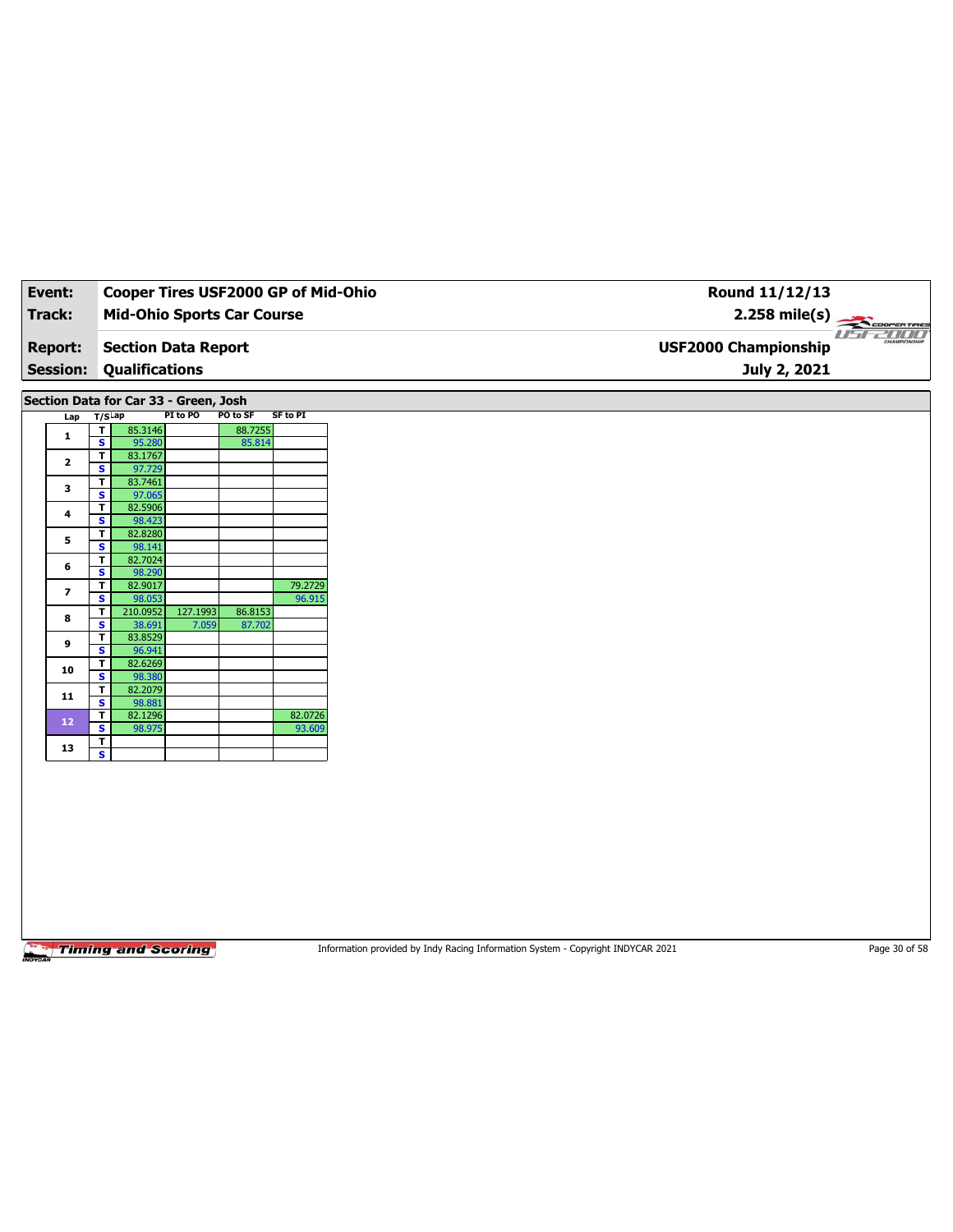| Event:         |                 |          | Cooper Tires USF2000 GP of Mid-Ohio           |                  |                  |                  |                   |                   |                   |                  |                   |                   |                  |                             | Round 11/12/13   |                  |                      |
|----------------|-----------------|----------|-----------------------------------------------|------------------|------------------|------------------|-------------------|-------------------|-------------------|------------------|-------------------|-------------------|------------------|-----------------------------|------------------|------------------|----------------------|
| <b>Track:</b>  |                 |          | <b>Mid-Ohio Sports Car Course</b>             |                  |                  |                  |                   |                   |                   |                  |                   |                   |                  |                             | $2.258$ mile(s)  |                  | COOPERTIRES          |
| <b>Report:</b> |                 |          | <b>Section Data Report</b>                    |                  |                  |                  |                   |                   |                   |                  |                   |                   |                  | <b>USF2000 Championship</b> |                  |                  | <b>IF AF PERFECT</b> |
|                | <b>Session:</b> |          | <b>Qualifications</b>                         |                  |                  |                  |                   |                   |                   |                  |                   |                   |                  |                             | July 2, 2021     |                  |                      |
|                |                 |          |                                               |                  |                  |                  |                   |                   |                   |                  |                   |                   |                  |                             |                  |                  |                      |
|                |                 |          | Section Data for Car 34 - Christie, Dylan (R) |                  |                  |                  |                   |                   |                   |                  |                   |                   |                  |                             |                  |                  |                      |
|                | Lap             |          | $T/SI6$ to I7A                                | I7A to I7        | $I7$ to $I8$     | I8 to SF         | SF to I1          | I1 to I2A         | I2A to I2         | <b>I2 to I3A</b> | I3A to I3         | <b>I3 to I4</b>   | I4 to I5A        | I5A to I5B                  | <b>I5B</b> to I5 | <b>I5 to I6A</b> | I6A to I6            |
|                | 1               | T.       | 3.5476                                        | 5.6765           | 5.8619           | 4.8450           | 4.6668            | 7.3691            | 4.7136            | 8.4951           | 8.4384            | 2.8827            | 7.2318           | 5.3473                      | 4.6798           | 5.3322           | 6.4900               |
|                |                 | s.       | 107.243                                       | 94.168           | 70.486           | 92.176           | 110.451           | 108.716           | 122.229           | 72.956           | 114,735           | 132.925           | 96.826           | 71.786                      | 72.993           | 95.645           | 85.516               |
|                | 2               | T.       | 3.5042                                        | 5.3026           | 5.5644           | 4.7693           | 4.6095            | 7.1857            | 4.6641            | 8.4295           | 8.4246            | 2.8586            | 7.0116           | 5.2479                      | 4.4600           | 5.2044           | 6.3448               |
|                |                 | s        | 108.571                                       | 100.808          | 74.255           | 93.639           | 111.824           | 111.490           | 123.526           | 73.524           | 114.923           | 134.045           | 99.867           | 73.146                      | 76.590           | 97.994           | 87.473               |
|                | 3               | T.       | 3.5061                                        | 5.2202           | 5.4539           | 4.7740           | 4.5971            | 7.0382            | 4.6044            | 8.3374           | 8.3575            | 2.8431            | 6.9993           | 5.2166                      | 4.4628           | 5.2276           | 6.3665               |
|                |                 | s.       | 108.512                                       | 102.399          | 75.759           | 93.546           | 112.126           | 113.827           | 125.127           | 74.336           | 115.846           | 134.776           | 100.042          | 73.585                      | 76.542           | 97.559           | 87.175               |
|                | 4               | T.       | 3.4807                                        | 5.2166           | 5.4711           | 4.7729           | 4.5712            | 7.0631            | 4.6197            | 8.3136           | 8.3582            | 2.8294            | 7.0119           | 5.1659                      | 4.4268           | 5.3204           | 29.7665              |
|                |                 | s        | 109.304                                       | 102.470          | 75.521           | 93.568           | 112.761           | 113.426           | 124.713           | 74.549           | 115.836           | 135.429           | 99.863           | 74.307                      | 77.164           | 95.857           | 18.645               |
|                | 5               | T        | 4.8692                                        | 6.6238           | 6.0193           | 4.9191           | 4.6600            | 7.4065            | 4.6730            | 8.8788           | 8.5477            | 3.8668            | 8.7617           | 6.9956                      | 5.9809           | 5.5993           | 6.5528               |
|                |                 | s        | 78.135                                        | 80.701           | 68.643           | 90.787           | 110.613           | 108.167           | 123.290           | 69.804           | 113.268           | 99.095            | 79.919           | 54.872                      | 57.114           | 91.083           | 84.697               |
|                | 6               | T.<br>s. | 3.4962<br>108.819                             | 5.3733<br>99.482 | 5.5438<br>74.530 | 4.7985<br>93.069 | 4.5935<br>112.214 | 7.2976<br>109.781 | 4.7114<br>122.286 | 8.3919<br>73.854 | 8.3447            | 2.8345<br>135.185 | 7.0062<br>99.944 | 5.1918<br>73.937            | 4.4135<br>77.397 | 5.2379<br>97.367 | 6.3661<br>87.181     |
|                |                 |          |                                               | 5.1986           | 5.5829           |                  |                   |                   | 4.6710            | 8.4651           | 116.024           | 2.8472            | 6.9037           | 5.1858                      |                  |                  |                      |
|                | $\overline{ }$  | T.<br>s. | 3.4551<br>110.114                             | 102.825          | 74.008           | 4.7735<br>93.556 | 4.5845<br>112.434 | 7.1791<br>111.593 | 123.343           | 73.215           | 8.3915<br>115.376 | 134.582           | 101.428          | 74.022                      | 4.3812<br>77.967 | 5.2099<br>97.891 | 6.3351<br>87.607     |
|                |                 | T.       | 3.4582                                        | 5.2188           | 5.4891           | 4.7657           | 4.5686            | 7.1054            | 4.6449            | 8.3778           | 8.3626            | 2.8351            | 7.0171           | 5.2308                      | 4.3998           | 5.2377           | 6.3566               |
|                | 8               | s.       | 110.015                                       | 102.427          | 75.273           | 93.709           | 112.825           | 112.750           | 124.036           | 73.978           | 115.775           | 135.156           | 99.789           | 73.385                      | 77.638           | 97.371           | 87.311               |
|                |                 | T        | 3.4496                                        | 5.2154           | 5.5616           | 4.7675           | 4.5693            | 7.2458            | 4.6678            | 8.3346           | 8.3382            | 2.8217            | 6.9484           | 5.1371                      | 4.3757           | 5.2266           | 6.4683               |
|                | 9               | s        | 110.289                                       | 102.494          | 74.292           | 93.674           | 112.808           | 110.566           | 123.428           | 74.361           | 116.114           | 135.798           | 100.775          | 74.724                      | 78.065           | 97.578           | 85.803               |
|                |                 | T.       | 3.4985                                        | 5.5194           |                  |                  |                   |                   | 5.0497            | 8.6931           | 8.4138            | 2.8472            | 7.1128           | 5.3620                      | 4.5287           | 5.2511           | 6.3376               |
|                | 10              | s.       | 108.748                                       | 96.848           |                  |                  |                   |                   | 114.093           | 71.295           | 115.071           | 134.582           | 98.446           | 71.590                      | 75.428           | 97.123           | 87.573               |
|                |                 | T.       | 3.4490                                        | 5.2655           | 5.4446           | 4.7765           | 4.5784            | 7.1280            | 4.6498            | 8.3058           | 8.3308            | 2.8362            | 6.9443           | 5.1739                      | 4.3981           | 5.2576           | 6.3149               |
|                | 11              | s.       | 110.309                                       | 101.518          | 75.888           | 93.498           | 112.584           | 112.393           | 123.906           | 74.619           | 116.217           | 135.104           | 100.835          | 74.192                      | 77.668           | 97.002           | 87.887               |
|                |                 | T.       | 3.4556                                        | 5.1956           | 5.5324           | 4.7630           | 4.5928            | 7.0910            | 4.6401            | 8.3165           | 8.3454            | 2.8304            | 6.9010           | 5.1287                      | 4.3748           | 5.2226           | 6.2941               |
|                | 12              | s.       | 110.098                                       | 102.884          | 74.684           | 93.763           | 112.231           | 112.979           | 124.165           | 74.523           | 116.014           | 135.381           | 101.468          | 74.846                      | 78.081           | 97.653           | 88.178               |
|                |                 | T.       | 3.4463                                        | 5.2425           | 5.5901           | 4.8021           | 4.5750            | 7.1100            | 4.6330            | 8.3422           | 8.3657            | 2.8420            | 6.9195           | 5.1383                      | 4.3699           | 5.2206           | 6.2777               |
|                | 13              | s        | 110.395                                       | 101.964          | 73.913           | 92.999           | 112.668           | 112.677           | 124.355           | 74.294           | 115.732           | 134.828           | 101.196          | 74.706                      | 78.169           | 97.690           | 88.408               |
|                |                 | T.       | 3.4449                                        | 5.1664           |                  |                  |                   |                   |                   |                  |                   |                   |                  |                             |                  |                  |                      |
|                | 14              | s.       | 110.440                                       | 103.466          |                  |                  |                   |                   |                   |                  |                   |                   |                  |                             |                  |                  |                      |
|                |                 |          |                                               |                  |                  |                  |                   |                   |                   |                  |                   |                   |                  |                             |                  |                  |                      |

Information provided by Indy Racing Information System - Copyright INDYCAR 2021 Page 31 of 58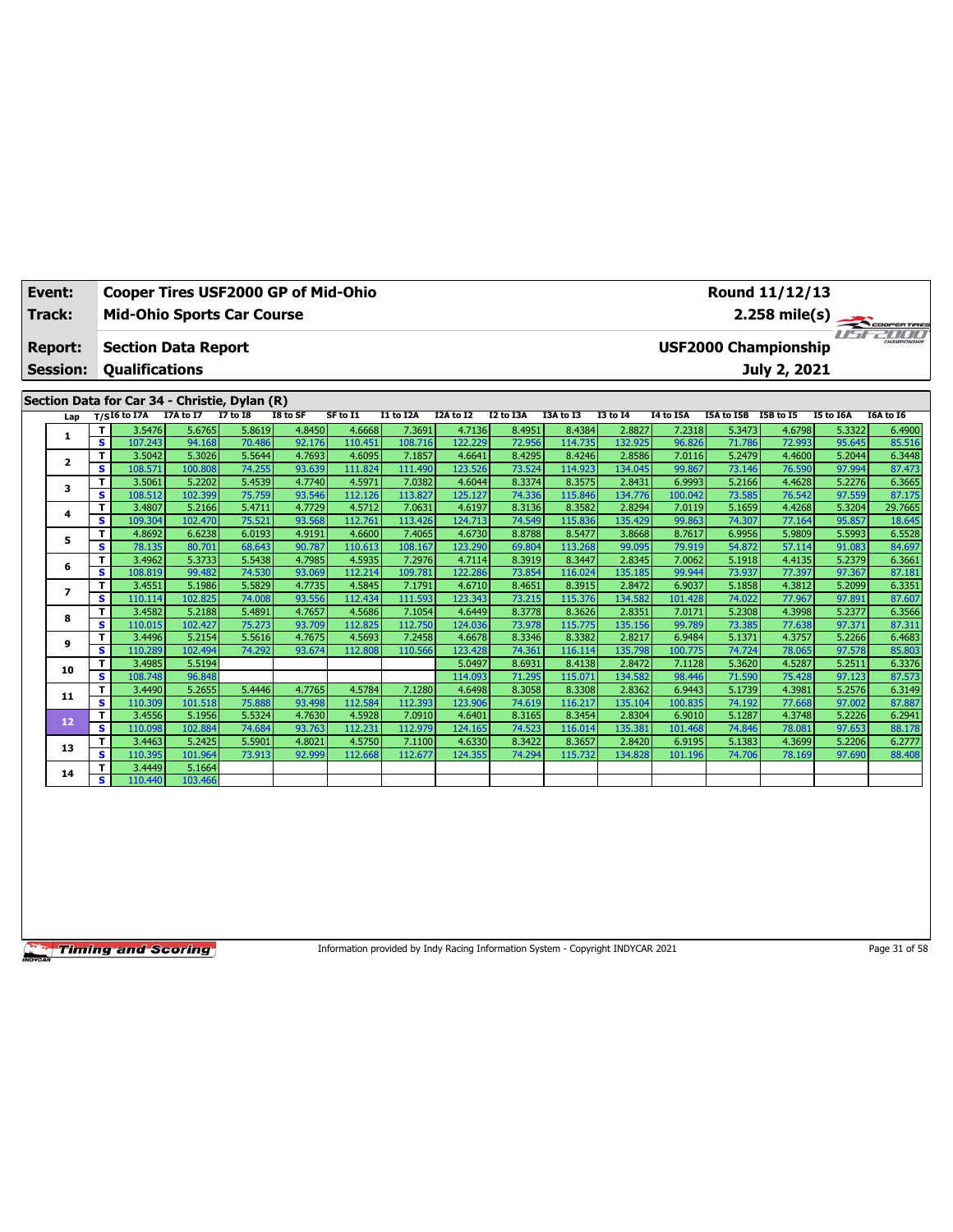| Event:                   |                              |                       |                            |                                                           | Cooper Tires USF2000 GP of Mid-Ohio |
|--------------------------|------------------------------|-----------------------|----------------------------|-----------------------------------------------------------|-------------------------------------|
| <b>Track:</b>            |                              |                       |                            | <b>Mid-Ohio Sports Car Course</b>                         |                                     |
|                          |                              |                       |                            |                                                           |                                     |
| <b>Report:</b>           |                              |                       | <b>Section Data Report</b> |                                                           |                                     |
| <b>Session:</b>          |                              | <b>Qualifications</b> |                            |                                                           |                                     |
|                          |                              |                       |                            |                                                           |                                     |
|                          |                              |                       | PI to PO                   | Section Data for Car 34 - Christie, Dylan (R)<br>PO to SF | <b>SF to PI</b>                     |
| Lap                      | $T/S$ Lap<br>T               | 85.5778               |                            | 88.9037                                                   |                                     |
| $\mathbf{1}$             | $\overline{\mathbf{s}}$      | 94.987                |                            | 85.642                                                    |                                     |
|                          | $\mathbf{T}$                 | 83.5812               |                            |                                                           |                                     |
| $\mathbf{2}$             | $\mathbf{s}$                 | 97.256                |                            |                                                           |                                     |
| 3                        | $\mathbf{T}$                 | 83.0047               |                            |                                                           |                                     |
|                          | $\overline{\mathbf{s}}$      | 97.932                |                            |                                                           |                                     |
| 4                        | $\overline{\mathsf{r}}$<br>S | 106.3880<br>76.407    |                            |                                                           |                                     |
|                          | T                            | 94.3545               |                            |                                                           |                                     |
| 5                        | $\overline{\mathbf{s}}$      | 86.152                |                            |                                                           |                                     |
| 6                        | T                            | 83.6009               |                            |                                                           |                                     |
|                          | $\overline{\mathbf{s}}$      | 97.233                |                            |                                                           |                                     |
| $\overline{\phantom{a}}$ | $\mathbf T$                  | 83.1642               |                            |                                                           |                                     |
|                          | $\overline{\mathbf{s}}$      | 97.744                |                            |                                                           |                                     |
| 8                        | T<br>S                       | 83.0682<br>97.857     |                            |                                                           |                                     |
|                          | $\overline{\mathbf{r}}$      | 83.1276               |                            |                                                           | 80.7641                             |
| $\boldsymbol{9}$         | $\overline{\mathbf{s}}$      | 97.787                |                            |                                                           | 95.126                              |
| 10                       | T                            | 151.8989              | 71.5792                    | 82.6247                                                   |                                     |
|                          | S                            | 53.515                | 12.545                     | 92.150                                                    |                                     |
| 11                       | $\mathbf T$                  | 82.8534               |                            |                                                           |                                     |
|                          | $\overline{\mathbf{s}}$<br>T | 98.111<br>82.6840     |                            |                                                           |                                     |
| 12 <sub>2</sub>          | $\mathbf{s}$                 | 98.312                |                            |                                                           |                                     |
|                          | T                            | 82.8749               |                            |                                                           | 80.2813                             |
| 13                       | $\overline{\mathbf{s}}$      | 98.085                |                            |                                                           | 95.698                              |
| 14                       | $\mathbf{T}$                 |                       |                            |                                                           |                                     |
|                          | S                            |                       |                            |                                                           |                                     |

Information provided by Indy Racing Information System - Copyright INDYCAR 2021 Page 32 of 58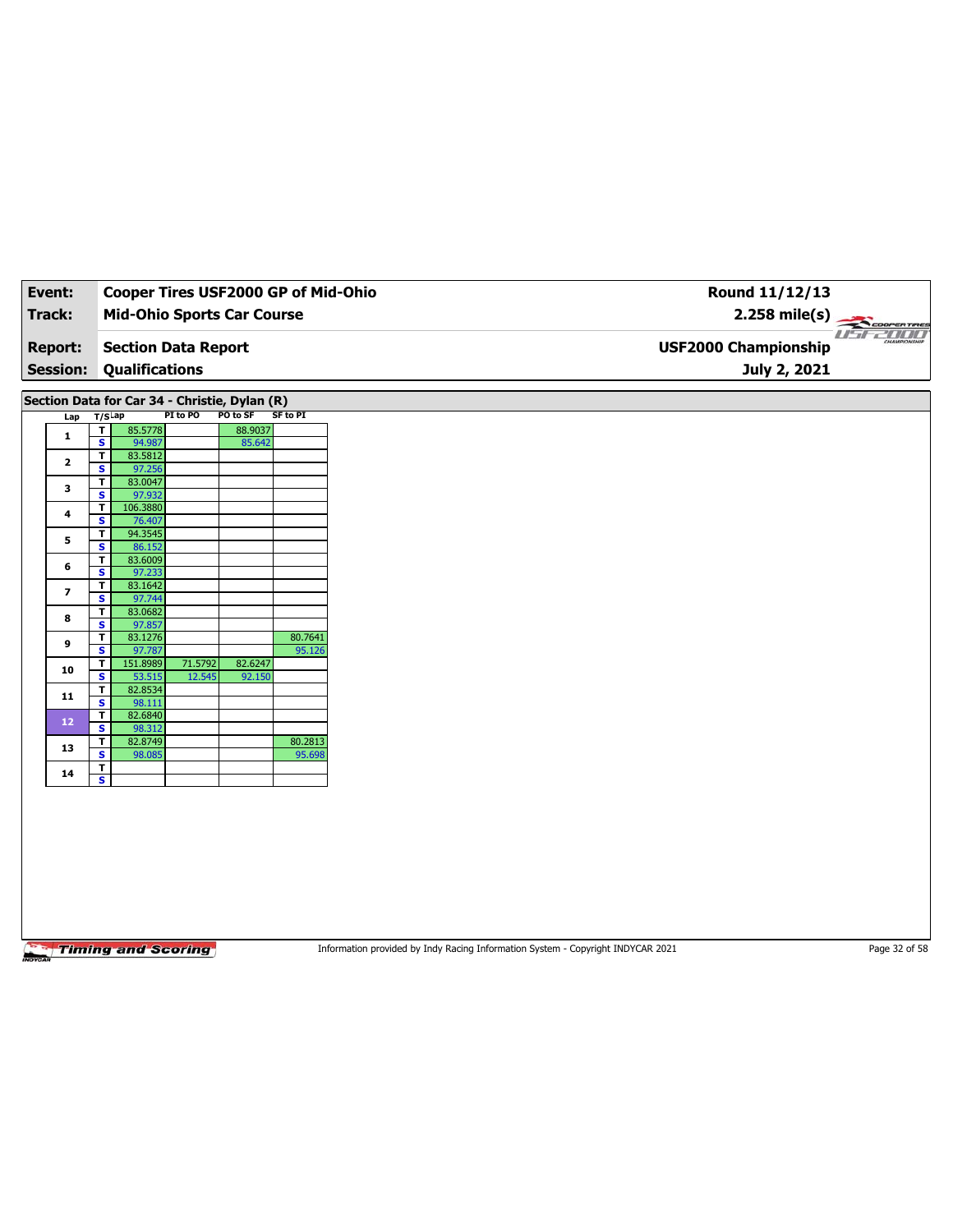| Event:                            |                   |                            |                                             |                  | Cooper Tires USF2000 GP of Mid-Ohio |          |           |           |                  |           |                 |                   |            | Round 11/12/13                              |           |                         |
|-----------------------------------|-------------------|----------------------------|---------------------------------------------|------------------|-------------------------------------|----------|-----------|-----------|------------------|-----------|-----------------|-------------------|------------|---------------------------------------------|-----------|-------------------------|
| Track:                            |                   |                            | <b>Mid-Ohio Sports Car Course</b>           |                  |                                     |          |           |           |                  |           |                 |                   |            |                                             |           | $2.258 \text{ mile(s)}$ |
| <b>Report:</b><br><b>Session:</b> |                   | <b>Qualifications</b>      | <b>Section Data Report</b>                  |                  |                                     |          |           |           |                  |           |                 |                   |            | <b>USF2000 Championship</b><br>July 2, 2021 |           | CHAMPSONSHIP            |
|                                   |                   |                            | Section Data for Car 4 - d'Orlando, Michael |                  |                                     |          |           |           |                  |           |                 |                   |            |                                             |           |                         |
| Lap                               |                   | $T/S$ <sup>I6</sup> to I7A | I7A to I7                                   | $I7$ to $I8$     | I8 to SF                            | SF to I1 | I1 to I2A | I2A to I2 | I2 to I3A        | I3A to I3 | <b>I3 to 14</b> | I4 to I5A         | I5A to I5B | <b>I5B</b> to I5                            | I5 to I6A | I6A to I6               |
|                                   | T                 | 3.5721                     | 5.3885                                      | 5.6606           | 4.8019                              | 4.6092   | 7.3422    | 4.8478    | 8.4102           | 8.3829    | 2.8555          | 7.0019            | 5.2927     | 4.4999                                      | 5.2368    | 6.3978                  |
| 1                                 | s                 | 106.507                    | 99.201                                      | 72.993           | 93.003                              | 111.832  | 109.114   | 118.845   | 73.693           | 115.495   | 134.191         | 100.005           | 72.527     | 75.911                                      | 97.388    | 86.749                  |
| $\overline{2}$                    | т                 | 3.4706                     | 5.2153                                      | 5.4069           | 4.7736                              | 4.5831   | 7.0531    | 4.5884    | 8.2739           | 8.3481    | 2.8431          | 6.9433            | 5.2344     | 4.4116                                      | 5.1607    | 6.2545                  |
|                                   | s                 | 109.622                    | 102.496                                     | 76.418           | 93.554                              | 112.469  | 113.586   | 125.564   | 74.907           | 115.976   | 134.776         | 100.849           | 73.335     | 77,430                                      | 98.824    | 88.736                  |
| 3                                 | т                 | 3.4191                     | 5.2081                                      | 5.4367           | 4.7654                              | 4.5580   | 7.0248    | 4.5747    | 8.2879           | 8.2731    | 2.7963          | 6.9347            | 5.1913     | 4.4126                                      | 5.1926    | 6.2719                  |
|                                   | s                 | 111.273                    | 102.637                                     | 75.999           | 93.715                              | 113.088  | 114.044   | 125.940   | 74.780           | 117.028   | 137.032         | 100.974           | 73.944     | 77.413                                      | 98.217    | 88.490                  |
| 4                                 | T                 | 3.4030                     | 5.0900                                      | 5.3787           | 4.7442                              | 4.5618   | 6.9430    | 4.5665    | 8.2866           | 8.2982    | 2.8237          | 7.0140            | 5.1905     | 4.3556                                      | 5.1674    | 6.2359                  |
|                                   | s.                | 111.800                    | 105.019                                     | 76.818           | 94.134                              | 112.994  | 115.388   | 126.166   | 74.792           | 116.674   | 135.702         | 99.833            | 73.955     | 78.426                                      | 98.696    | 89.001                  |
| 5                                 | т                 | 3.3848                     | 5.1277                                      | 5.4897           | 4.7389                              | 4.5406   | 7.0472    | 4.5915    | 8.3428           | 8.2987    | 2.8195          | 6.8575            | 5.1441     | 4.3518                                      | 5.1758    | 6.2629                  |
|                                   | s                 | 112.401                    | 104.247                                     | 75.265           | 94.239                              | 113.521  | 113.682   | 125.479   | 74.288           | 116.667   | 135.904         | 102.111           | 74.622     | 78.494                                      | 98.535    | 88.617                  |
| 6                                 | T                 | 3.4282                     | 5.1664                                      |                  |                                     |          |           | 5.5889    | 8.8404           | 8.5811    | 2.9485          | 7.2382            | 5.2009     | 4.3582                                      | 5.1792    | 6.2761                  |
|                                   | s                 | 110.978                    | 103.466                                     |                  |                                     |          |           | 103.086   | 70.107           | 112.827   | 129.958         | 96.741            | 73.807     | 78.379                                      | 98.471    | 88.431                  |
| 7                                 | т                 | 3.4428                     | 5.1914                                      | 5.4627           | 4.7394                              | 4.6116   | 7.2286    | 4.6594    | 8.3711           | 8.4214    | 2.8922          | 7.2040            | 5.1863     | 4.3203                                      | 5.1479    | 6.2882                  |
|                                   | s                 | 110.507                    | 102.967                                     | 75.637           | 94.229                              | 111.773  | 110.829   | 123.650   | 74.037           | 114.967   | 132.488         | 97.200            | 74.015     | 79.066                                      | 99.070    | 88.261                  |
| 8                                 | T                 | 3.4034                     | 5.1180                                      | 5.4297           | 4.7160                              | 4.5392   | 7.0701    | 4.6024    | 8.2248           | 8.2761    | 2.8151          | 6.8184            | 5.1401     | 4.2666                                      | 5.1527    | 6.2200                  |
|                                   | s                 | 111.787                    | 104.444                                     | 76.097           | 94.697                              | 113.556  | 113.313   | 125.182   | 75.354           | 116.985   | 136.117         | 102.697           | 74.680     | 80.062                                      | 98.977    | 89.228                  |
| 9                                 | T                 | 3.4072                     | 5.1346                                      | 5.4372           | 4.7197                              | 4.5081   | 7.2946    | 4.6351    | 8.5431           | 11.4616   | 3.1344          | 7.2329            | 5.1538     | 4.3471                                      | 5.1632    | 6.2469                  |
|                                   | s                 | 111.662                    | 104.107                                     | 75.992           | 94.623                              | 114.340  | 109.826   | 124.299   | 72.547           | 84.472    | 122.250         | 96.811            | 74.482     | 78.579                                      | 98.776    | 88.844                  |
| 10                                | т                 | 3.4151                     | 5.0934<br>104.949                           | 5.4062<br>76.427 | 4.7108<br>94.802                    | 4.5194   | 7.0888    | 4.6087    | 8.2629<br>75.007 | 8.3212    | 2.8171          | 6.7533<br>103.687 | 5.1073     | 4.2897                                      | 5.1599    | 6.1801<br>89.804        |
|                                   | s<br>$\mathbf{r}$ | 111.404                    |                                             |                  |                                     | 114.054  | 113.014   | 125.011   |                  | 116.351   | 136.020         |                   | 75.160     | 79.630                                      | 98.839    |                         |
| 11                                |                   | 3.3918                     | 5.1008                                      |                  |                                     |          |           |           |                  |           |                 |                   |            |                                             |           |                         |
|                                   | s                 | 112.169                    | 104.796                                     |                  |                                     |          |           |           |                  |           |                 |                   |            |                                             |           |                         |

Information provided by Indy Racing Information System - Copyright INDYCAR 2021 Page 33 of 58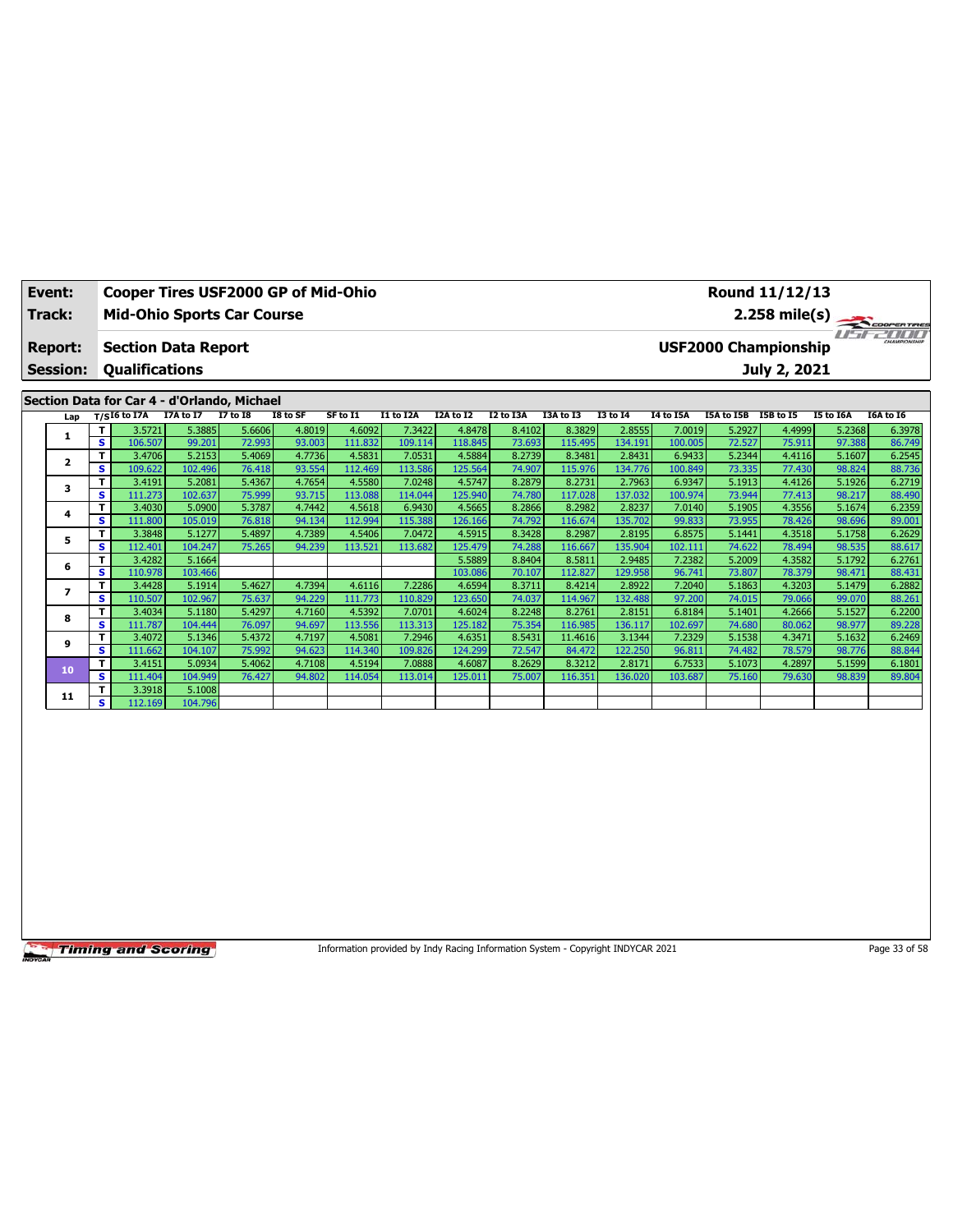| Event:          |                    | Cooper Tires USF2000 GP of Mid-Ohio         |          |                   |                   |
|-----------------|--------------------|---------------------------------------------|----------|-------------------|-------------------|
| Track:          |                    | <b>Mid-Ohio Sports Car Course</b>           |          |                   |                   |
|                 |                    |                                             |          |                   |                   |
| <b>Report:</b>  |                    | <b>Section Data Report</b>                  |          |                   |                   |
| <b>Session:</b> |                    | <b>Qualifications</b>                       |          |                   |                   |
|                 |                    |                                             |          |                   |                   |
|                 |                    | Section Data for Car 4 - d'Orlando, Michael |          |                   |                   |
| Lap             | T/S <sup>⊥ap</sup> |                                             | PI to PO | PO to SF          | SF to PI          |
| 1               | s                  | 84.3000<br>96.427                           |          | 87.9134<br>86.606 |                   |
|                 |                    | 82.5606                                     |          |                   |                   |
| 2               | s.                 | 98.459                                      |          |                   |                   |
| 3               |                    | 82.3472                                     |          |                   |                   |
|                 | s.                 | 98.714                                      |          |                   |                   |
| 4               |                    | 82.0591                                     |          |                   |                   |
|                 | s.                 | 99.060                                      |          |                   |                   |
| 5               | s                  | 82.1735<br>98.922                           |          |                   | 79.1762<br>97.033 |
|                 |                    | 171.5806                                    | 91.0535  | 83.6196           |                   |
| 6               | s.                 | 47.376                                      | 9.862    | 91.054            |                   |
| 7               |                    | 83.1673                                     |          |                   |                   |
|                 | s.                 | 97.740                                      |          |                   |                   |

**8 T** 81.7926<br>**S** 99.383 **S** 99.383 **<sup>9</sup> <sup>T</sup>** 86.4195 **S** 94.062

 $\mathbf{s}$   $\mathbf{s}$   $\mathbf{s}$   $\mathbf{s}$   $\mathbf{s}$   $\mathbf{s}$ 

 $11$ 

10 **T** 81.7339 78.9973

**SP**<br>81.7339<br>99.454 97.253

Information provided by Indy Racing Information System - Copyright INDYCAR 2021 Page 34 of 58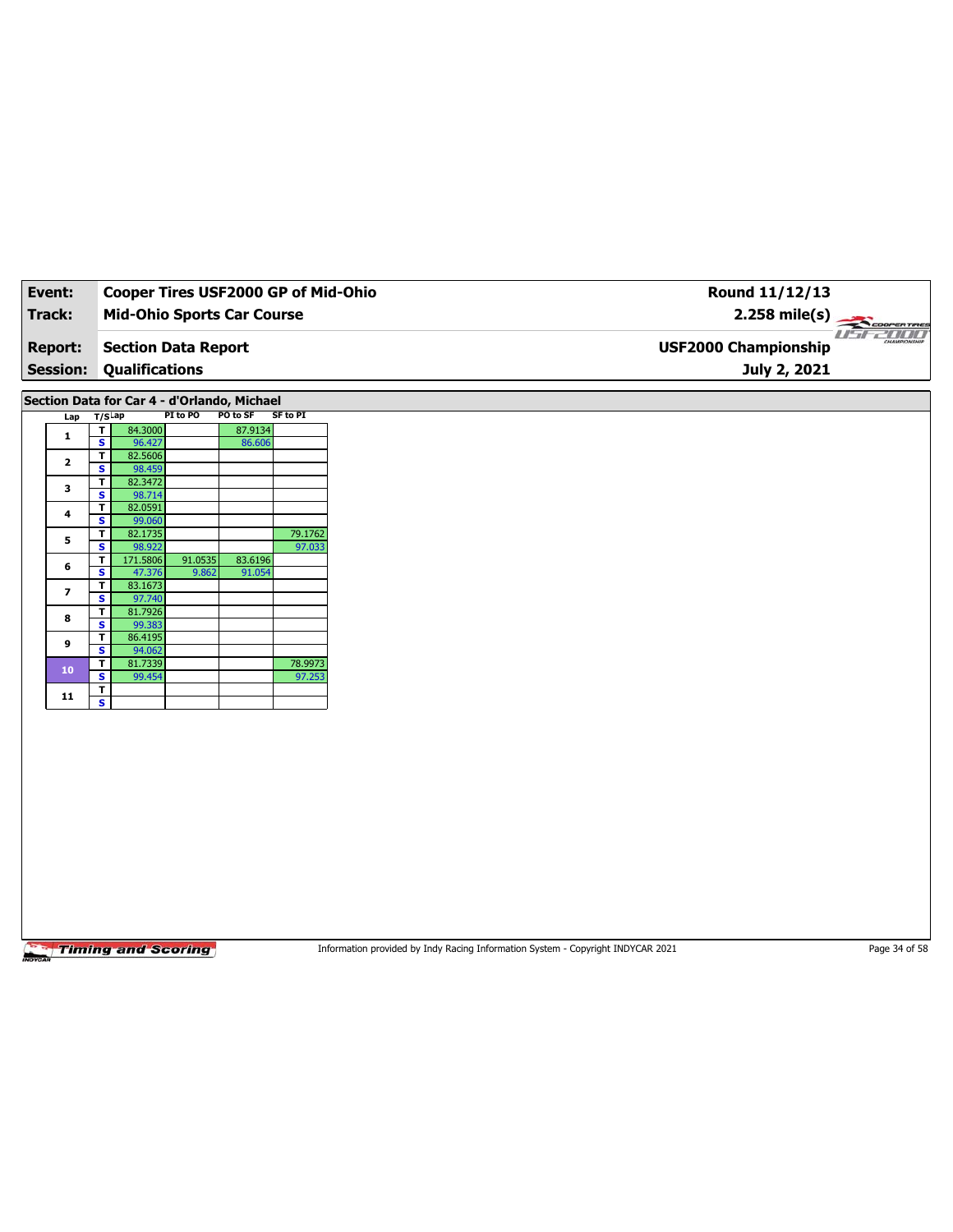| Event:                            |                         | Cooper Tires USF2000 GP of Mid-Ohio                 |                   |                  |                  |                   |                   |                   |                  |                   |                   |                   |                   | Round 11/12/13                              |                  |                                    |
|-----------------------------------|-------------------------|-----------------------------------------------------|-------------------|------------------|------------------|-------------------|-------------------|-------------------|------------------|-------------------|-------------------|-------------------|-------------------|---------------------------------------------|------------------|------------------------------------|
| <b>Track:</b>                     |                         | <b>Mid-Ohio Sports Car Course</b>                   |                   |                  |                  |                   |                   |                   |                  |                   |                   |                   |                   | $2.258$ mile(s)                             |                  | COOPERTIRES                        |
| <b>Report:</b><br><b>Session:</b> |                         | <b>Section Data Report</b><br><b>Qualifications</b> |                   |                  |                  |                   |                   |                   |                  |                   |                   |                   |                   | <b>USF2000 Championship</b><br>July 2, 2021 |                  | u <del>srzow</del><br>CHAMPIONSHIP |
|                                   |                         | Section Data for Car 42 - Myers, Michael            |                   |                  |                  |                   |                   |                   |                  |                   |                   |                   |                   |                                             |                  |                                    |
| Lap                               |                         | $T/SI6$ to I7A                                      | I7A to I7         | $I7$ to $I8$     | I8 to SF         | SF to I1          | <b>I1 to I2A</b>  | I2A to I2         | <b>I2 to I3A</b> | I3A to I3         | <b>I3 to 14</b>   | <b>I4 to I5A</b>  | <b>ISA to ISB</b> | <b>I5B</b> to 15                            | I5 to I6A        | I6A to I6                          |
|                                   | T                       | 3.5040                                              | 5.6933            | 5.8546           | 4.8223           | 4.6268            | 7.5981            | 4.7173            | 9.5105           | 9.3606            | 3.1373            | 7.5467            | 5.4408            | 4.5423                                      | 5.2718           | 6.5696                             |
| 1                                 | s.                      | 108.577                                             | 93.890            | 70.574           | 92.610           | 111.406           | 105.439           | 122.133           | 65.167           | 103.432           | 122.137           | 92.786            | 70.553            | 75.202                                      | 96.741           | 84.480                             |
| $\overline{2}$                    | T                       | 3.5201                                              | 5.4575            | 5.5950           | 4.8608           | 4.6362            | 7.2923            | 4.6363            | 8.4372           | 8.4264            | 2.8488            | 7.1608            | 5.6343            | 4.4250                                      | 5.2663           | 6.4534                             |
|                                   | $\mathbf{s}$            | 108.081                                             | 97.947            | 73.848           | 91.876           | 111.180           | 109.861           | 124.266           | 73.457           | 114.899           | 134.506           | 97.786            | 68.130            | 77.196                                      | 96.842           | 86.001                             |
| 3                                 | T                       | 3.4700                                              | 5.3829            | 5.5255           | 4.7870           | 4.6158            | 7.3556            | 4.6991            | 8.3649           | 8.3684            | 2.8367            | 7.0970            | 5.2162            | 4.4216                                      | 5.2946           | 6.4452                             |
|                                   | $\mathbf{s}$            | 109.641                                             | 99.304            | 74.777           | 93.292           | 111.672           | 108.915           | 122.606           | 74.092           | 115.695           | 135.080           | 98.665            | 73.591            | 77.255                                      | 96.325           | 86.111                             |
| 4                                 | T                       | 3.4797                                              | 5.3090            | 5.4804           | 4.7982           | 4.5985            | 7.2566            | 4.6510            | 8.3989           | 8.3434            | 2.8265            | 7.1095            | 5.2197            | 4.4220                                      | 5.2548           | 6.6311                             |
|                                   | s                       | 109.335                                             | 100.687           | 75.393           | 93.075           | 112.092           | 110.401           | 123.874           | 73.792           | 116.042           | 135.568           | 98.492            | 73.541            | 77.248                                      | 97.054           | 83.697                             |
| 5                                 | T<br>s                  | 3.5470<br>107.261                                   | 5.3983<br>99.021  | 5.5459<br>74.502 | 4.8217<br>92.621 | 4.5955<br>112.165 | 7.3406<br>109.138 | 4.6822<br>123.048 | 8.4599<br>73.260 | 8.3603<br>115.807 | 2.8288<br>135.457 | 7.0447<br>99.398  | 5.1657<br>74.310  | 4.3856<br>77.889                            | 5.2443<br>97.248 | 6.4585<br>85.933                   |
|                                   | T                       | 3.4724                                              | 5.3346            | 5.5233           | 4.7689           | 4.5782            | 7.2357            | 4.6533            | 8.4230           | 8.3071            | 2.8204            | 7.0127            | 5.1383            | 4.3428                                      | 5.2446           | 6.4136                             |
| 6                                 | s                       | 109.565                                             | 100.203           | 74.807           | 93.647           | 112.589           | 110.720           | 123.812           | 73.581           | 116.549           | 135.861           | 99.851            | 74.706            | 78.657                                      | 97.243           | 86.535                             |
|                                   | T                       | 3.4632                                              | 5.3395            | 5.5252           | 4.8085           | 4.5840            | 7.3070            | 4.6855            | 8.4170           | 8.3155            | 2.8208            | 6.9889            | 5.1941            | 4.4947                                      | 5.3099           | 6.4381                             |
| 7                                 | $\mathbf{s}$            | 109.856                                             | 100.112           | 74.781           | 92.875           | 112.446           | 109.640           | 122.962           | 73.633           | 116.431           | 135.842           | 100.191           | 73.904            | 75,999                                      | 96.047           | 86.206                             |
|                                   | T                       | 3.4549                                              | 5.3186            | 5.6267           | 4.7580           | 4.5554            | 7.2477            | 4.6805            | 8.4909           | 8.3915            | 2.8385            | 7.0586            | 5.2016            | 4.3480                                      | 5.2510           | 6.3690                             |
| 8                                 | s                       | 110.120                                             | 100.505           | 73.432           | 93.861           | 113.152           | 110.537           | 123.093           | 72.993           | 115.376           | 134.994           | 99.202            | 73.797            | 78.563                                      | 97.124           | 87.141                             |
|                                   | T                       | 3.4454                                              | 5.3774            | 5.5620           | 4.8660           | 4.5799            | 7.2207            | 4.6545            | 8.4378           | 8.3400            | 2.8289            | 7.0220            | 5.1943            | 4.4109                                      | 5.2957           | 6.4947                             |
| 9                                 | $\overline{\mathbf{s}}$ | 110.424                                             | 99.406            | 74.287           | 91.778           | 112.547           | 110.950           | 123.781           | 73.452           | 116.089           | 135.453           | 99.719            | 73.901            | 77.442                                      | 96.305           | 85.454                             |
| 10                                | T                       | 3.4956                                              | 5.2979            | 5.5256           | 4.7698           | 4.5665            | 7.2880            | 4.6649            | 8.3537           | 8.3507            | 2.8300            | 6.9935            | 5.1650            | 4.3703                                      | 5.2304           | 6.4167                             |
|                                   | $\mathbf{s}$            | 108.838                                             | 100.898           | 74.776           | 93.629           | 112.877           | 109.925           | 123.505           | 74.191           | 115.940           | 135.400           | 100.125           | 74.320            | 78.162                                      | 97.507           | 86.493                             |
| 11                                | T                       | 3.4697                                              | 5.3536            | 5.4889           | 4.8030           | 4.6079            | 7.2937            | 4.6471            | 8.3435           | 8.3306            | 2.8119            | 7.0645            | 5.1189            | 4.4088                                      | 5.2593           | 6.4918                             |
|                                   | s                       | 109.651                                             | 99.848            | 75.276           | 92.982           | 111.863           | 109.840           | 123.978           | 74.282           | 116.220           | 136.271           | 99.119            | 74.989            | 77.479                                      | 96.971           | 85.492                             |
| 12                                | T                       | 3.4776                                              | 5.6121            | 5.5812           | 4.8463           | 4.5928            | 7.2350            | 4.6430            | 8.3541           | 8.2970            | 2.8161            | 6.9914            | 5.1363            | 4.3518                                      | 5.2207           | 6.4316                             |
|                                   | $\mathbf{s}$            | 109.401                                             | 95.249            | 74.031           | 92.151           | 112.231           | 110.731           | 124.087           | 74.188           | 116.691           | 136.068           | 100.156           | 74.735            | 78.494                                      | 97.688           | 86.293                             |
| 13                                | T                       | 3.4646                                              | 5.4094            | 5.5500           | 4.7350           | 4.5785            | 7.2668            | 4.6424            | 8.3247           | 8.3013            | 2.8057            | 7.0008            | 5.1647            | 4.3806                                      | 5.2601           | 6.3952                             |
|                                   | $\mathbf{s}$            | 109.812                                             | 98.818            | 74.447           | 94.317           | 112.582           | 110.246           | 124.103           | 74.450           | 116.630           | 136.573           | 100.021           | 74.324            | 77.978                                      | 96.956           | 86.784                             |
| 14                                | T<br>s                  | 3.4765<br>109.436                                   | 5.2821<br>101.199 | 5.4366<br>76.000 | 4.7515<br>93.989 | 4.5491<br>113.309 | 7.2449<br>110.579 | 4.6050<br>125.111 | 8.3213<br>74,480 | 8.3129<br>116.467 | 2.8140<br>136.170 | 6.9308<br>101.031 | 5.1519<br>74.509  | 4.3405<br>78.699                            | 5.2326<br>97.466 | 6.3520<br>87.374                   |
|                                   | T                       | 3.4503                                              | 6.1224            |                  |                  |                   |                   |                   |                  |                   |                   |                   |                   |                                             |                  |                                    |
| 15                                | s                       | 110.267                                             | 87.310            |                  |                  |                   |                   |                   |                  |                   |                   |                   |                   |                                             |                  |                                    |
|                                   |                         |                                                     |                   |                  |                  |                   |                   |                   |                  |                   |                   |                   |                   |                                             |                  |                                    |

Information provided by Indy Racing Information System - Copyright INDYCAR 2021 Page 35 of 58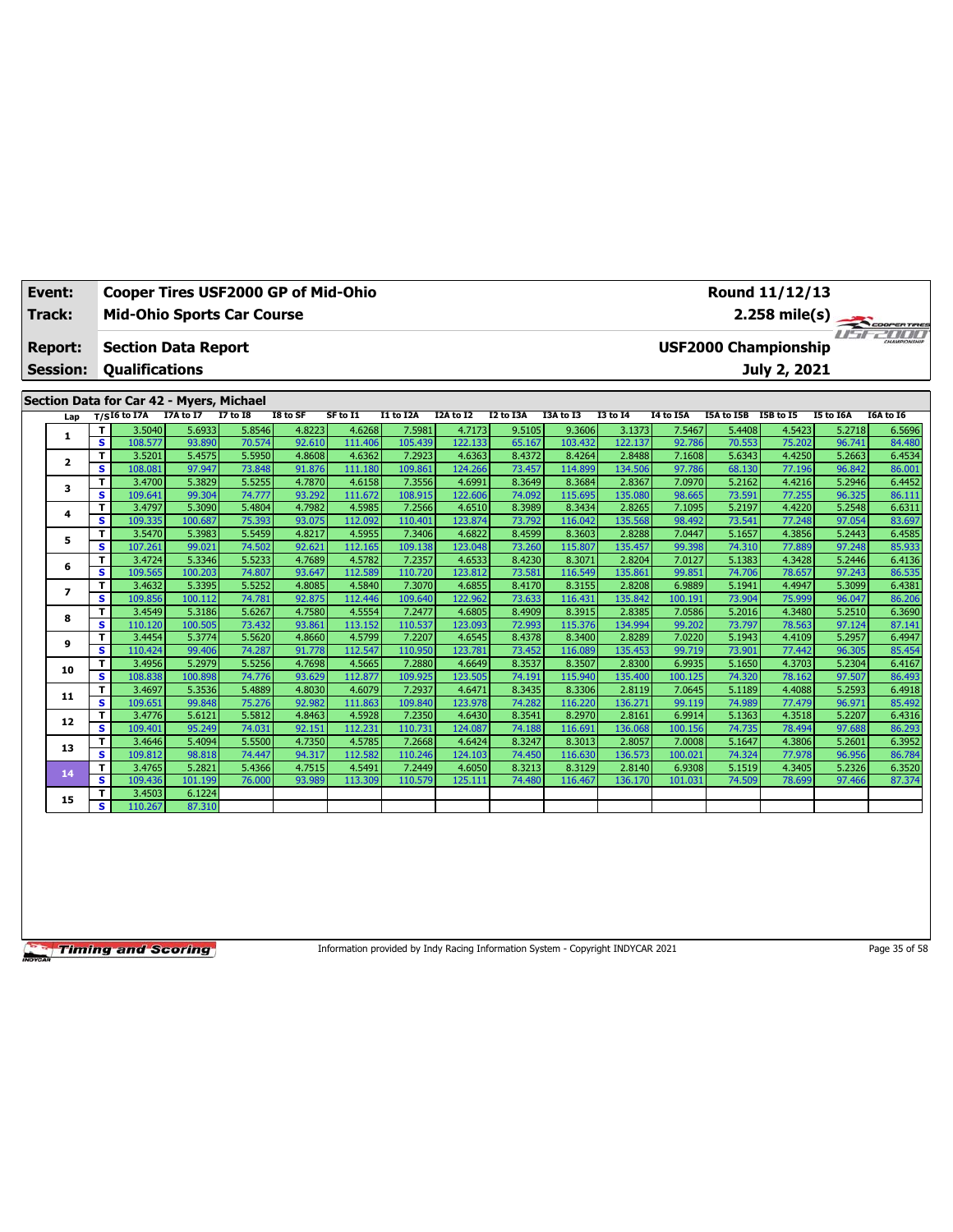| Event:                   |                                                   |                                          |                                   | Round 11/12/13<br>Cooper Tires USF2000 GP of Mid-Ohio |
|--------------------------|---------------------------------------------------|------------------------------------------|-----------------------------------|-------------------------------------------------------|
| <b>Track:</b>            |                                                   |                                          | <b>Mid-Ohio Sports Car Course</b> | $2.258 \text{ mile(s)}$                               |
|                          |                                                   |                                          |                                   | <b>USF2000</b>                                        |
| <b>Report:</b>           |                                                   | <b>Section Data Report</b>               |                                   | <b>USF2000 Championship</b>                           |
| <b>Session:</b>          | <b>Qualifications</b>                             |                                          |                                   | July 2, 2021                                          |
|                          |                                                   |                                          |                                   |                                                       |
|                          |                                                   | Section Data for Car 42 - Myers, Michael |                                   |                                                       |
| Lap                      | $T/S$ Lap                                         | PO to SF                                 | <b>SF to PI</b>                   |                                                       |
| $\mathbf{1}$             | $\overline{\mathbf{r}}$<br>88.1960                | 90.8893                                  |                                   |                                                       |
|                          | $\overline{\mathbf{s}}$<br>92.167                 | 83.771                                   |                                   |                                                       |
| $\mathbf{2}$             | 84.6504<br>T.<br>$\overline{\mathbf{s}}$          |                                          |                                   |                                                       |
|                          | 96.028<br>T<br>83.8805                            |                                          |                                   |                                                       |
| 3                        | S<br>96.909                                       |                                          |                                   |                                                       |
|                          | 83.7793<br>$\overline{\mathsf{r}}$                |                                          |                                   |                                                       |
| 4                        | $\mathbf{s}$<br>97.026                            |                                          |                                   |                                                       |
|                          | 83.8790<br>T                                      |                                          |                                   |                                                       |
| 5                        | $\overline{\mathbf{s}}$<br>96.911                 |                                          |                                   |                                                       |
|                          | 83.2689<br>$\mathbf T$                            |                                          |                                   |                                                       |
| 6                        | $\overline{\mathbf{s}}$<br>97.621                 |                                          |                                   |                                                       |
| $\overline{\phantom{a}}$ | 83.6919<br>T                                      |                                          |                                   |                                                       |
|                          | $\overline{\mathbf{s}}$<br>97.128                 |                                          |                                   |                                                       |
| 8                        | 83.5909<br>T                                      |                                          |                                   |                                                       |
|                          | $\mathbf{s}$<br>97.245                            |                                          |                                   |                                                       |
| 9                        | 83.7302<br>T                                      |                                          |                                   |                                                       |
|                          | $\overline{\mathbf{s}}$<br>97.083                 |                                          |                                   |                                                       |
| 10                       | 83.3186<br>T<br>$\overline{\mathbf{s}}$<br>97.563 |                                          |                                   |                                                       |
|                          | 83.4932<br>T                                      |                                          |                                   |                                                       |
| 11                       | $\overline{\mathbf{s}}$<br>97.359                 |                                          |                                   |                                                       |
|                          | 83.5870<br>T                                      |                                          |                                   |                                                       |
| ${\bf 12}$               | S<br>97.250                                       |                                          |                                   |                                                       |
|                          | 83.2798<br>$\mathbf{T}$                           |                                          |                                   |                                                       |
| 13                       | $\overline{\mathbf{s}}$<br>97.608                 |                                          |                                   |                                                       |
| 14                       | 82.8017<br>$\mathbf{T}$                           |                                          | 82.7981                           |                                                       |
|                          | S<br>98.172                                       |                                          | 92.789                            |                                                       |
| 15                       | $\mathbf T$                                       |                                          |                                   |                                                       |
|                          | $\overline{\mathbf{s}}$                           |                                          |                                   |                                                       |

Information provided by Indy Racing Information System - Copyright INDYCAR 2021 Page 36 of 58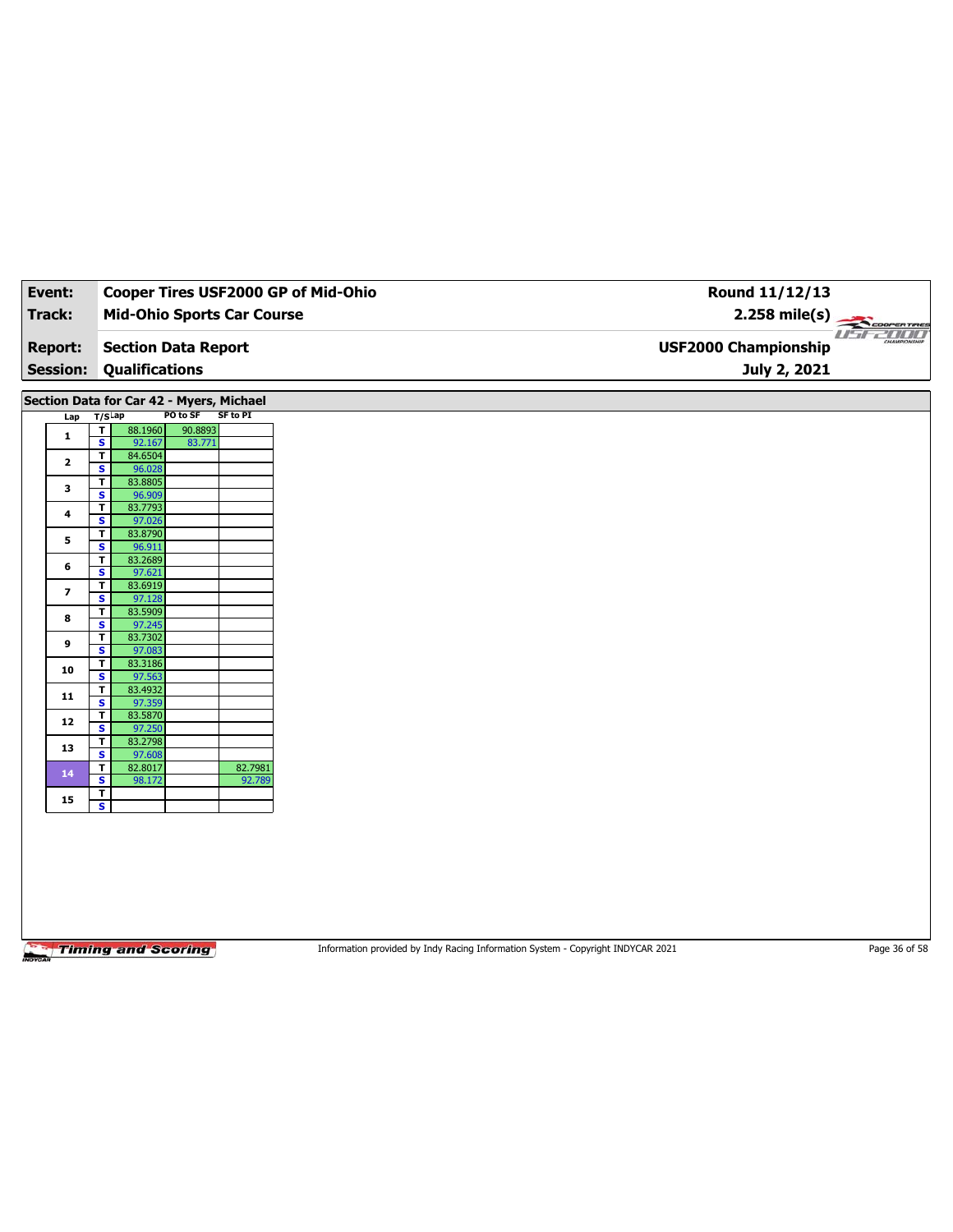| Event:                            |    | Cooper Tires USF2000 GP of Mid-Ohio                 |           |                 |          |          |           |           |           |           |          |           |            | Round 11/12/13                              |           |                         |
|-----------------------------------|----|-----------------------------------------------------|-----------|-----------------|----------|----------|-----------|-----------|-----------|-----------|----------|-----------|------------|---------------------------------------------|-----------|-------------------------|
| Track:                            |    | <b>Mid-Ohio Sports Car Course</b>                   |           |                 |          |          |           |           |           |           |          |           |            |                                             |           | $2.258 \text{ mile(s)}$ |
| <b>Report:</b><br><b>Session:</b> |    | <b>Section Data Report</b><br><b>Qualifications</b> |           |                 |          |          |           |           |           |           |          |           |            | <b>USF2000 Championship</b><br>July 2, 2021 | $II - I$  | CHAMPIONSHIP            |
|                                   |    | Section Data for Car 44 - Brooks, Christian         |           |                 |          |          |           |           |           |           |          |           |            |                                             |           |                         |
| Lap                               |    | $T/SI6$ to I7A                                      | I7A to I7 | <b>I7 to I8</b> | I8 to SF | SF to I1 | I1 to I2A | I2A to I2 | I2 to I3A | I3A to I3 | 13 to 14 | I4 to I5A | I5A to I5B | <b>I5B to I5</b>                            | I5 to I6A | <b>I6A to 16</b>        |
|                                   | т  | 3.5280                                              | 5.4377    | 5.6523          | 4.7980   | 4.6147   | 7.4145    | 4.7992    | 8.4758    | 8.4630    | 2.8880   | 7.3200    | 5.2390     | 4.4819                                      | 5.2264    | 6.4326                  |
| 1                                 | s. | 107.839                                             | 98.304    | 73.100          | 93.079   | 111.698  | 108.050   | 120.048   | 73.123    | 114.402   | 132.681  | 95.659    | 73.270     | 76.216                                      | 97.582    | 86.279                  |
| $\overline{2}$                    | т  | 3.4828                                              | 5.2437    | 5.6046          | 4.7265   | 4.5755   | 7.2312    | 4.6580    | 8.3532    | 8.4423    | 2.8778   | 7.1707    | 5.1605     | 4.3900                                      | 5.1826    | 6.3315                  |
|                                   | s  | 109.238                                             | 101.941   | 73.722          | 94.487   | 112.655  | 110.789   | 123.687   | 74.196    | 114.682   | 133.151  | 97.651    | 74.385     | 77.811                                      | 98.406    | 87.657                  |
| 3                                 | T. | 3.4694                                              | 5.2229    | 5.5365          | 4.7514   | 4.5934   | 7.1516    | 4.6063    | 8.2609    | 8.3784    | 2.8582   | 7.0036    | 5.1683     | 4.3406                                      | 5.1803    | 6.3047                  |
|                                   | s  | 109.660                                             | 102.346   | 74.629          | 93.991   | 112.216  | 112.022   | 125.076   | 75.025    | 115.557   | 134.064  | 99.981    | 74.273     | 78.697                                      | 98.450    | 88.030                  |
| 4                                 | T. | 3.4512                                              | 5.1683    | 5.4909          | 4.7570   | 4.5799   | 7.1512    | 4.6418    | 8.3098    | 8.4016    | 2.8641   | 6.9599    | 5.1770     | 4.3198                                      | 5.1765    | 6.3337                  |
|                                   | s. | 110.238                                             | 103.428   | 75.248          | 93.881   | 112.547  | 112.028   | 124.119   | 74.583    | 115.238   | 133.788  | 100.609   | 74.148     | 79.076                                      | 98.522    | 87.627                  |
| 5                                 | T  | 3.4431                                              | 5.1937    | 5.4688          | 4.8027   | 4.5831   | 7.1416    | 4.6353    | 8.3061    | 8.3986    | 2.8587   | 6.9831    | 5.1844     | 4.3199                                      | 5.1795    | 6.3222                  |
|                                   | s  | 110.498                                             | 102.922   | 75.553          | 92.987   | 112.469  | 112.179   | 124.293   | 74.617    | 115.279   | 134.041  | 100.275   | 74.042     | 79.074                                      | 98.465    | 87.786                  |
| 6                                 | T. | 3.4668                                              | 5.1202    | 5.5033          | 4.7727   | 4.5670   | 7.2788    | 4.7477    | 8.7103    | 8.4347    | 2.8518   | 7.2139    | 5.3062     | 4.4559                                      | 5.2509    | 6.4796                  |
|                                   | s  | 109.742                                             | 104.399   | 75.079          | 93.572   | 112.865  | 110.064   | 121.351   | 71.154    | 114.786   | 134.365  | 97.066    | 72.342     | 76.660                                      | 97.126    | 85.653                  |
| 7                                 | т  | 3.4814                                              | 5.4957    |                 |          |          |           | 6.4055    | 8.8969    | 8.6246    | 2.9233   | 7.3797    | 5.2849     | 4.4261                                      | 5.2243    | 6.3998                  |
|                                   | s  | 109.282                                             | 97.266    |                 |          |          |           | 89.944    | 69.662    | 112.258   | 131.079  | 94.886    | 72.634     | 77.177                                      | 97.621    | 86.721                  |
| 8                                 | T. | 3.4835                                              | 5.2596    | 5.5060          | 4.7486   | 4.5870   | 7.1875    | 4.6609    | 8.2808    | 8.3884    | 2.8562   | 7.0272    | 5.1716     | 4.3546                                      | 5.1709    | 6.3053                  |
|                                   | s. | 109.216                                             | 101.632   | 75.042          | 94.047   | 112.373  | 111.462   | 123.611   | 74.845    | 115.419   | 134.158  | 99.645    | 74.225     | 78,444                                      | 98.629    | 88.021                  |
| 9                                 | T. | 3.4528                                              | 5.1846    | 5.4385          | 4.7522   | 4.5820   | 7.1671    | 4.6464    | 8.2752    | 8.3609    | 2.8475   | 6.9309    | 5.1508     | 4.3088                                      | 5.1496    | 6.2250                  |
|                                   | s. | 110.187                                             | 103.103   | 75.973          | 93.976   | 112.496  | 111.780   | 123.996   | 74.895    | 115.799   | 134.568  | 101.030   | 74.525     | 79.278                                      | 99.037    | 89.157                  |
| 10                                | T. | 3.4390                                              | 5.1508    | 5.4595          | 4.7667   | 4.5758   | 7.0973    | 4.6301    | 8.1776    | 8.3493    | 2.8417   | 6.8850    | 5.1859     | 4.2735                                      | 5.1580    | 6.3123                  |
|                                   | s. | 110.629                                             | 103.779   | 75.681          | 93.690   | 112.648  | 112.879   | 124.433   | 75.789    | 115.960   | 134.842  | 101.703   | 74.021     | 79.932                                      | 98.876    | 87.924                  |
| 11                                | T. | 3.4804                                              | 5.1256    | 5.4982          | 4.8067   | 4.5758   | 7.0449    | 4.5911    | 8.2590    | 8.3593    | 2.8483   | 6.9105    | 5.1204     | 4.3034                                      | 5.1875    | 6.2534                  |
|                                   | s. | 109.313                                             | 104.289   | 75.149          | 92.910   | 112.648  | 113.719   | 125.490   | 75.042    | 115.821   | 134.530  | 101.328   | 74.968     | 79.377                                      | 98.313    | 88.752                  |
| 12                                | т  | 3.4371                                              | 6.4370    |                 |          |          |           |           |           |           |          |           |            |                                             |           |                         |
|                                   | s. | 110.691                                             | 83.043    |                 |          |          |           |           |           |           |          |           |            |                                             |           |                         |

Information provided by Indy Racing Information System - Copyright INDYCAR 2021 Page 37 of 58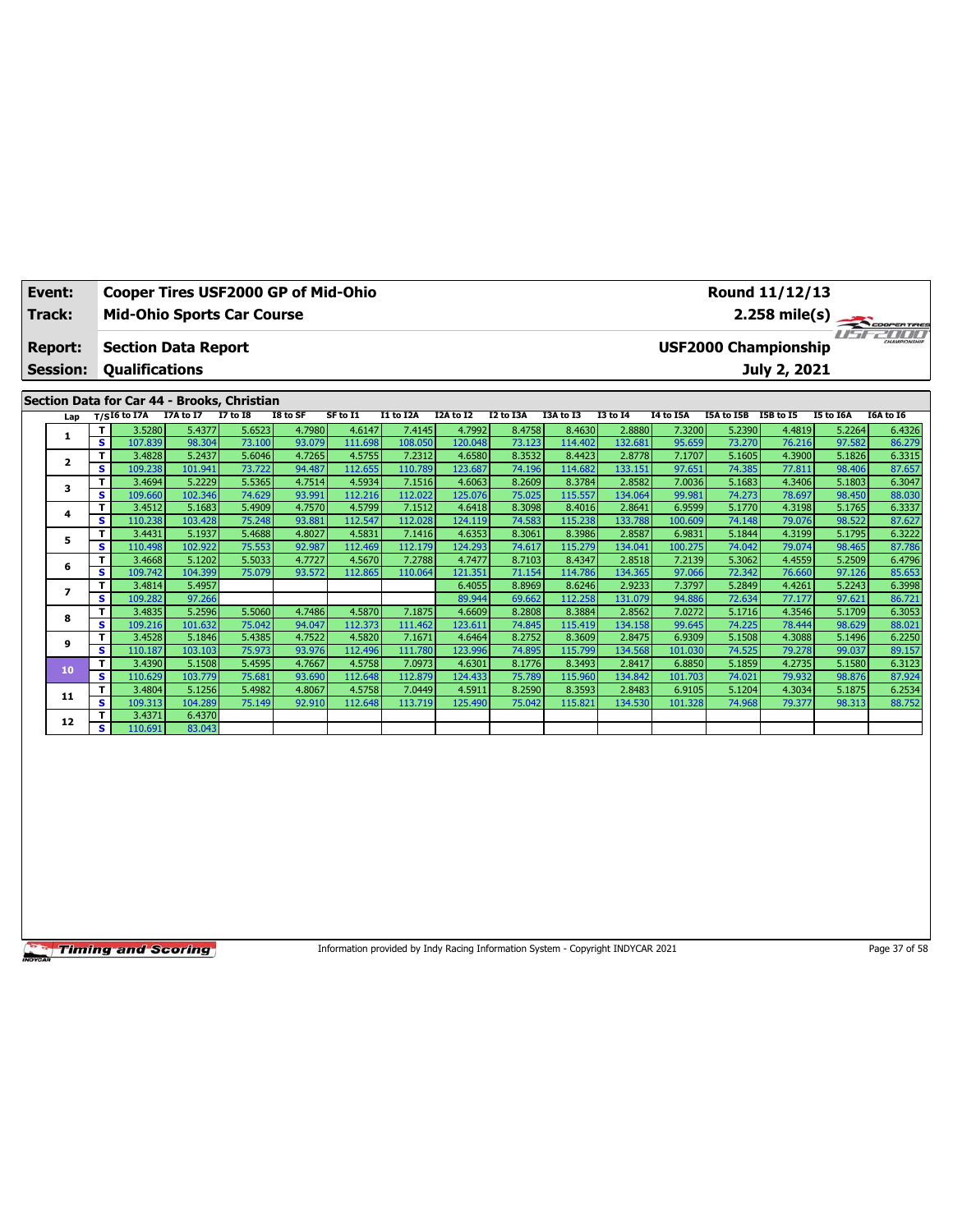| Event:                                      |                              | Cooper Tires USF2000 GP of Mid-Ohio |                   |                   |                 |
|---------------------------------------------|------------------------------|-------------------------------------|-------------------|-------------------|-----------------|
| Track:                                      |                              | <b>Mid-Ohio Sports Car Course</b>   |                   |                   |                 |
|                                             |                              |                                     |                   |                   |                 |
| <b>Report:</b>                              |                              | <b>Section Data Report</b>          |                   |                   |                 |
| <b>Session:</b>                             |                              | Qualifications                      |                   |                   |                 |
|                                             |                              |                                     |                   |                   |                 |
| Section Data for Car 44 - Brooks, Christian |                              |                                     |                   |                   |                 |
| Lap T/SLap                                  |                              |                                     | PI to PO          | PO to SF          | <b>SF to PI</b> |
| $\mathbf{1}$                                | T<br>S                       | 84.7711<br>95.891                   |                   | 89.0032<br>85.546 |                 |
|                                             | T                            | 83.4309                             |                   |                   |                 |
| $\overline{\mathbf{2}}$                     | $\overline{\mathbf{s}}$      | 97.432                              |                   |                   |                 |
| 3                                           | T                            | 82.8265                             |                   |                   |                 |
|                                             | S                            | 98.143                              |                   |                   |                 |
| 4                                           | T.<br>s                      | 82.7827<br>98.194                   |                   |                   |                 |
|                                             | $\mathbf{T}$                 | 82.8208                             |                   |                   |                 |
| 5                                           | $\overline{\mathbf{s}}$      | 98.149                              |                   |                   |                 |
| 6                                           | T.                           | 84.1598                             |                   |                   | 80.6548         |
|                                             | $\overline{\mathbf{s}}$      | 96.588                              |                   |                   | 95.254          |
| $\overline{\phantom{a}}$                    | T<br>$\overline{\mathbf{s}}$ | 311.1594<br>26.124                  | 230.3165<br>3.899 | 84.4826<br>90.123 |                 |
|                                             | T.                           | 82.9881                             |                   |                   |                 |
| 8                                           | $\overline{\mathbf{s}}$      | 97.951                              |                   |                   |                 |
| 9                                           | T                            | 82.4723                             |                   |                   |                 |
|                                             | $\overline{\mathbf{s}}$<br>T | 98.564<br>82.3025                   |                   |                   |                 |
| 10                                          | <b>S</b>                     | 98.767                              |                   |                   |                 |
| 11                                          | T                            | 82.3645                             |                   |                   | 81.7487         |
|                                             | <b>S</b>                     | 98.693                              |                   |                   | 93.980          |
|                                             |                              |                                     |                   |                   |                 |
| 12                                          | T<br>$\overline{\mathbf{s}}$ |                                     |                   |                   |                 |

Information provided by Indy Racing Information System - Copyright INDYCAR 2021 Page 38 of 58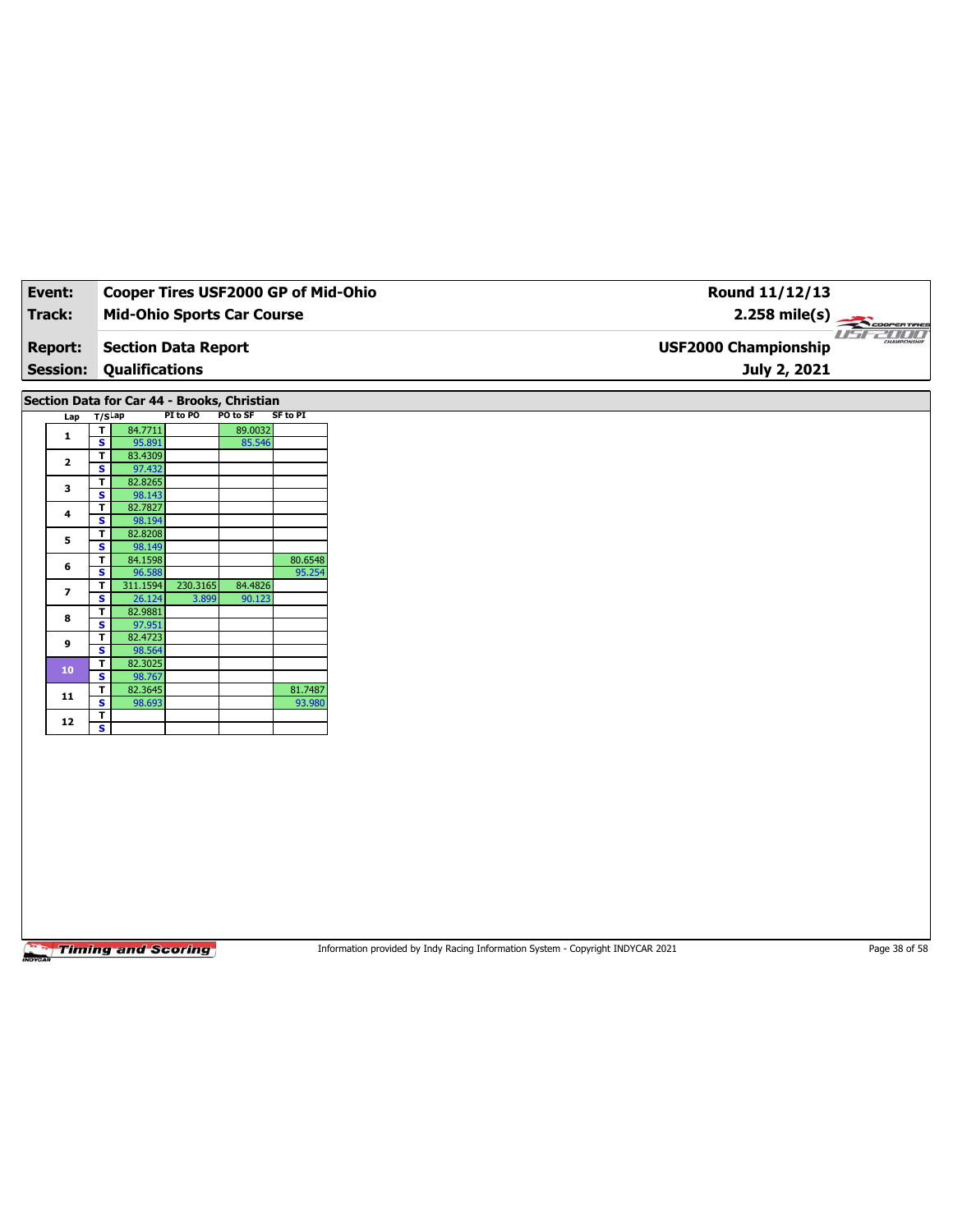| Event:<br>Track:                  |          | Cooper Tires USF2000 GP of Mid-Ohio<br><b>Mid-Ohio Sports Car Course</b>                              |                   |                  |                  |                   |                   |                   |                  |                   |                   |                   |                  | Round 11/12/13                              |                  | 2.258 mile(s)    |
|-----------------------------------|----------|-------------------------------------------------------------------------------------------------------|-------------------|------------------|------------------|-------------------|-------------------|-------------------|------------------|-------------------|-------------------|-------------------|------------------|---------------------------------------------|------------------|------------------|
| <b>Report:</b><br><b>Session:</b> |          | <b>Section Data Report</b><br><b>Qualifications</b><br>Section Data for Car 5 - Kohlbecker, Spike (R) |                   |                  |                  |                   |                   |                   |                  |                   |                   |                   |                  | <b>USF2000 Championship</b><br>July 2, 2021 |                  |                  |
|                                   |          | $T/S$ <sup>I6</sup> to I7A                                                                            | I7A to I7         | <b>I7 to I8</b>  | I8 to SF         | SF to I1          | I1 to I2A         | I2A to I2         | I2 to I3A        | I3A to I3         | <b>I3 to I4</b>   | I4 to I5A         | I5A to I5B       | <b>I5B</b> to I5                            | I5 to I6A        | I6A to I6        |
| Lap                               | T.       | 3.4578                                                                                                | 5.3692            | 5.4855           | 4.8676           | 4.6509            | 7.1416            | 4.6227            | 8.3662           | 8.3809            | 2.8651            | 7.1529            | 5.2860           | 4.3988                                      | 5.1855           | 6.2504           |
| 1                                 | s.       | 110.028                                                                                               | 99.558            | 75.323           | 91.748           | 110.829           | 112.179           | 124.632           | 74.081           | 115.522           | 133.741           | 97.894            | 72.619           | 77.655                                      | 98.351           | 88.794           |
|                                   | T.       | 3.4262                                                                                                | 5.2021            | 5.4792           | 4.8109           | 4.5745            | 7.0623            | 4.5991            | 8.3422           | 8.4039            | 2.8615            | 6.9737            | 5.1739           | 4.4116                                      | 5.2057           | 6.2611           |
| 2                                 | s.       | 111.043                                                                                               | 102.756           | 75.409           | 92.829           | 112.680           | 113.438           | 125.272           | 74.294           | 115.206           | 133.909           | 100.410           | 74.192           | 77.430                                      | 97.970           | 88.643           |
|                                   | T        | 3.4183                                                                                                | 5.1758            | 5.4019           | 4.7922           | 4.5701            | 7.0294            | 4.5888            | 8.2547           | 8.3176            | 2.8434            | 6.9112            | 5.1162           | 4.3288                                      | 5.1655           | 6.3054           |
| 3                                 | s        | 111.299                                                                                               | 103.278           | 76.488           | 93.191           | 112.788           | 113.969           | 125.553           | 75.081           | 116,402           | 134.762           | 101.318           | 75.029           | 78.911                                      | 98.732           | 88.020           |
|                                   | T.       | 3.4189                                                                                                | 5.1573            | 5.4679           | 4.8097           | 4.5646            | 7.0166            | 4.5816            | 8.1871           | 8.3064            | 2.8220            | 6.8864            | 5.1215           | 4.3233                                      | 5.1590           | 6.2856           |
| 4                                 | s.       | 111.280                                                                                               | 103.648           | 75.565           | 92.852           | 112.924           | 114.177           | 125.750           | 75.701           | 116.559           | 135.784           | 101.683           | 74.951           | 79.012                                      | 98.856           | 88.297           |
| 5                                 | T.       | 3.4124                                                                                                | 5.1785            | 5.4281           | 4.7668           | 4.5439            | 7.2434            | 5.5656            | 8.9663           | 9.1035            | 2.9193            | 7.4679            | 5.3898           | 4.9093                                      | 5.3733           | 6.3808           |
|                                   | s.       | 111.492                                                                                               | 103.224           | 76.119           | 93.688           | 113.439           | 110.602           | 103.517           | 69.122           | 106.353           | 131.258           | 93.765            | 71.220           | 69.580                                      | 94.914           | 86.980           |
| 6                                 | т        | 3.4288                                                                                                | 5.2001            | 5.4181           | 4.7646           | 4.5462            | 7.0881            | 4.5902            | 8.2703           | 8.3085            | 2.8188            | 6.9060            | 5.1206           | 4.3241                                      | 5.1756           | 6.2874           |
|                                   | s        | 110.959                                                                                               | 102.795           | 76.260           | 93.731           | 113.381           | 113.026           | 125.514           | 74.940           | 116.529           | 135.938           | 101.394           | 74.965           | 78.997                                      | 98.539           | 88.272           |
| 7                                 | T.       | 3.3983                                                                                                | 5.1461            | 5.4757           | 4.7982           | 4.5497            | 7.0606            | 4.5763            | 8.3235           | 8.3119            | 2.8132            | 6.8711            | 5.1105           | 4.3616                                      | 5.1742           | 6.2805           |
|                                   | s        | 111.954                                                                                               | 103.874           | 75.457           | 93.075           | 113.294           | 113.466           | 125.896           | 74.461           | 116,481           | 136.209           | 101.909           | 75.113           | 78.318                                      | 98.566           | 88.369           |
| 8                                 | T.       | 3.4071                                                                                                | 5.1735            | 5.4750           | 4.7630           | 4.5496            | 7.1460            | 4.6094            | 8.6956           | 10.4785           | 3.8282            | 7.9850            | 5.2288           | 4.4366                                      | 5.1897           | 6.3236           |
|                                   | s        | 111.665                                                                                               | 103.324           | 75.467           | 93.763           | 113.297           | 112.110           | 124.992           | 71.274           | 92.397            | 100.095           | 87.693            | 73.413           | 76.994                                      | 98.272           | 87.766           |
| 9                                 | T.       | 3.4054                                                                                                | 5.1834            | 5.4642           | 4.8338           | 4.5660            | 7.0467            | 4.6078            | 8.2917           | 8.3121            | 2.8107            | 6.9008            | 5.1246           | 4.3206                                      | 5.1849           | 6.3584           |
|                                   | s        | 111.721                                                                                               | 103.126           | 75.616           | 92.389           | 112.890           | 113.690           | 125.035           | 74.746           | 116,479           | 136.330           | 101.470           | 74.906           | 79.061                                      | 98.363           | 87.286           |
| 10                                | T.       | 3.4148                                                                                                | 5.1504            | 5.4866           | 4.7992           | 4.5482            | 7.1161            | 4.5945            | 8.9238           | 9.2969            | 3.0128            | 7.2109            | 5.1902           | 4.4874                                      | 5.2119           | 6.3424           |
|                                   | s.       | 111.413                                                                                               | 103.787           | 75.307           | 93.055           | 113.332           | 112.581           | 125.397           | 69.452           | 104.140           | 127.185           | 97.107            | 73.959           | 76.122                                      | 97.853           | 87.506           |
| 11                                | T.<br>s. | 3.4112<br>111.531                                                                                     | 5.2514<br>101.791 | 5.4603<br>75.670 | 4.8232<br>92.592 | 4.5529<br>113.215 | 7.1069<br>112.727 | 4.6004<br>125.236 | 8.3264<br>74.435 | 8.2961<br>116,703 | 2.8077<br>136.475 | 6.8952<br>101.553 | 5.1040<br>75.208 | 4.3710<br>78.149                            | 5.1960<br>98.152 | 6.3035<br>88.046 |
|                                   | T.       | 3.5373                                                                                                | 6.2557            |                  |                  |                   |                   |                   |                  |                   |                   |                   |                  |                                             |                  |                  |
| 12                                | s        | 107.555                                                                                               | 85,449            |                  |                  |                   |                   |                   |                  |                   |                   |                   |                  |                                             |                  |                  |
|                                   |          |                                                                                                       |                   |                  |                  |                   |                   |                   |                  |                   |                   |                   |                  |                                             |                  |                  |

Information provided by Indy Racing Information System - Copyright INDYCAR 2021 Page 39 of 58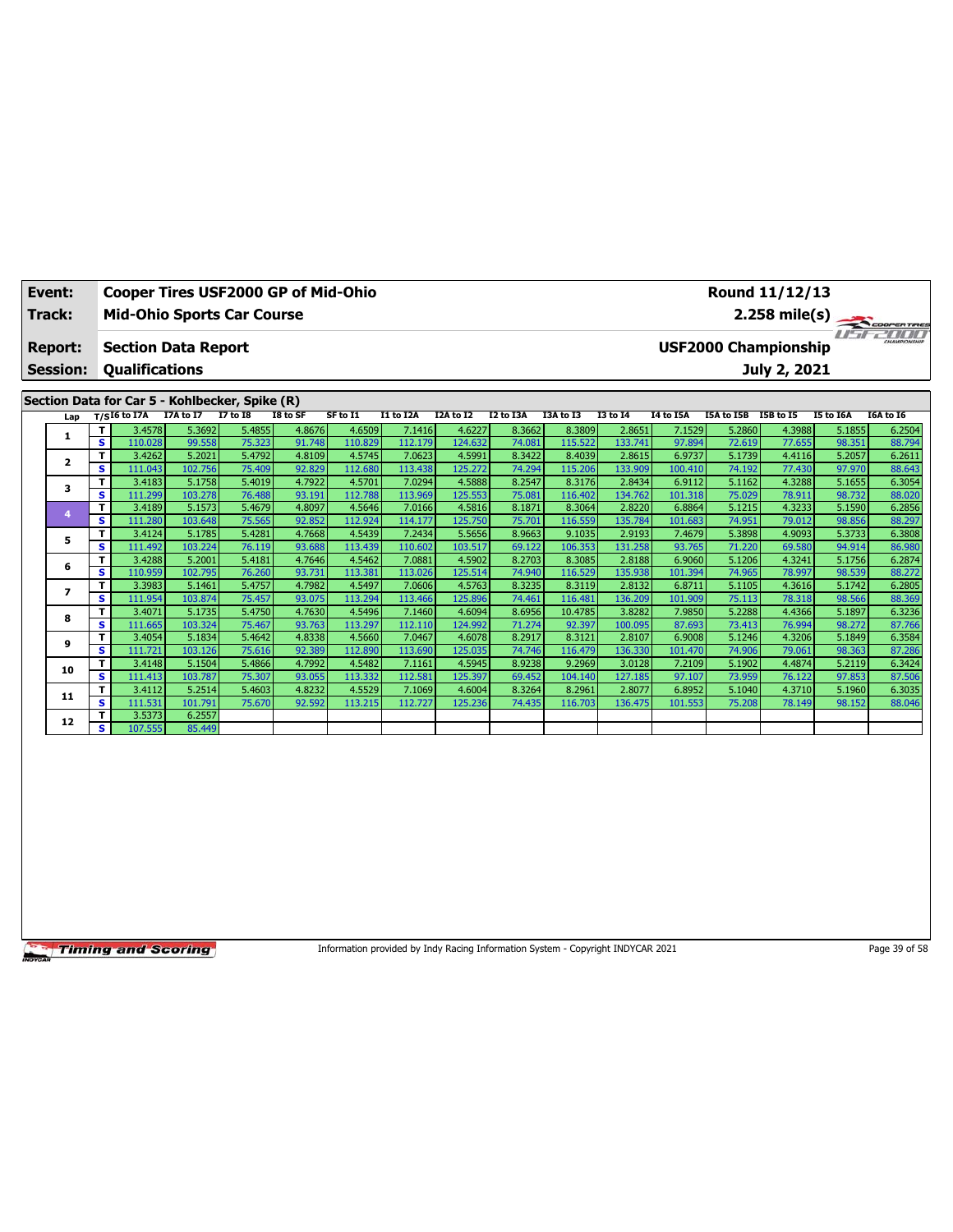| Event:                   |                                                              |                                                | Cooper Tires USF2000 GP of Mid-Ohio | Round 11/12/13              |
|--------------------------|--------------------------------------------------------------|------------------------------------------------|-------------------------------------|-----------------------------|
| Track:                   |                                                              | <b>Mid-Ohio Sports Car Course</b>              |                                     | $2.258$ mile(s)             |
|                          |                                                              |                                                |                                     |                             |
| <b>Report:</b>           |                                                              | <b>Section Data Report</b>                     |                                     | <b>USF2000 Championship</b> |
| <b>Session:</b>          | <b>Qualifications</b>                                        |                                                |                                     | July 2, 2021                |
|                          |                                                              |                                                |                                     |                             |
|                          |                                                              | Section Data for Car 5 - Kohlbecker, Spike (R) |                                     |                             |
| Lap                      | $T/S$ Lap                                                    | SF to PI<br>PO to SF                           |                                     |                             |
| $\mathbf 1$              | 83.4811<br>$\mathbf{T}$<br>$\overline{\mathbf{s}}$<br>97.373 | 84.8707<br>89.711                              |                                     |                             |
|                          | 82.7879<br>T.                                                |                                                |                                     |                             |
| $\overline{\mathbf{2}}$  | $\overline{\mathbf{s}}$<br>98.188                            |                                                |                                     |                             |
| $\mathbf 3$              | 82.2193<br>$\mathbf T$                                       |                                                |                                     |                             |
|                          | $\overline{\mathbf{s}}$<br>98.867                            |                                                |                                     |                             |
| $\overline{\mathbf{4}}$  | $\overline{\mathbf{r}}$<br>82.1079                           |                                                |                                     |                             |
|                          | $\mathbf{s}$<br>99.001<br>86.6489<br>$\mathbf T$             |                                                |                                     |                             |
| 5                        | $\overline{\mathbf{s}}$<br>93.813                            |                                                |                                     |                             |
|                          | 82.2474<br>$\overline{\mathbf{r}}$                           |                                                |                                     |                             |
| 6                        | $\mathbf{s}$<br>98.834                                       |                                                |                                     |                             |
| $\overline{\phantom{a}}$ | $\overline{\mathbf{r}}$<br>82.2514                           |                                                |                                     |                             |
|                          | $\overline{\mathbf{s}}$<br>98.829                            |                                                |                                     |                             |
| 8                        | 87.2896<br>$\overline{\mathbf{r}}$<br>$\mathbf{s}$<br>93.124 |                                                |                                     |                             |
|                          | 82.4111<br>$\mathbf{T}$                                      |                                                |                                     |                             |
| $\boldsymbol{9}$         | $\overline{\mathbf{s}}$<br>98.637                            |                                                |                                     |                             |
|                          | 84.7861<br>$\overline{\mathbf{r}}$                           |                                                |                                     |                             |
| 10                       | $\mathbf{s}$<br>95.874                                       |                                                |                                     |                             |
| $11$                     | 82.5062<br>$\mathbf{T}$                                      |                                                | 81.8856                             |                             |
|                          | $\overline{\mathbf{s}}$<br>98.524                            |                                                | 93.823                              |                             |
|                          | $\mathbf{I}$<br>$\overline{\mathbf{s}}$                      |                                                |                                     |                             |
| 12                       |                                                              |                                                |                                     |                             |

Information provided by Indy Racing Information System - Copyright INDYCAR 2021 Page 40 of 58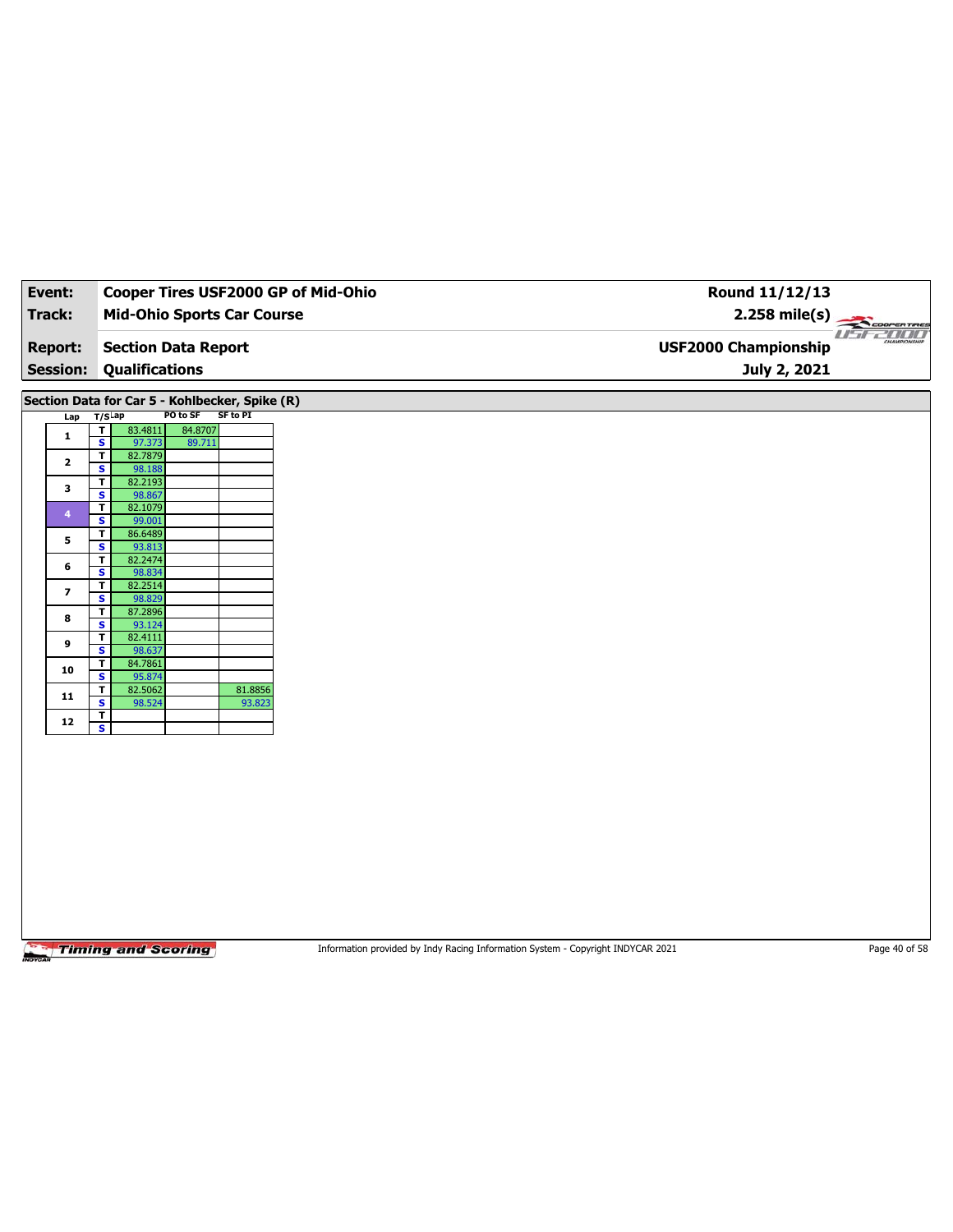| Event:                            |          | Cooper Tires USF2000 GP of Mid-Ohio                 |                   |                  |                  |                   |                   |                   |                  |                   |                   |                   | Round 11/12/13              |                  |                  |                  |
|-----------------------------------|----------|-----------------------------------------------------|-------------------|------------------|------------------|-------------------|-------------------|-------------------|------------------|-------------------|-------------------|-------------------|-----------------------------|------------------|------------------|------------------|
| Track:                            |          | <b>Mid-Ohio Sports Car Course</b>                   |                   |                  |                  |                   |                   |                   |                  |                   |                   |                   |                             | $2.258$ mile(s)  |                  | COOPERTIRES      |
| <b>Report:</b><br><b>Session:</b> |          | <b>Section Data Report</b><br><b>Qualifications</b> |                   |                  |                  |                   |                   |                   |                  |                   |                   |                   | <b>USF2000 Championship</b> | July 2, 2021     | $H^*$            | CHAMPIONSHIP     |
|                                   |          | Section Data for Car 6 - Garg, Bijoy                |                   |                  |                  |                   |                   |                   |                  |                   |                   |                   |                             |                  |                  |                  |
| Lap                               |          | $T/SI6$ to I7A                                      | I7A to I7         | <b>I7 to I8</b>  | I8 to SF         | SF to I1          | I1 to I2A         | I2A to I2         | I2 to I3A        | I3A to I3         | <b>I3 to 14</b>   | I4 to I5A         | I5A to I5B                  | <b>I5B</b> to I5 | I5 to I6A        | I6A to I6        |
|                                   | т        | 3.8702                                              | 6.2470            | 5.8420           | 5.1132           | 5.3159            | 8.2960            | 5.5602            | 8.8568           | 8.8365            | 2.9746            | 8.6474            | 6.4507                      | 5.0730           | 5.3438           | 6.5951           |
| 1                                 | s        | 98.304                                              | 85.568            | 70.726           | 87.341           | 96.965            | 96.569            | 103.618           | 69.977           | 109.566           | 128.818           | 80.975            | 59.507                      | 67.335           | 95.438           | 84.153           |
|                                   | T        | 3.5109                                              | 5.3957            | 5.7695           | 4.7723           | 4.6184            | 7.2273            | 4.6337            | 8.3853           | 8.4611            | 2.8721            | 7.1749            | 5.1665                      | 4.4022           | 5.2173           | 6.2875           |
| 2                                 | s.       | 108.364                                             | 99.069            | 71.615           | 93.580           | 111.609           | 110.849           | 124.336           | 73.912           | 114.427           | 133.415           | 97.594            | 74.299                      | 77.595           | 97.752           | 88.270           |
| 3                                 | T.       | 3.4446                                              | 5.2096            | 5.5392           | 4.7526           | 4.6002            | 7.0893            | 4.6140            | 8.3704           | 8.3726            | 2.8570            | 7.0918            | 5.1083                      | 4.3955           | 5.2011           | 6.3306           |
|                                   | s.       | 110.450                                             | 102.608           | 74.592           | 93.968           | 112.050           | 113.006           | 124.867           | 74.043           | 115.637           | 134.120           | 98.738            | 75.145                      | 77.714           | 98.056           | 87.669           |
| 4                                 | T.       | 3.4934                                              | 5.2219            | 5.3749           | 4.7773           | 4.5686            | 7.0819            | 4.5763            | 8.3167           | 8.3176            | 2.8242            | 7.0455            | 5.1560                      | 4.3952           | 5.1937           | 6.3621           |
|                                   | s        | 108.907                                             | 102.366           | 76.872           | 93.482           | 112.825           | 113.124           | 125.896           | 74.521           | 116.402           | 135.678           | 99.386            | 74.450                      | 77.719           | 98.196           | 87.235           |
| 5                                 | T        | 3.4667                                              | 5.6599            | 6.0914           | 4.8180           | 4.6512            | 7.2835            | 4.6929            | 9.8770           | 8.8578            | 3.6295            | 7.9114            | 5.4024                      | 4.6536           | 5.2716           | 6.6025           |
|                                   | s.       | 109.745                                             | 94.444            | 67.830           | 92.692           | 110.822           | 109.993           | 122.768           | 62.749           | 109.303           | 105.574           | 88.509            | 71.054                      | 73.404           | 96.745           | 84.059           |
| 6                                 | T.       | 3.5276                                              | 5.2282            | 5.4007           | 4.7749           | 4.5745            | 7.0712            | 4.5695            | 8.2789           | 8.3123            | 2.8191            | 6.9918            | 5.1056                      | 4.3827           | 5.1937           | 6.4302           |
|                                   | s.       | 107.851                                             | 102.243           | 76.505           | 93.529           | 112.680           | 113.296           | 126.083           | 74.862           | 116.476           | 135.923           | 100.150           | 75.185                      | 77.941           | 98.196           | 86.311           |
| 7                                 | т        | 3.4605                                              | 5.5188            |                  |                  |                   |                   | 5.4328            | 9.1453           | 8.5979            | 2.8749            | 7.7638            | 5.3990                      | 5.2444           | 7.1899           | 6.7895           |
|                                   | s.       | 109.942                                             | 96.859            |                  |                  |                   |                   | 106.048           | 67.770           | 112.607           | 133.285           | 90.191            | 71.099                      | 65.134           | 70.933           | 81.744           |
| 8                                 | т        | 3.5580                                              | 5.5842            | 5.5317           | 4.7862           | 4.6119            | 7.4497            | 5.4732            | 8.5057           | 8.3670            | 2.8217            | 7.2500            | 5.2499                      | 4.5569           | 5.2435           | 6.3553           |
|                                   | s        | 106.929                                             | 95.725            | 74.693           | 93.308           | 111.766           | 107.539           | 105.265           | 72.866           | 115.714           | 135.798           | 96.583            | 73.118                      | 74.961           | 97.263           | 87.329           |
| 9                                 | T.       | 3.4510                                              | 5.1544            | 5.3762           | 4.7571<br>93.879 | 4.5687<br>112.823 | 6.9810            | 4.5886            | 8.2645           | 8.3229<br>116.327 | 2.8208            | 6.9362            | 5.0241                      | 4.3701           | 5.1691           | 6.2798           |
|                                   | s.<br>T. | 110.245<br>3.4491                                   | 103.707<br>5.1550 | 76.854<br>5.3742 | 4.7438           | 4.5529            | 114.760<br>7.0036 | 125.558<br>4.5750 | 74.992<br>8.3433 | 8.2889            | 135.842<br>2.7910 | 100.953<br>6.9461 | 76.404<br>5.1271            | 78.165<br>5.1636 | 98.663<br>6.1059 | 88.379<br>6.3389 |
| 10                                | s        | 110.305                                             | 103.695           | 76.882           | 94.142           | 113.215           | 114.389           | 125.931           | 74.284           | 116.805           | 137.292           | 100.809           | 74.870                      | 66.154           | 83.526           | 87.555           |
|                                   | т        | 3.4476                                              | 5.1797            | 5.6802           | 4.8060           | 4.5638            | 7.4348            | 6.6334            | 8.7198           | 8.5523            | 2.9608            | 7.5304            | 5.1622                      | 4.4253           | 5.2218           | 6.3432           |
| 11                                | s.       | 110.353                                             | 103.200           | 72.741           | 92.924           | 112.944           | 107.755           | 86.854            | 71.076           | 113.207           | 129.418           | 92.987            | 74.360                      | 77.190           | 97.667           | 87.495           |
|                                   | T.       | 3.6347                                              | 6.1540            |                  |                  |                   |                   |                   |                  |                   |                   |                   |                             |                  |                  |                  |
| 12                                | s.       | 104.673                                             | 86.861            |                  |                  |                   |                   |                   |                  |                   |                   |                   |                             |                  |                  |                  |

Information provided by Indy Racing Information System - Copyright INDYCAR 2021 Page 41 of 58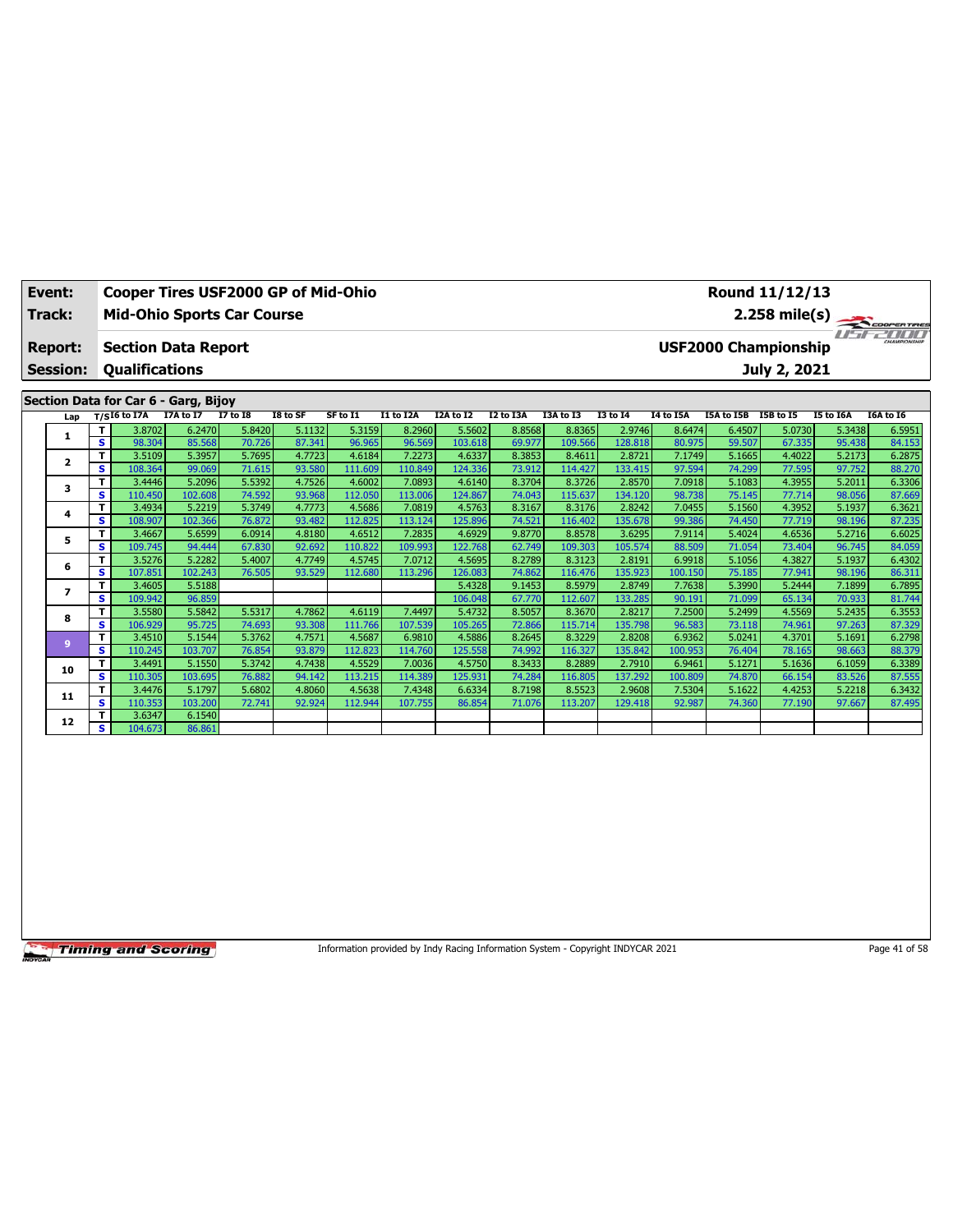| Event:                                      |                                                    | Cooper Tires USF2000 GP of Mid-Ohio |          |          |                   |
|---------------------------------------------|----------------------------------------------------|-------------------------------------|----------|----------|-------------------|
| <b>Track:</b>                               |                                                    | <b>Mid-Ohio Sports Car Course</b>   |          |          |                   |
|                                             |                                                    |                                     |          |          |                   |
| <b>Report:</b>                              |                                                    | <b>Section Data Report</b>          |          |          |                   |
| <b>Session:</b>                             |                                                    | <b>Qualifications</b>               |          |          |                   |
|                                             |                                                    |                                     |          |          |                   |
| Section Data for Car 6 - Garg, Bijoy<br>Lap | $T/S$ Lap                                          |                                     | PI to PO | PO to SF | <b>SF to PI</b>   |
|                                             | T                                                  | 93.0224                             |          | 99.3481  |                   |
| $\mathbf{1}$                                | $\overline{\mathbf{s}}$                            | 87.385                              |          | 76.638   |                   |
| $\mathbf{2}$                                | $\overline{\mathbf{r}}$<br>S                       | 83.8947<br>96.893                   |          |          |                   |
|                                             | т                                                  | 82.9768                             |          |          |                   |
| 3                                           | $\overline{\mathbf{s}}$                            | 97.965                              |          |          |                   |
| 4                                           | $\overline{\mathbf{r}}$<br>$\overline{\mathbf{s}}$ | 82.7053<br>98.286                   |          |          |                   |
|                                             | T                                                  | 88.8694                             |          |          |                   |
| 5                                           | $\overline{\mathbf{s}}$                            | 91.469                              |          |          |                   |
| 6                                           | Τ                                                  | 82.6609                             |          |          | 80.0115           |
|                                             | $\overline{\mathbf{s}}$<br>T                       | 98.339<br>294.4169                  | 209.9036 | 87.6914  | 96.020            |
| $\overline{\mathbf{z}}$                     | s                                                  | 27.610                              | 4.278    | 86.826   |                   |
| 8                                           | $\overline{\mathsf{r}}$                            | 85.3449                             |          |          |                   |
|                                             | $\mathbf{s}$                                       | 95.246<br>82.0645                   |          |          |                   |
| $9\,$                                       | T<br>$\overline{\mathbf{s}}$                       | 99.054                              |          |          |                   |
| 10                                          | T                                                  | 83.9584                             |          |          |                   |
|                                             | s                                                  | 96.819                              |          |          |                   |
| 11                                          | т<br>$\overline{\mathbf{s}}$                       | 86.6613<br>93.800                   |          |          | 87.9545<br>87.349 |
| $12$                                        | T                                                  |                                     |          |          |                   |
|                                             | s                                                  |                                     |          |          |                   |

Information provided by Indy Racing Information System - Copyright INDYCAR 2021 Page 42 of 58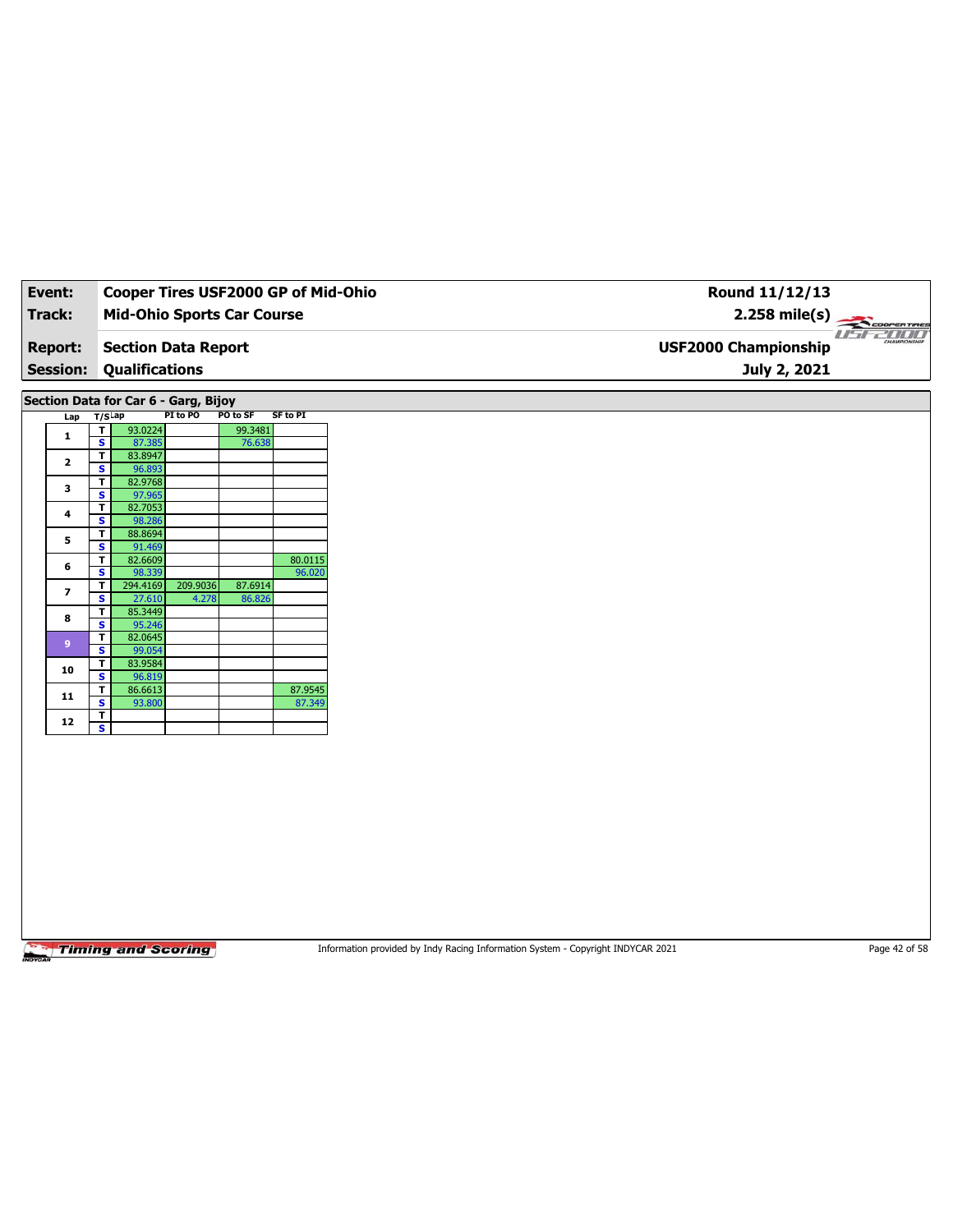| Track:<br><b>Mid-Ohio Sports Car Course</b><br>$2.258 \text{ mile(s)}$<br>CHAMPIONSHIP<br><b>USF2000 Championship</b><br><b>Section Data Report</b><br><b>Report:</b><br><b>Qualifications</b><br><b>Session:</b><br>July 2, 2021<br>Section Data for Car 63 - Burke, Trey (R)<br>I7A to I7<br>I2A to I2<br>I2 to I3A<br>$T/SI6$ to I7A<br><b>I7 to I8</b><br>I8 to SF<br>SF to I1<br>I1 to I2A<br>I3A to I3<br><b>I3 to 14</b><br>I4 to I5A<br>I5A to I5B I5B to I5<br>I5 to I6A<br>I6A to I6<br>Lap<br>T.<br>5.6603<br>5.8018<br>4.8900<br>4.6882<br>4.7877<br>8.7878<br>8.5522<br>7.2706<br>5.3993<br>3.5121<br>7.5148<br>2.8929<br>4.4907<br>5.2332<br>6.6530<br>1.<br>91.327<br>s.<br>108.327<br>71.216<br>109.947<br>120.337<br>113.209<br>96.309<br>71.095<br>76.066<br>106.608<br>70.526<br>132.456<br>97.455<br>94.438<br>83.421<br>7.1539<br>5.3108<br>3.5098<br>5.5238<br>7.2150<br>4.6749<br>T.<br>5.4320<br>4.8820<br>4.6431<br>8.4902<br>8.4433<br>2.8694<br>4.4262<br>5.1914<br>6.3840<br>$\mathbf{2}$<br>74.800<br>123.240<br>s<br>108.398<br>98.407<br>91.477<br>111.015<br>111.038<br>72.999<br>133.541<br>97.880<br>72.280<br>77.175<br>98.239<br>114.669<br>86.936<br>3.4290<br>5.3288<br>5.5245<br>4.9205<br>4.6425<br>4.6714<br>8.4467<br>7.0443<br>5.2158<br>4.3408<br>Τ<br>7.2951<br>8.4018<br>2.8521<br>5.1725<br>6.4028<br>з<br>123.333<br>s<br>74.791<br>90.761<br>73.375<br>78.693<br>100.313<br>111.030<br>109.818<br>115.235<br>134.351<br>99.403<br>73.596<br>98.598<br>110.952<br>86.681<br>5.5070<br>7.0703<br>5.2172<br>T.<br>3.4414<br>5.1756<br>4.7412<br>4.5587<br>7.2392<br>4.7597<br>8.5764<br>2.8436<br>8.4000<br>4.4578<br>5.2148<br>6.5782<br>4<br>75.028<br>94.194<br>103.282<br>121.045<br>72.265<br>73.577<br>76.628<br>84.370<br>113.071<br>110.666<br>115.260<br>134.752<br>99.038<br>97.799<br>s<br>110.552<br>4.6714<br>7.0600<br>T.<br>3.5125<br>5.3394<br>5.4578<br>4.8451<br>4.6209<br>7.2516<br>8.4980<br>8.3989<br>2.8392<br>5.1362<br>4.6175<br>5.5410<br>6.4370<br>5<br>123.333<br>72.932<br>75.705<br>92.174<br>110.477<br>99.182<br>74.737<br>73.977<br>86.220<br>s<br>108.314<br>100.113<br>111.549<br>115.275<br>134.961<br>92.041<br>3.4276<br>5.4354<br>4.8563<br>4.7090<br>7.0659<br>5.2363<br>T.<br>5.3447<br>4.6043<br>7.2035<br>8.4999<br>8.3804<br>2.8413<br>4.3880<br>5.2080<br>6.4406<br>6<br>s.<br>122.348<br>72.915<br>73.308<br>86.172<br>110.997<br>100.014<br>76.017<br>91.961<br>111.951<br>111.215<br>115.529<br>134.861<br>99.100<br>77.847<br>97.926<br>5.5016<br>6.9727<br>T.<br>3.4507<br>5.2379<br>4.8050<br>4.5939<br>7.2599<br>4.6786<br>8.4086<br>8.3354<br>2.8290<br>5.2286<br>4.5654<br>5.5654<br>6.4952<br>7<br>s.<br>110.254<br>102.053<br>75.102<br>92.943<br>112.204<br>110.351<br>123.143<br>73.707<br>135.448<br>100.424<br>73.416<br>74.822<br>85.448<br>116.153<br>91.638<br>4.9979<br>8.6312<br>5.2889<br>T.<br>3.4460<br>5.7299<br>9.4875<br>3.0154<br>7.2459<br>4.4711<br>5.2105<br>6.4394<br>8<br>s.<br>115.276<br>72.579<br>86.188<br>110.405<br>93.291<br>71.806<br>102.048<br>127.075<br>96.638<br>76,400<br>97.879<br>5.4152<br>4.5651<br>7.1748<br>4.6287<br>5.1859<br>T.<br>3.4740<br>5.2991<br>4.8376<br>8.3983<br>8.3263<br>2.8155<br>7.1129<br>4.3978<br>5.1961<br>6.4191<br>9<br>76.300<br>92.317<br>73.797<br>74.021<br>s<br>109.515<br>100.875<br>112.912<br>124.470<br>136.097<br>98.445<br>77.673<br>98.151<br>111.660<br>116.280<br>86.461<br>5.3366<br>4.6015<br>4.6357<br>8.3629<br>6.9744<br>T.<br>3.4495<br>5.2503<br>4.9027<br>7.1275<br>8.3208<br>2.8215<br>5.1567<br>4.4097<br>5.1714<br>6.4408<br>10<br>s.<br>110.293<br>101.812<br>77.424<br>91.091<br>112.019<br>112.401<br>124.282<br>74.110<br>135.808<br>74.440<br>98.619<br>116.357<br>100.400<br>77.464<br>86.169<br>$\mathbf{T}$<br>5.2862<br>5.4426<br>4.8278<br>4.5651<br>7.1521<br>4.6402<br>8.3353<br>2.8127<br>6.9088<br>5.1698<br>3.4399<br>8.3319<br>4.3710<br>5.2007<br>6.3887<br>11<br>$\overline{\mathbf{s}}$<br>110.600<br>101.121<br>75.916<br>92.504<br>112.912<br>112.014<br>124.162<br>74.355<br>116.202<br>136.233<br>74.251<br>78.149<br>101.353<br>98.064<br>86.872<br>5.3935<br>5.2861<br>4.8222<br>4.5672<br>7.2089<br>4.6295<br>8.2592<br>2.8294<br>6.9198<br>5.1547<br>4.3683<br>7.1898<br>3.4442<br>8.3257<br>5.1878<br>т<br>12<br>s<br>110.462<br>101.123<br>76.607<br>92.611<br>112.860<br>111.132<br>124,449<br>75.040<br>135.429<br>74.469<br>78.198<br>98.308<br>77.193<br>116,288<br>101.192<br>3.7551<br>т<br>6.0201<br>13<br>s.<br>88.793 | Event: | <b>Cooper Tires USF2000 GP of Mid-Ohio</b> |  |  |  |  |  | Round 11/12/13 |  |
|-----------------------------------------------------------------------------------------------------------------------------------------------------------------------------------------------------------------------------------------------------------------------------------------------------------------------------------------------------------------------------------------------------------------------------------------------------------------------------------------------------------------------------------------------------------------------------------------------------------------------------------------------------------------------------------------------------------------------------------------------------------------------------------------------------------------------------------------------------------------------------------------------------------------------------------------------------------------------------------------------------------------------------------------------------------------------------------------------------------------------------------------------------------------------------------------------------------------------------------------------------------------------------------------------------------------------------------------------------------------------------------------------------------------------------------------------------------------------------------------------------------------------------------------------------------------------------------------------------------------------------------------------------------------------------------------------------------------------------------------------------------------------------------------------------------------------------------------------------------------------------------------------------------------------------------------------------------------------------------------------------------------------------------------------------------------------------------------------------------------------------------------------------------------------------------------------------------------------------------------------------------------------------------------------------------------------------------------------------------------------------------------------------------------------------------------------------------------------------------------------------------------------------------------------------------------------------------------------------------------------------------------------------------------------------------------------------------------------------------------------------------------------------------------------------------------------------------------------------------------------------------------------------------------------------------------------------------------------------------------------------------------------------------------------------------------------------------------------------------------------------------------------------------------------------------------------------------------------------------------------------------------------------------------------------------------------------------------------------------------------------------------------------------------------------------------------------------------------------------------------------------------------------------------------------------------------------------------------------------------------------------------------------------------------------------------------------------------------------------------------------------------------------------------------------------------------------------------------------------------------------------------------------------------------------------------------------------------------------------------------------------------------------------------------------------------------------------------------------------------------------------------------------------------------------------------------------------------------------------------------------------------------------------------------------------------------------------------------------------------------------------------------------------------------------------------------------------------------------------------------------------------------------------------------------------|--------|--------------------------------------------|--|--|--|--|--|----------------|--|
|                                                                                                                                                                                                                                                                                                                                                                                                                                                                                                                                                                                                                                                                                                                                                                                                                                                                                                                                                                                                                                                                                                                                                                                                                                                                                                                                                                                                                                                                                                                                                                                                                                                                                                                                                                                                                                                                                                                                                                                                                                                                                                                                                                                                                                                                                                                                                                                                                                                                                                                                                                                                                                                                                                                                                                                                                                                                                                                                                                                                                                                                                                                                                                                                                                                                                                                                                                                                                                                                                                                                                                                                                                                                                                                                                                                                                                                                                                                                                                                                                                                                                                                                                                                                                                                                                                                                                                                                                                                                                                                                                           |        |                                            |  |  |  |  |  |                |  |
|                                                                                                                                                                                                                                                                                                                                                                                                                                                                                                                                                                                                                                                                                                                                                                                                                                                                                                                                                                                                                                                                                                                                                                                                                                                                                                                                                                                                                                                                                                                                                                                                                                                                                                                                                                                                                                                                                                                                                                                                                                                                                                                                                                                                                                                                                                                                                                                                                                                                                                                                                                                                                                                                                                                                                                                                                                                                                                                                                                                                                                                                                                                                                                                                                                                                                                                                                                                                                                                                                                                                                                                                                                                                                                                                                                                                                                                                                                                                                                                                                                                                                                                                                                                                                                                                                                                                                                                                                                                                                                                                                           |        |                                            |  |  |  |  |  |                |  |
|                                                                                                                                                                                                                                                                                                                                                                                                                                                                                                                                                                                                                                                                                                                                                                                                                                                                                                                                                                                                                                                                                                                                                                                                                                                                                                                                                                                                                                                                                                                                                                                                                                                                                                                                                                                                                                                                                                                                                                                                                                                                                                                                                                                                                                                                                                                                                                                                                                                                                                                                                                                                                                                                                                                                                                                                                                                                                                                                                                                                                                                                                                                                                                                                                                                                                                                                                                                                                                                                                                                                                                                                                                                                                                                                                                                                                                                                                                                                                                                                                                                                                                                                                                                                                                                                                                                                                                                                                                                                                                                                                           |        |                                            |  |  |  |  |  |                |  |
|                                                                                                                                                                                                                                                                                                                                                                                                                                                                                                                                                                                                                                                                                                                                                                                                                                                                                                                                                                                                                                                                                                                                                                                                                                                                                                                                                                                                                                                                                                                                                                                                                                                                                                                                                                                                                                                                                                                                                                                                                                                                                                                                                                                                                                                                                                                                                                                                                                                                                                                                                                                                                                                                                                                                                                                                                                                                                                                                                                                                                                                                                                                                                                                                                                                                                                                                                                                                                                                                                                                                                                                                                                                                                                                                                                                                                                                                                                                                                                                                                                                                                                                                                                                                                                                                                                                                                                                                                                                                                                                                                           |        |                                            |  |  |  |  |  |                |  |
|                                                                                                                                                                                                                                                                                                                                                                                                                                                                                                                                                                                                                                                                                                                                                                                                                                                                                                                                                                                                                                                                                                                                                                                                                                                                                                                                                                                                                                                                                                                                                                                                                                                                                                                                                                                                                                                                                                                                                                                                                                                                                                                                                                                                                                                                                                                                                                                                                                                                                                                                                                                                                                                                                                                                                                                                                                                                                                                                                                                                                                                                                                                                                                                                                                                                                                                                                                                                                                                                                                                                                                                                                                                                                                                                                                                                                                                                                                                                                                                                                                                                                                                                                                                                                                                                                                                                                                                                                                                                                                                                                           |        |                                            |  |  |  |  |  |                |  |
|                                                                                                                                                                                                                                                                                                                                                                                                                                                                                                                                                                                                                                                                                                                                                                                                                                                                                                                                                                                                                                                                                                                                                                                                                                                                                                                                                                                                                                                                                                                                                                                                                                                                                                                                                                                                                                                                                                                                                                                                                                                                                                                                                                                                                                                                                                                                                                                                                                                                                                                                                                                                                                                                                                                                                                                                                                                                                                                                                                                                                                                                                                                                                                                                                                                                                                                                                                                                                                                                                                                                                                                                                                                                                                                                                                                                                                                                                                                                                                                                                                                                                                                                                                                                                                                                                                                                                                                                                                                                                                                                                           |        |                                            |  |  |  |  |  |                |  |
|                                                                                                                                                                                                                                                                                                                                                                                                                                                                                                                                                                                                                                                                                                                                                                                                                                                                                                                                                                                                                                                                                                                                                                                                                                                                                                                                                                                                                                                                                                                                                                                                                                                                                                                                                                                                                                                                                                                                                                                                                                                                                                                                                                                                                                                                                                                                                                                                                                                                                                                                                                                                                                                                                                                                                                                                                                                                                                                                                                                                                                                                                                                                                                                                                                                                                                                                                                                                                                                                                                                                                                                                                                                                                                                                                                                                                                                                                                                                                                                                                                                                                                                                                                                                                                                                                                                                                                                                                                                                                                                                                           |        |                                            |  |  |  |  |  |                |  |
|                                                                                                                                                                                                                                                                                                                                                                                                                                                                                                                                                                                                                                                                                                                                                                                                                                                                                                                                                                                                                                                                                                                                                                                                                                                                                                                                                                                                                                                                                                                                                                                                                                                                                                                                                                                                                                                                                                                                                                                                                                                                                                                                                                                                                                                                                                                                                                                                                                                                                                                                                                                                                                                                                                                                                                                                                                                                                                                                                                                                                                                                                                                                                                                                                                                                                                                                                                                                                                                                                                                                                                                                                                                                                                                                                                                                                                                                                                                                                                                                                                                                                                                                                                                                                                                                                                                                                                                                                                                                                                                                                           |        |                                            |  |  |  |  |  |                |  |
|                                                                                                                                                                                                                                                                                                                                                                                                                                                                                                                                                                                                                                                                                                                                                                                                                                                                                                                                                                                                                                                                                                                                                                                                                                                                                                                                                                                                                                                                                                                                                                                                                                                                                                                                                                                                                                                                                                                                                                                                                                                                                                                                                                                                                                                                                                                                                                                                                                                                                                                                                                                                                                                                                                                                                                                                                                                                                                                                                                                                                                                                                                                                                                                                                                                                                                                                                                                                                                                                                                                                                                                                                                                                                                                                                                                                                                                                                                                                                                                                                                                                                                                                                                                                                                                                                                                                                                                                                                                                                                                                                           |        |                                            |  |  |  |  |  |                |  |
|                                                                                                                                                                                                                                                                                                                                                                                                                                                                                                                                                                                                                                                                                                                                                                                                                                                                                                                                                                                                                                                                                                                                                                                                                                                                                                                                                                                                                                                                                                                                                                                                                                                                                                                                                                                                                                                                                                                                                                                                                                                                                                                                                                                                                                                                                                                                                                                                                                                                                                                                                                                                                                                                                                                                                                                                                                                                                                                                                                                                                                                                                                                                                                                                                                                                                                                                                                                                                                                                                                                                                                                                                                                                                                                                                                                                                                                                                                                                                                                                                                                                                                                                                                                                                                                                                                                                                                                                                                                                                                                                                           |        |                                            |  |  |  |  |  |                |  |
|                                                                                                                                                                                                                                                                                                                                                                                                                                                                                                                                                                                                                                                                                                                                                                                                                                                                                                                                                                                                                                                                                                                                                                                                                                                                                                                                                                                                                                                                                                                                                                                                                                                                                                                                                                                                                                                                                                                                                                                                                                                                                                                                                                                                                                                                                                                                                                                                                                                                                                                                                                                                                                                                                                                                                                                                                                                                                                                                                                                                                                                                                                                                                                                                                                                                                                                                                                                                                                                                                                                                                                                                                                                                                                                                                                                                                                                                                                                                                                                                                                                                                                                                                                                                                                                                                                                                                                                                                                                                                                                                                           |        |                                            |  |  |  |  |  |                |  |
|                                                                                                                                                                                                                                                                                                                                                                                                                                                                                                                                                                                                                                                                                                                                                                                                                                                                                                                                                                                                                                                                                                                                                                                                                                                                                                                                                                                                                                                                                                                                                                                                                                                                                                                                                                                                                                                                                                                                                                                                                                                                                                                                                                                                                                                                                                                                                                                                                                                                                                                                                                                                                                                                                                                                                                                                                                                                                                                                                                                                                                                                                                                                                                                                                                                                                                                                                                                                                                                                                                                                                                                                                                                                                                                                                                                                                                                                                                                                                                                                                                                                                                                                                                                                                                                                                                                                                                                                                                                                                                                                                           |        |                                            |  |  |  |  |  |                |  |
|                                                                                                                                                                                                                                                                                                                                                                                                                                                                                                                                                                                                                                                                                                                                                                                                                                                                                                                                                                                                                                                                                                                                                                                                                                                                                                                                                                                                                                                                                                                                                                                                                                                                                                                                                                                                                                                                                                                                                                                                                                                                                                                                                                                                                                                                                                                                                                                                                                                                                                                                                                                                                                                                                                                                                                                                                                                                                                                                                                                                                                                                                                                                                                                                                                                                                                                                                                                                                                                                                                                                                                                                                                                                                                                                                                                                                                                                                                                                                                                                                                                                                                                                                                                                                                                                                                                                                                                                                                                                                                                                                           |        |                                            |  |  |  |  |  |                |  |
|                                                                                                                                                                                                                                                                                                                                                                                                                                                                                                                                                                                                                                                                                                                                                                                                                                                                                                                                                                                                                                                                                                                                                                                                                                                                                                                                                                                                                                                                                                                                                                                                                                                                                                                                                                                                                                                                                                                                                                                                                                                                                                                                                                                                                                                                                                                                                                                                                                                                                                                                                                                                                                                                                                                                                                                                                                                                                                                                                                                                                                                                                                                                                                                                                                                                                                                                                                                                                                                                                                                                                                                                                                                                                                                                                                                                                                                                                                                                                                                                                                                                                                                                                                                                                                                                                                                                                                                                                                                                                                                                                           |        |                                            |  |  |  |  |  |                |  |
|                                                                                                                                                                                                                                                                                                                                                                                                                                                                                                                                                                                                                                                                                                                                                                                                                                                                                                                                                                                                                                                                                                                                                                                                                                                                                                                                                                                                                                                                                                                                                                                                                                                                                                                                                                                                                                                                                                                                                                                                                                                                                                                                                                                                                                                                                                                                                                                                                                                                                                                                                                                                                                                                                                                                                                                                                                                                                                                                                                                                                                                                                                                                                                                                                                                                                                                                                                                                                                                                                                                                                                                                                                                                                                                                                                                                                                                                                                                                                                                                                                                                                                                                                                                                                                                                                                                                                                                                                                                                                                                                                           |        |                                            |  |  |  |  |  |                |  |
|                                                                                                                                                                                                                                                                                                                                                                                                                                                                                                                                                                                                                                                                                                                                                                                                                                                                                                                                                                                                                                                                                                                                                                                                                                                                                                                                                                                                                                                                                                                                                                                                                                                                                                                                                                                                                                                                                                                                                                                                                                                                                                                                                                                                                                                                                                                                                                                                                                                                                                                                                                                                                                                                                                                                                                                                                                                                                                                                                                                                                                                                                                                                                                                                                                                                                                                                                                                                                                                                                                                                                                                                                                                                                                                                                                                                                                                                                                                                                                                                                                                                                                                                                                                                                                                                                                                                                                                                                                                                                                                                                           |        |                                            |  |  |  |  |  |                |  |
|                                                                                                                                                                                                                                                                                                                                                                                                                                                                                                                                                                                                                                                                                                                                                                                                                                                                                                                                                                                                                                                                                                                                                                                                                                                                                                                                                                                                                                                                                                                                                                                                                                                                                                                                                                                                                                                                                                                                                                                                                                                                                                                                                                                                                                                                                                                                                                                                                                                                                                                                                                                                                                                                                                                                                                                                                                                                                                                                                                                                                                                                                                                                                                                                                                                                                                                                                                                                                                                                                                                                                                                                                                                                                                                                                                                                                                                                                                                                                                                                                                                                                                                                                                                                                                                                                                                                                                                                                                                                                                                                                           |        |                                            |  |  |  |  |  |                |  |
|                                                                                                                                                                                                                                                                                                                                                                                                                                                                                                                                                                                                                                                                                                                                                                                                                                                                                                                                                                                                                                                                                                                                                                                                                                                                                                                                                                                                                                                                                                                                                                                                                                                                                                                                                                                                                                                                                                                                                                                                                                                                                                                                                                                                                                                                                                                                                                                                                                                                                                                                                                                                                                                                                                                                                                                                                                                                                                                                                                                                                                                                                                                                                                                                                                                                                                                                                                                                                                                                                                                                                                                                                                                                                                                                                                                                                                                                                                                                                                                                                                                                                                                                                                                                                                                                                                                                                                                                                                                                                                                                                           |        |                                            |  |  |  |  |  |                |  |
|                                                                                                                                                                                                                                                                                                                                                                                                                                                                                                                                                                                                                                                                                                                                                                                                                                                                                                                                                                                                                                                                                                                                                                                                                                                                                                                                                                                                                                                                                                                                                                                                                                                                                                                                                                                                                                                                                                                                                                                                                                                                                                                                                                                                                                                                                                                                                                                                                                                                                                                                                                                                                                                                                                                                                                                                                                                                                                                                                                                                                                                                                                                                                                                                                                                                                                                                                                                                                                                                                                                                                                                                                                                                                                                                                                                                                                                                                                                                                                                                                                                                                                                                                                                                                                                                                                                                                                                                                                                                                                                                                           |        |                                            |  |  |  |  |  |                |  |
|                                                                                                                                                                                                                                                                                                                                                                                                                                                                                                                                                                                                                                                                                                                                                                                                                                                                                                                                                                                                                                                                                                                                                                                                                                                                                                                                                                                                                                                                                                                                                                                                                                                                                                                                                                                                                                                                                                                                                                                                                                                                                                                                                                                                                                                                                                                                                                                                                                                                                                                                                                                                                                                                                                                                                                                                                                                                                                                                                                                                                                                                                                                                                                                                                                                                                                                                                                                                                                                                                                                                                                                                                                                                                                                                                                                                                                                                                                                                                                                                                                                                                                                                                                                                                                                                                                                                                                                                                                                                                                                                                           |        |                                            |  |  |  |  |  |                |  |
|                                                                                                                                                                                                                                                                                                                                                                                                                                                                                                                                                                                                                                                                                                                                                                                                                                                                                                                                                                                                                                                                                                                                                                                                                                                                                                                                                                                                                                                                                                                                                                                                                                                                                                                                                                                                                                                                                                                                                                                                                                                                                                                                                                                                                                                                                                                                                                                                                                                                                                                                                                                                                                                                                                                                                                                                                                                                                                                                                                                                                                                                                                                                                                                                                                                                                                                                                                                                                                                                                                                                                                                                                                                                                                                                                                                                                                                                                                                                                                                                                                                                                                                                                                                                                                                                                                                                                                                                                                                                                                                                                           |        |                                            |  |  |  |  |  |                |  |
|                                                                                                                                                                                                                                                                                                                                                                                                                                                                                                                                                                                                                                                                                                                                                                                                                                                                                                                                                                                                                                                                                                                                                                                                                                                                                                                                                                                                                                                                                                                                                                                                                                                                                                                                                                                                                                                                                                                                                                                                                                                                                                                                                                                                                                                                                                                                                                                                                                                                                                                                                                                                                                                                                                                                                                                                                                                                                                                                                                                                                                                                                                                                                                                                                                                                                                                                                                                                                                                                                                                                                                                                                                                                                                                                                                                                                                                                                                                                                                                                                                                                                                                                                                                                                                                                                                                                                                                                                                                                                                                                                           |        |                                            |  |  |  |  |  |                |  |
|                                                                                                                                                                                                                                                                                                                                                                                                                                                                                                                                                                                                                                                                                                                                                                                                                                                                                                                                                                                                                                                                                                                                                                                                                                                                                                                                                                                                                                                                                                                                                                                                                                                                                                                                                                                                                                                                                                                                                                                                                                                                                                                                                                                                                                                                                                                                                                                                                                                                                                                                                                                                                                                                                                                                                                                                                                                                                                                                                                                                                                                                                                                                                                                                                                                                                                                                                                                                                                                                                                                                                                                                                                                                                                                                                                                                                                                                                                                                                                                                                                                                                                                                                                                                                                                                                                                                                                                                                                                                                                                                                           |        |                                            |  |  |  |  |  |                |  |
|                                                                                                                                                                                                                                                                                                                                                                                                                                                                                                                                                                                                                                                                                                                                                                                                                                                                                                                                                                                                                                                                                                                                                                                                                                                                                                                                                                                                                                                                                                                                                                                                                                                                                                                                                                                                                                                                                                                                                                                                                                                                                                                                                                                                                                                                                                                                                                                                                                                                                                                                                                                                                                                                                                                                                                                                                                                                                                                                                                                                                                                                                                                                                                                                                                                                                                                                                                                                                                                                                                                                                                                                                                                                                                                                                                                                                                                                                                                                                                                                                                                                                                                                                                                                                                                                                                                                                                                                                                                                                                                                                           |        |                                            |  |  |  |  |  |                |  |
|                                                                                                                                                                                                                                                                                                                                                                                                                                                                                                                                                                                                                                                                                                                                                                                                                                                                                                                                                                                                                                                                                                                                                                                                                                                                                                                                                                                                                                                                                                                                                                                                                                                                                                                                                                                                                                                                                                                                                                                                                                                                                                                                                                                                                                                                                                                                                                                                                                                                                                                                                                                                                                                                                                                                                                                                                                                                                                                                                                                                                                                                                                                                                                                                                                                                                                                                                                                                                                                                                                                                                                                                                                                                                                                                                                                                                                                                                                                                                                                                                                                                                                                                                                                                                                                                                                                                                                                                                                                                                                                                                           |        |                                            |  |  |  |  |  |                |  |
|                                                                                                                                                                                                                                                                                                                                                                                                                                                                                                                                                                                                                                                                                                                                                                                                                                                                                                                                                                                                                                                                                                                                                                                                                                                                                                                                                                                                                                                                                                                                                                                                                                                                                                                                                                                                                                                                                                                                                                                                                                                                                                                                                                                                                                                                                                                                                                                                                                                                                                                                                                                                                                                                                                                                                                                                                                                                                                                                                                                                                                                                                                                                                                                                                                                                                                                                                                                                                                                                                                                                                                                                                                                                                                                                                                                                                                                                                                                                                                                                                                                                                                                                                                                                                                                                                                                                                                                                                                                                                                                                                           |        |                                            |  |  |  |  |  |                |  |
|                                                                                                                                                                                                                                                                                                                                                                                                                                                                                                                                                                                                                                                                                                                                                                                                                                                                                                                                                                                                                                                                                                                                                                                                                                                                                                                                                                                                                                                                                                                                                                                                                                                                                                                                                                                                                                                                                                                                                                                                                                                                                                                                                                                                                                                                                                                                                                                                                                                                                                                                                                                                                                                                                                                                                                                                                                                                                                                                                                                                                                                                                                                                                                                                                                                                                                                                                                                                                                                                                                                                                                                                                                                                                                                                                                                                                                                                                                                                                                                                                                                                                                                                                                                                                                                                                                                                                                                                                                                                                                                                                           |        |                                            |  |  |  |  |  |                |  |
|                                                                                                                                                                                                                                                                                                                                                                                                                                                                                                                                                                                                                                                                                                                                                                                                                                                                                                                                                                                                                                                                                                                                                                                                                                                                                                                                                                                                                                                                                                                                                                                                                                                                                                                                                                                                                                                                                                                                                                                                                                                                                                                                                                                                                                                                                                                                                                                                                                                                                                                                                                                                                                                                                                                                                                                                                                                                                                                                                                                                                                                                                                                                                                                                                                                                                                                                                                                                                                                                                                                                                                                                                                                                                                                                                                                                                                                                                                                                                                                                                                                                                                                                                                                                                                                                                                                                                                                                                                                                                                                                                           |        |                                            |  |  |  |  |  |                |  |
|                                                                                                                                                                                                                                                                                                                                                                                                                                                                                                                                                                                                                                                                                                                                                                                                                                                                                                                                                                                                                                                                                                                                                                                                                                                                                                                                                                                                                                                                                                                                                                                                                                                                                                                                                                                                                                                                                                                                                                                                                                                                                                                                                                                                                                                                                                                                                                                                                                                                                                                                                                                                                                                                                                                                                                                                                                                                                                                                                                                                                                                                                                                                                                                                                                                                                                                                                                                                                                                                                                                                                                                                                                                                                                                                                                                                                                                                                                                                                                                                                                                                                                                                                                                                                                                                                                                                                                                                                                                                                                                                                           |        |                                            |  |  |  |  |  |                |  |
|                                                                                                                                                                                                                                                                                                                                                                                                                                                                                                                                                                                                                                                                                                                                                                                                                                                                                                                                                                                                                                                                                                                                                                                                                                                                                                                                                                                                                                                                                                                                                                                                                                                                                                                                                                                                                                                                                                                                                                                                                                                                                                                                                                                                                                                                                                                                                                                                                                                                                                                                                                                                                                                                                                                                                                                                                                                                                                                                                                                                                                                                                                                                                                                                                                                                                                                                                                                                                                                                                                                                                                                                                                                                                                                                                                                                                                                                                                                                                                                                                                                                                                                                                                                                                                                                                                                                                                                                                                                                                                                                                           |        | 101.317                                    |  |  |  |  |  |                |  |

Information provided by Indy Racing Information System - Copyright INDYCAR 2021 Page 43 of 58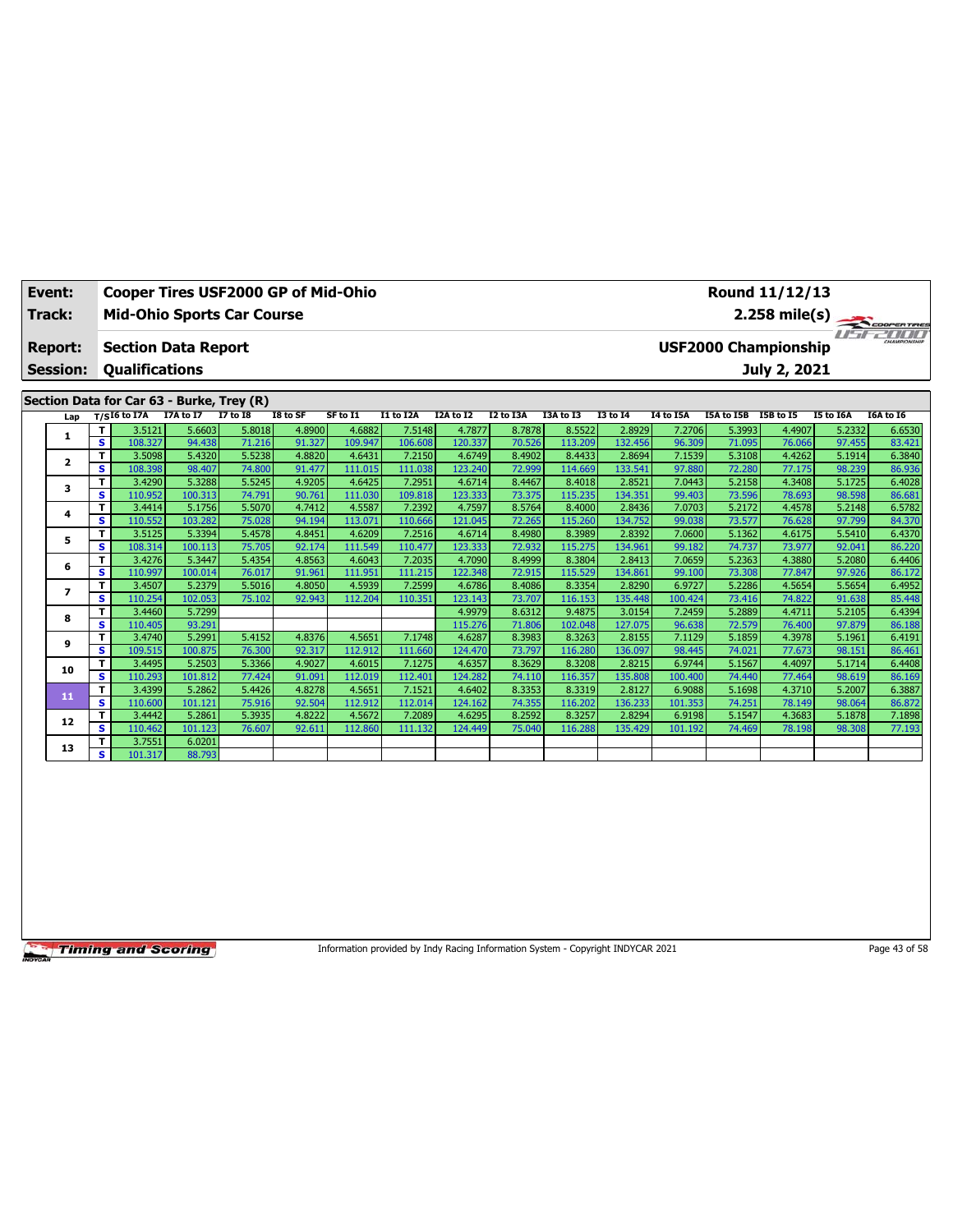Information provided by Indy Racing Information System - Copyright INDYCAR 2021 Page 44 of 58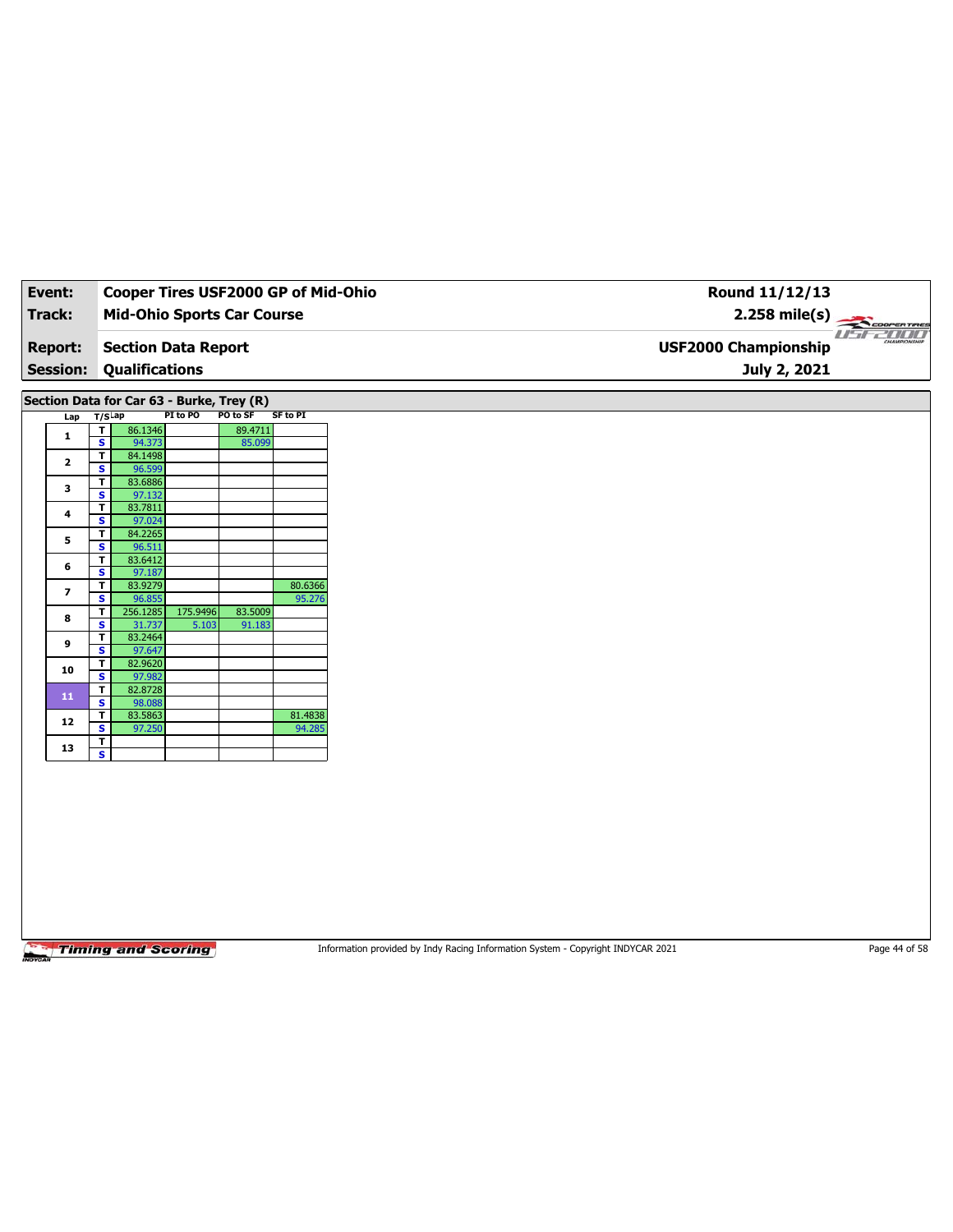| Event:                            |              | <b>Cooper Tires USF2000 GP of Mid-Ohio</b>          |           |                 |          |          |                  |           |           |           |                 |           |            | Round 11/12/13                              |           |                         |
|-----------------------------------|--------------|-----------------------------------------------------|-----------|-----------------|----------|----------|------------------|-----------|-----------|-----------|-----------------|-----------|------------|---------------------------------------------|-----------|-------------------------|
| Track:                            |              | <b>Mid-Ohio Sports Car Course</b>                   |           |                 |          |          |                  |           |           |           |                 |           |            |                                             |           | $2.258 \text{ mile(s)}$ |
| <b>Report:</b><br><b>Session:</b> |              | <b>Section Data Report</b><br><b>Qualifications</b> |           |                 |          |          |                  |           |           |           |                 |           |            | <b>USF2000 Championship</b><br>July 2, 2021 |           | CHAMPIONSHIP            |
|                                   |              | Section Data for Car 7 - Hyland, Chase (R)          |           |                 |          |          |                  |           |           |           |                 |           |            |                                             |           |                         |
| Lap                               |              | $T/SI6$ to I7A                                      | I7A to I7 | <b>I7 to I8</b> | I8 to SF | SF to I1 | <b>I1 to I2A</b> | I2A to I2 | I2 to I3A | I3A to I3 | <b>I3 to 14</b> | I4 to I5A | I5A to I5B | I5B to I5                                   | I5 to I6A | <b>I6A</b> to 16        |
| 1                                 | T.           | 3.5172                                              | 5.4109    | 5.6770          | 4.8635   | 4.6297   | 7.3401           | 4.6967    | 8.4963    | 8.4474    | 2.8759          | 7.1779    | 5.2381     | 4.4068                                      | 5.2349    | 6.3373                  |
|                                   | s            | 108.170                                             | 98.790    | 72.782          | 91.825   | 111.336  | 109.145          | 122.668   | 72.946    | 114.613   | 133.239         | 97.553    | 73.283     | 77.515                                      | 97.423    | 87.577                  |
| 2                                 | T            | 3.4813                                              | 5.3180    | 5.4532          | 4.8695   | 4.6090   | 7.2657           | 5.8418    | 10.8050   | 8.8915    | 2.8908          | 7.4006    | 5.3643     | 4.4125                                      | 5.3994    | 6.4522                  |
|                                   | s            | 109.285                                             | 100.516   | 75.769          | 91.712   | 111.837  | 110.263          | 98.623    | 57.360    | 108.888   | 132.552         | 94.618    | 71.559     | 77.414                                      | 94.455    | 86.017                  |
| 3                                 | т            | 3.4804                                              | 5.3482    | 5.5474          | 4.8388   | 4.5885   | 7.2028           | 4.6746    | 8.5910    | 8.4103    | 2.8459          | 7.2021    | 5.1667     | 4.4129                                      | 5.2695    | 6.2988                  |
|                                   | s            | 109.313                                             | 99.949    | 74.482          | 92.294   | 112.336  | 111.226          | 123.248   | 72.142    | 115.119   | 134.643         | 97.225    | 74.296     | 77,407                                      | 96.783    | 88.112                  |
| 4                                 | т            | 3.4754                                              | 5.3611    | 5.3871          | 4.8039   | 4.5697   | 7.1492           | 4.6628    | 8.6636    | 8.4625    | 2.8676          | 7.4732    | 5.2838     | 4.5019                                      | 5.3422    | 6.5359                  |
|                                   | s.           | 109.471                                             | 99.708    | 76.698          | 92.964   | 112.798  | 112.060          | 123.560   | 71.538    | 114.408   | 133.625         | 93.698    | 72.649     | 75.877                                      | 95.466    | 84.916                  |
| 5                                 | $\mathbf{T}$ | 3.5064                                              | 5.3711    | 5.5536          | 4.8679   | 4.6096   | 7.1576           | 4.6232    | 8.3976    | 8.4247    | 2.8642          | 7.2403    | 5.1904     | 4.3262                                      | 5.2426    | 6.3492                  |
|                                   | <b>S</b>     | 108.503                                             | 99.523    | 74.399          | 91.742   | 111.822  | 111.928          | 124.619   | 73.804    | 114.922   | 133.783         | 96.712    | 73.956     | 78.959                                      | 97.280    | 87.413                  |
| 6                                 | т            | 3.4701                                              | 5.2924    | 5.6933          | 4.8010   | 4.5653   | 7.2533           | 4.7036    | 8.5182    | 8.3872    | 2.8384          | 7.0978    | 5.1440     | 4.4243                                      | 5.2818    | 6.3632                  |
|                                   | s            | 109.638                                             | 101.002   | 72.573          | 93.020   | 112.907  | 110.451          | 122.488   | 72.759    | 115.436   | 134.999         | 98.654    | 74.624     | 77.208                                      | 96.558    | 87.220                  |
| 7                                 | T            | 3.4904                                              | 5.3888    | 5.4687          | 4.7889   | 4.5911   | 7.1311           | 4.6531    | 8.4924    | 8.4629    | 2.8668          | 7.1040    | 5.1973     | 4.4322                                      | 5.3333    | 6.3529                  |
|                                   | s            | 109.000                                             | 99.196    | 75.554          | 93.255   | 112.273  | 112.344          | 123.818   | 72.980    | 114.403   | 133.662         | 98.568    | 73.858     | 77,070                                      | 95.626    | 87.362                  |
| 8                                 | $\mathbf{T}$ | 3.4665                                              | 5.3155    | 5.4546          | 4.8208   | 4.5943   | 7.2227           | 4.6932    | 8.4270    | 8.4464    | 2.8602          | 7.2477    | 5.1957     | 4.4018                                      | 5.2217    | 6.4428                  |
|                                   | s            | 109.752                                             | 100.564   | 75.749          | 92.638   | 112.194  | 110.919          | 122.760   | 73.546    | 114.627   | 133.970         | 96.614    | 73.881     | 77.603                                      | 97.669    | 86.143                  |
| 9                                 | T.           | 3.4946                                              | 5.3380    | 5.5024          | 4.8409   | 4.6140   | 7.2074           | 4.6971    | 8.5738    | 8.4149    | 2.8503          | 7.0228    | 5.1711     | 4.5414                                      | 5.2614    | 6.4293                  |
|                                   | s.           | 108.869                                             | 100.140   | 75.091          | 92.254   | 111.715  | 111.155          | 122.658   | 72.287    | 115.056   | 134.436         | 99.708    | 74.232     | 75.217                                      | 96.932    | 86.324                  |
| 10                                |              | 3.4841                                              | 5.5396    |                 |          |          |                  |           |           |           |                 |           |            |                                             |           |                         |
|                                   | s.           | 109.197                                             | 96.495    |                 |          |          |                  |           |           |           |                 |           |            |                                             |           |                         |

Information provided by Indy Racing Information System - Copyright INDYCAR 2021 Page 45 of 58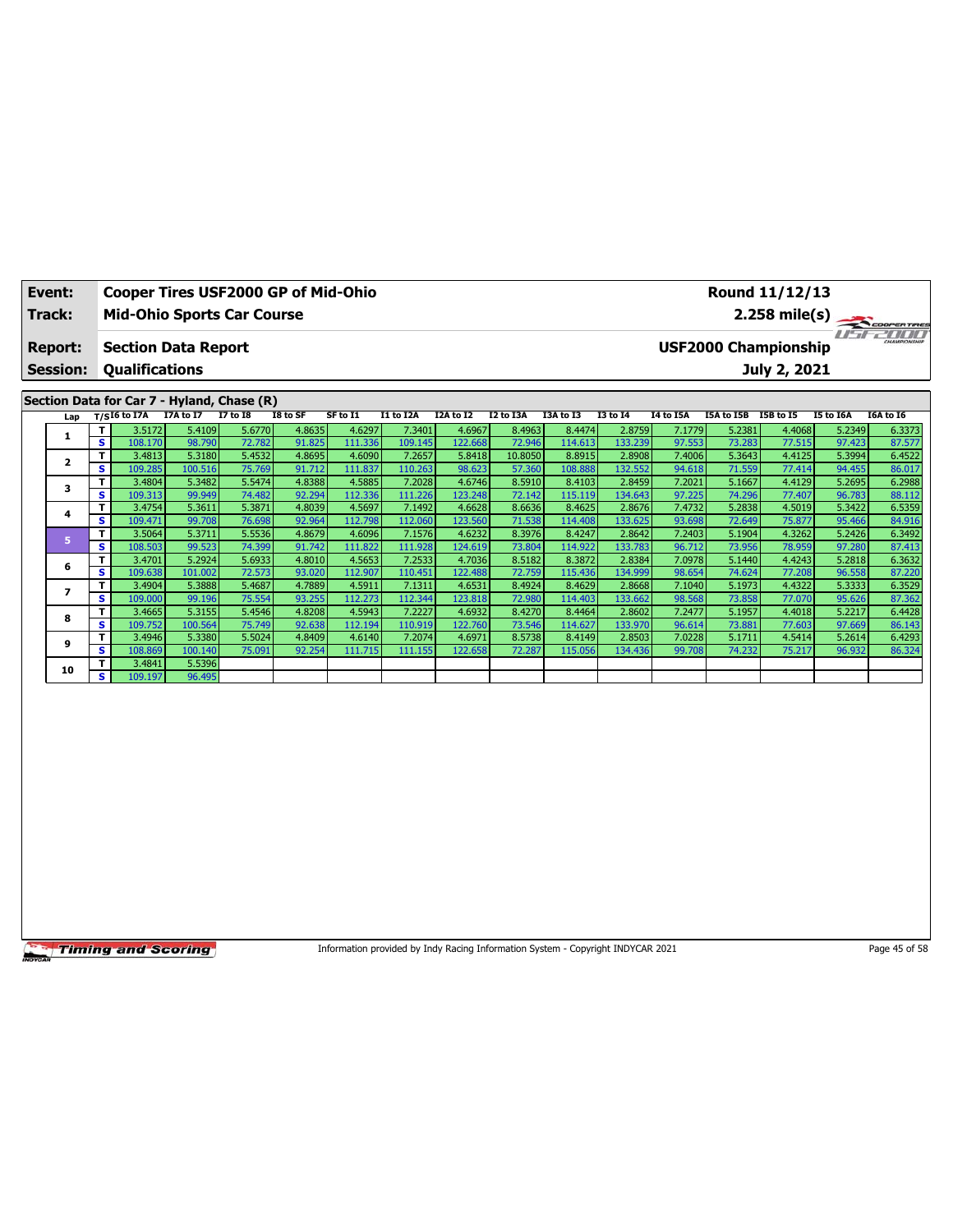| <b>Mid-Ohio Sports Car Course</b><br><b>Track:</b><br><b>Section Data Report</b><br><b>Report:</b><br><b>Qualifications</b><br><b>Session:</b><br>Section Data for Car 7 - Hyland, Chase (R)<br>PO to SF<br><b>SF to PI</b><br>T/SLap<br>Lap<br>86.9368<br>$\overline{\mathbf{r}}$<br>84.3497<br>$\mathbf{1}$<br>$\overline{\mathbf{s}}$<br>96.370<br>87.579<br>88.4548<br>$\overline{\mathbf{r}}$<br>$\mathbf{2}$<br>S<br>91.898<br>83.8779<br>$\mathbf{T}$<br>3<br>$\overline{\mathbf{s}}$<br>96.912<br>84.5399<br>$\overline{\mathbf{r}}$<br>4<br>S<br>96.153<br>83.7246<br>$\mathbf{T}$<br>$\sqrt{5}$<br>$\overline{\mathbf{s}}$<br>97.090<br>83.8339<br>$\mathbf T$<br>6<br>$\overline{\mathbf{s}}$<br>96.963<br>83.7539<br>$\mathbf T$<br>$\overline{\mathbf{z}}$<br>97.056<br>$\overline{\mathbf{s}}$<br>83.8109<br>$\overline{\mathbf{r}}$<br>8<br>S<br>96.990<br>83.1513<br>83.9594<br>$\mathbf{T}$<br>9 | $2.258$ mile(s)<br>COOPERTIRES<br>use anno<br><b>USF2000 Championship</b><br>July 2, 2021<br>92.395 | $\overline{\mathbf{s}}$<br>96.818<br>$\overline{\mathbf{r}}$<br>$\overline{\mathbf{s}}$ | Event: |  | Cooper Tires USF2000 GP of Mid-Ohio | Round 11/12/13 |  |
|-------------------------------------------------------------------------------------------------------------------------------------------------------------------------------------------------------------------------------------------------------------------------------------------------------------------------------------------------------------------------------------------------------------------------------------------------------------------------------------------------------------------------------------------------------------------------------------------------------------------------------------------------------------------------------------------------------------------------------------------------------------------------------------------------------------------------------------------------------------------------------------------------------------------|-----------------------------------------------------------------------------------------------------|-----------------------------------------------------------------------------------------|--------|--|-------------------------------------|----------------|--|
|                                                                                                                                                                                                                                                                                                                                                                                                                                                                                                                                                                                                                                                                                                                                                                                                                                                                                                                   |                                                                                                     |                                                                                         |        |  |                                     |                |  |
|                                                                                                                                                                                                                                                                                                                                                                                                                                                                                                                                                                                                                                                                                                                                                                                                                                                                                                                   |                                                                                                     |                                                                                         |        |  |                                     |                |  |
|                                                                                                                                                                                                                                                                                                                                                                                                                                                                                                                                                                                                                                                                                                                                                                                                                                                                                                                   |                                                                                                     |                                                                                         |        |  |                                     |                |  |
|                                                                                                                                                                                                                                                                                                                                                                                                                                                                                                                                                                                                                                                                                                                                                                                                                                                                                                                   |                                                                                                     |                                                                                         |        |  |                                     |                |  |
|                                                                                                                                                                                                                                                                                                                                                                                                                                                                                                                                                                                                                                                                                                                                                                                                                                                                                                                   |                                                                                                     |                                                                                         |        |  |                                     |                |  |
|                                                                                                                                                                                                                                                                                                                                                                                                                                                                                                                                                                                                                                                                                                                                                                                                                                                                                                                   |                                                                                                     |                                                                                         |        |  |                                     |                |  |
|                                                                                                                                                                                                                                                                                                                                                                                                                                                                                                                                                                                                                                                                                                                                                                                                                                                                                                                   |                                                                                                     |                                                                                         |        |  |                                     |                |  |
|                                                                                                                                                                                                                                                                                                                                                                                                                                                                                                                                                                                                                                                                                                                                                                                                                                                                                                                   |                                                                                                     |                                                                                         |        |  |                                     |                |  |
|                                                                                                                                                                                                                                                                                                                                                                                                                                                                                                                                                                                                                                                                                                                                                                                                                                                                                                                   |                                                                                                     |                                                                                         |        |  |                                     |                |  |
|                                                                                                                                                                                                                                                                                                                                                                                                                                                                                                                                                                                                                                                                                                                                                                                                                                                                                                                   |                                                                                                     |                                                                                         |        |  |                                     |                |  |
|                                                                                                                                                                                                                                                                                                                                                                                                                                                                                                                                                                                                                                                                                                                                                                                                                                                                                                                   |                                                                                                     |                                                                                         |        |  |                                     |                |  |
|                                                                                                                                                                                                                                                                                                                                                                                                                                                                                                                                                                                                                                                                                                                                                                                                                                                                                                                   |                                                                                                     |                                                                                         |        |  |                                     |                |  |
|                                                                                                                                                                                                                                                                                                                                                                                                                                                                                                                                                                                                                                                                                                                                                                                                                                                                                                                   |                                                                                                     |                                                                                         |        |  |                                     |                |  |
|                                                                                                                                                                                                                                                                                                                                                                                                                                                                                                                                                                                                                                                                                                                                                                                                                                                                                                                   |                                                                                                     |                                                                                         |        |  |                                     |                |  |
|                                                                                                                                                                                                                                                                                                                                                                                                                                                                                                                                                                                                                                                                                                                                                                                                                                                                                                                   |                                                                                                     |                                                                                         |        |  |                                     |                |  |
|                                                                                                                                                                                                                                                                                                                                                                                                                                                                                                                                                                                                                                                                                                                                                                                                                                                                                                                   |                                                                                                     |                                                                                         |        |  |                                     |                |  |
|                                                                                                                                                                                                                                                                                                                                                                                                                                                                                                                                                                                                                                                                                                                                                                                                                                                                                                                   |                                                                                                     |                                                                                         |        |  |                                     |                |  |
|                                                                                                                                                                                                                                                                                                                                                                                                                                                                                                                                                                                                                                                                                                                                                                                                                                                                                                                   |                                                                                                     |                                                                                         |        |  |                                     |                |  |
|                                                                                                                                                                                                                                                                                                                                                                                                                                                                                                                                                                                                                                                                                                                                                                                                                                                                                                                   |                                                                                                     |                                                                                         |        |  |                                     |                |  |
|                                                                                                                                                                                                                                                                                                                                                                                                                                                                                                                                                                                                                                                                                                                                                                                                                                                                                                                   |                                                                                                     |                                                                                         |        |  |                                     |                |  |
|                                                                                                                                                                                                                                                                                                                                                                                                                                                                                                                                                                                                                                                                                                                                                                                                                                                                                                                   |                                                                                                     |                                                                                         |        |  |                                     |                |  |
| 10                                                                                                                                                                                                                                                                                                                                                                                                                                                                                                                                                                                                                                                                                                                                                                                                                                                                                                                |                                                                                                     |                                                                                         |        |  |                                     |                |  |
|                                                                                                                                                                                                                                                                                                                                                                                                                                                                                                                                                                                                                                                                                                                                                                                                                                                                                                                   |                                                                                                     |                                                                                         |        |  |                                     |                |  |
|                                                                                                                                                                                                                                                                                                                                                                                                                                                                                                                                                                                                                                                                                                                                                                                                                                                                                                                   |                                                                                                     |                                                                                         |        |  |                                     |                |  |
|                                                                                                                                                                                                                                                                                                                                                                                                                                                                                                                                                                                                                                                                                                                                                                                                                                                                                                                   |                                                                                                     |                                                                                         |        |  |                                     |                |  |
|                                                                                                                                                                                                                                                                                                                                                                                                                                                                                                                                                                                                                                                                                                                                                                                                                                                                                                                   |                                                                                                     |                                                                                         |        |  |                                     |                |  |
|                                                                                                                                                                                                                                                                                                                                                                                                                                                                                                                                                                                                                                                                                                                                                                                                                                                                                                                   |                                                                                                     |                                                                                         |        |  |                                     |                |  |
|                                                                                                                                                                                                                                                                                                                                                                                                                                                                                                                                                                                                                                                                                                                                                                                                                                                                                                                   |                                                                                                     |                                                                                         |        |  |                                     |                |  |
|                                                                                                                                                                                                                                                                                                                                                                                                                                                                                                                                                                                                                                                                                                                                                                                                                                                                                                                   |                                                                                                     |                                                                                         |        |  |                                     |                |  |
|                                                                                                                                                                                                                                                                                                                                                                                                                                                                                                                                                                                                                                                                                                                                                                                                                                                                                                                   |                                                                                                     |                                                                                         |        |  |                                     |                |  |

Information provided by Indy Racing Information System - Copyright INDYCAR 2021 Page 46 of 58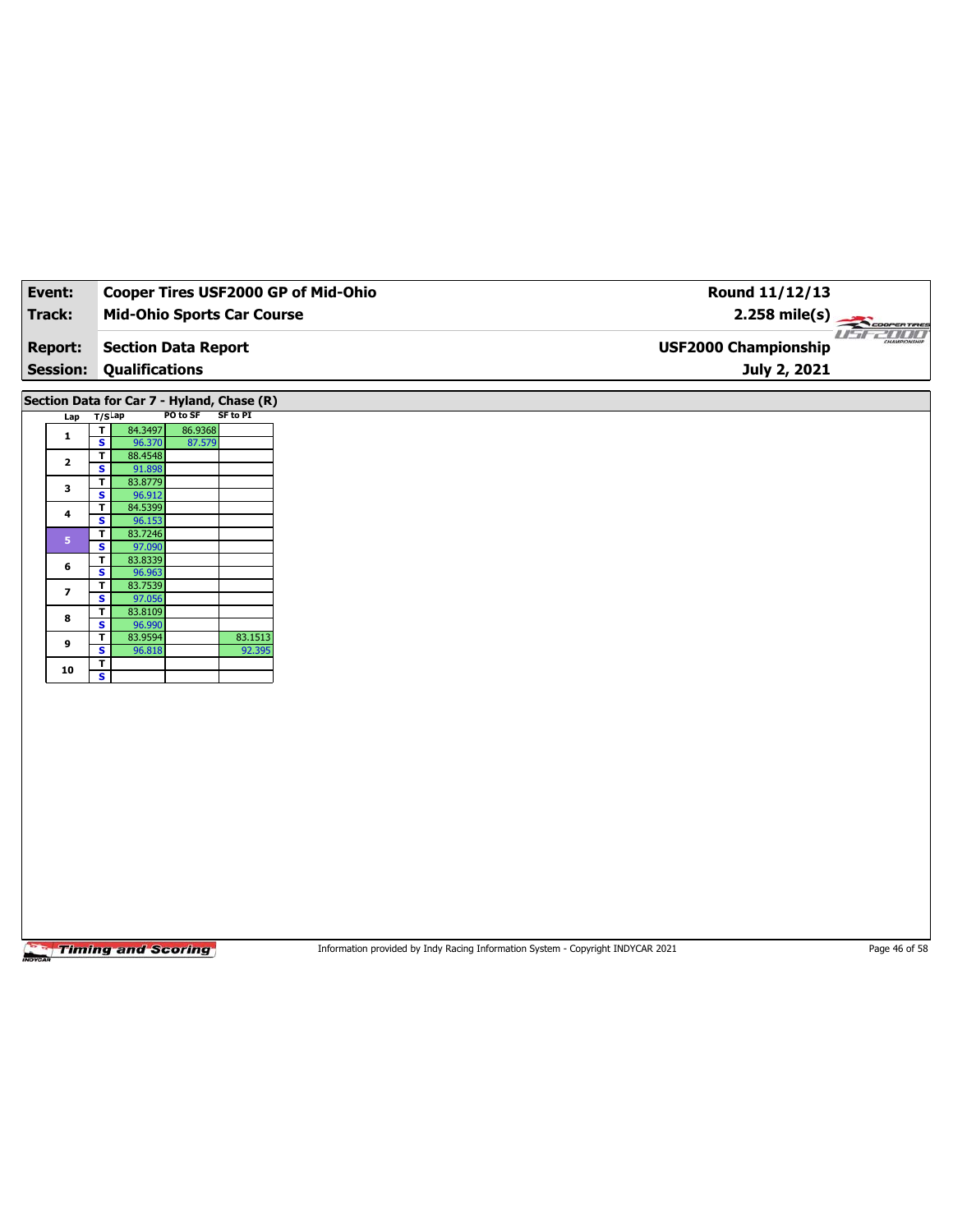| <b>Mid-Ohio Sports Car Course</b><br>$2.258 \text{ mile(s)}$<br>Track:<br>$H^*H^-$<br>CHAMPIONSHIP<br><b>USF2000 Championship</b><br><b>Section Data Report</b><br><b>Report:</b><br><b>Qualifications</b><br>July 2, 2021<br><b>Session:</b><br>Section Data for Car 8 - Lee, Jackson (R)<br>$T/S$ <sup>16</sup> to 17A<br><b>I7A to I7</b><br><b>I7 to I8</b><br>I8 to SF<br>SF to I1<br>I1 to I2A<br>I2A to I2<br>I2 to I3A<br>I3A to I3<br><b>I3 to 14</b><br>I4 to I5A<br>I5A to I5B<br><b>I5B</b> to I5<br>I5 to I6A<br>I6A to I6<br>Lap<br>T<br>3.5075<br>5.2755<br>5.6773<br>5.6668<br>4.8859<br>4.6109<br>7.5459<br>4.7217<br>8.6336<br>8.4968<br>2.8685<br>7.2862<br>4.4781<br>5.2416<br>6.4160<br>1<br>$\overline{\mathbf{s}}$<br>122.019<br>96.103<br>76.280<br>108.469<br>94.155<br>72.913<br>91.404<br>111.790<br>106.168<br>71.786<br>113.947<br>133.583<br>72.763<br>97.299<br>86.502<br>5.5233<br>4.6517<br>5.1068<br>3.4848<br>5.3453<br>4.8279<br>4.5907<br>7.3630<br>8.4015<br>8.3622<br>2.8382<br>6.9835<br>4.3926<br>5.2055<br>6.2874<br>т<br>$\mathbf{2}$<br>123.855<br>s<br>109.175<br>100.003<br>74.807<br>92.502<br>112.282<br>108.806<br>73.769<br>115.781<br>75.167<br>77.765<br>88.272<br>135.009<br>100.269<br>97.973<br>5.5415<br>T.<br>3.4245<br>5.2781<br>7.2115<br>4.6127<br>8.7220<br>2.7994<br>5.3935<br>6.7447<br>4.8112<br>4.5861<br>8.2643<br>7.3860<br>5.4172<br>6.3801<br>з<br>74.561<br>124.902<br>101.276<br>92.823<br>112.395<br>111.092<br>71.059<br>117.152<br>136.880<br>71.172<br>50.646<br>s<br>94.805<br>94.145<br>86.989<br>111.098<br>3.4515<br>5.2541<br>5.4230<br>4.7938<br>4.5728<br>7.1207<br>4.6135<br>8.3102<br>2.8366<br>6.9806<br>5.1312<br>4.2859<br>6.5170<br>T.<br>8.3534<br>5.1603<br>4<br>101.739<br>76.191<br>93.160<br>124.881<br>74.580<br>79.701<br>85.162<br>s<br>110.229<br>112.722<br>112.508<br>115.903<br>135.085<br>100.310<br>74.810<br>98.831<br>3.5820<br>4.8298<br>4.6332<br>8.2944<br>6.9167<br>4.3342<br>T.<br>5.2328<br>5.4598<br>4.5706<br>7.1973<br>8.3050<br>2.8275<br>5.0666<br>5.1301<br>6.2964<br>5<br>102.153<br>74.722<br>s.<br>106.213<br>75.677<br>92.466<br>112.776<br>111.311<br>124.350<br>135.520<br>101.237<br>75.764<br>78.813<br>99.413<br>88.146<br>116.578<br>4.6258<br>8.3819<br>2.8224<br>6.9643<br>4.9935<br>T.<br>3.4354<br>5.1760<br>5.4128<br>4.8033<br>4.5605<br>7.1245<br>8.2956<br>4.3599<br>5.2450<br>6.2879<br>6<br>s.<br>103.274<br>92.976<br>73.942<br>88.265<br>110.745<br>76.334<br>113.026<br>112.448<br>124.548<br>135.765<br>100.545<br>76.873<br>78.348<br>97.235<br>116.710<br>T.<br>3.4359<br>5.1733<br>5.4341<br>4.8231<br>4.5515<br>7.0680<br>4.6237<br>8.3623<br>2.8124<br>6.8657<br>6.2997<br>8.3103<br>5.0543<br>4.3147<br>5.2000<br>$\overline{7}$<br>s.<br>76.035<br>92.594<br>113.249<br>113.347<br>124.605<br>74.115<br>136.247<br>75.948<br>110.729<br>103.328<br>116.504<br>101.989<br>79.169<br>98.077<br>88.099<br>T.<br>5.7678<br>5.6161<br>4.8571<br>4.5579<br>7.3263<br>4.6657<br>8.3128<br>8.3424<br>2.8302<br>7.0243<br>5.1083<br>4.3628<br>5.1541<br>6.6992<br>3.4617<br>8<br>s.<br>73.571<br>74.556<br>82.846<br>109.904<br>92.678<br>91.946<br>113.090<br>109.351<br>123.483<br>135.390<br>99.686<br>75.145<br>78.296<br>98.950<br>116.056<br>5.4362<br>6.9579<br>T.<br>3.5997<br>5.2281<br>4.8154<br>4.5498<br>7.1372<br>4.6111<br>8.4909<br>8.3094<br>2.8222<br>5.0428<br>4.3049<br>5.1883<br>6.2629<br>9<br>76.006<br>72.993<br>s<br>92.742<br>124.946<br>76.121<br>79.349<br>98.298<br>88.617<br>105.691<br>102.245<br>113.292<br>112.248<br>116.516<br>135.774<br>100.638<br>5.5568<br>4.6829<br>6.9591<br>T.<br>3.4277<br>5.1326<br>4.7884<br>4.5363<br>7.3866<br>8.3435<br>8.3660<br>2.8369<br>5.0909<br>4.3335<br>5.2140<br>7.7406<br>10<br>74.356<br>74.282<br>71.700<br>s.<br>110.994<br>104.147<br>93.265<br>123.030<br>135.071<br>75.402<br>97.814<br>113.629<br>108.458<br>115.728<br>100.620<br>78.826<br>7.5215<br>4.9343<br>8.4671<br>8.1830<br>5.7440<br>T.<br>3.8932<br>9.1357<br>3.0144<br>5.0682<br>5.3420<br>6.4505<br>11<br>$\overline{\mathbf{s}}$<br>97.723<br>71.069<br>127.117<br>85.571<br>66.829<br>116,762<br>67.841<br>114.346<br>67.399<br>95.470<br>86.040<br>3.4629<br>5.2995<br>5.3947<br>4.7894<br>4.5488<br>7.1926<br>4.6162<br>8.3057<br>8.2979<br>2.8217<br>6.8940<br>5.0353<br>4.3364<br>6.2342<br>T.<br>5.1832<br>12<br>s<br>109.866<br>76.590<br>93.246<br>113.317<br>100.867<br>111.383<br>124.807<br>135.798<br>76.235<br>98.395<br>89.025<br>74.620<br>116.678<br>101.571<br>78.773<br>3.4280<br>5.7116<br>т<br>13<br>93.589 | Event: |   | Cooper Tires USF2000 GP of Mid-Ohio |  |  |  |  |  | Round 11/12/13 |  |
|-------------------------------------------------------------------------------------------------------------------------------------------------------------------------------------------------------------------------------------------------------------------------------------------------------------------------------------------------------------------------------------------------------------------------------------------------------------------------------------------------------------------------------------------------------------------------------------------------------------------------------------------------------------------------------------------------------------------------------------------------------------------------------------------------------------------------------------------------------------------------------------------------------------------------------------------------------------------------------------------------------------------------------------------------------------------------------------------------------------------------------------------------------------------------------------------------------------------------------------------------------------------------------------------------------------------------------------------------------------------------------------------------------------------------------------------------------------------------------------------------------------------------------------------------------------------------------------------------------------------------------------------------------------------------------------------------------------------------------------------------------------------------------------------------------------------------------------------------------------------------------------------------------------------------------------------------------------------------------------------------------------------------------------------------------------------------------------------------------------------------------------------------------------------------------------------------------------------------------------------------------------------------------------------------------------------------------------------------------------------------------------------------------------------------------------------------------------------------------------------------------------------------------------------------------------------------------------------------------------------------------------------------------------------------------------------------------------------------------------------------------------------------------------------------------------------------------------------------------------------------------------------------------------------------------------------------------------------------------------------------------------------------------------------------------------------------------------------------------------------------------------------------------------------------------------------------------------------------------------------------------------------------------------------------------------------------------------------------------------------------------------------------------------------------------------------------------------------------------------------------------------------------------------------------------------------------------------------------------------------------------------------------------------------------------------------------------------------------------------------------------------------------------------------------------------------------------------------------------------------------------------------------------------------------------------------------------------------------------------------------------------------------------------------------------------------------------------------------------------------------------------------------------------------------------------------------------------------------------------------------------------------------------------------------------------------------------------------------------------------------------------------------------------------------------------------------------------------------------------------------------------------------------------------------------------------------------------------------------------------------|--------|---|-------------------------------------|--|--|--|--|--|----------------|--|
|                                                                                                                                                                                                                                                                                                                                                                                                                                                                                                                                                                                                                                                                                                                                                                                                                                                                                                                                                                                                                                                                                                                                                                                                                                                                                                                                                                                                                                                                                                                                                                                                                                                                                                                                                                                                                                                                                                                                                                                                                                                                                                                                                                                                                                                                                                                                                                                                                                                                                                                                                                                                                                                                                                                                                                                                                                                                                                                                                                                                                                                                                                                                                                                                                                                                                                                                                                                                                                                                                                                                                                                                                                                                                                                                                                                                                                                                                                                                                                                                                                                                                                                                                                                                                                                                                                                                                                                                                                                                                                                                                                                                                         |        |   |                                     |  |  |  |  |  |                |  |
|                                                                                                                                                                                                                                                                                                                                                                                                                                                                                                                                                                                                                                                                                                                                                                                                                                                                                                                                                                                                                                                                                                                                                                                                                                                                                                                                                                                                                                                                                                                                                                                                                                                                                                                                                                                                                                                                                                                                                                                                                                                                                                                                                                                                                                                                                                                                                                                                                                                                                                                                                                                                                                                                                                                                                                                                                                                                                                                                                                                                                                                                                                                                                                                                                                                                                                                                                                                                                                                                                                                                                                                                                                                                                                                                                                                                                                                                                                                                                                                                                                                                                                                                                                                                                                                                                                                                                                                                                                                                                                                                                                                                                         |        |   |                                     |  |  |  |  |  |                |  |
|                                                                                                                                                                                                                                                                                                                                                                                                                                                                                                                                                                                                                                                                                                                                                                                                                                                                                                                                                                                                                                                                                                                                                                                                                                                                                                                                                                                                                                                                                                                                                                                                                                                                                                                                                                                                                                                                                                                                                                                                                                                                                                                                                                                                                                                                                                                                                                                                                                                                                                                                                                                                                                                                                                                                                                                                                                                                                                                                                                                                                                                                                                                                                                                                                                                                                                                                                                                                                                                                                                                                                                                                                                                                                                                                                                                                                                                                                                                                                                                                                                                                                                                                                                                                                                                                                                                                                                                                                                                                                                                                                                                                                         |        |   |                                     |  |  |  |  |  |                |  |
|                                                                                                                                                                                                                                                                                                                                                                                                                                                                                                                                                                                                                                                                                                                                                                                                                                                                                                                                                                                                                                                                                                                                                                                                                                                                                                                                                                                                                                                                                                                                                                                                                                                                                                                                                                                                                                                                                                                                                                                                                                                                                                                                                                                                                                                                                                                                                                                                                                                                                                                                                                                                                                                                                                                                                                                                                                                                                                                                                                                                                                                                                                                                                                                                                                                                                                                                                                                                                                                                                                                                                                                                                                                                                                                                                                                                                                                                                                                                                                                                                                                                                                                                                                                                                                                                                                                                                                                                                                                                                                                                                                                                                         |        |   |                                     |  |  |  |  |  |                |  |
|                                                                                                                                                                                                                                                                                                                                                                                                                                                                                                                                                                                                                                                                                                                                                                                                                                                                                                                                                                                                                                                                                                                                                                                                                                                                                                                                                                                                                                                                                                                                                                                                                                                                                                                                                                                                                                                                                                                                                                                                                                                                                                                                                                                                                                                                                                                                                                                                                                                                                                                                                                                                                                                                                                                                                                                                                                                                                                                                                                                                                                                                                                                                                                                                                                                                                                                                                                                                                                                                                                                                                                                                                                                                                                                                                                                                                                                                                                                                                                                                                                                                                                                                                                                                                                                                                                                                                                                                                                                                                                                                                                                                                         |        |   |                                     |  |  |  |  |  |                |  |
|                                                                                                                                                                                                                                                                                                                                                                                                                                                                                                                                                                                                                                                                                                                                                                                                                                                                                                                                                                                                                                                                                                                                                                                                                                                                                                                                                                                                                                                                                                                                                                                                                                                                                                                                                                                                                                                                                                                                                                                                                                                                                                                                                                                                                                                                                                                                                                                                                                                                                                                                                                                                                                                                                                                                                                                                                                                                                                                                                                                                                                                                                                                                                                                                                                                                                                                                                                                                                                                                                                                                                                                                                                                                                                                                                                                                                                                                                                                                                                                                                                                                                                                                                                                                                                                                                                                                                                                                                                                                                                                                                                                                                         |        |   |                                     |  |  |  |  |  |                |  |
|                                                                                                                                                                                                                                                                                                                                                                                                                                                                                                                                                                                                                                                                                                                                                                                                                                                                                                                                                                                                                                                                                                                                                                                                                                                                                                                                                                                                                                                                                                                                                                                                                                                                                                                                                                                                                                                                                                                                                                                                                                                                                                                                                                                                                                                                                                                                                                                                                                                                                                                                                                                                                                                                                                                                                                                                                                                                                                                                                                                                                                                                                                                                                                                                                                                                                                                                                                                                                                                                                                                                                                                                                                                                                                                                                                                                                                                                                                                                                                                                                                                                                                                                                                                                                                                                                                                                                                                                                                                                                                                                                                                                                         |        |   |                                     |  |  |  |  |  |                |  |
|                                                                                                                                                                                                                                                                                                                                                                                                                                                                                                                                                                                                                                                                                                                                                                                                                                                                                                                                                                                                                                                                                                                                                                                                                                                                                                                                                                                                                                                                                                                                                                                                                                                                                                                                                                                                                                                                                                                                                                                                                                                                                                                                                                                                                                                                                                                                                                                                                                                                                                                                                                                                                                                                                                                                                                                                                                                                                                                                                                                                                                                                                                                                                                                                                                                                                                                                                                                                                                                                                                                                                                                                                                                                                                                                                                                                                                                                                                                                                                                                                                                                                                                                                                                                                                                                                                                                                                                                                                                                                                                                                                                                                         |        |   |                                     |  |  |  |  |  |                |  |
|                                                                                                                                                                                                                                                                                                                                                                                                                                                                                                                                                                                                                                                                                                                                                                                                                                                                                                                                                                                                                                                                                                                                                                                                                                                                                                                                                                                                                                                                                                                                                                                                                                                                                                                                                                                                                                                                                                                                                                                                                                                                                                                                                                                                                                                                                                                                                                                                                                                                                                                                                                                                                                                                                                                                                                                                                                                                                                                                                                                                                                                                                                                                                                                                                                                                                                                                                                                                                                                                                                                                                                                                                                                                                                                                                                                                                                                                                                                                                                                                                                                                                                                                                                                                                                                                                                                                                                                                                                                                                                                                                                                                                         |        |   |                                     |  |  |  |  |  |                |  |
|                                                                                                                                                                                                                                                                                                                                                                                                                                                                                                                                                                                                                                                                                                                                                                                                                                                                                                                                                                                                                                                                                                                                                                                                                                                                                                                                                                                                                                                                                                                                                                                                                                                                                                                                                                                                                                                                                                                                                                                                                                                                                                                                                                                                                                                                                                                                                                                                                                                                                                                                                                                                                                                                                                                                                                                                                                                                                                                                                                                                                                                                                                                                                                                                                                                                                                                                                                                                                                                                                                                                                                                                                                                                                                                                                                                                                                                                                                                                                                                                                                                                                                                                                                                                                                                                                                                                                                                                                                                                                                                                                                                                                         |        |   |                                     |  |  |  |  |  |                |  |
|                                                                                                                                                                                                                                                                                                                                                                                                                                                                                                                                                                                                                                                                                                                                                                                                                                                                                                                                                                                                                                                                                                                                                                                                                                                                                                                                                                                                                                                                                                                                                                                                                                                                                                                                                                                                                                                                                                                                                                                                                                                                                                                                                                                                                                                                                                                                                                                                                                                                                                                                                                                                                                                                                                                                                                                                                                                                                                                                                                                                                                                                                                                                                                                                                                                                                                                                                                                                                                                                                                                                                                                                                                                                                                                                                                                                                                                                                                                                                                                                                                                                                                                                                                                                                                                                                                                                                                                                                                                                                                                                                                                                                         |        |   |                                     |  |  |  |  |  |                |  |
|                                                                                                                                                                                                                                                                                                                                                                                                                                                                                                                                                                                                                                                                                                                                                                                                                                                                                                                                                                                                                                                                                                                                                                                                                                                                                                                                                                                                                                                                                                                                                                                                                                                                                                                                                                                                                                                                                                                                                                                                                                                                                                                                                                                                                                                                                                                                                                                                                                                                                                                                                                                                                                                                                                                                                                                                                                                                                                                                                                                                                                                                                                                                                                                                                                                                                                                                                                                                                                                                                                                                                                                                                                                                                                                                                                                                                                                                                                                                                                                                                                                                                                                                                                                                                                                                                                                                                                                                                                                                                                                                                                                                                         |        |   |                                     |  |  |  |  |  |                |  |
|                                                                                                                                                                                                                                                                                                                                                                                                                                                                                                                                                                                                                                                                                                                                                                                                                                                                                                                                                                                                                                                                                                                                                                                                                                                                                                                                                                                                                                                                                                                                                                                                                                                                                                                                                                                                                                                                                                                                                                                                                                                                                                                                                                                                                                                                                                                                                                                                                                                                                                                                                                                                                                                                                                                                                                                                                                                                                                                                                                                                                                                                                                                                                                                                                                                                                                                                                                                                                                                                                                                                                                                                                                                                                                                                                                                                                                                                                                                                                                                                                                                                                                                                                                                                                                                                                                                                                                                                                                                                                                                                                                                                                         |        |   |                                     |  |  |  |  |  |                |  |
|                                                                                                                                                                                                                                                                                                                                                                                                                                                                                                                                                                                                                                                                                                                                                                                                                                                                                                                                                                                                                                                                                                                                                                                                                                                                                                                                                                                                                                                                                                                                                                                                                                                                                                                                                                                                                                                                                                                                                                                                                                                                                                                                                                                                                                                                                                                                                                                                                                                                                                                                                                                                                                                                                                                                                                                                                                                                                                                                                                                                                                                                                                                                                                                                                                                                                                                                                                                                                                                                                                                                                                                                                                                                                                                                                                                                                                                                                                                                                                                                                                                                                                                                                                                                                                                                                                                                                                                                                                                                                                                                                                                                                         |        |   |                                     |  |  |  |  |  |                |  |
|                                                                                                                                                                                                                                                                                                                                                                                                                                                                                                                                                                                                                                                                                                                                                                                                                                                                                                                                                                                                                                                                                                                                                                                                                                                                                                                                                                                                                                                                                                                                                                                                                                                                                                                                                                                                                                                                                                                                                                                                                                                                                                                                                                                                                                                                                                                                                                                                                                                                                                                                                                                                                                                                                                                                                                                                                                                                                                                                                                                                                                                                                                                                                                                                                                                                                                                                                                                                                                                                                                                                                                                                                                                                                                                                                                                                                                                                                                                                                                                                                                                                                                                                                                                                                                                                                                                                                                                                                                                                                                                                                                                                                         |        |   |                                     |  |  |  |  |  |                |  |
|                                                                                                                                                                                                                                                                                                                                                                                                                                                                                                                                                                                                                                                                                                                                                                                                                                                                                                                                                                                                                                                                                                                                                                                                                                                                                                                                                                                                                                                                                                                                                                                                                                                                                                                                                                                                                                                                                                                                                                                                                                                                                                                                                                                                                                                                                                                                                                                                                                                                                                                                                                                                                                                                                                                                                                                                                                                                                                                                                                                                                                                                                                                                                                                                                                                                                                                                                                                                                                                                                                                                                                                                                                                                                                                                                                                                                                                                                                                                                                                                                                                                                                                                                                                                                                                                                                                                                                                                                                                                                                                                                                                                                         |        |   |                                     |  |  |  |  |  |                |  |
|                                                                                                                                                                                                                                                                                                                                                                                                                                                                                                                                                                                                                                                                                                                                                                                                                                                                                                                                                                                                                                                                                                                                                                                                                                                                                                                                                                                                                                                                                                                                                                                                                                                                                                                                                                                                                                                                                                                                                                                                                                                                                                                                                                                                                                                                                                                                                                                                                                                                                                                                                                                                                                                                                                                                                                                                                                                                                                                                                                                                                                                                                                                                                                                                                                                                                                                                                                                                                                                                                                                                                                                                                                                                                                                                                                                                                                                                                                                                                                                                                                                                                                                                                                                                                                                                                                                                                                                                                                                                                                                                                                                                                         |        |   |                                     |  |  |  |  |  |                |  |
|                                                                                                                                                                                                                                                                                                                                                                                                                                                                                                                                                                                                                                                                                                                                                                                                                                                                                                                                                                                                                                                                                                                                                                                                                                                                                                                                                                                                                                                                                                                                                                                                                                                                                                                                                                                                                                                                                                                                                                                                                                                                                                                                                                                                                                                                                                                                                                                                                                                                                                                                                                                                                                                                                                                                                                                                                                                                                                                                                                                                                                                                                                                                                                                                                                                                                                                                                                                                                                                                                                                                                                                                                                                                                                                                                                                                                                                                                                                                                                                                                                                                                                                                                                                                                                                                                                                                                                                                                                                                                                                                                                                                                         |        |   |                                     |  |  |  |  |  |                |  |
|                                                                                                                                                                                                                                                                                                                                                                                                                                                                                                                                                                                                                                                                                                                                                                                                                                                                                                                                                                                                                                                                                                                                                                                                                                                                                                                                                                                                                                                                                                                                                                                                                                                                                                                                                                                                                                                                                                                                                                                                                                                                                                                                                                                                                                                                                                                                                                                                                                                                                                                                                                                                                                                                                                                                                                                                                                                                                                                                                                                                                                                                                                                                                                                                                                                                                                                                                                                                                                                                                                                                                                                                                                                                                                                                                                                                                                                                                                                                                                                                                                                                                                                                                                                                                                                                                                                                                                                                                                                                                                                                                                                                                         |        |   |                                     |  |  |  |  |  |                |  |
|                                                                                                                                                                                                                                                                                                                                                                                                                                                                                                                                                                                                                                                                                                                                                                                                                                                                                                                                                                                                                                                                                                                                                                                                                                                                                                                                                                                                                                                                                                                                                                                                                                                                                                                                                                                                                                                                                                                                                                                                                                                                                                                                                                                                                                                                                                                                                                                                                                                                                                                                                                                                                                                                                                                                                                                                                                                                                                                                                                                                                                                                                                                                                                                                                                                                                                                                                                                                                                                                                                                                                                                                                                                                                                                                                                                                                                                                                                                                                                                                                                                                                                                                                                                                                                                                                                                                                                                                                                                                                                                                                                                                                         |        |   |                                     |  |  |  |  |  |                |  |
|                                                                                                                                                                                                                                                                                                                                                                                                                                                                                                                                                                                                                                                                                                                                                                                                                                                                                                                                                                                                                                                                                                                                                                                                                                                                                                                                                                                                                                                                                                                                                                                                                                                                                                                                                                                                                                                                                                                                                                                                                                                                                                                                                                                                                                                                                                                                                                                                                                                                                                                                                                                                                                                                                                                                                                                                                                                                                                                                                                                                                                                                                                                                                                                                                                                                                                                                                                                                                                                                                                                                                                                                                                                                                                                                                                                                                                                                                                                                                                                                                                                                                                                                                                                                                                                                                                                                                                                                                                                                                                                                                                                                                         |        |   |                                     |  |  |  |  |  |                |  |
|                                                                                                                                                                                                                                                                                                                                                                                                                                                                                                                                                                                                                                                                                                                                                                                                                                                                                                                                                                                                                                                                                                                                                                                                                                                                                                                                                                                                                                                                                                                                                                                                                                                                                                                                                                                                                                                                                                                                                                                                                                                                                                                                                                                                                                                                                                                                                                                                                                                                                                                                                                                                                                                                                                                                                                                                                                                                                                                                                                                                                                                                                                                                                                                                                                                                                                                                                                                                                                                                                                                                                                                                                                                                                                                                                                                                                                                                                                                                                                                                                                                                                                                                                                                                                                                                                                                                                                                                                                                                                                                                                                                                                         |        |   |                                     |  |  |  |  |  |                |  |
|                                                                                                                                                                                                                                                                                                                                                                                                                                                                                                                                                                                                                                                                                                                                                                                                                                                                                                                                                                                                                                                                                                                                                                                                                                                                                                                                                                                                                                                                                                                                                                                                                                                                                                                                                                                                                                                                                                                                                                                                                                                                                                                                                                                                                                                                                                                                                                                                                                                                                                                                                                                                                                                                                                                                                                                                                                                                                                                                                                                                                                                                                                                                                                                                                                                                                                                                                                                                                                                                                                                                                                                                                                                                                                                                                                                                                                                                                                                                                                                                                                                                                                                                                                                                                                                                                                                                                                                                                                                                                                                                                                                                                         |        |   |                                     |  |  |  |  |  |                |  |
|                                                                                                                                                                                                                                                                                                                                                                                                                                                                                                                                                                                                                                                                                                                                                                                                                                                                                                                                                                                                                                                                                                                                                                                                                                                                                                                                                                                                                                                                                                                                                                                                                                                                                                                                                                                                                                                                                                                                                                                                                                                                                                                                                                                                                                                                                                                                                                                                                                                                                                                                                                                                                                                                                                                                                                                                                                                                                                                                                                                                                                                                                                                                                                                                                                                                                                                                                                                                                                                                                                                                                                                                                                                                                                                                                                                                                                                                                                                                                                                                                                                                                                                                                                                                                                                                                                                                                                                                                                                                                                                                                                                                                         |        |   |                                     |  |  |  |  |  |                |  |
|                                                                                                                                                                                                                                                                                                                                                                                                                                                                                                                                                                                                                                                                                                                                                                                                                                                                                                                                                                                                                                                                                                                                                                                                                                                                                                                                                                                                                                                                                                                                                                                                                                                                                                                                                                                                                                                                                                                                                                                                                                                                                                                                                                                                                                                                                                                                                                                                                                                                                                                                                                                                                                                                                                                                                                                                                                                                                                                                                                                                                                                                                                                                                                                                                                                                                                                                                                                                                                                                                                                                                                                                                                                                                                                                                                                                                                                                                                                                                                                                                                                                                                                                                                                                                                                                                                                                                                                                                                                                                                                                                                                                                         |        |   |                                     |  |  |  |  |  |                |  |
|                                                                                                                                                                                                                                                                                                                                                                                                                                                                                                                                                                                                                                                                                                                                                                                                                                                                                                                                                                                                                                                                                                                                                                                                                                                                                                                                                                                                                                                                                                                                                                                                                                                                                                                                                                                                                                                                                                                                                                                                                                                                                                                                                                                                                                                                                                                                                                                                                                                                                                                                                                                                                                                                                                                                                                                                                                                                                                                                                                                                                                                                                                                                                                                                                                                                                                                                                                                                                                                                                                                                                                                                                                                                                                                                                                                                                                                                                                                                                                                                                                                                                                                                                                                                                                                                                                                                                                                                                                                                                                                                                                                                                         |        |   |                                     |  |  |  |  |  |                |  |
|                                                                                                                                                                                                                                                                                                                                                                                                                                                                                                                                                                                                                                                                                                                                                                                                                                                                                                                                                                                                                                                                                                                                                                                                                                                                                                                                                                                                                                                                                                                                                                                                                                                                                                                                                                                                                                                                                                                                                                                                                                                                                                                                                                                                                                                                                                                                                                                                                                                                                                                                                                                                                                                                                                                                                                                                                                                                                                                                                                                                                                                                                                                                                                                                                                                                                                                                                                                                                                                                                                                                                                                                                                                                                                                                                                                                                                                                                                                                                                                                                                                                                                                                                                                                                                                                                                                                                                                                                                                                                                                                                                                                                         |        |   |                                     |  |  |  |  |  |                |  |
|                                                                                                                                                                                                                                                                                                                                                                                                                                                                                                                                                                                                                                                                                                                                                                                                                                                                                                                                                                                                                                                                                                                                                                                                                                                                                                                                                                                                                                                                                                                                                                                                                                                                                                                                                                                                                                                                                                                                                                                                                                                                                                                                                                                                                                                                                                                                                                                                                                                                                                                                                                                                                                                                                                                                                                                                                                                                                                                                                                                                                                                                                                                                                                                                                                                                                                                                                                                                                                                                                                                                                                                                                                                                                                                                                                                                                                                                                                                                                                                                                                                                                                                                                                                                                                                                                                                                                                                                                                                                                                                                                                                                                         |        |   |                                     |  |  |  |  |  |                |  |
|                                                                                                                                                                                                                                                                                                                                                                                                                                                                                                                                                                                                                                                                                                                                                                                                                                                                                                                                                                                                                                                                                                                                                                                                                                                                                                                                                                                                                                                                                                                                                                                                                                                                                                                                                                                                                                                                                                                                                                                                                                                                                                                                                                                                                                                                                                                                                                                                                                                                                                                                                                                                                                                                                                                                                                                                                                                                                                                                                                                                                                                                                                                                                                                                                                                                                                                                                                                                                                                                                                                                                                                                                                                                                                                                                                                                                                                                                                                                                                                                                                                                                                                                                                                                                                                                                                                                                                                                                                                                                                                                                                                                                         |        |   |                                     |  |  |  |  |  |                |  |
|                                                                                                                                                                                                                                                                                                                                                                                                                                                                                                                                                                                                                                                                                                                                                                                                                                                                                                                                                                                                                                                                                                                                                                                                                                                                                                                                                                                                                                                                                                                                                                                                                                                                                                                                                                                                                                                                                                                                                                                                                                                                                                                                                                                                                                                                                                                                                                                                                                                                                                                                                                                                                                                                                                                                                                                                                                                                                                                                                                                                                                                                                                                                                                                                                                                                                                                                                                                                                                                                                                                                                                                                                                                                                                                                                                                                                                                                                                                                                                                                                                                                                                                                                                                                                                                                                                                                                                                                                                                                                                                                                                                                                         |        | s | 110.984                             |  |  |  |  |  |                |  |

Information provided by Indy Racing Information System - Copyright INDYCAR 2021 Page 47 of 58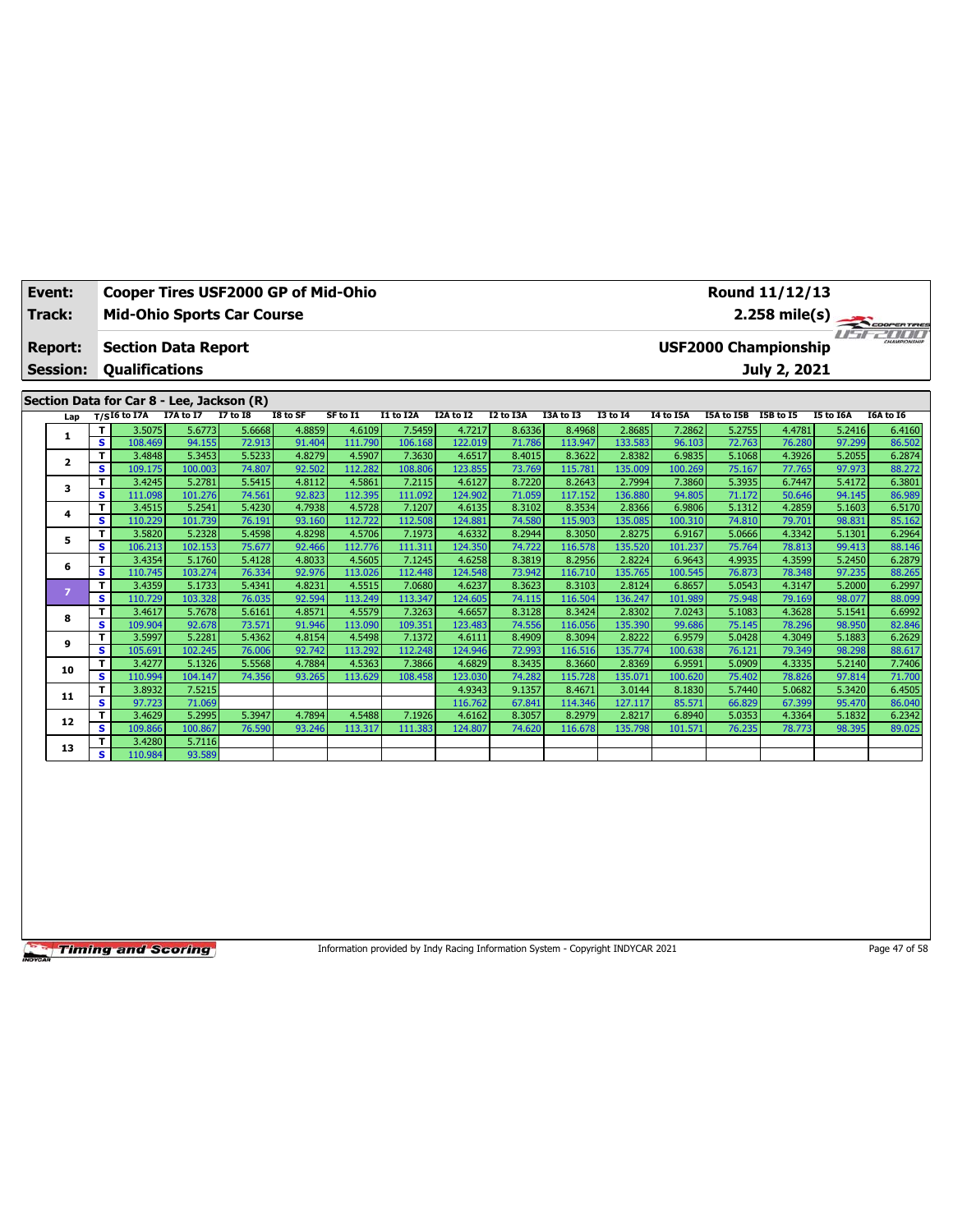| Event:          |                         |                                           |          | Cooper Tires USF2000 GP of Mid-Ohio |                   |
|-----------------|-------------------------|-------------------------------------------|----------|-------------------------------------|-------------------|
| <b>Track:</b>   |                         |                                           |          | <b>Mid-Ohio Sports Car Course</b>   |                   |
| <b>Report:</b>  |                         | <b>Section Data Report</b>                |          |                                     |                   |
| <b>Session:</b> |                         | Qualifications                            |          |                                     |                   |
|                 |                         |                                           |          |                                     |                   |
|                 |                         | Section Data for Car 8 - Lee, Jackson (R) |          |                                     |                   |
| Lap T/SLap      |                         |                                           | PI to PO | PO to SF                            | <b>SF to PI</b>   |
| $\mathbf{1}$    | $\overline{\mathbf{r}}$ | 85.3123                                   |          | 88.5286                             |                   |
|                 | $\overline{\mathbf{s}}$ | 95.283                                    |          | 86.005                              |                   |
| $\mathbf{2}$    | T                       | 83.3644                                   |          |                                     |                   |
|                 | S                       | 97.509                                    |          |                                     |                   |
| 3               | T                       | 86.5728                                   |          |                                     |                   |
|                 | $\overline{\mathbf{s}}$ | 93.896                                    |          |                                     |                   |
| 4               | T<br>S                  | 82.8046<br>98.168                         |          |                                     |                   |
|                 | T                       | 82.6764                                   |          |                                     |                   |
| 5               | $\overline{\mathbf{s}}$ | 98.321                                    |          |                                     |                   |
|                 | $\overline{\mathsf{r}}$ | 82.4888                                   |          |                                     |                   |
| 6               | S                       | 98.544                                    |          |                                     |                   |
|                 | $\overline{\mathbf{r}}$ | 82.3290                                   |          |                                     |                   |
| $\mathbf{7}$    | $\overline{\mathbf{s}}$ | 98.736                                    |          |                                     |                   |
|                 | T                       | 84.0867                                   |          |                                     |                   |
| 8               | S                       | 96.672                                    |          |                                     |                   |
| 9               | T                       | 82.7568                                   |          |                                     |                   |
|                 | $\overline{\mathbf{s}}$ | 98.225                                    |          |                                     |                   |
| 10              | T                       | 84.3958                                   |          |                                     | 85.7439           |
|                 | S                       | 96.318                                    |          |                                     | 89.601            |
| 11              | T                       | 218.9300                                  | 132.3524 | 85.2705                             |                   |
|                 | $\overline{\mathbf{s}}$ | 37.130                                    | 6.785    | 89.291                              |                   |
| $12\,$          | T<br>S                  | 82.4125<br>98.636                         |          |                                     | 81.4067<br>94.375 |
|                 | T                       |                                           |          |                                     |                   |
|                 |                         |                                           |          |                                     |                   |

Information provided by Indy Racing Information System - Copyright INDYCAR 2021 Page 48 of 58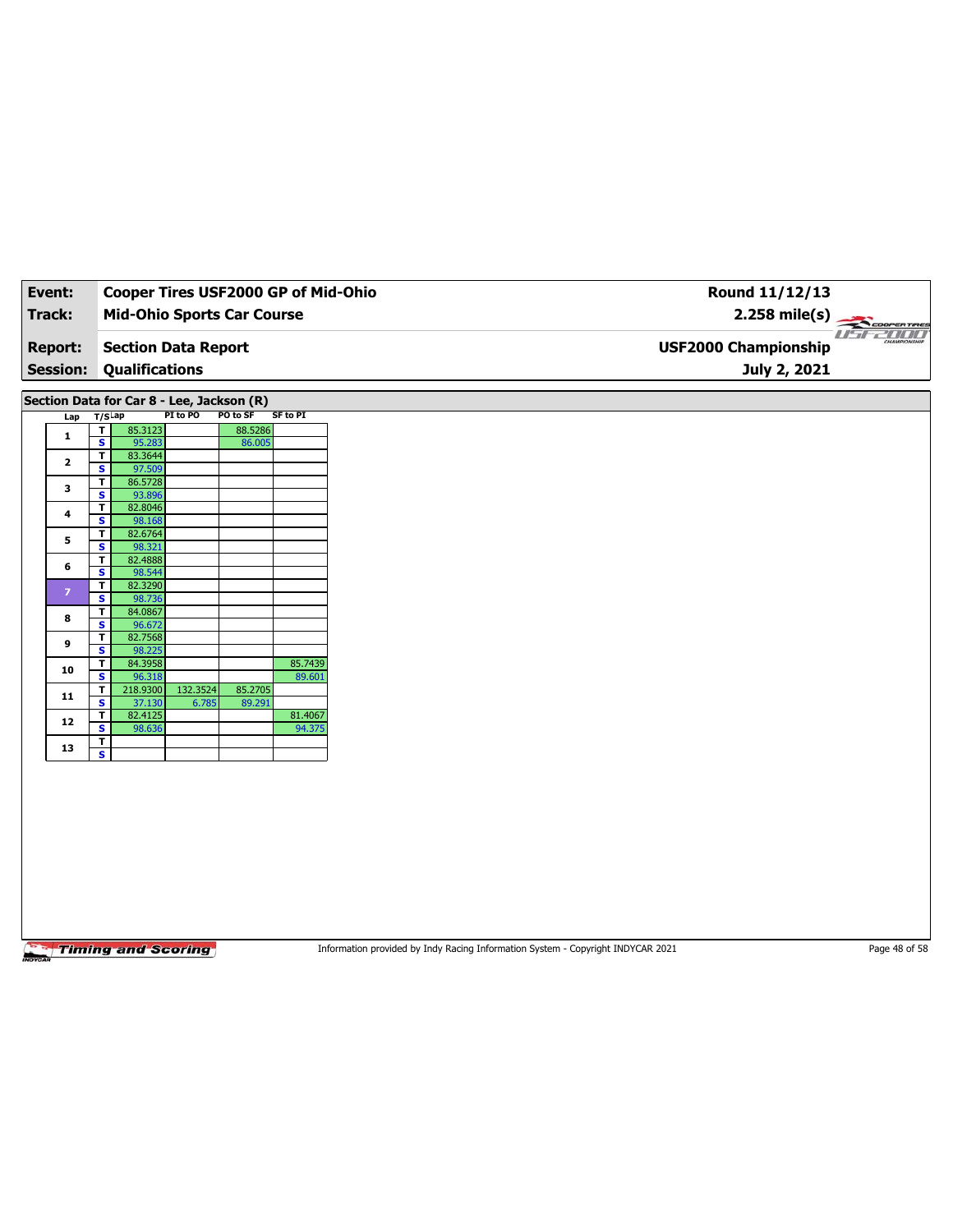| Event:                            |          | <b>Cooper Tires USF2000 GP of Mid-Ohio</b>          |                   |                  |                  |                   |                   |                   |                  |                   |                   |                   |                  | Round 11/12/13                              |                  |                  |
|-----------------------------------|----------|-----------------------------------------------------|-------------------|------------------|------------------|-------------------|-------------------|-------------------|------------------|-------------------|-------------------|-------------------|------------------|---------------------------------------------|------------------|------------------|
| <b>Track:</b>                     |          | <b>Mid-Ohio Sports Car Course</b>                   |                   |                  |                  |                   |                   |                   |                  |                   |                   |                   |                  | $2.258$ mile(s)                             |                  | The Coorenting   |
| <b>Report:</b><br><b>Session:</b> |          | <b>Section Data Report</b><br><b>Qualifications</b> |                   |                  |                  |                   |                   |                   |                  |                   |                   |                   |                  | <b>USF2000 Championship</b><br>July 2, 2021 |                  | CHARGEDONICH     |
|                                   |          |                                                     |                   |                  |                  |                   |                   |                   |                  |                   |                   |                   |                  |                                             |                  |                  |
|                                   |          | Section Data for Car 9 - Vodanovich, Peter (R)      |                   |                  |                  |                   |                   |                   |                  |                   |                   |                   |                  |                                             |                  |                  |
| Lap                               |          | $T/SI6$ to I7A                                      | I7A to I7         | $I7$ to $I8$     | I8 to SF         | SF to I1          | <b>I1 to I2A</b>  | I2A to I2         | I2 to I3A        | I3A to I3         | 13 to 14          | <b>I4 to I5A</b>  | I5A to I5B       | I5B to I5                                   | <b>I5 to I6A</b> | I6A to I6        |
| 1                                 | T        | 3.5656                                              | 5.6433            | 5.6565           | 4.8303           | 4.6039            | 7.5070            | 4.8019            | 8.8806           | 8.9396            | 2.9931            | 7.7272            | 5.4980           | 4.6475                                      | 5.3286           | 6.4696           |
|                                   | s.       | 106.701                                             | 94.722            | 73.045           | 92.456           | 111.960           | 106.719           | 119.981           | 69.790           | 108.303           | 128.022           | 90.618            | 69.819           | 73.500                                      | 95.710           | 85.786           |
| $\mathbf{2}$                      | T.       | 3.5296                                              | 5.4142            | 5.5970           | 4.8023           | 4.5777            | 7.3112            | 4.7011            | 8.4195           | 8.4029            | 2.8554            |                   |                  | 5.5918                                      | 6.4248           | 6.5082           |
|                                   | s        | 107.790                                             | 98.730            | 73.822           | 92.995           | 112.601           | 109.577           | 122.554           | 73.612           | 115.220           | 134.195           |                   |                  | 61.088                                      | 79.380           | 85.277           |
| 3                                 | T.       | 3.4866                                              | 5.3544            | 5.5024           | 4.7720           | 4.5823            | 7.2834            | 4.6912            | 8.4522           | 8.5179            | 2.8756            | 7.2181            | 5.1803           | 4.5460                                      | 5.2311           | 6.2651           |
|                                   | s        | 109.119                                             | 99.833            | 75.091           | 93.586           | 112.488           | 109.995           | 122.812           | 73.327           | 113.664           | 133.253           | 97.010            | 74.101           | 75.141                                      | 97.494           | 88.586           |
| 4                                 | T.<br>s. | 3.4547<br>110.127                                   | 5.2078<br>102.643 | 5.4820           | 5.0963<br>87.630 | 4.6505<br>110.839 |                   |                   | 9.3005           | 8.8473<br>109.432 | 3.1535            | 7.6600            | 5.4599<br>70.306 | 4.5414<br>75.217                            | 5.4626           | 6.7689<br>81.993 |
|                                   | T.       | 3.5525                                              | 5.5682            | 75.371<br>5.6284 | 5.0860           | 5.1516            | 7.6439            | 4.9098            | 66.639<br>8.7707 | 8.3694            | 121.510<br>2.8331 | 91.413<br>7.1474  | 5.2383           | 4.4609                                      | 93.362<br>5.2792 | 6.3065           |
| 5                                 | s.       | 107.095                                             | 96.000            | 73.410           | 87.808           | 100.057           | 104.807           | 117.344           | 70.664           | 115.681           | 135.252           | 97.970            | 73.280           | 76.574                                      | 96.606           | 88.004           |
|                                   | T.       | 3.4688                                              | 5.1644            | 5.4724           | 4.8534           | 4.5797            | 7.1883            | 4.6595            | 8.4272           | 8.3790            | 2.8416            | 7.0892            | 5.1273           | 4.4487                                      | 5.2576           | 6.3627           |
| 6                                 | s.       | 109.679                                             | 103.506           | 75.503           | 92.016           | 112.552           | 111.450           | 123.648           | 73.544           | 115.549           | 134.847           | 98.774            | 74.867           | 76.784                                      | 97.002           | 87.227           |
|                                   | T.       | 3.4861                                              | 5.4963            | 5.7188           | 4.8837           | 4.5973            | 7.1669            | 4.6725            | 8.4479           | 8.3751            | 2.8430            | 7.1426            | 5.2262           | 4.4044                                      | 5.2878           | 6.3571           |
| $\overline{ }$                    | s.       | 109.135                                             | 97.256            | 72.250           | 91.445           | 112.121           | 111.783           | 123.304           | 73.364           | 115,602           | 134.781           | 98.035            | 73.450           | 77.557                                      | 96.448           | 87.304           |
|                                   | T.       | 3.4912                                              | 5.1898            | 5.5447           | 4.7534           | 4.5421            | 7.2081            | 4.6932            | 8.4169           | 8.4008            | 2.8473            | 7.0795            | 5.1292           | 4.3986                                      | 5.2407           | 6.2937           |
| 8                                 | s.       | 108.975                                             | 102.999           | 74.518           | 93.952           | 113.484           | 111.144           | 122.760           | 73.634           | 115.249           | 134.577           | 98.909            | 74.839           | 77.659                                      | 97.315           | 88.183           |
|                                   | T        | 3.4749                                              | 5.2438            | 5.4833           | 4.8390           | 4.5727            | 7.2676            | 4.6892            | 8.3702           | 8.3565            | 2.8256            | 7.0003            | 5.1593           | 4.3502                                      | 5.2291           | 6.2874           |
| 9                                 | s        | 109.486                                             | 101.939           | 75.353           | 92.290           | 112.724           | 110.234           | 122.865           | 74.045           | 115,860           | 135.611           | 100.028           | 74.402           | 78.523                                      | 97.531           | 88.272           |
| 10                                | T.       | 3.4790                                              | 5.1720            | 5.4470           | 4.8537           | 4.5807            | 7.1517            | 4.6826            | 8.3845           | 8.3816            | 2.8339            | 6.9975            | 5.1259           | 4.3759                                      | 5.2345           | 6.3896           |
|                                   | s.       | 109.357                                             | 103.354           | 75.855           | 92.010           | 112.527           | 112.020           | 123.038           | 73.919           | 115.513           | 135.214           | 100.068           | 74.887           | 78.062                                      | 97.431           | 86.860           |
| 11                                | T.       | 3.4637                                              | 5.2141            | 5.4690           | 4.7859           | 4.5565            | 7.1995            | 4.6238            | 8.4138           | 8.3236            | 2.8060            | 6.9784            | 5.1473           | 4.4545                                      | 5.2323           | 6.3541           |
|                                   | s.       | 109.841                                             | 102.519           | 75.550           | 93.314           | 113.125           | 111.277           | 124.602           | 73.661           | 116.318           | 136.558           | 100.342           | 74.576           | 76.684                                      | 97.471           | 87.345           |
| 12                                | T.       | 3.4491                                              | 5.2436            | 5.5159           | 4.7953           | 4.5593            | 7.3272            | 4.6848            | 8.3652           | 8.3050            | 2.8137            | 7.0106            | 5.1913           | 4.3841                                      | 5.2421           | 6.3509           |
|                                   | s        | 110.305                                             | 101.942           | 74.907           | 93.131           | 113.056           | 109.337           | 122.980           | 74.089           | 116.578           | 136.184           | 99.881            | 73.944           | 77.916                                      | 97.289           | 87.389           |
| 13                                | T.       | 3.4625                                              | 5.2275            | 5.4840           | 4.8269           | 4.5724            | 7.1475            | 4.6436            | 8.4862           | 8.3624            | 2.8218            | 6.9905            | 5.1469           | 4.5014                                      | 5.2637           | 6.3306           |
|                                   | s.<br>T. | 109.879<br>3.4513                                   | 102.256<br>5.1894 | 75.343<br>5.4106 | 92.521<br>4.8280 | 112.732<br>4.5582 | 112.086<br>7.2037 | 124.071<br>4.6403 | 73.033<br>8.3592 | 115.778<br>8.3559 | 135.793<br>2.8345 | 100.168<br>6.9608 | 74.582<br>5.1559 | 75.885<br>4.4372                            | 96.890<br>5.2610 | 87.669<br>6.3576 |
| 14                                | s.       | 110.235                                             | 103.007           | 76.365           | 92.500           | 113.083           | 111.212           | 124.159           | 74.143           | 115.868           | 135.185           | 100.596           | 74.451           | 76.983                                      | 96.940           | 87.297           |
|                                   | T.       | 3.8382                                              | 6.5037            |                  |                  |                   |                   |                   |                  |                   |                   |                   |                  |                                             |                  |                  |
| 15                                | s.       | 99.123                                              | 82.191            |                  |                  |                   |                   |                   |                  |                   |                   |                   |                  |                                             |                  |                  |
|                                   |          |                                                     |                   |                  |                  |                   |                   |                   |                  |                   |                   |                   |                  |                                             |                  |                  |

Information provided by Indy Racing Information System - Copyright INDYCAR 2021 Page 49 of 58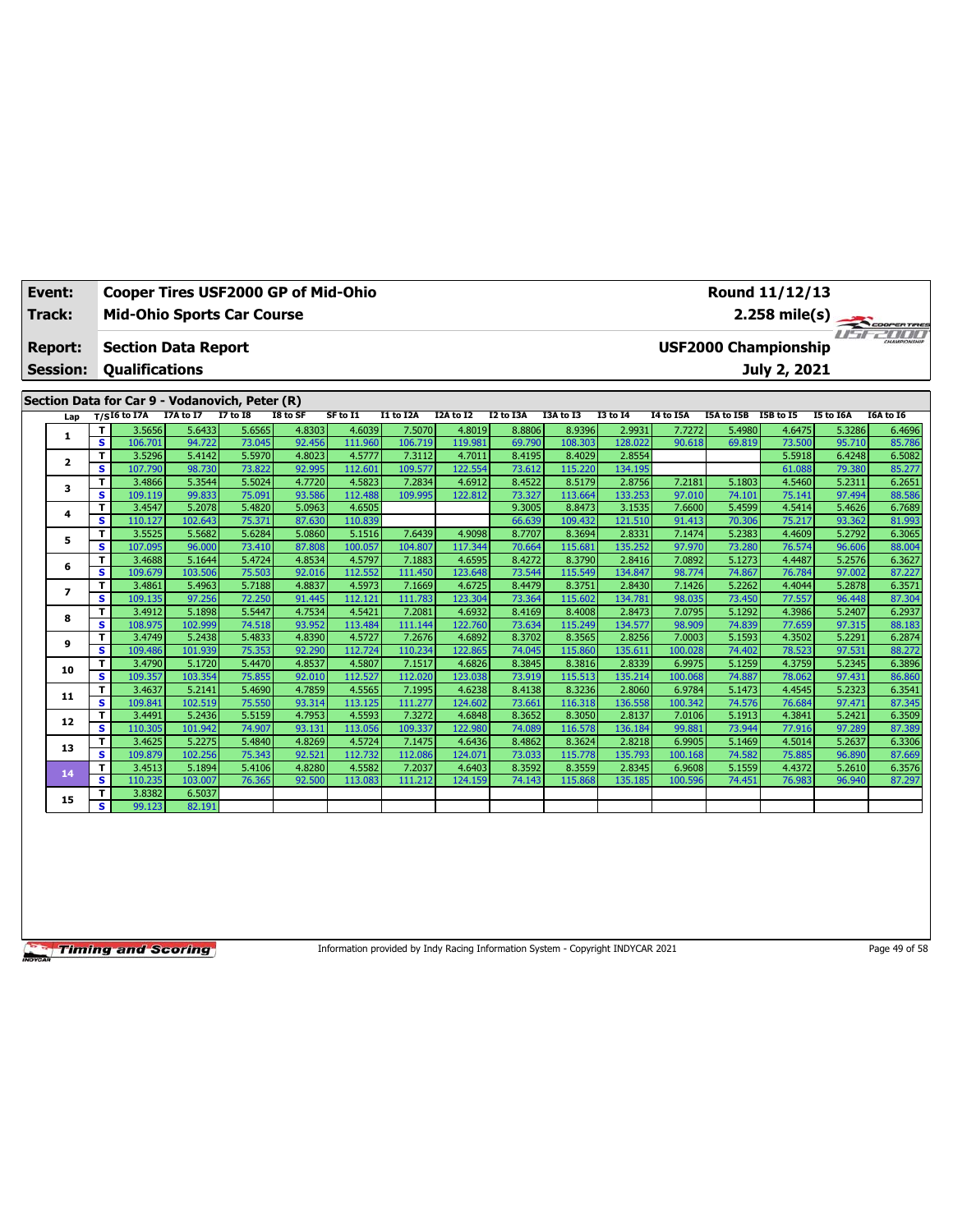| Event:                   |                                         |                       |                                                                               | Cooper Tires USF2000 GP of Mid-Ohio | Round 11/12/13              |
|--------------------------|-----------------------------------------|-----------------------|-------------------------------------------------------------------------------|-------------------------------------|-----------------------------|
| <b>Track:</b>            |                                         |                       | <b>Mid-Ohio Sports Car Course</b>                                             |                                     | $2.258$ mile(s)             |
| <b>Report:</b>           |                                         |                       | <b>Section Data Report</b>                                                    |                                     | <b>USF2000 Championship</b> |
| <b>Session:</b>          |                                         | <b>Qualifications</b> |                                                                               |                                     | July 2, 2021                |
|                          |                                         |                       |                                                                               |                                     |                             |
| Lap                      | T/SLap                                  |                       | Section Data for Car 9 - Vodanovich, Peter (R)<br>PO to SF<br><b>SF to PI</b> |                                     |                             |
|                          | $\overline{I}$                          | 87.0927               | 88.6900                                                                       |                                     |                             |
| $\mathbf 1$              | $\overline{\mathbf{s}}$                 | 93.335                | 85.848                                                                        |                                     |                             |
| $\mathbf{2}$             | $\overline{1}$                          | 89.7481               |                                                                               |                                     |                             |
|                          | $\mathbf{s}$                            | 90.574                |                                                                               |                                     |                             |
| 3                        | $\overline{\mathbf{r}}$                 | 83.9586               |                                                                               |                                     |                             |
|                          | $\overline{\mathbf{s}}$                 | 96.819                |                                                                               |                                     |                             |
| $\pmb{4}$                | $\overline{\mathbf{r}}$<br>$\mathbf{s}$ | 91.2015<br>89.130     |                                                                               |                                     |                             |
|                          | $\overline{\mathbf{r}}$                 | 85.9459               |                                                                               |                                     |                             |
| 5                        | $\overline{\mathbf{s}}$                 | 94.580                |                                                                               |                                     |                             |
|                          | $\overline{\mathsf{r}}$                 | 83.3198               |                                                                               |                                     |                             |
| $\bf{6}$                 | S                                       | 97.561                |                                                                               |                                     |                             |
|                          | $\mathbf{T}$                            | 84.1057               |                                                                               |                                     |                             |
| $\overline{\phantom{a}}$ | $\overline{\mathbf{s}}$                 | 96.650                |                                                                               |                                     |                             |
| 8                        | T                                       | 83.2292               |                                                                               |                                     |                             |
|                          | S                                       | 97.668                |                                                                               |                                     |                             |
| 9                        | $\overline{\mathbf{r}}$                 | 83.1491               |                                                                               |                                     |                             |
|                          | $\overline{\mathbf{s}}$                 | 97.762                |                                                                               |                                     |                             |
| 10                       | $\overline{\mathbf{r}}$<br>$\mathbf{s}$ | 83.0901               |                                                                               |                                     |                             |
|                          | $\overline{\mathbf{r}}$                 | 97.831<br>83.0225     |                                                                               |                                     |                             |
| ${\bf 11}$               | $\overline{\mathbf{s}}$                 | 97.911                |                                                                               |                                     |                             |
|                          | T                                       | 83.2381               |                                                                               |                                     |                             |
| ${\bf 12}$               | $\mathbf{s}$                            | 97.657                |                                                                               |                                     |                             |
| 13                       | $\overline{\mathbf{r}}$                 | 83.2679               |                                                                               |                                     |                             |
|                          | $\overline{\mathbf{s}}$                 | 97.622                |                                                                               |                                     |                             |
| 14                       | $\overline{\mathbf{r}}$                 | 83.0036               |                                                                               | 81.9201                             |                             |
|                          | S                                       | 97.933                |                                                                               | 93.783                              |                             |
| 15                       | $\mathbf T$<br>$\overline{\mathbf{s}}$  |                       |                                                                               |                                     |                             |
|                          |                                         |                       |                                                                               |                                     |                             |

Information provided by Indy Racing Information System - Copyright INDYCAR 2021 Page 50 of 58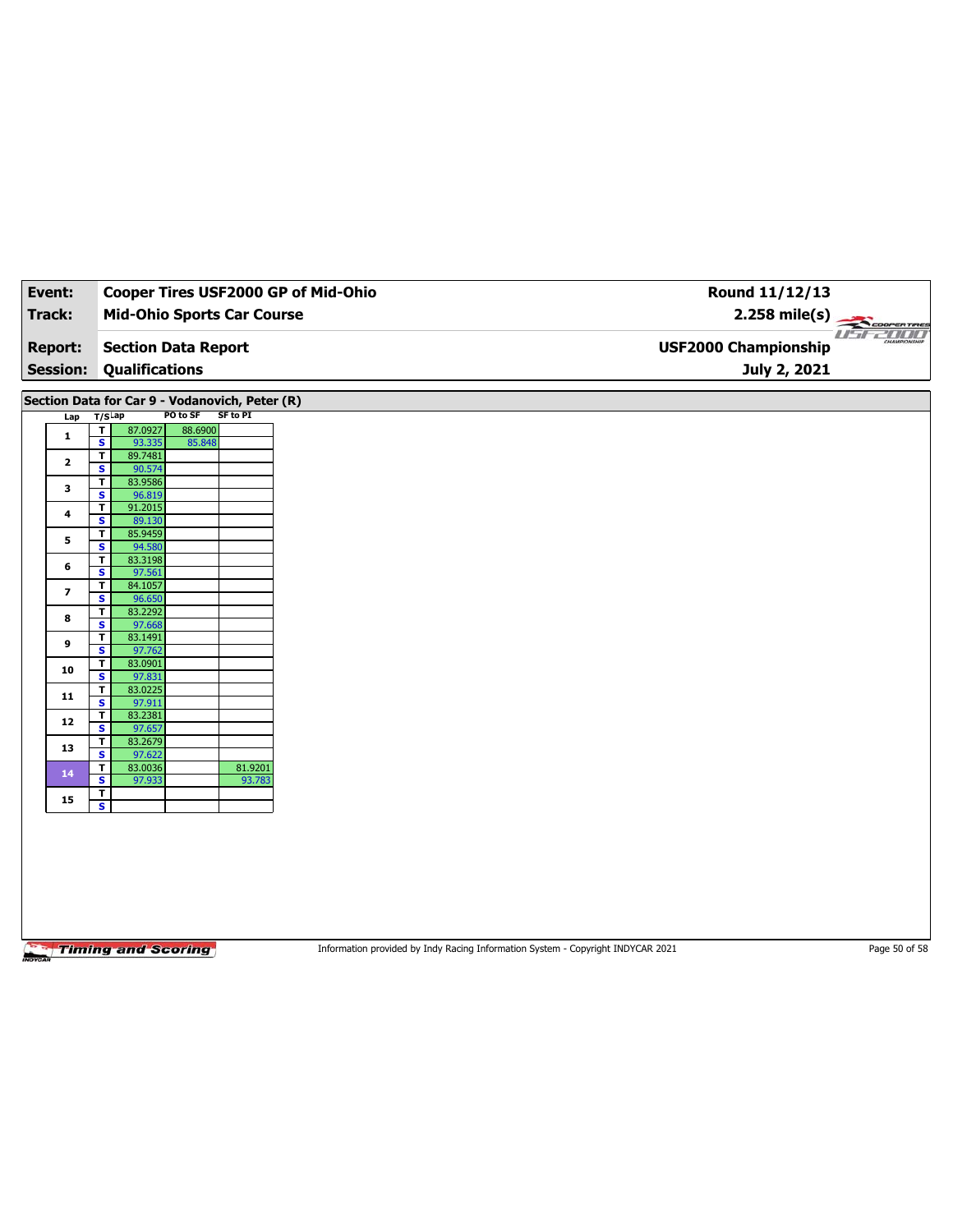| Event: |                 |                         | <b>Cooper Tires USF2000 GP of Mid-Ohio</b>  |                  |                                    |                  |                                                   |                   |                   |                  |                   |                   |                  |                   | Round 11/12/13   |                  |                  |
|--------|-----------------|-------------------------|---------------------------------------------|------------------|------------------------------------|------------------|---------------------------------------------------|-------------------|-------------------|------------------|-------------------|-------------------|------------------|-------------------|------------------|------------------|------------------|
| Track: |                 |                         | <b>Mid-Ohio Sports Car Course</b>           |                  |                                    |                  |                                                   |                   |                   |                  |                   |                   |                  |                   | $2.258$ mile(s)  |                  | COOPERTIRES      |
|        | <b>Report:</b>  |                         | <b>Section Data Report</b>                  |                  |                                    |                  | $H^a \overline{H}$<br><b>USF2000 Championship</b> |                   |                   |                  |                   |                   |                  |                   |                  |                  |                  |
|        | <b>Session:</b> |                         | <b>Qualifications</b>                       |                  |                                    |                  |                                                   | July 2, 2021      |                   |                  |                   |                   |                  |                   |                  |                  |                  |
|        |                 |                         |                                             |                  |                                    |                  |                                                   |                   |                   |                  |                   |                   |                  |                   |                  |                  |                  |
|        |                 |                         | Section Data for Car 91 - Frazer, Billy (R) |                  |                                    |                  |                                                   |                   |                   |                  |                   |                   |                  |                   |                  |                  |                  |
|        | Lap             |                         | $T/SI6$ to I7A                              | <b>I7A to I7</b> | $\overline{17}$ to $\overline{18}$ | I8 to SF         | SF to I1                                          | <b>I1 to I2A</b>  | I2A to I2         | I2 to I3A        | I3A to I3         | <b>I3 to 14</b>   | I4 to I5A        | <b>I5A to I5B</b> | I5B to I5        | <b>I5 to I6A</b> | I6A to I6        |
|        | 1               | T                       | 3.5447                                      | 5.4372           | 5.5750                             | 4.8629           | 4.6268                                            | 7.2173            | 4.6780            | 8.4175           | 8.4275            | 2.8825            | 7.0668           | 5.2578            | 4.4365           | 5.1914           | 7.2064           |
|        |                 | s                       | 107.331                                     | 98.313           | 74.113                             | 91.836           | 111.406                                           | 111.002           | 123.159           | 73.629           | 114.884           | 132.934           | 99.087           | 73.008            | 76.996           | 98.239           | 77.015           |
|        | 2               | T.<br>s.                | 3.9860<br>95.448                            | 6.1175<br>87.380 | 5.9815<br>69.077                   | 5.4269<br>82.292 | 5.4143<br>95.202                                  | 7.8503<br>102.052 | 4.9944<br>115.356 | 8.7573<br>70.772 | 8.6529<br>111.891 | 2.9104<br>131.660 | 7.0813<br>98.884 | 5.2167<br>73.584  | 4.4207<br>77.271 | 5.1637<br>98.766 | 6.2701<br>88.515 |
|        |                 | T.                      | 3.4513                                      | 5.2304           | 5.4840                             | 4.7844           | 4.5987                                            | 7.0568            | 4.6043            | 8.3484           | 8.4022            | 2.8719            | 6.9335           | 5.1994            | 4.3709           | 5.1785           | 6.3208           |
|        | з               | $\overline{\mathbf{s}}$ | 110.235                                     | 102.200          | 75.343                             | 93.343           | 112.087                                           | 113.527           | 125.130           | 74.239           | 115,230           | 133.424           | 100.992          | 73.828            | 78.151           | 98.484           | 87.805           |
|        |                 | T.                      | 3.4964                                      | 5.2357           | 5.5212                             | 4.8057           | 4.5754                                            | 7.1125            | 4.6416            | 8.4290           | 8.4128            | 2.8609            | 6.9182           | 5.1981            | 4.3850           | 5.1777           | 6.3190           |
|        | 4               | s.                      | 108.813                                     | 102.096          | 74.836                             | 92.929           | 112.658                                           | 112.638           | 124.125           | 73.529           | 115.084           | 133.938           | 101.215          | 73.847            | 77,900           | 98.499           | 87.830           |
|        |                 | T.                      | 3.4816                                      | 5.1987           | 5.5230                             | 4.8382           | 4.5787                                            | 7.0597            | 4.6366            | 8.4121           | 8.3850            | 2.8482            | 6.9269           | 5.0739            | 4.3467           | 5.1262           | 6.3253           |
|        | 5               | s                       | 109.276                                     | 102.823          | 74.811                             | 92.305           | 112.577                                           | 113.480           | 124.258           | 73.676           | 115.466           | 134.535           | 101.088          | 75.655            | 78.586           | 99.489           | 87.743           |
|        |                 | Τ                       | 3.4815                                      | 5.2387           | 5.5273                             | 4.7761           | 4.5487                                            | 7.0833            | 4.6182            | 8.5198           | 9.8954            | 3.8177            | 9.4646           | 5.7517            | 4.4658           | 5.1757           | 6.3637           |
|        | 6               | s                       | 109.279                                     | 102.038          | 74.753                             | 93.505           | 113.319                                           | 113.102           | 124.753           | 72.745           | 97.842            | 100.370           | 73.984           | 66.739            | 76.490           | 98.537           | 87.213           |
|        | $\overline{ }$  | T                       | 3.4588                                      | 5.1863           | 5.4868                             | 4.7937           | 4.5584                                            | 7.0307            | 4.5926            | 8.3015           | 8.3687            | 2.8460            | 6.8787           | 5.0709            | 4.3537           | 5.1320           | 6.3230           |
|        |                 | s.                      | 109.996                                     | 103.069          | 75.305                             | 93.162           | 113.078                                           | 113.948           | 125.449           | 74.658           | 115.691           | 134.639           | 101.796          | 75.699            | 78.460           | 99.376           | 87.775           |
|        | 8               | T.                      | 3.4603                                      | 5.1084           | 5.4666                             | 4.7518           | 4.5388                                            | 6.9744            | 4.5974            | 8.3041           | 8.3640            | 2.8386            | 6.8637           | 5.0610            | 4.3125           | 5.1144           | 6.2757           |
|        |                 | S                       | 109.948                                     | 104.640          | 75.583                             | 93.984           | 113.566                                           | 114.868           | 125.318           | 74.635           | 115.756           | 134.990           | 102.019          | 75.847            | 79.209           | 99.718           | 88.436           |
|        | 9               | T.                      | 3.4677                                      | 5.1469           | 5.4678                             | 4.7596           | 4.5365                                            | 7.0284            | 4.5867            | 8.3540           | 8.3574            | 2.8274            | 6.8797           | 5.0237            | 4.3355           | 5.1506           | 6.2554           |
|        |                 | s.                      | 109.714                                     | 103.858          | 75.566                             | 93.830           | 113.624                                           | 113.986           | 125.610           | 74.189           | 115.847           | 135.524           | 101.782          | 76.411            | 78.789           | 99.018           | 88.723           |
|        | 10              | T.                      | 3.4637                                      | 5.0936           | 5.4411                             | 4.7669           | 4.5533                                            | 6.9929            | 4.6144            | 8.3511           | 8.4113            | 2.8464            | 6.8440           | 5.0929            | 4.3327           | 5.1622           | 6.2536           |
|        |                 | s.                      | 109.841                                     | 104.945          | 75.937                             | 93.686           | 113.205                                           | 114.564           | 124.856           | 74.215           | 115.105           | 134.620           | 102.313          | 75.372            | 78.840           | 98.795           | 88.749           |
|        | 11              | т<br>s.                 | 3.4717                                      | 6.0026           | 5.5932                             | 4.8609           | 4.5984<br>112.094                                 | 7.0369            | 4.6170<br>124.786 | 8.5214           | 8.4323            | 2.8453            | 7.5541           | 5.3126<br>72.255  | 4.5783           | 5.2072           | 6.2594           |
|        |                 | T                       | 109.587<br>3.4435                           | 89.052<br>5.1313 | 73.872<br>5.4370                   | 91.874<br>4.7977 | 4.5566                                            | 113.848<br>7.0810 | 4.6419            | 72.731<br>8.2876 | 114.818<br>8.3407 | 134.672<br>2.8369 | 92.695<br>6.8537 | 5.0897            | 74.611<br>4.3482 | 97.941<br>5.2046 | 88.667<br>6.5148 |
|        | 12              | s.                      | 110.485                                     | 104.173          | 75.994                             | 93.084           | 113.123                                           | 113.139           | 124.116           | 74.783           | 116.079           | 135.071           | 102.168          | 75.420            | 78.559           | 97.990           | 85.191           |
|        |                 | T.                      | 3.5351                                      | 5.1840           | 5.5087                             | 4.7876           | 4.5636                                            | 7.0575            | 4.6466            | 8.4237           | 8.3826            | 2.8471            | 6.8546           | 5.1114            | 4.3773           | 5.1936           | 6.3118           |
|        | 13              | s.                      | 107.622                                     | 103.114          | 75.005                             | 93.281           | 112.949                                           | 113.516           | 123.991           | 73.575           | 115.499           | 134.587           | 102.154          | 75.100            | 78.037           | 98.198           | 87.931           |
|        |                 | Т.                      | 3.6334                                      | 6.4002           |                                    |                  |                                                   |                   |                   |                  |                   |                   |                  |                   |                  |                  |                  |
|        | 14              | s.                      | 104.710                                     | 83.520           |                                    |                  |                                                   |                   |                   |                  |                   |                   |                  |                   |                  |                  |                  |
|        |                 |                         |                                             |                  |                                    |                  |                                                   |                   |                   |                  |                   |                   |                  |                   |                  |                  |                  |

Information provided by Indy Racing Information System - Copyright INDYCAR 2021 Page 51 of 58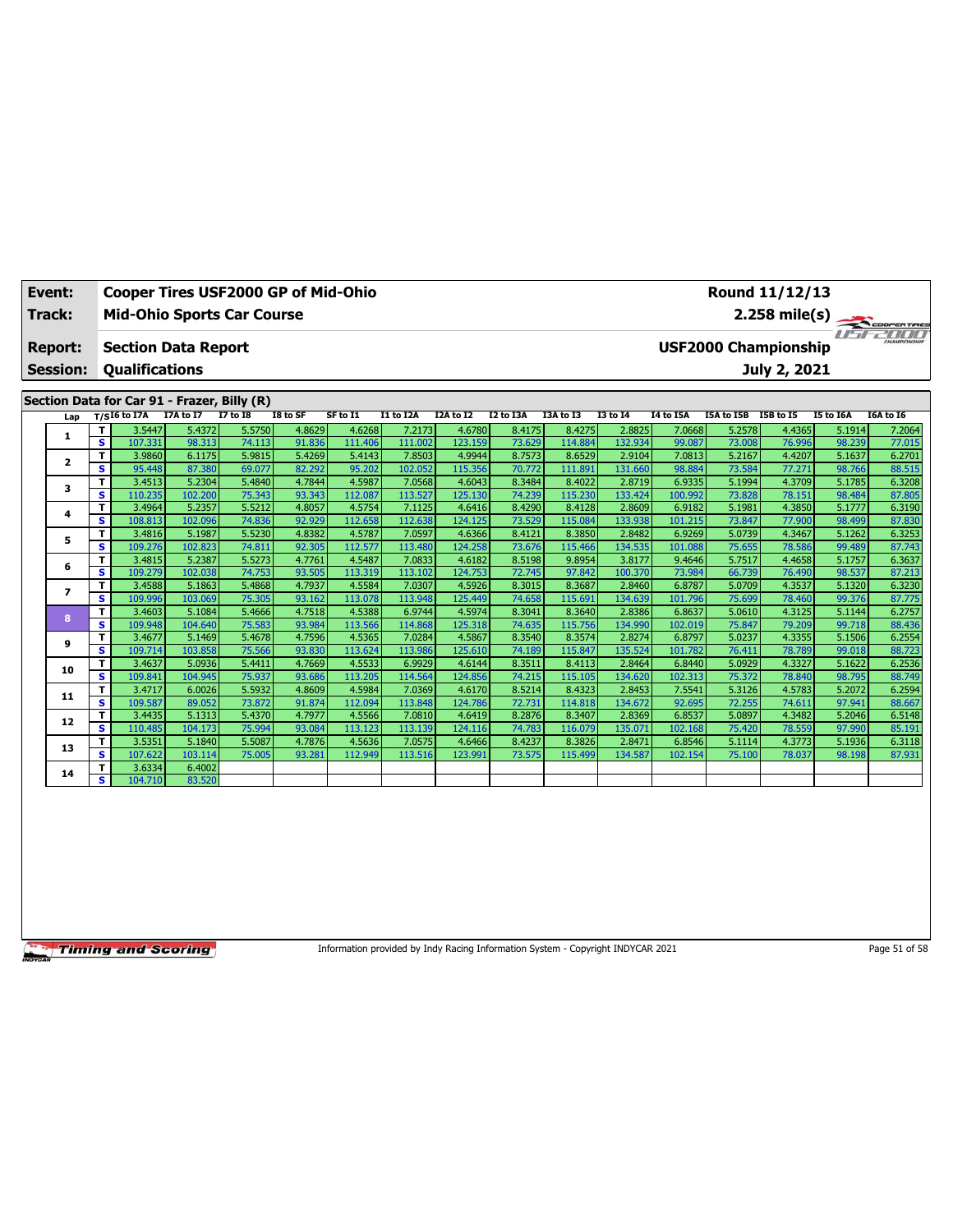| Event:                            |                                        |                       |                                                                            | Cooper Tires USF2000 GP of Mid-Ohio | Round 11/12/13                                         |
|-----------------------------------|----------------------------------------|-----------------------|----------------------------------------------------------------------------|-------------------------------------|--------------------------------------------------------|
| <b>Track:</b>                     |                                        |                       | <b>Mid-Ohio Sports Car Course</b>                                          |                                     | $2.258$ mile(s)<br>COOPERTIRES                         |
| <b>Report:</b><br><b>Session:</b> |                                        | <b>Qualifications</b> | <b>Section Data Report</b>                                                 |                                     | $H - F$<br><b>USF2000 Championship</b><br>July 2, 2021 |
|                                   |                                        |                       |                                                                            |                                     |                                                        |
| Lap                               | $T/S$ Lap                              |                       | Section Data for Car 91 - Frazer, Billy (R)<br>PO to SF<br><b>SF to PI</b> |                                     |                                                        |
|                                   | $\overline{\mathbf{r}}$                | 84.8283               | 99.0844                                                                    |                                     |                                                        |
| $\mathbf{1}$                      | $\overline{\mathbf{s}}$                | 95.827                | 76.842                                                                     |                                     |                                                        |
| $\mathbf{2}$                      | T                                      | 88.2440               |                                                                            |                                     |                                                        |
|                                   | $\overline{\mathbf{s}}$                | 92.117                |                                                                            |                                     |                                                        |
| 3                                 | $\mathbf{T}$                           | 82.8355               |                                                                            |                                     |                                                        |
|                                   | $\overline{\mathbf{s}}$                | 98.132                |                                                                            |                                     |                                                        |
| $\pmb{4}$                         | $\mathbf T$                            | 83.0892               |                                                                            |                                     |                                                        |
|                                   | $\mathbf{s}$                           | 97.832                |                                                                            |                                     |                                                        |
| 5                                 | $\mathbf T$<br>$\overline{\mathbf{s}}$ | 82.7608<br>98.220     |                                                                            |                                     |                                                        |
|                                   | $\overline{\mathsf{r}}$                | 88.7282               |                                                                            |                                     |                                                        |
| $\bf{6}$                          | S                                      | 91.615                |                                                                            |                                     |                                                        |
|                                   | T                                      | 82.3818               |                                                                            |                                     |                                                        |
| $\overline{\mathbf{z}}$           | $\overline{\mathbf{s}}$                | 98.672                |                                                                            |                                     |                                                        |
| $\bf8$                            | $\overline{\mathbf{r}}$                | 82.0317               |                                                                            |                                     |                                                        |
|                                   | $\mathbf{s}$                           | 99.093                |                                                                            |                                     |                                                        |
| 9                                 | $\mathbf T$                            | 82.1773               |                                                                            |                                     |                                                        |
|                                   | $\overline{\mathbf{s}}$                | 98.918                |                                                                            |                                     |                                                        |
| 10                                | T<br>$\mathbf{s}$                      | 82.2201<br>98.866     |                                                                            |                                     |                                                        |
|                                   | $\mathbf{T}$                           | 84.8913               |                                                                            |                                     |                                                        |
| 11                                | $\overline{\mathbf{s}}$                | 95.755                |                                                                            |                                     |                                                        |
|                                   | $\mathbf T$                            | 82.5652               |                                                                            |                                     |                                                        |
| 12                                | S                                      | 98.453                |                                                                            |                                     |                                                        |
| 13                                | $\mathbf{T}$                           | 82.7852               |                                                                            | 82.3011                             |                                                        |
|                                   | $\overline{\mathbf{s}}$                | 98.191                |                                                                            | 93.349                              |                                                        |
| 14                                | T                                      |                       |                                                                            |                                     |                                                        |
|                                   | $\overline{\mathbf{s}}$                |                       |                                                                            |                                     |                                                        |

Information provided by Indy Racing Information System - Copyright INDYCAR 2021 Page 52 of 58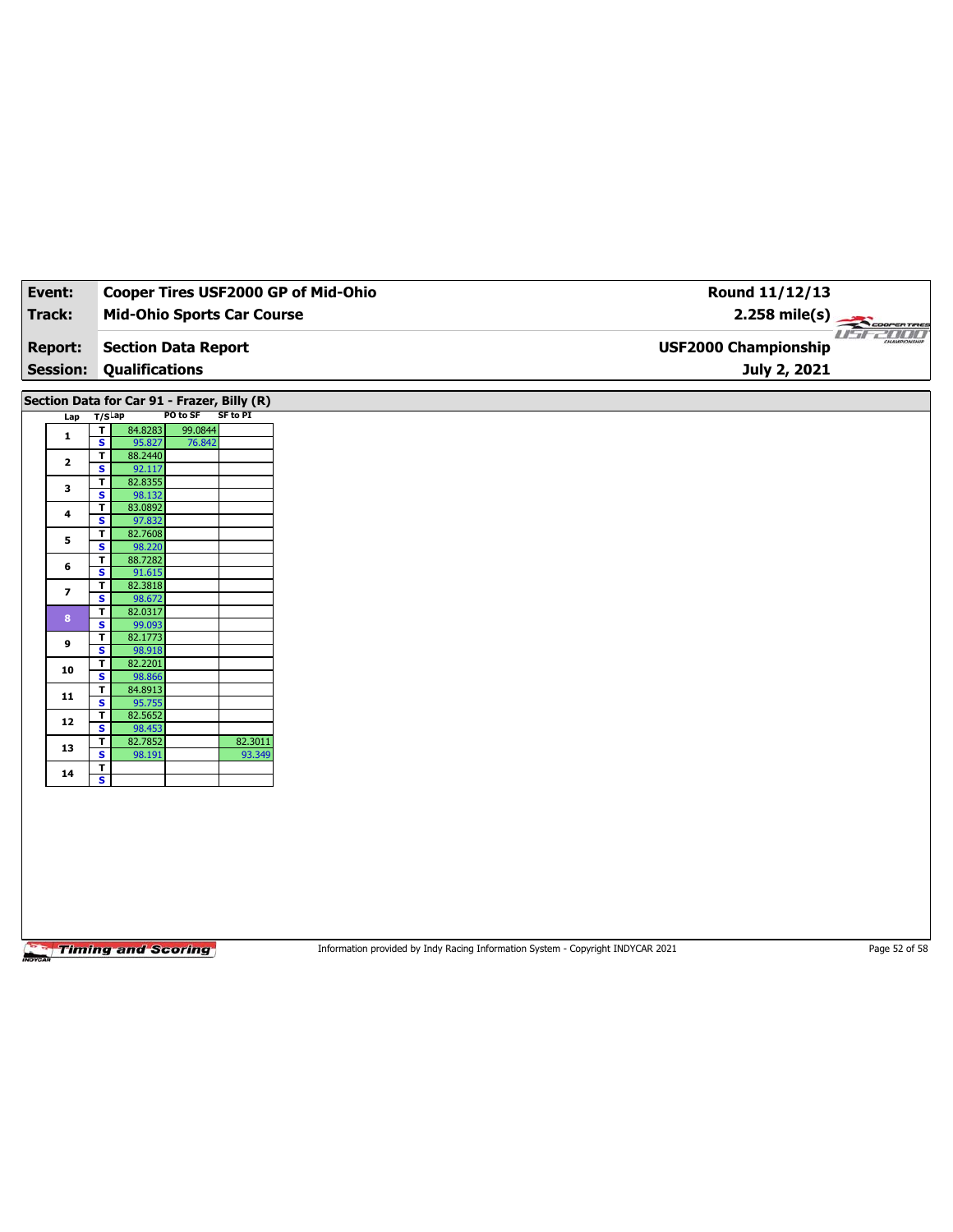| Event:                            |                         |                                                     |                   | Cooper Tires USF2000 GP of Mid-Ohio           |                  |                   |           |           |                  |                   |                   |                                                                                     |                  | Round 11/12/13   |                  |                         |  |
|-----------------------------------|-------------------------|-----------------------------------------------------|-------------------|-----------------------------------------------|------------------|-------------------|-----------|-----------|------------------|-------------------|-------------------|-------------------------------------------------------------------------------------|------------------|------------------|------------------|-------------------------|--|
| Track:                            |                         |                                                     |                   | <b>Mid-Ohio Sports Car Course</b>             |                  |                   |           |           |                  |                   |                   |                                                                                     |                  |                  |                  | $2.258 \text{ mile(s)}$ |  |
| <b>Report:</b><br><b>Session:</b> |                         | <b>Section Data Report</b><br><b>Qualifications</b> |                   |                                               |                  |                   |           |           |                  |                   |                   | $H^a \overline{H^a}$<br>CHAMPIONSHIP<br><b>USF2000 Championship</b><br>July 2, 2021 |                  |                  |                  |                         |  |
|                                   |                         |                                                     |                   |                                               |                  |                   |           |           |                  |                   |                   |                                                                                     |                  |                  |                  |                         |  |
|                                   |                         |                                                     |                   | Section Data for Car 92 - Round-Garrido, Matt |                  |                   |           |           |                  |                   |                   |                                                                                     |                  |                  |                  |                         |  |
| Lap                               |                         | $T/SI6$ to I7A                                      | I7A to I7         | $I7$ to $I8$                                  | I8 to SF         | SF to I1          | I1 to I2A | I2A to I2 | I2 to I3A        | I3A to I3         | <b>I3 to 14</b>   | I4 to I5A                                                                           | I5A to I5B       | <b>I5B</b> to I5 | I5 to I6A        | I6A to I6               |  |
| 1                                 | T                       | 3.5031                                              | 5.6164            | 5.8320                                        | 4.8445           | 4.6438            | 7.4207    | 4.7314    | 8.4594           | 8.4112            | 2.8565            | 7.2513                                                                              | 5.2759           | 4.4750           | 5.2497           | 6.4503                  |  |
|                                   | $\overline{\mathbf{s}}$ | 108.605                                             | 95.176            | 70.847                                        | 92.185           | 110.998           | 107.960   | 121.769   | 73.264           | 115.106           | 134.144           | 96.566                                                                              | 72.758           | 76.333           | 97.148           | 86.043                  |  |
| $\mathbf{2}$                      | Τ                       | 3.5027                                              | 5.3898            | 5.6337                                        | 4.7532           | 4.5594            | 7.2502    | 4.6670    | 8.4167           | 8.3707            | 2.8495            | 7.0185                                                                              | 5.2259           | 4.3833           | 5.2031           | 6.3509                  |  |
|                                   | s                       | 108.618                                             | 99.177            | 73.341                                        | 93.956           | 113.053           | 110.499   | 123.449   | 73.636           | 115.663           | 134.473           | 99.769                                                                              | 73.454           | 77.930           | 98.018           | 87.389                  |  |
| 3                                 | т                       | 3.4797                                              | 5.3372            | 5.5623                                        | 4.7468           | 4.5612            | 7.1870    | 4.6649    | 8.3346           | 8.3375            | 2.8340            | 6.9862                                                                              | 5.0823           | 4.3524           | 5.1973           | 6.2877                  |  |
|                                   | s                       | 109.335                                             | 100.155           | 74.283                                        | 94.083           | 113.009           | 111.470   | 123.505   | 74.361           | 116.124           | 135.209           | 100.230                                                                             | 75.530           | 78.483           | 98.128           | 88.268                  |  |
| 4                                 | T                       | 3.4544                                              | 5.2041            | 5.5206                                        | 4.7707           | 4.5621            | 7.1154    | 4.6284    | 8.3147           | 8.3217            | 2.8347            | 6.9513                                                                              | 5.1138           | 4.3359           | 5.1999           | 6.2997                  |  |
|                                   | s                       | 110.136                                             | 102.716           | 74.844                                        | 93.611           | 112.986           | 112.592   | 124.479   | 74.539           | 116.344           | 135.175           | 100.733                                                                             | 75.064           | 78.782           | 98.079           | 88.099                  |  |
| 5                                 | т                       | 3.4342                                              | 5.3037            | 5.5048                                        | 4.7503           | 4.5438            | 7.2016    | 4.6734    | 8.3940           | 8.3470            | 2.8292            | 6.9582                                                                              | 5.1089           | 4.3550           | 5.1895           | 6.3001                  |  |
|                                   | s                       | 110.784                                             | 100.787           | 75.058                                        | 94.013           | 113.441           | 111.244   | 123.280   | 73.835           | 115.992           | 135.438           | 100.633                                                                             | 75.136           | 78.436           | 98.275           | 88.094                  |  |
| 6                                 | T                       | 3.4902                                              | 5.2053            | 5.5325                                        | 4.7621           | 4.5529            | 7.1255    | 4.6398    | 8.3620           | 8.3055            | 2.8104            | 6.9119                                                                              | 5.1236           | 4.3647           | 5.2403           | 6.3937                  |  |
|                                   | s                       | 109.007                                             | 102.693           | 74.683                                        | 93.780           | 113.215           | 112.432   | 124.173   | 74.118           | 116.571           | 136.344           | 101.307                                                                             | 74.921           | 78.262           | 97.323           | 86.804                  |  |
| 7                                 | т                       | 3.4518                                              | 5.2669            | 5.5873                                        | 4.7132           | 4.5345            | 7.1321    | 4.6292    | 8.3882           | 8.3240            | 2.8206            | 7.0087                                                                              | 5.1286           | 4.2883           | 5.1637           | 6.3009                  |  |
|                                   | s                       | 110.219                                             | 101.491           | 73.950                                        | 94.753           | 113.674           | 112.328   | 124.457   | 73.886           | 116.312           | 135.851           | 99.908                                                                              | 74.848           | 79.656           | 98.766           | 88.083                  |  |
| 8                                 | T                       | 3.4623                                              | 5.3924            |                                               |                  |                   |           | 5.4579    | 8.8050           | 8.7274            | 3.6900            | 8.6447                                                                              | 5.5895           | 5.0051           | 6.2593           | 6.5400                  |  |
|                                   | s                       | 109.885                                             | 99.129            |                                               |                  |                   |           | 105.560   | 70.389           | 110.936           | 103.843           | 81.001                                                                              | 68.676           | 68.249           | 81.479           | 84.862                  |  |
| 9                                 | т                       | 3.4755                                              | 5.4675            | 5.5523                                        | 4.7493           | 4.5876            | 7.2465    | 4.6613    | 8.4281           | 8.5376            | 3.4041            | 7.6778                                                                              | 5.7174           | 4.7481           | 5.2229           | 6.3911                  |  |
|                                   | s                       | 109.468                                             | 97.768            | 74.416                                        | 94.033           | 112.358           | 110.555   | 123.600   | 73.536           | 113.402           | 112.565           | 91.202                                                                              | 67.140           | 71.943           | 97.647           | 86.840                  |  |
| 10                                | T                       | 3.4520                                              | 5.2753            | 5.4517                                        | 4.7187           | 4.5470            | 7.0637    | 4.6276    | 8.3226           | 8.3239            | 2.8200            | 6.8530                                                                              | 5.0749           | 4.2923           | 5.1596           | 6.2763                  |  |
|                                   | s                       | 110.213                                             | 101.330           | 75.790                                        | 94.643           | 113.361           | 113.416   | 124.500   | 74.469           | 116.313           | 135.880           | 102.178                                                                             | 75.640           | 79.582           | 98.845           | 88.428                  |  |
| 11                                | T                       | 3.4566                                              | 5.2087            | 5.4738                                        | 4.7299           | 4.5424            | 7.0245    | 4.6132    | 8.2722           | 8.3067            | 2.8196            | 6.8619                                                                              | 5.1312           | 4.2942           | 5.1816           | 6.2705                  |  |
|                                   | $\overline{\mathbf{s}}$ | 110.066                                             | 102.626           | 75.484                                        | 94.419           | 113.476           | 114.049   | 124.889   | 74.922           | 116.554           | 135.899           | 102.046                                                                             | 74.810           | 79.547           | 98.425           | 88.510                  |  |
| 12                                | т<br>s                  | 3.4710<br>109.609                                   | 5.1525<br>103.745 | 5.4966<br>75.170                              | 4.7209<br>94.599 | 4.5310<br>113.762 | 7.0427    | 4.5865    | 8.3130<br>74.555 | 8.3272<br>116.267 | 2.8288<br>135.457 | 6.9124<br>101.300                                                                   | 5.0865<br>75.467 | 4.3029<br>79.386 | 5.1861<br>98.340 | 6.2458<br>88.860        |  |
|                                   |                         |                                                     |                   |                                               |                  |                   | 113.754   | 125.616   |                  |                   |                   |                                                                                     |                  |                  |                  |                         |  |
| 13                                | т<br>s                  | 3.5249<br>107.933                                   | 6.7479<br>79.217  |                                               |                  |                   |           |           |                  |                   |                   |                                                                                     |                  |                  |                  |                         |  |
|                                   |                         |                                                     |                   |                                               |                  |                   |           |           |                  |                   |                   |                                                                                     |                  |                  |                  |                         |  |

Information provided by Indy Racing Information System - Copyright INDYCAR 2021 Page 53 of 58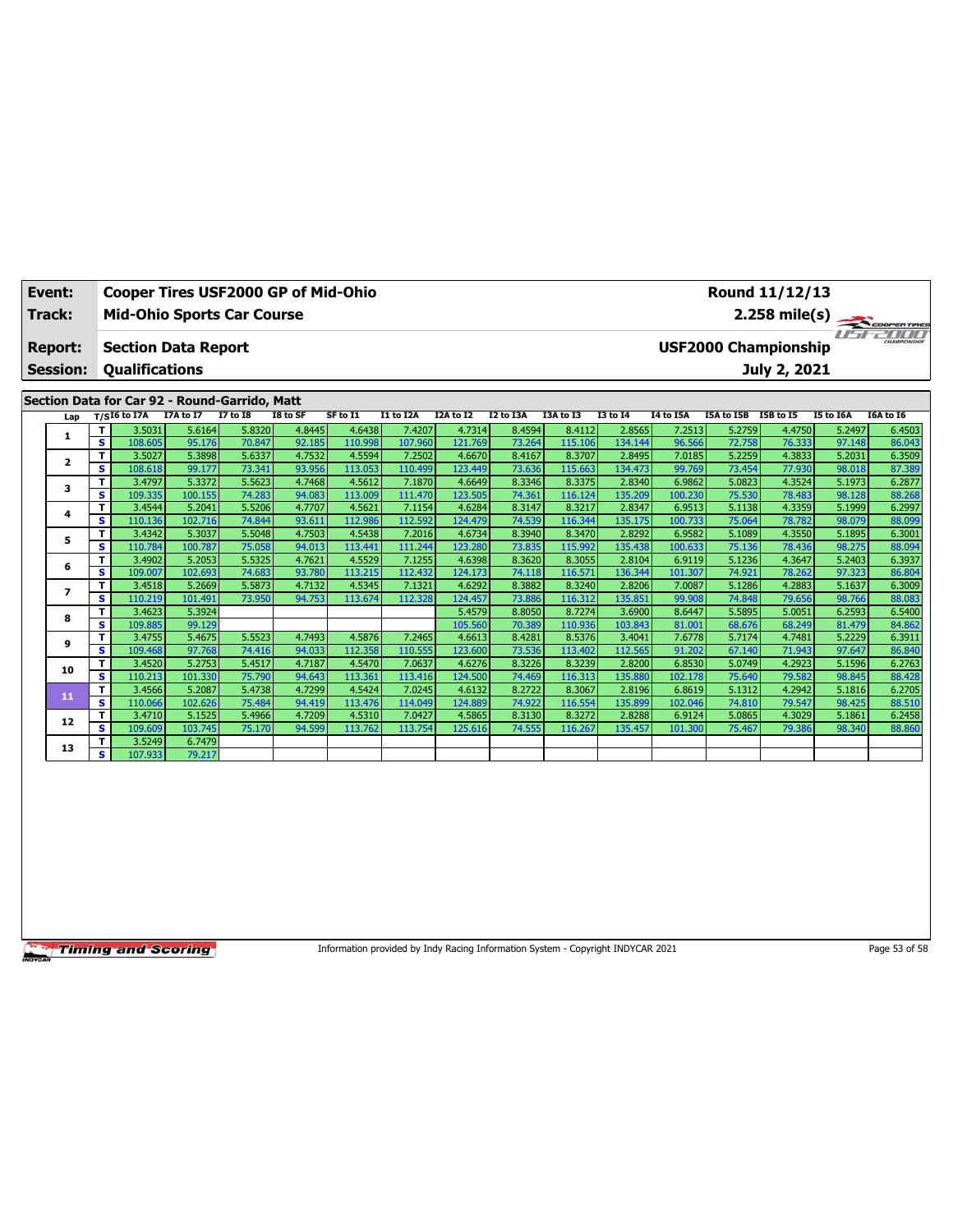| Event:                                        |                                                     |                   |          | Cooper Tires USF2000 GP of Mid-Ohio |                   |  |  |  |  |
|-----------------------------------------------|-----------------------------------------------------|-------------------|----------|-------------------------------------|-------------------|--|--|--|--|
| Track:                                        |                                                     |                   |          | <b>Mid-Ohio Sports Car Course</b>   |                   |  |  |  |  |
|                                               |                                                     |                   |          |                                     |                   |  |  |  |  |
| <b>Report:</b>                                | <b>Section Data Report</b><br><b>Qualifications</b> |                   |          |                                     |                   |  |  |  |  |
| <b>Session:</b>                               |                                                     |                   |          |                                     |                   |  |  |  |  |
|                                               |                                                     |                   |          |                                     |                   |  |  |  |  |
| Section Data for Car 92 - Round-Garrido, Matt |                                                     |                   | PI to PO | PO to SF                            | <b>SF to PI</b>   |  |  |  |  |
| Lap                                           | $T/S$ Lap<br>$\mathbf{T}$                           | 85.0212           |          | 88.4248                             |                   |  |  |  |  |
| $\mathbf{1}$                                  | $\overline{\mathbf{s}}$                             | 95.609            |          | 86.106                              |                   |  |  |  |  |
| $\mathbf{2}$                                  | $\mathbf T$                                         | 83.5746           |          |                                     |                   |  |  |  |  |
|                                               | $\overline{\mathbf{s}}$<br>$\mathbf{T}$             | 97.264<br>82.9511 |          |                                     |                   |  |  |  |  |
| 3                                             | $\overline{\mathbf{s}}$                             | 97.995            |          |                                     |                   |  |  |  |  |
| 4                                             | $\mathbf T$                                         | 82.6274           |          |                                     |                   |  |  |  |  |
|                                               | S<br>T                                              | 98.379<br>82.8937 |          |                                     |                   |  |  |  |  |
| 5                                             | $\overline{\mathbf{s}}$                             | 98.063            |          |                                     |                   |  |  |  |  |
| 6                                             | T                                                   | 82.8204           |          |                                     |                   |  |  |  |  |
|                                               | $\mathbf{s}$                                        | 98.150            |          |                                     |                   |  |  |  |  |
| $\overline{\mathbf{z}}$                       | T<br>$\overline{\mathbf{s}}$                        | 82.7380<br>98.247 |          |                                     | 79.9356<br>96.111 |  |  |  |  |
| 8                                             | T                                                   | 249.4059          | 164.4596 | 87.9741                             |                   |  |  |  |  |
|                                               | S                                                   | 32.593            | 5.460    | 86.547                              |                   |  |  |  |  |
| 9                                             | T.<br>$\overline{\mathbf{s}}$                       | 85.8671<br>94.667 |          |                                     |                   |  |  |  |  |
| 10                                            | T                                                   | 82.2586           |          |                                     |                   |  |  |  |  |
|                                               | S                                                   | 98.820            |          |                                     |                   |  |  |  |  |
| 11                                            | $\mathbf{T}$<br>$\overline{\mathbf{s}}$             | 82.1870<br>98.906 |          |                                     |                   |  |  |  |  |
|                                               | T.                                                  | 82.2039           |          |                                     | 83.1821           |  |  |  |  |
| 12                                            | S                                                   | 98.886            |          |                                     | 92.360            |  |  |  |  |
|                                               | $\mathbf T$<br>$\overline{\mathbf{s}}$              |                   |          |                                     |                   |  |  |  |  |
| 13                                            |                                                     |                   |          |                                     |                   |  |  |  |  |

Information provided by Indy Racing Information System - Copyright INDYCAR 2021 Page 54 of 58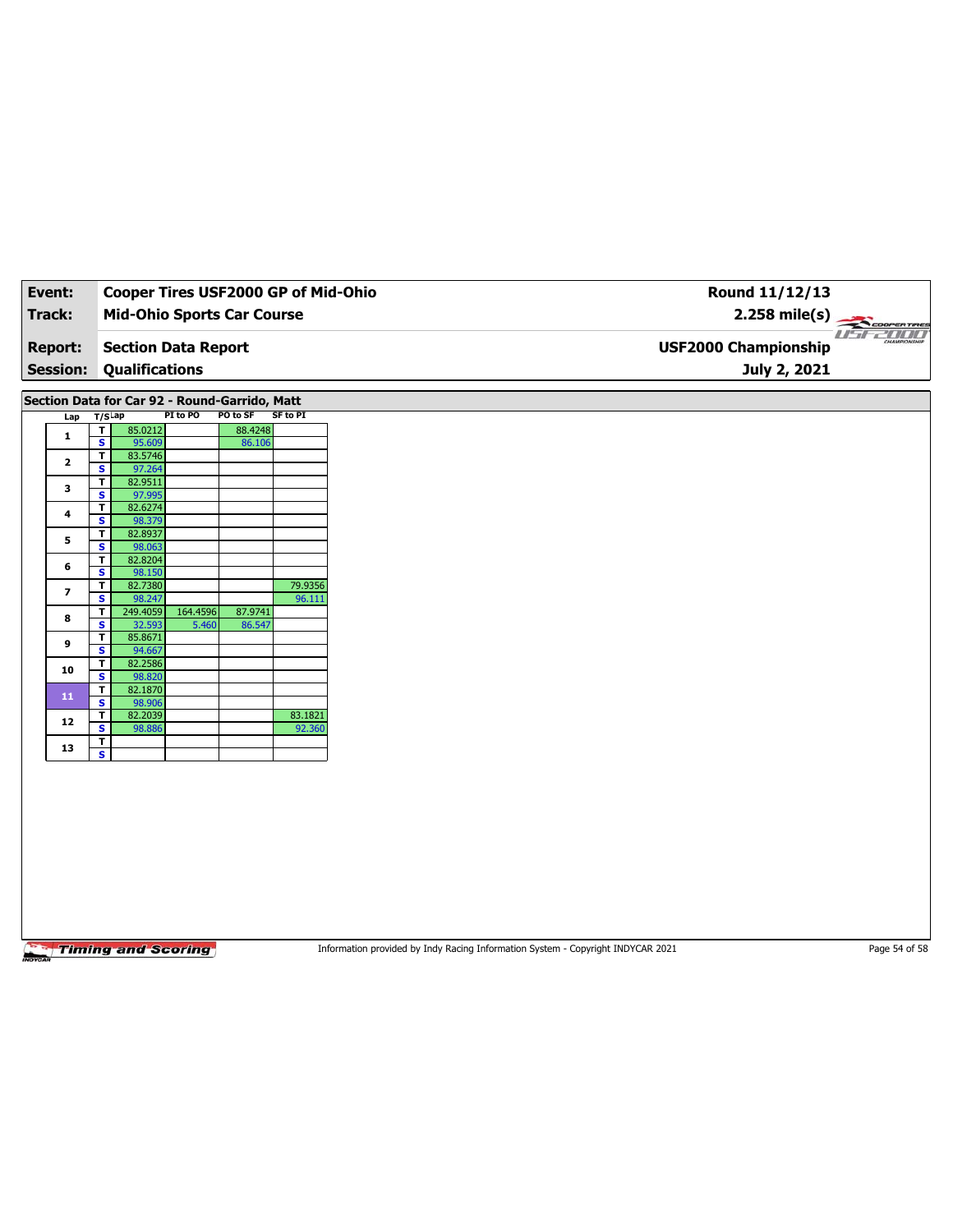| Event:                            |                          | Cooper Tires USF2000 GP of Mid-Ohio                 |                   |                  |                  |                   |                                                             |                   |                  |                   |                   |                   |                  | Round 11/12/13   |                  |                  |
|-----------------------------------|--------------------------|-----------------------------------------------------|-------------------|------------------|------------------|-------------------|-------------------------------------------------------------|-------------------|------------------|-------------------|-------------------|-------------------|------------------|------------------|------------------|------------------|
| <b>Track:</b>                     |                          | <b>Mid-Ohio Sports Car Course</b>                   |                   |                  |                  |                   |                                                             |                   |                  |                   |                   |                   |                  | $2.258$ mile(s)  |                  | COOPERTIRES      |
| <b>Report:</b><br><b>Session:</b> |                          | <b>Section Data Report</b><br><b>Qualifications</b> |                   |                  |                  |                   | CHAMPIONSHIP<br><b>USF2000 Championship</b><br>July 2, 2021 |                   |                  |                   |                   |                   |                  |                  |                  |                  |
|                                   |                          | Section Data for Car 99 - Rowe, Myles (R)           |                   |                  |                  |                   |                                                             |                   |                  |                   |                   |                   |                  |                  |                  |                  |
| Lap                               |                          | $T/SI6$ to I7A                                      | I7A to I7         | $I7$ to $I8$     | I8 to SF         | SF to I1          | <b>I1 to I2A</b>                                            | I2A to I2         | <b>I2 to I3A</b> | I3A to I3         | 13 to 14          | I4 to I5A         | I5A to I5B       | I5B to I5        | I5 to I6A        | I6A to I6        |
|                                   | T                        | 3.5497                                              | 5.6085            | 5.7606           | 4.8267           | 4.6077            | 7.5598                                                      | 4.7803            | 8.6123           | 8.4773            | 2.8665            | 7.8397            | 5.4652           | 4.6828           | 5.2818           | 6.5428           |
| 1                                 | S                        | 107.179                                             | 95.310            | 71.725           | 92.525           | 111.868           | 105.973                                                     | 120.523           | 71.964           | 114.209           | 133.676           | 89.318            | 70.238           | 72.946           | 96.558           | 84.826           |
| 2                                 | T                        | 3.5332                                              | 5.2945            | 5.7091           | 4.7657           | 4.5456            | 7.1541                                                      | 4.6180            | 8.3959           | 8.3610            | 2.8341            | 7.0931            | 5.2056           | 4.4228           | 5.2296           | 6.3458           |
|                                   | $\mathbf{s}$             | 107.680                                             | 100.962           | 72.372           | 93.709           | 113.396           | 111.983                                                     | 124.759           | 73.818           | 115.797           | 135.204           | 98.719            | 73.741           | 77.234           | 97.522           | 87.459           |
| 3                                 | T                        | 3.4771                                              | 5.1953            | 5.5698           | 4.7831           | 4.5751            | 6.9906                                                      | 5.0777            | 9.2526           | 8.7540            | 2.9012            | 7.6398            | 5.2336           | 4.4510           | 5.2718           | 6.3555           |
|                                   | $\mathbf{s}$             | 109.417                                             | 102.890           | 74.183           | 93.369           | 112.665           | 114.602                                                     | 113.464           | 66.984           | 110.599           | 132.077           | 91.655            | 73.346           | 76.745           | 96.741           | 87.326           |
| 4                                 | $\mathbf{T}$             | 3.4600<br>109.958                                   | 5.1009<br>104.794 | 5.4726<br>75.500 | 4.7682<br>93.660 | 4.5399<br>113.539 | 7.0327<br>113.916                                           | 4.6100<br>124.975 | 8.3905<br>73.866 | 8.3454<br>116.014 | 2.8339<br>135.214 | 6.9280<br>101.072 | 5.1014<br>75.247 | 4.3885<br>77.838 | 5.2234<br>97.638 | 6.2821<br>88.346 |
|                                   | S<br>$\mathbf{T}$        | 3.4518                                              | 5.1544            | 5.5518           | 4.7554           | 4.5227            | 7.8152                                                      | 4.8162            | 8.5928           | 8.3849            | 2.8454            | 7.0446            | 5.1384           | 4.3717           | 5.2025           | 6.3193           |
| 5                                 | $\mathbf{s}$             | 110.219                                             | 103.707           | 74.423           | 93.912           | 113.971           | 102.510                                                     | 119.625           | 72.127           | 115.467           | 134.667           | 99.399            | 74.705           | 78.137           | 98.030           | 87.826           |
|                                   | T                        | 3.4426                                              | 5.0012            | 5.8487           | 4.7801           | 4.5563            | 7.1833                                                      | 4.6476            | 8.4345           | 8.3581            | 2.8439            | 7.0001            | 5.1254           | 4.3724           | 5.2206           | 6.3451           |
| 6                                 | S                        | 110.514                                             | 106.883           | 70.645           | 93.427           | 113.130           | 111.528                                                     | 123.964           | 73.481           | 115,838           | 134.738           | 100.031           | 74.894           | 78.124           | 97.690           | 87.469           |
|                                   | T                        | 3.4480                                              | 5.0609            | 5.4241           | 4.7424           | 4.5341            | 7.0007                                                      | 4.6097            | 8.3318           | 8.3292            | 2.8271            | 6.9294            | 5.1857           | 4.3828           | 5.2044           | 6.4036           |
| 7                                 | $\mathbf{s}$             | 110.341                                             | 105.623           | 76.175           | 94.170           | 113.684           | 114.437                                                     | 124.983           | 74.386           | 116.239           | 135.539           | 101.052           | 74.023           | 77.939           | 97.994           | 86.670           |
| 8                                 | T.                       | 3.4863                                              | 5.1326            | 5.4690           | 4.7421           | 4.5215            | 7.0038                                                      | 4.5983            | 8.3047           | 8.3488            | 2.8371            | 6.9445            | 5.0827           | 4.3365           | 5.1562           | 6.3756           |
|                                   | <b>S</b>                 | 109.128                                             | 104.147           | 75.550           | 94.176           | 114.001           | 114.386                                                     | 125.293           | 74.629           | 115.967           | 135.061           | 100.832           | 75.524           | 78.771           | 98.910           | 87.051           |
| 9                                 | T                        | 3.4785                                              | 5.2356            | 5.8897           | 4.8638           | 4.5758            | 7.2791                                                      | 4.6858            | 8.3794           | 8.3207            | 2.8250            | 6.9586            | 5.0724           | 4.3883           | 5.1678           | 6.4226           |
|                                   | s                        | 109.373                                             | 102.098           | 70.153           | 91.819           | 112.648           | 110.060                                                     | 122.954           | 73.964           | 116.358           | 135.640           | 100.628           | 75.677           | 77.841           | 98.688           | 86.414           |
| 10                                | $\mathbf{T}$             | 3.5125                                              | 5.1263            | 5.4926           | 4.7299           | 4.5176            | 7.1457                                                      | 4.6373            | 8.3484           | 8.3501            | 2.8370            | 7.0876            | 5.1070           | 4.4001           | 5.1877           | 6.3710           |
|                                   | <b>S</b>                 | 108.314                                             | 104.275           | 75.225           | 94.419           | 114.099           | 112.114                                                     | 124.240           | 74.239           | 115.949           | 135.066           | 98.796            | 75.164           | 77.633           | 98.309           | 87.113           |
| 11                                | $\mathbf{T}$<br><b>S</b> | 3.4918<br>108.957                                   | 6.2812<br>85.102  | 5.7477<br>71.886 | 4.9225<br>90.724 | 4.6713<br>110.345 | 7.5260<br>106.449                                           | 4.8359<br>119.137 | 8.9640<br>69.140 | 9.7420<br>99.382  | 2.9825<br>128.477 | 7.4557<br>93.918  | 5.1783<br>74.129 | 4.5223<br>75.535 | 5.2035<br>98.011 | 6.3515<br>87.381 |
|                                   | T                        | 3.4557                                              | 5.1275            | 5.4794           | 4.7858           | 4.5351            | 7.0440                                                      | 4.6274            | 8.2974           | 8.2950            | 2.8101            | 6.9402            | 5.0869           | 4.3953           | 5.2001           | 6.3110           |
| 12                                | $\mathbf{s}$             | 110.095                                             | 104.251           | 75.406           | 93.316           | 113.659           | 113.733                                                     | 124.505           | 74.695           | 116.719           | 136.359           | 100.894           | 75.461           | 77.717           | 98.075           | 87.942           |
|                                   | Т                        | 3.4473                                              | 5.8613            | 5.6793           | 4.8783           | 4.6151            | 7.3500                                                      | 4.6841            | 8.3672           | 8.3165            | 2.8248            | 7.0280            | 5.1875           | 4.5055           | 5.2122           | 6.3263           |
| 13                                | $\mathbf{s}$             | 110.363                                             | 91.199            | 72.752           | 91.546           | 111.689           | 108.998                                                     | 122.998           | 74.072           | 116.417           | 135.649           | 99.634            | 73.998           | 75.816           | 97.847           | 87.729           |
|                                   | $\mathbf{T}$             | 3.4566                                              | 5.0991            | 5.5014           | 4.7880           | 4.5272            | 7.1496                                                      | 4.6102            | 8.3687           | 8.2760            | 2.8102            | 6.9706            | 5.0984           | 4.3834           | 5.2115           | 6.3299           |
| 14                                | $\mathbf{s}$             | 110.066                                             | 104.831           | 75.105           | 93.273           | 113.857           | 112.053                                                     | 124.970           | 74.058           | 116.987           | 136.354           | 100.454           | 75.291           | 77.928           | 97.861           | 87.679           |
|                                   | T.                       | 3.4413                                              | 6.1234            |                  |                  |                   |                                                             |                   |                  |                   |                   |                   |                  |                  |                  |                  |
| 15                                | s.                       | 110.555                                             | 87.296            |                  |                  |                   |                                                             |                   |                  |                   |                   |                   |                  |                  |                  |                  |

Information provided by Indy Racing Information System - Copyright INDYCAR 2021 Page 55 of 58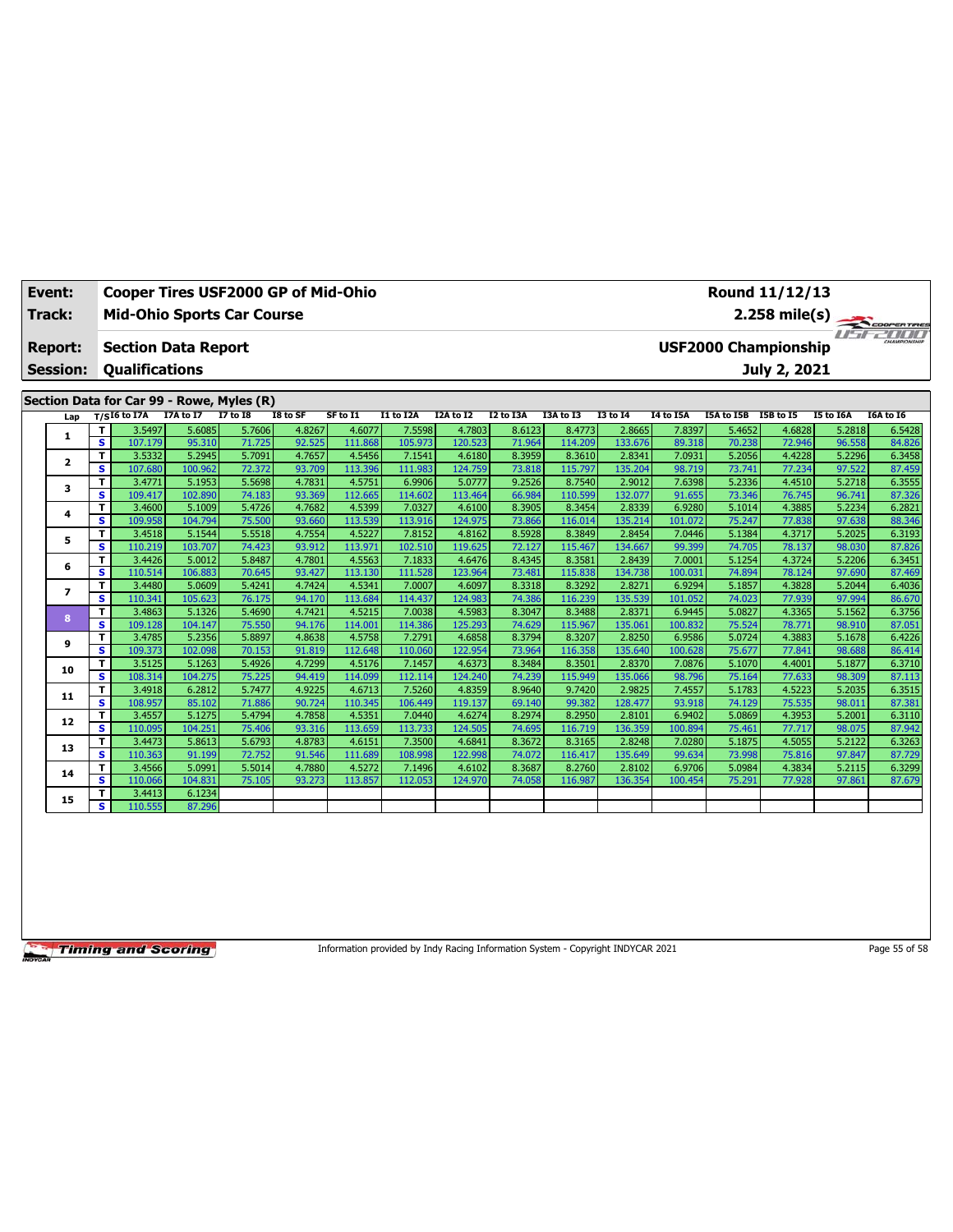| Event:                  |                                         |                       |                                                       | Cooper Tires USF2000 GP of Mid-Ohio | Round 11/12/13              |
|-------------------------|-----------------------------------------|-----------------------|-------------------------------------------------------|-------------------------------------|-----------------------------|
| <b>Track:</b>           |                                         |                       |                                                       | <b>Mid-Ohio Sports Car Course</b>   | $2.258$ mile(s)             |
| <b>Report:</b>          |                                         |                       | <b>Section Data Report</b>                            |                                     | <b>USF2000 Championship</b> |
| <b>Session:</b>         |                                         | <b>Qualifications</b> |                                                       |                                     | July 2, 2021                |
|                         |                                         |                       |                                                       |                                     |                             |
| Lap                     | T/SLap                                  |                       | Section Data for Car 99 - Rowe, Myles (R)<br>PO to SF | SF to PI                            |                             |
|                         | $\overline{\mathbf{r}}$                 | 86.4617               | 88.2578                                               |                                     |                             |
| $\mathbf{1}$            | $\overline{\mathbf{s}}$                 | 94.016                | 86.268                                                |                                     |                             |
| $\mathbf{2}$            | $\overline{\mathbf{r}}$                 | 83.5081               |                                                       |                                     |                             |
|                         | S                                       | 97.341                |                                                       |                                     |                             |
| 3                       | $\mathbf{T}$<br>$\overline{\mathbf{s}}$ | 85.5282               |                                                       |                                     |                             |
|                         | $\overline{\mathsf{r}}$                 | 95.042<br>82.4775     |                                                       |                                     |                             |
| 4                       | S                                       | 98.558                |                                                       |                                     |                             |
|                         | T                                       | 83.9671               |                                                       |                                     |                             |
| 5                       | $\overline{\mathbf{s}}$                 | 96.809                |                                                       |                                     |                             |
|                         | $\mathbf T$                             | 83.1599               |                                                       |                                     |                             |
| $\bf{6}$                | S                                       | 97.749                |                                                       |                                     |                             |
| $\overline{\mathbf{z}}$ | $\mathbf{T}$                            | 82.4139               |                                                       |                                     |                             |
|                         | $\overline{\mathbf{s}}$                 | 98.634                |                                                       |                                     |                             |
| $\bf8$                  | $\overline{\mathsf{r}}$                 | 82.3397               |                                                       |                                     |                             |
|                         | $\mathbf{s}$                            | 98.723                |                                                       |                                     |                             |
| 9                       | $\mathbf T$<br>$\overline{\mathbf{s}}$  | 83.5431<br>97.301     |                                                       |                                     |                             |
|                         | $\overline{\mathbf{r}}$                 | 82.8508               |                                                       |                                     |                             |
| 10                      | $\overline{\mathbf{s}}$                 | 98.114                |                                                       |                                     |                             |
|                         | $\mathbf T$                             | 87.8762               |                                                       |                                     |                             |
| 11                      | $\overline{\mathbf{s}}$                 | 92.503                |                                                       |                                     |                             |
| 12                      | T                                       | 82.3909               |                                                       |                                     |                             |
|                         | S                                       | 98.661                |                                                       |                                     |                             |
| 13                      | T                                       | 84.2834               |                                                       |                                     |                             |
|                         | $\overline{\mathbf{s}}$                 | 96.446                |                                                       |                                     |                             |
| 14                      | T<br>s                                  | 82.5808<br>98.435     |                                                       | 81.2103<br>94.603                   |                             |
|                         | $\overline{\mathbf{r}}$                 |                       |                                                       |                                     |                             |
| 15                      | $\overline{\mathbf{s}}$                 |                       |                                                       |                                     |                             |
|                         |                                         |                       |                                                       |                                     |                             |

Information provided by Indy Racing Information System - Copyright INDYCAR 2021 Page 56 of 58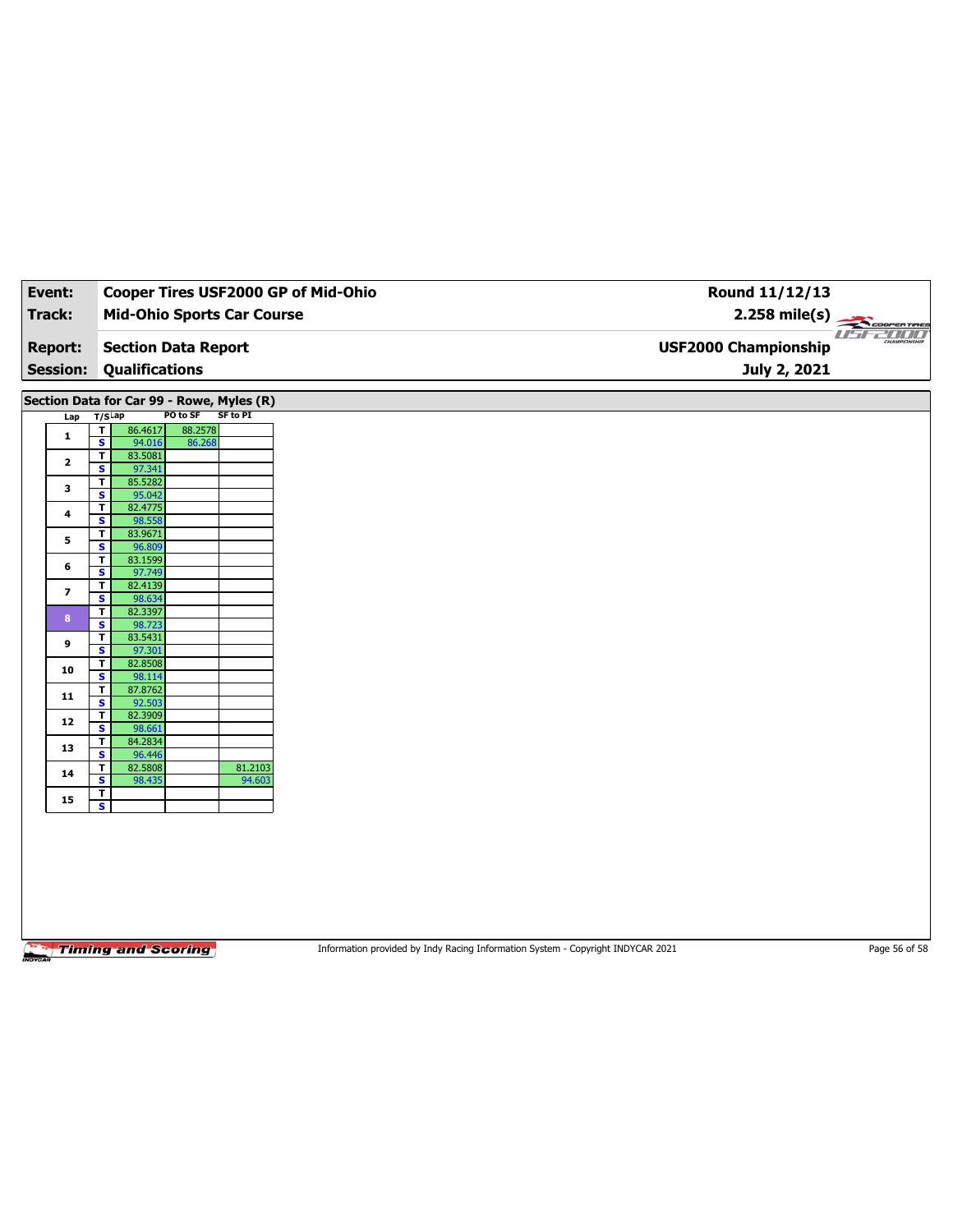